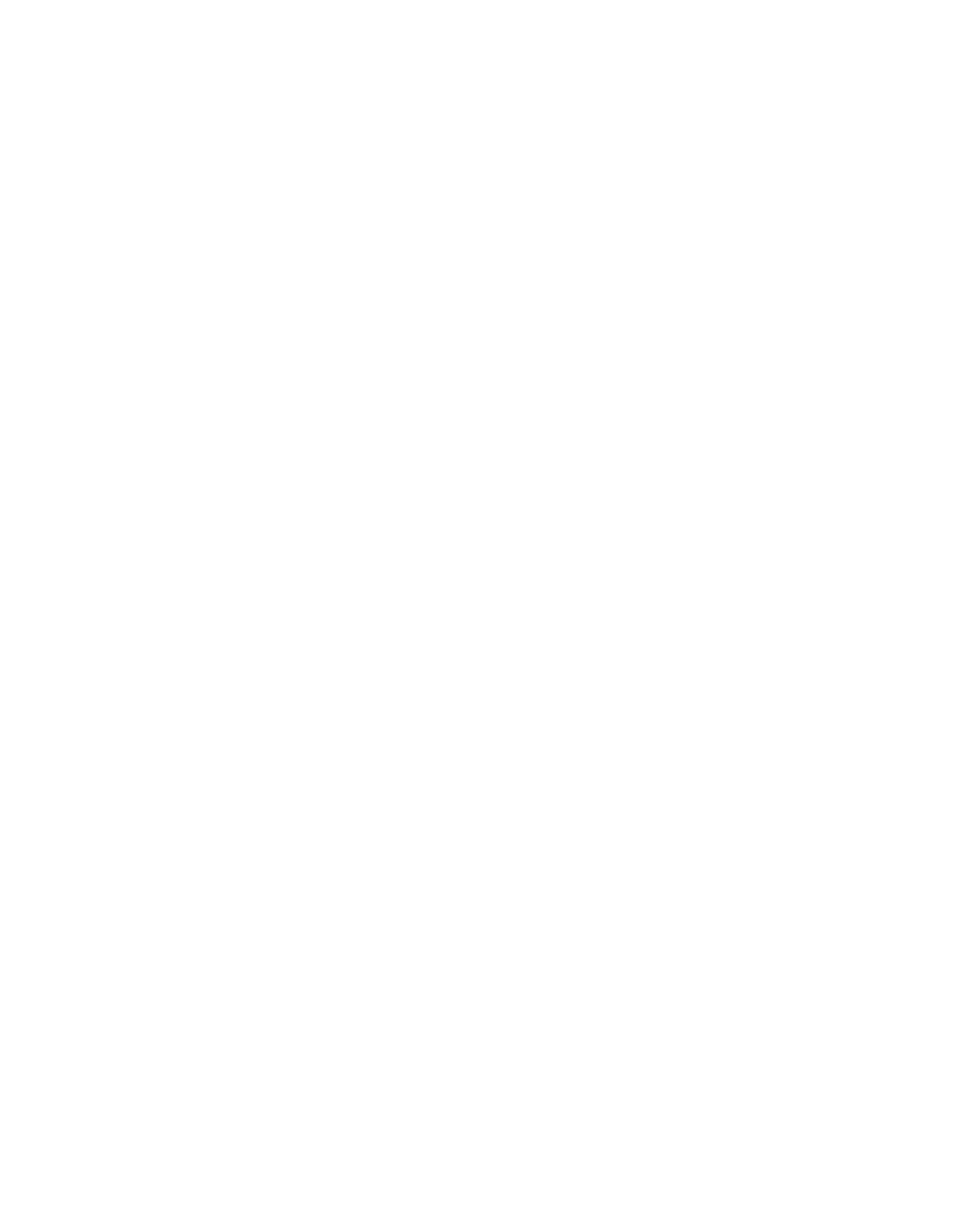# TABLE OF CONTENTS

|                                                                                                 | $\boldsymbol{.6}$     |
|-------------------------------------------------------------------------------------------------|-----------------------|
| <b>ADMINISTRATIVE AUTHORITY</b>                                                                 | 6                     |
| <b>INTRODUCTION</b>                                                                             | $\overline{7}$        |
|                                                                                                 |                       |
| <b>QUALIFIED ALLOCATION PLAN OVERVIEW</b>                                                       | 7<br>$\boldsymbol{7}$ |
| <b>REQUIREMENTS OF THE QUALIFIED ALLOCATION PLAN</b>                                            | $\,8\,$               |
| <b>DOCUMENTATION OF DISCRETION</b>                                                              | $\,8\,$               |
| PUBLIC COMMENT AND HEARING REQUIREMENTS<br>AMENDMENTS TO THE QUALIFIED ALLOCATION PLAN          | $\,8\,$               |
| PROGRAM ANNUAL ALLOCATION                                                                       | 9                     |
| <b>TYPES OF CREDITS</b>                                                                         | 9                     |
| <b>OHCS PROGRAM GOALS</b>                                                                       | 10                    |
| <b>OVERVIEW OF THE CREDIT APPLICATION AND ALLOCATION PROCESS</b>                                | 11                    |
|                                                                                                 | 13                    |
| PER CAPITA AUTHORITY (COMPETITIVE CREDIT)                                                       | 13                    |
| PROJECTS FINANCED WITH TAX EXEMPT BONDS (NON-COMPETITIVE CREDIT)                                | 13                    |
| PROJECT ELIGIBILITY AND CONSIDERATIONS                                                          | 13                    |
| <b>MINIMUM SET-ASIDES</b>                                                                       | 14                    |
| <b>ELIGIBLE APPLICANTS</b>                                                                      | 15                    |
| <b>APPLICATION PERIOD</b>                                                                       | 15                    |
| <b>LONG-TERM AFFORDABILITY</b>                                                                  | 15                    |
| <b>FINANCIAL FEASIBILITY</b>                                                                    | 15                    |
| <b>MARKET ASSESSMENT</b>                                                                        | 16                    |
| <b>RESIDENT SERVICES</b>                                                                        | 16                    |
| RESERVATION AND EXTENDED USE AGREEMENT (EXTENDED USE PERIOD)                                    | 17                    |
| CARRYOVER APPLICATION FOR COMPETITIVE CREDITS:                                                  | 18                    |
| <b>APPLICATION FOR TAX CREDIT ALLOCATION (PLACED-IN-SERVICE PROJECTS) SHALL INCLUDE:</b>        | 18                    |
|                                                                                                 | 20                    |
| <b>GENERAL ADMINISTRATIVE PROCEDURES</b>                                                        | 20                    |
| <b>ARCHITECTURAL REQUIREMENTS</b>                                                               | 20                    |
| <b>APPLICATION</b>                                                                              | $20\,$                |
| <b>ALLOCATION PROCESS</b>                                                                       | 20                    |
| <b>SELECTION CRITERIA</b>                                                                       | 21                    |
|                                                                                                 | 23                    |
| <b>INTRODUCTION</b>                                                                             | 23                    |
| <b>ALLOCATION PROTOCOL: COMPETITIVE CREDITS</b>                                                 | 23                    |
| <b>TIMETABLE</b>                                                                                | 23                    |
| <b>SET-ASIDES</b>                                                                               | 23                    |
| ALLOCATION PROTOCOL: NON-COMPETITIVE CREDITS ISSUED IN CONJUNCTION WITH TAX-EXEMPT FINANCING 26 |                       |
| <b>APPLICATION REQUIREMENTS: BOTH COMPETITIVE AND NON-COMPETITIVE CREDITS</b>                   | 27                    |
|                                                                                                 | 31                    |
| <b>EVALUATION PROCESS</b>                                                                       | 31                    |
|                                                                                                 |                       |
|                                                                                                 |                       |
|                                                                                                 |                       |
|                                                                                                 |                       |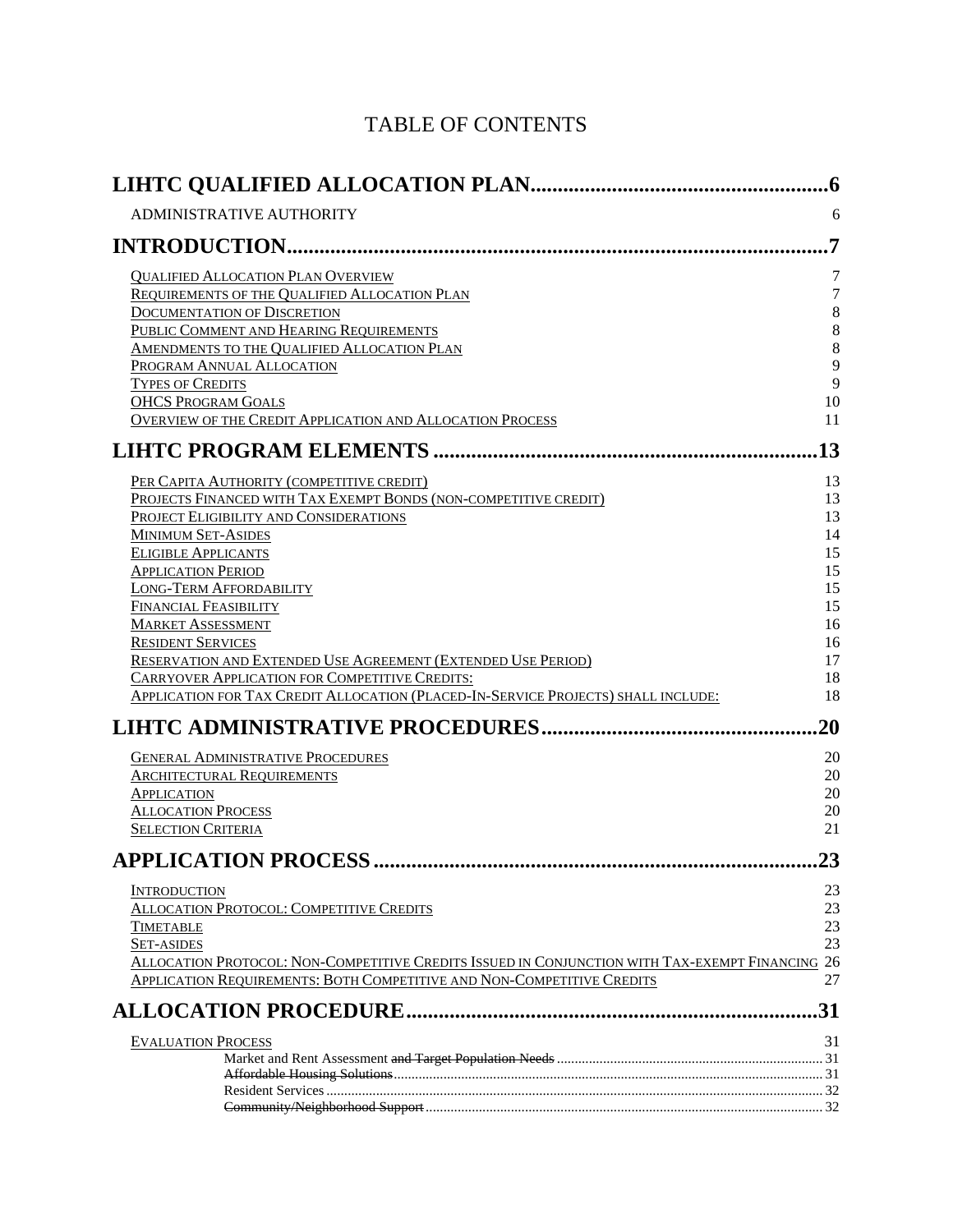| "THRESHOLD" CRITERIA                                                                            | 34 |
|-------------------------------------------------------------------------------------------------|----|
| <b>SPONSOR CHARACTERISTICS</b>                                                                  | 35 |
| <b>FINANCIAL FEASIBILITY</b>                                                                    | 36 |
| <b>ARCHITECTURAL/SITE REVIEW</b>                                                                | 37 |
| PROJECT EVALUATION FOR APPROPRIATE CREDIT AMOUNT                                                | 37 |
| <b>COMPETITIVE ALLOCATION LIMITATIONS</b>                                                       | 39 |
| DOCUMENTATION REQUIREMENTS FOR PROJECTS AWARDED CREDITS                                         | 40 |
| <b>PROJECT DENIAL</b>                                                                           | 41 |
| REVOCATION OR REDUCTION OF HOUSING CREDIT                                                       | 41 |
|                                                                                                 |    |
|                                                                                                 | 43 |
| PUBLIC RECORDS DISCLOSURE POLICY                                                                | 43 |
| POLICY ON NATIVE AMERICAN HOUSING ASSISTANCE AND SELF-DETERMINATION ACT AND LIHTC               | 43 |
| POLICY ON USE OF LIHTC FOR PUBLIC PURPOSE                                                       | 43 |
| POLICY ON HOME/LIHTC FUNDING MIX                                                                | 44 |
| POLICY ON MATERIAL PARTICIPATION BY NONPROFIT ORGANIZATIONS                                     | 44 |
| <b>NEXT AVAILABLE PROJECT LIST POLICY (WAIT LIST)</b>                                           | 45 |
| POLICY ON THE HANDLING OF RETURNED CREDITS                                                      | 46 |
| POLICY ON APPLICATIONS BY SPONSORS WHO REQUEST ADDITIONAL TAX CREDITS AFTER AN INITIAL AWARD    | 46 |
| POLICY OF SPLIT YEAR TAX CREDIT ALLOCATIONS                                                     | 47 |
| POLICY ON APPLICABLE CREDIT PERCENTAGE RATE LOCK                                                | 48 |
| POLICY ON PROJECTS THAT ARE NOT ABLE TO MEET THE CARRYOVER ALLOCATION TIMETABLE FOR PROJECT     |    |
|                                                                                                 | 48 |
| <b>COMPLETION</b>                                                                               | 48 |
| POLICY ON REQUIREMENT FOR PROGRESS REPORTS                                                      |    |
| POLICY ON A SUBSTANTIVE CHANGES                                                                 | 49 |
| <b>SUBSIDY LAYERING REVIEW POLICY</b>                                                           | 49 |
| LIHTC RESIDENTIAL RENTAL PROPERTY TEST: SERVICE ENRICHED HOUSING                                | 50 |
| LIHTC AND ASSISTED LIVING FACILITIES OR OTHER SPECIAL USE HOUSING                               | 50 |
| POLICY ON HISTORIC PRESERVATION                                                                 | 51 |
| POLICY ON DISBURSEMENT OF UNITS                                                                 | 52 |
| POLICY ON PROPERTY MANAGEMENT UNITS                                                             | 52 |
| <b>DEVELOPER FEE POLICY</b>                                                                     | 53 |
| <b>ENVIRONMENTAL REVIEW POLICY</b>                                                              | 55 |
| <b>SCATTERED SITE POLICY</b>                                                                    | 55 |
| 130% RULE AND COMMUNITY SERVICE FACILITIES                                                      | 55 |
| <b>COMPLIANCE POLICIES.</b>                                                                     | 57 |
|                                                                                                 | 57 |
| POLICY ON PROPERTY MANAGEMENT UNITS                                                             | 57 |
| REHABILITATION REQUIREMENTS/REPLACEMENT RESERVE POLICY                                          |    |
| <b>IRS AUDIT GUIDE POLICY</b>                                                                   | 57 |
| MEMORANDUM OF UNDERSTANDING/IRS FORM 8821 POLICY                                                | 57 |
| POLICY ON EXCEPTIONS/WAIVER REQUESTS                                                            | 58 |
| <b>WAIVER OF ANNUAL INCOME RECERTIFICATION POLICY</b>                                           | 58 |
| <b>MIXED USE PROJECT POLICY</b>                                                                 | 60 |
| <b>MIXED INCOME POLICY</b>                                                                      | 60 |
| POLICY ON SHORT TERM USE OF TAX-EXEMPT BOND FINANCING                                           | 60 |
| <b>ACQUISITION/REHABILITATION TENANT CERTIFICATION POLICY</b>                                   | 60 |
| RELOCATION/DISPLACEMENT POLICY                                                                  | 61 |
| <b>COMPLIANCE MONITORING POLICY</b>                                                             | 62 |
| NOTE: OHCS IS CURRENTLY IN THE PROCESS OF DEVELOPING AN ON-LINE REPORTING SYSTEM THAT ALLOWS    |    |
| OWNERS ACCESS (WITH A PASSWORD) TO SUBMIT ALL REQUIRED DOCUMENTATION INVOLVED TO ANNUAL CERTIFY |    |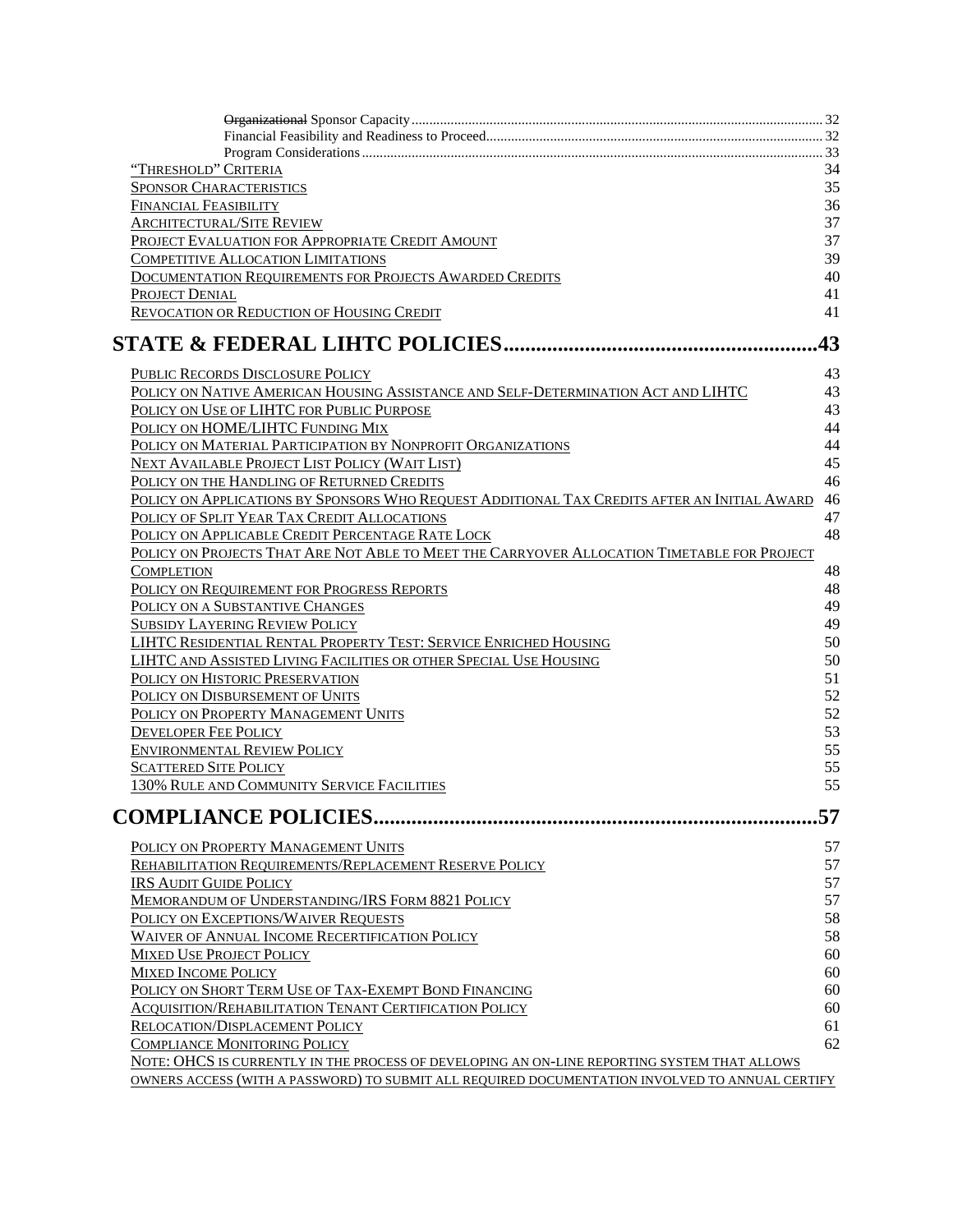| THAT PROGRAM COMPLIANCE HAS BEEN MET. ONCE THE ON-LINE COMPLIANCE WEBSITE IS AVAILABLE, OWNERS |          |
|------------------------------------------------------------------------------------------------|----------|
| WILL BE NOTIFIED AND GIVEN INSTRUCTIONS.                                                       | 64       |
| <b>COMPLIANCE STATUS TRACKING:</b><br>NON-COMPLIANCE REQUIRING ADDITIONAL OHCS STAFF TIME:     | 65<br>65 |
| HOUSING CREDIT PROPERTIES AFTER YEAR 15                                                        | 66       |
| <b>DEFINITIONS</b>                                                                             | 66       |
| <b>DISCLAIMER</b>                                                                              | 69       |
|                                                                                                |          |
| PRELIMINARY ARCHITECT AND "AS BUILT" CERTIFICATIONS                                            | 70       |
|                                                                                                |          |
| OREGON AFFORDABLE HOUSING POLICY STATEMENT                                                     | 71       |
| OREGON AFFORDABLE HOUSING POLICY CRITERIA                                                      | 72       |
|                                                                                                | .74      |
| <b>FORM 8821</b>                                                                               | 74       |
|                                                                                                |          |
| <b>RD MOU</b>                                                                                  | 77       |
|                                                                                                |          |
| <b>RESIDENT SERVICES PLAN</b>                                                                  | 83       |
|                                                                                                |          |
| PROPOSED CHANGES TO THE QUALIFIED ALLOCATION PLAN FOR 2009 AND UNTIL FURTHER                   |          |
| <b>AMENDED</b>                                                                                 | 87       |
|                                                                                                | .91      |
|                                                                                                |          |
| HOUSING CREDIT PROPERTIES AFTER YEAR 15                                                        | 92       |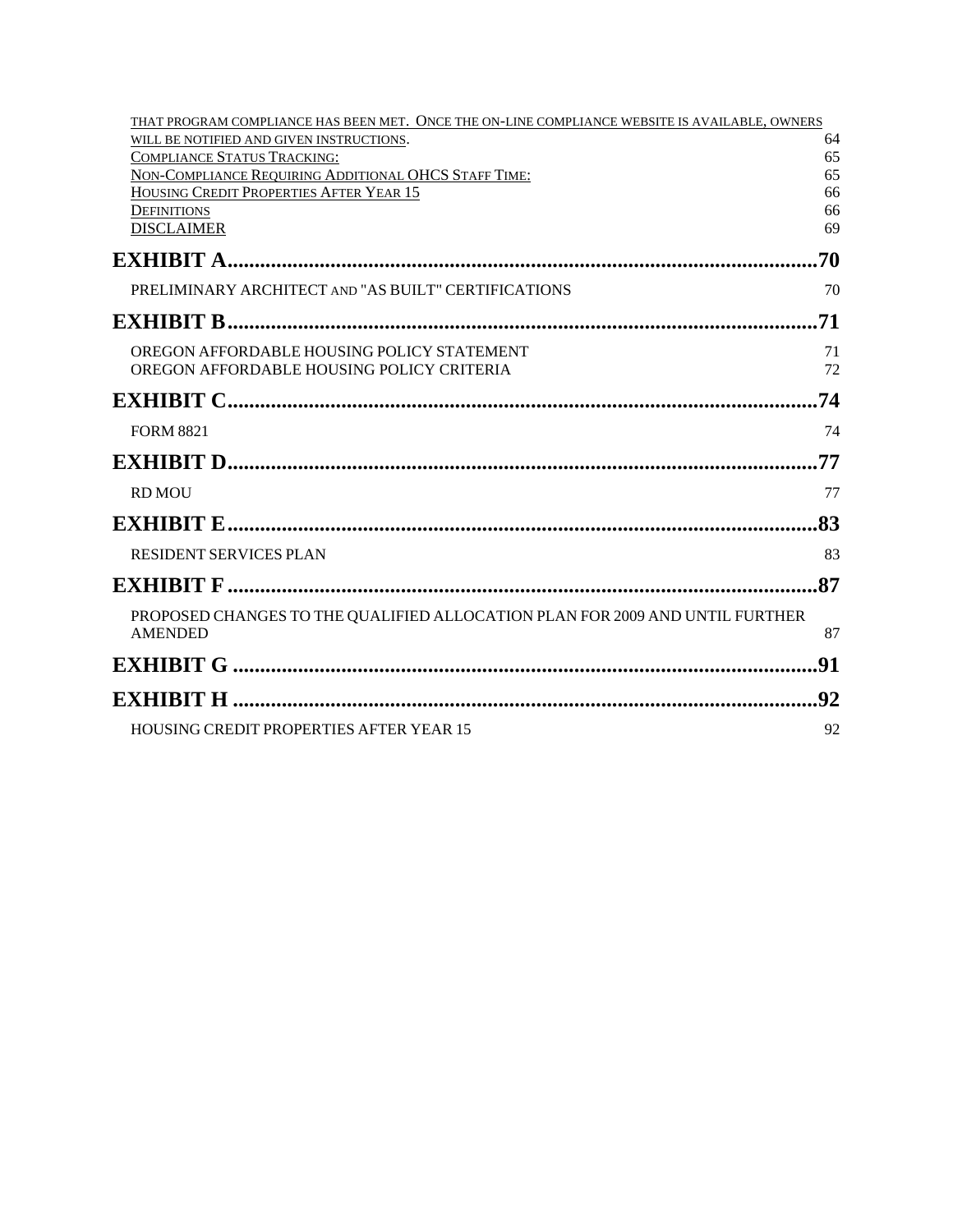# <span id="page-5-0"></span>**LIHTC QUALIFIED ALLOCATION PLAN**  For the Period Beginning with the allocation of 2009 Tax Credits

# **ADMINISTRATIVE AUTHORITY**

The Low-Income Housing Tax Credit Program was created under the provisions of the Tax Reform Act of 1986. The LIHTC program is jointly administered by the Internal Revenue Service (IRS) and state tax credit allocation agencies, such as Oregon Housing and Community Services (the "Department" or "OHCS"). Under Executive Order EO-87-06 the Governor of Oregon has designated OHCS as administrator of the Low-Income Housing Tax Credit (LIHTC) Program with the responsibility of allocating the State's annual per capita and non-competitive credit authority in accordance with an approved Qualified Allocation Plan. Section 42 of the Internal Revenue Code ("IRC"), as amended, specifies the requirements for said Qualified Allocation Plan. The Department shall further administer the Program in accordance with OAR Chapter 813, Division 90, and shall maintain a record of allocations and the balance of Credit Authority remaining for each calendar year. The records shall account separately for Credit Authority setasides under OAR 813-90-025.

This Qualified Allocation Plan contains revisions, clarifications and changes to the Qualified Allocation Plan previously approved on June 28, 2006. A public hearing to gather comments on the plan will be held on August 4, 2008, after appropriate notice as required by law.

Pursuant to ORS  $456.555(6)(a)$ , the State Housing Council (the "Council"), with the advice of the Director of the Department, sets policy and approves or disapproves rules and standards for housing programs of the Department. The Council's Oregon Affordable Housing Policy Statement that outlines these principles is included in Exhibit "B". The specific policy changes made to the 2009 QAP are included as Exhibit "F" in the 2009 QAP. The State Housing Council has reviewed the revised plan contained herein on \_\_\_\_\_\_\_\_ and has recommended it for the Governors approval. The Honorable Theodore R. Kulongoski, Governor of the State of Oregon, approved this Qualified Allocation Plan on \_\_\_\_\_\_\_\_\_, which will become its effective date.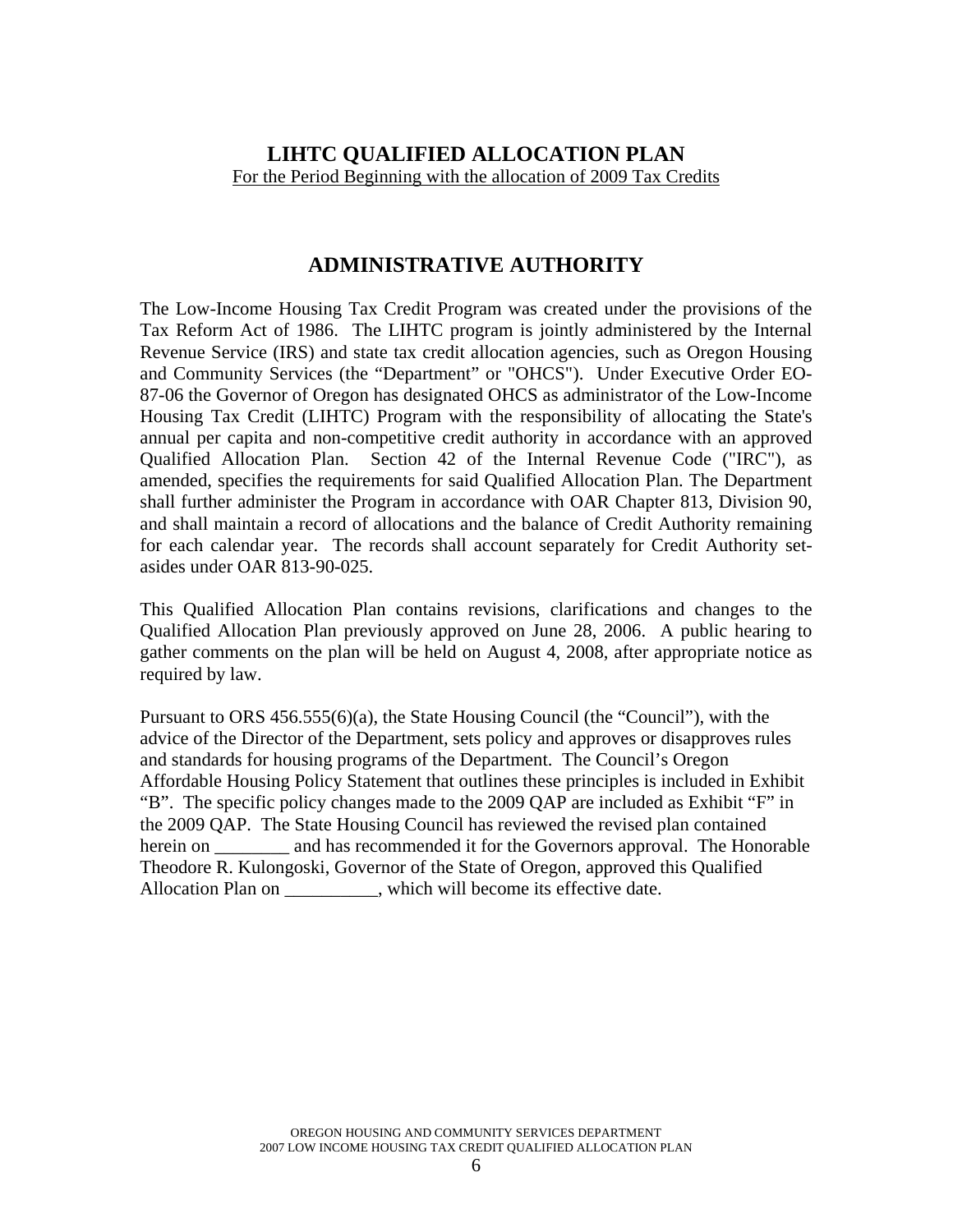# **INTRODUCTION**

<span id="page-6-0"></span>The Low Income Housing Tax Credit (LIHTC) was enacted by Congress to encourage new construction and rehabilitation of rental housing for low-income households. In establishing the tax credit incentive, Congress recognized that developers may not receive enough rental income from a low income housing development to: 1) cover the costs of developing and operating the project, and 2) provide a return to investors sufficient to attract the equity investment needed for development. To spur investment, Congress authorized the states, within specified limits; to allocate tax credits to qualifying housing projects. The credits may be shared among owners (equity investors), much as income and losses are shared among business partners for tax purposes. Generally, syndicators recruit the investors, and ownership rights are controlled by limited partnership agreements.

This Allocation Plan was written to adhere to the established evaluation criteria and preference categories mandated by the federal tax credit program regulations (Section 42), as amended (both proposed and final).

#### **Qualified Allocation Plan Overview**

Oregon's Low-Income Housing Tax Credit Qualified Allocation Plan (QAP or Plan) establishes the administrative process governing the allocation of federal housing tax credits to qualifying developments that address low income housing priorities throughout the state. This process will be described on the following pages, and will cover the following topics:

- LIHTC Program Elements
- LIHTC Administrative procedures
- Application process
- Allocation procedure
- State & Federal LIHTC Policies
- Compliance Monitoring Policies
- Public Comments
- Amendments to OAP

#### **Requirements of the Qualified Allocation Plan**

Each state-allocating agency for the federal Low Income Housing Tax Credit is required to publish a plan describing how it intends to award the credit. The requirement that states publish a plan was established in the Omnibus Reconciliation Act of 1989. The plan is called the Qualified Allocation Plan or QAP.

The state of Oregon, Oregon Housing and Community Services (OHCS or Department), is the allocating agency for tax credits. OHCS is responsible for preparing the allocation plan and making it available for review by interested members of the public before approval by the Governor.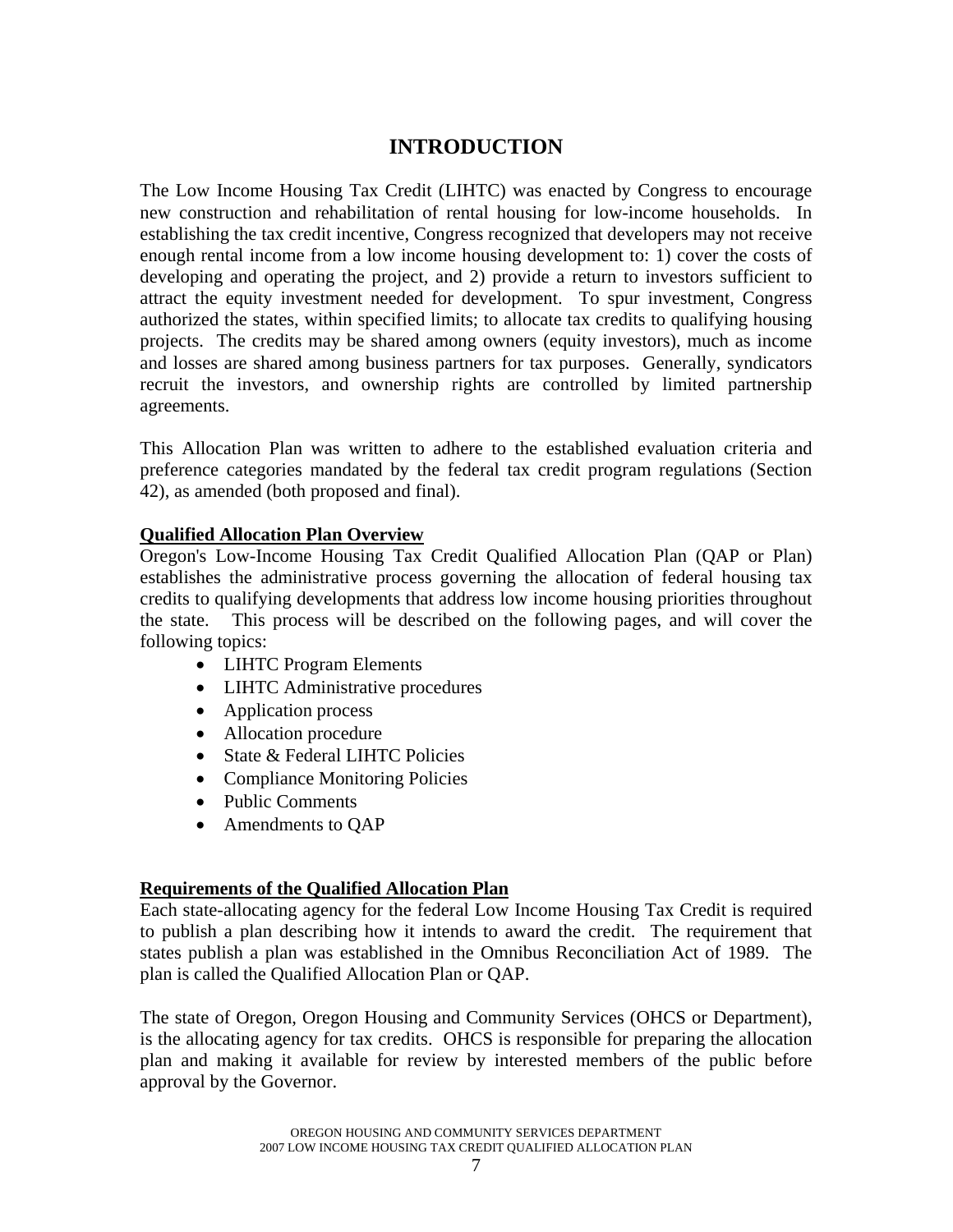<span id="page-7-0"></span>Section 42 of the Internal Revenue Code, is the federal statute governing the tax credit program. In accordance with Section 42 (m), each state-allocating agency must include the following in the allocation plan:

- Selection criteria for projects receiving tax credit allocations
- Preference for projects serving the lowest income tenants and for projects serving tenants for the longest period of time
- Preference for projects located in qualified census tracts (QCT), the development of which will contribute to a concerted community revitalization plan.

 In addition, Section 42(m) states that the selection criteria must take into consideration the following project, community, or development team attributes:

- Location
- Need for affordable housing
- Project characteristics
- Sponsor capacity
- Tenants with special needs as a target population
- Public housing wait lists
- Individuals with children as a target population
- Projects intended for tenant ownership

Projects requesting an allocation of Tax Credits must meet at least one of the preferences listed above or the project will receive a deduction of one-point (1) on their competitive application.

# **Documentation of Discretion**

OHCS may, at its discretion; award credits in a manner not in accordance with the requirements of the Qualified Allocation Plan. Should an award be made that is not in accordance with the requirements of the Qualified Allocation Plan, OHCS must document this allocation in writing to the general public.

# **Public Comment and Hearing Requirements**

The Draft Qualified Allocation Plan is subject to a 30-day public comment period. Opportunities to review the Draft QAP are announced via posting to the OHCS website, mailing to interested parties upon request, Department stakeholder meetings (public hearings), and an announcement(s) published in the *Oregonian* Newspaper. The Department accepts written comments either through letters or e-mail to mariana.negoita@hcs.state.or.us. or [susan.bailey@hcs.state.or.us.](mailto:susan.bailey@hcs.state.or.us) or through testimony at the scheduled public hearings.

# **Amendments to the Qualified Allocation Plan**

Upon approval of the overall plan by the Department, the State Housing Council and the Governor, the Department may make minor and technical amendments to this Allocation Plan when changes are necessary to administer the Low-Income Housing Tax Credit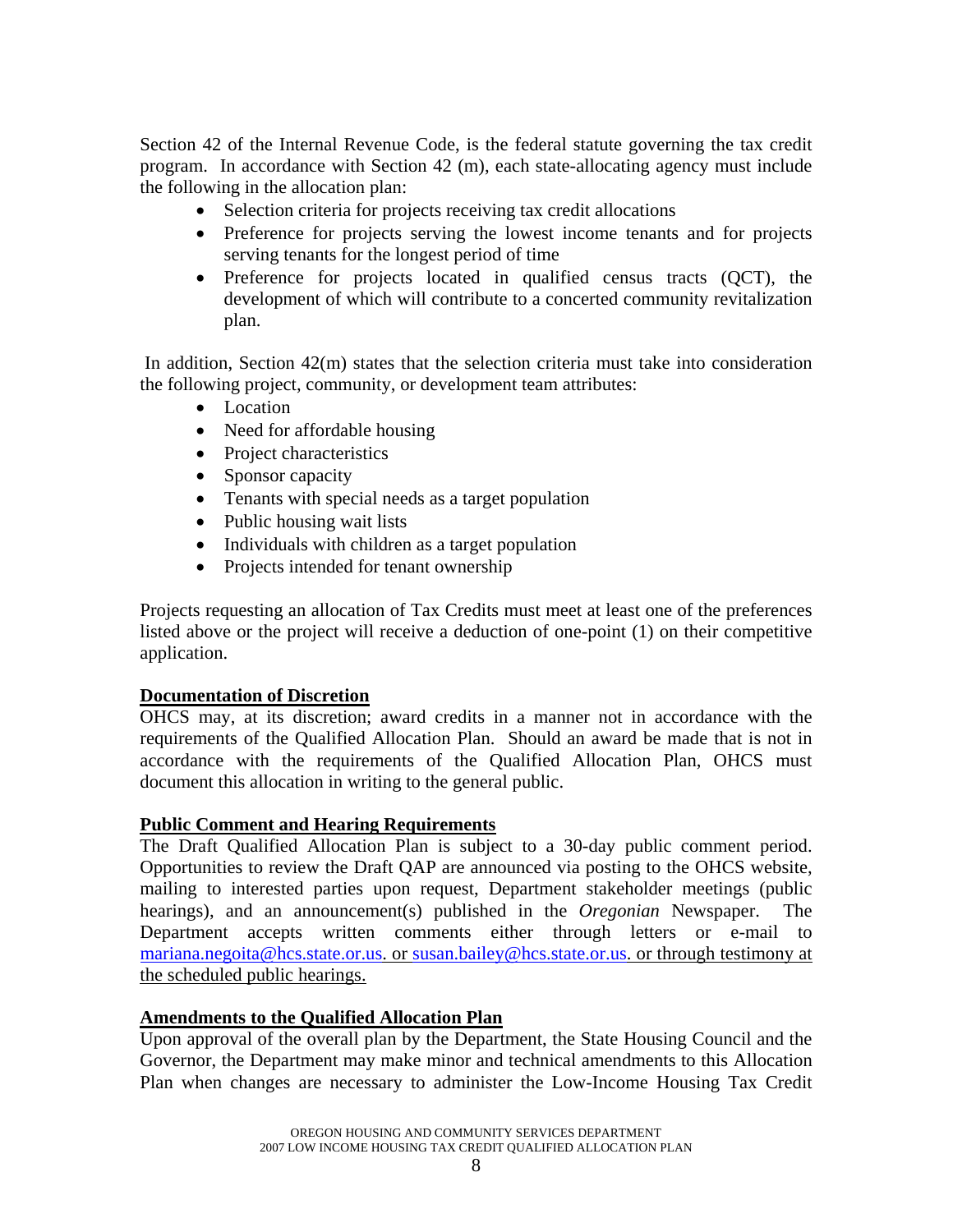<span id="page-8-0"></span>Program to effectively serve Oregon's low-income housing needs, and to conform with amendments to IRC Section 42. Major amendments to the QAP require formal approval and a public process.

**If any provision of this Allocation Plan (and documents included herein by reference) is inconsistent with the provisions of amended IRC Section 42, including any future amendments thereto, or any existing or new State administrative rules governing the LIHTC Program, the provisions of IRC Section 42 and/or the State Administrative Rules take precedence and the plan will be amended accordingly.** 

The State Housing Council recommended the revised plan contained herein on 2008. A public hearing was held on August 8 2008 after appropriate notice was provided. The 30-day comment period will begin on July 22 2008 and close on August 20th, 2008 at 5 PM.

# **Program Annual Allocation**

Credits are provided to states to allocate to eligible affordable housing projects. Currently, each state is allocated annual tax credits in an amount equal to \$2.00 per state resident as of 2007 with annual increases indexed to inflation. These credits are considered to be under the State's per capita credit authority and are a limited and scarce resource. Oregon is also provided with access to tax credits associated with the State's Private Activity Bond Authority. These credits are not subject to the per capita credit authority but are only available to projects that are financed using tax-exempt bond proceeds. Credit types are more specifically defined below:

# **Types of Credits**

<span id="page-8-1"></span>-

• 9% Credits

Reflect approximately 70 percent of the qualified basis for new construction or substantial rehabilitation of qualified low-income buildings. Are available for the cost of a new building construction or a building substantially rehabilitated without a "federal subsidy[1](#page-8-1)".

The 9% credit is subject to the per capita credit authority and is generally awarded annually under a competitive application process called the Consolidated Funding Cycle (CFC). The 9% credit may also be awarded via other competitive processes (such as an RFP) from time to time.

• Competitive 4% Credits

Reflect approximately 30 percent of the qualified basis of acquired buildings that are substantially rehabilitated, and are used for federally funded developments such as Rural Development 515 projects.

<sup>1</sup> Federal subsidy is defined by Section 42 of the IRC as several forms of financing, including, but not limited to, HOME funds (unless certain specific circumstances are present), any debt obligation the interest of which is exempt from tax under IRC§103 or a direct or indirect federal loan, if the interest rate is below the Federal Applicable Rate in effect at the time the loan was made, and RD Section 515 funds.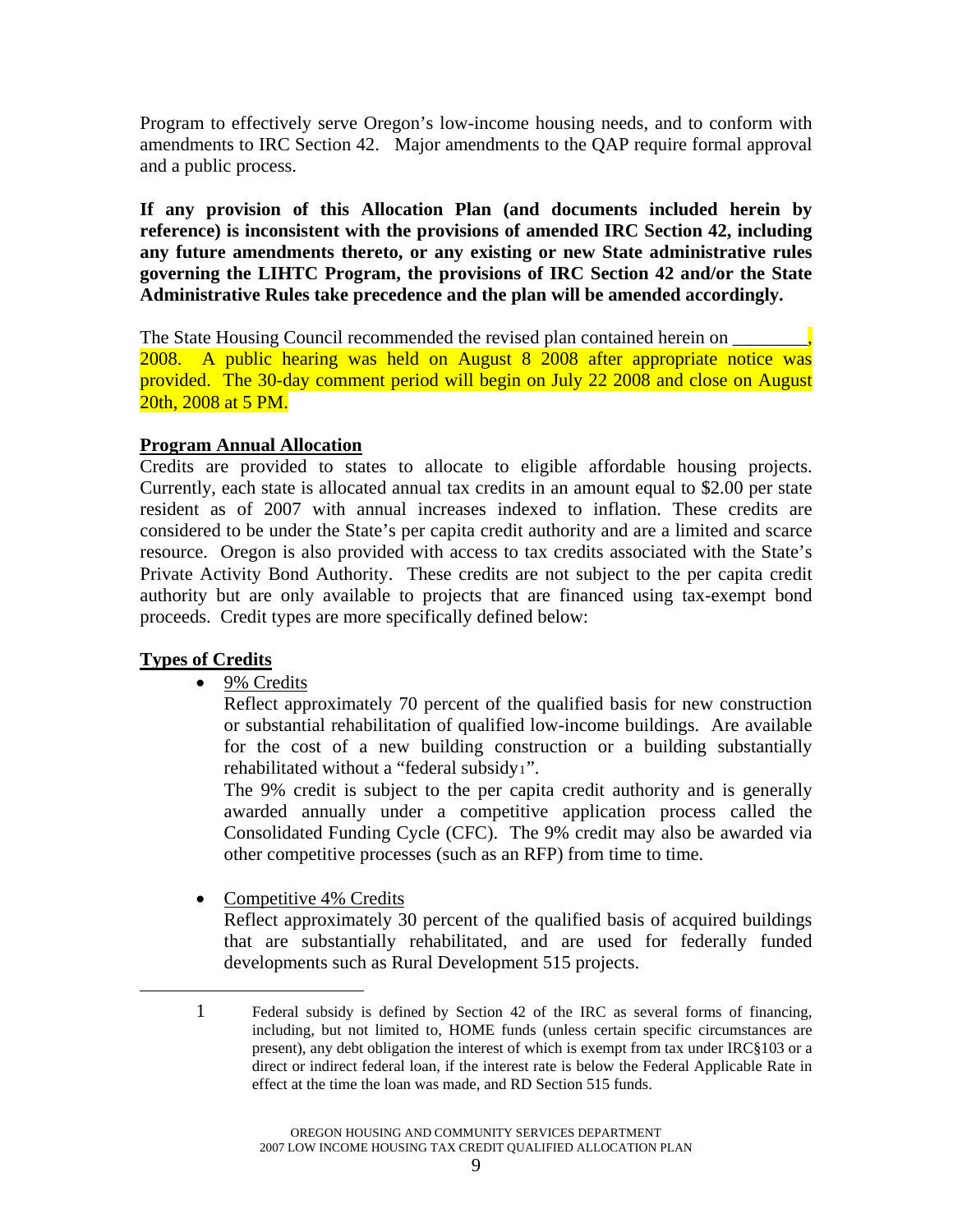<span id="page-9-0"></span>• Non-competitive 4% Credits Reflect approximately 30 percent of the qualified basis of newly constructed or acquired buildings that are substantially rehabilitated and financed with taxexempt bond proceeds.

Although the terms 9% and 4% are used, the 9% and 4% figures are approximate. The IRS sets the actual credit percentages on a monthly basis. A project can qualify for one of the three credits or a combination of the credits.

The cost of acquiring, rehabilitating, and constructing a building constitutes the building's eligible basis. The portion of the eligible basis attributable to low-income units is the building's qualified basis. In general, the qualified basis excludes the cost of land, obtaining permanent financing, rent reserves, syndication and marketing. The applicable percentage (that is the 9% and 4% approximations) of the qualified basis may be claimed annually for 10 years as the low-income housing tax credit. The amount of LIHTC that may be awarded to a building is based upon the depreciable cost of the building and the portion of the project that low-income households will occupy and can be no more than needed to make the project financially feasible.

# **OHCS Program Goals**

OHCS is responsible for determining which applicants should receive the tax credit and the dollar amount of credits each should receive. In making these determinations, the Department must comply with **federal requirements** and meet the following OHCS program goals:

- Encourage approaches in design, planning, building and financing of low income housing that maintains quality and long term sustainability, durability and ease of maintenance of affordable units,
- Encourage equitable allocation of credits across the state,
- Encourage resident services and community involvement,
- Provide an allocation of tax credits in an amount sufficient to make the project financially feasible and viable as a low income housing project throughout the compliance period,
- Provide a preference for projects located in QCTs, a designated state or federal empowerment/enterprise zone or Public Improvement District (PIDs), or other area or zone where a city or county has, through a local government initiative, encouraged or channeled growth, neighborhood preservation or redevelopment. Any of these activities must contribute to a concerted community development plan,

In addition, the Department may supplement these general goals with more specific local goals in order to meet local low-income housing needs. This may include but not be limited to:

- Mixed income projects where appropriate,
- Mixed use projects where appropriate,
- Acquisition and rehabilitation of expiring use projects,

OREGON HOUSING AND COMMUNITY SERVICES DEPARTMENT 2007 LOW INCOME HOUSING TAX CREDIT QUALIFIED ALLOCATION PLAN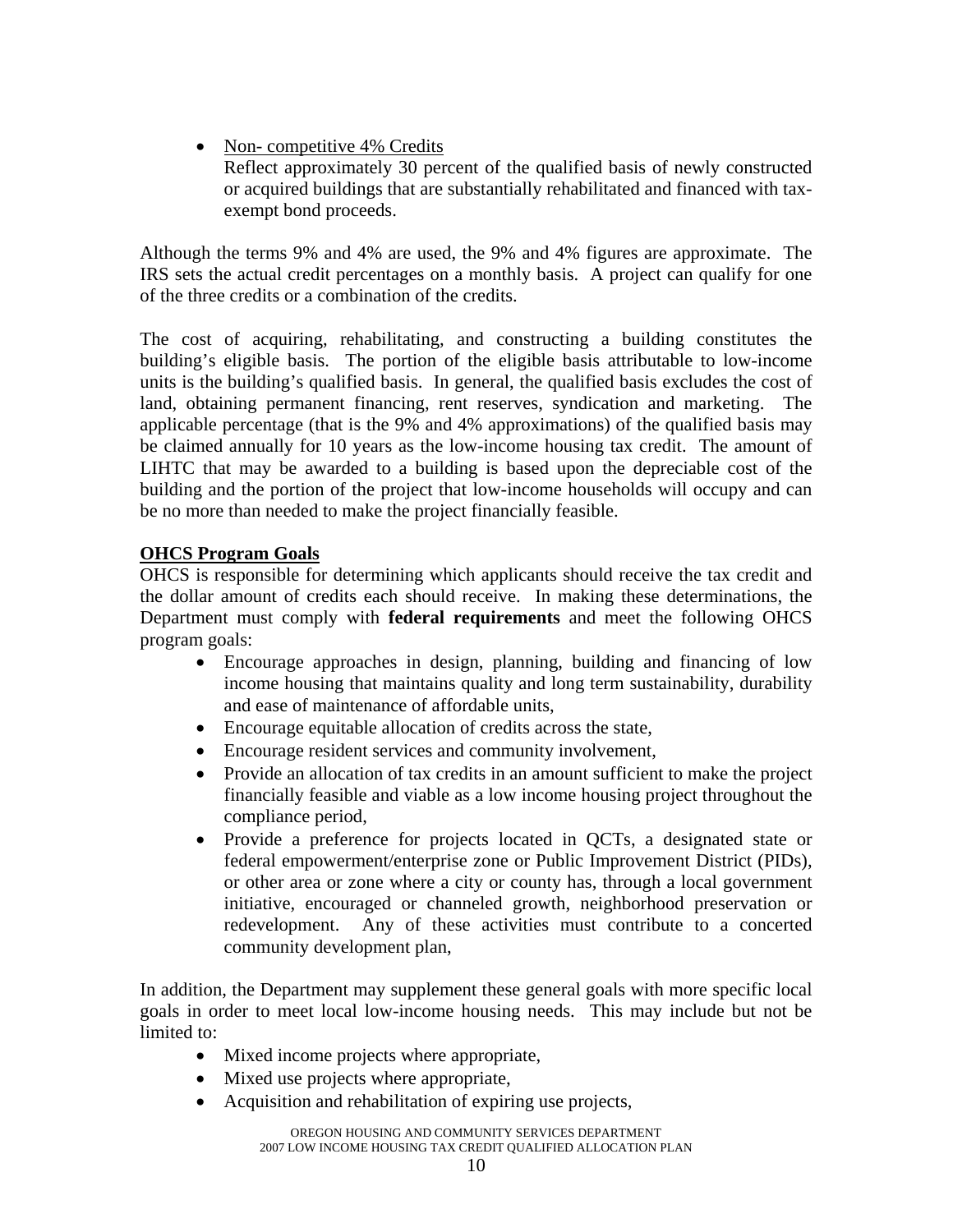- <span id="page-10-0"></span>• Housing for families with children,
- Housing near employment centers,
- Other as determined locally or by the Department and as identified in the application materials.

# **Overview of the Credit Application and Allocation Process**

Tax credits are awarded on a per building basis. For a particular building to qualify for tax credits, it must be a part of a low income housing "project". To qualify for consideration for credits a project must:

- be residential rental property
- make an election to restrict both rent and income as follows:

Rent: restrict rents (including utility charges) for tenants in low-income units to 30 percent of either the 50 percent area median income as adjusted for family size or the 60 percent of area median income as adjusted for family size. Rent may be further restricted based upon the limitation selected and other representations made in the application to the Department,

Income: maintain at least 20 percent of the available units for households earning up to 50 percent of area median income as adjusted for family size, **or** maintain at least 40 percent of the available units for households earning up to 60 percent of area median income as adjusted for family size,

- maintain habitability standards,
- if the project involves rehabilitation, there must be expenditures of at least \$3,000 per unit or 10 percent of the unadjusted basis of the building, whichever is greater, and,
- operate under the program's rent and income restrictions for a minimum of 30 years pursuant to extended use agreements.

To apply for tax credits, a developer must submit a detailed proposal to the Department on the form prescribed. The specifics of the application contents are available through the Department and generally include the following:

- Description of the housing project proposed, including the total number of units and the number expected to be LIHTC units,
- Sources and uses of funding,
- Development costs,
- Operating expenses and income,
- Project need, a market study and resident services to be offered,
- Other information as identified in the application.

The Department application process was created in accordance with the requirements of Section 42 of the Internal Revenue Code to select proposals for tax credits awards. The application process is more fully described later in this document. In evaluating projects, the Department must consider proceeds or receipts expected to be generated through tax benefits, as well as the reasonableness of the development hard and soft costs. In general,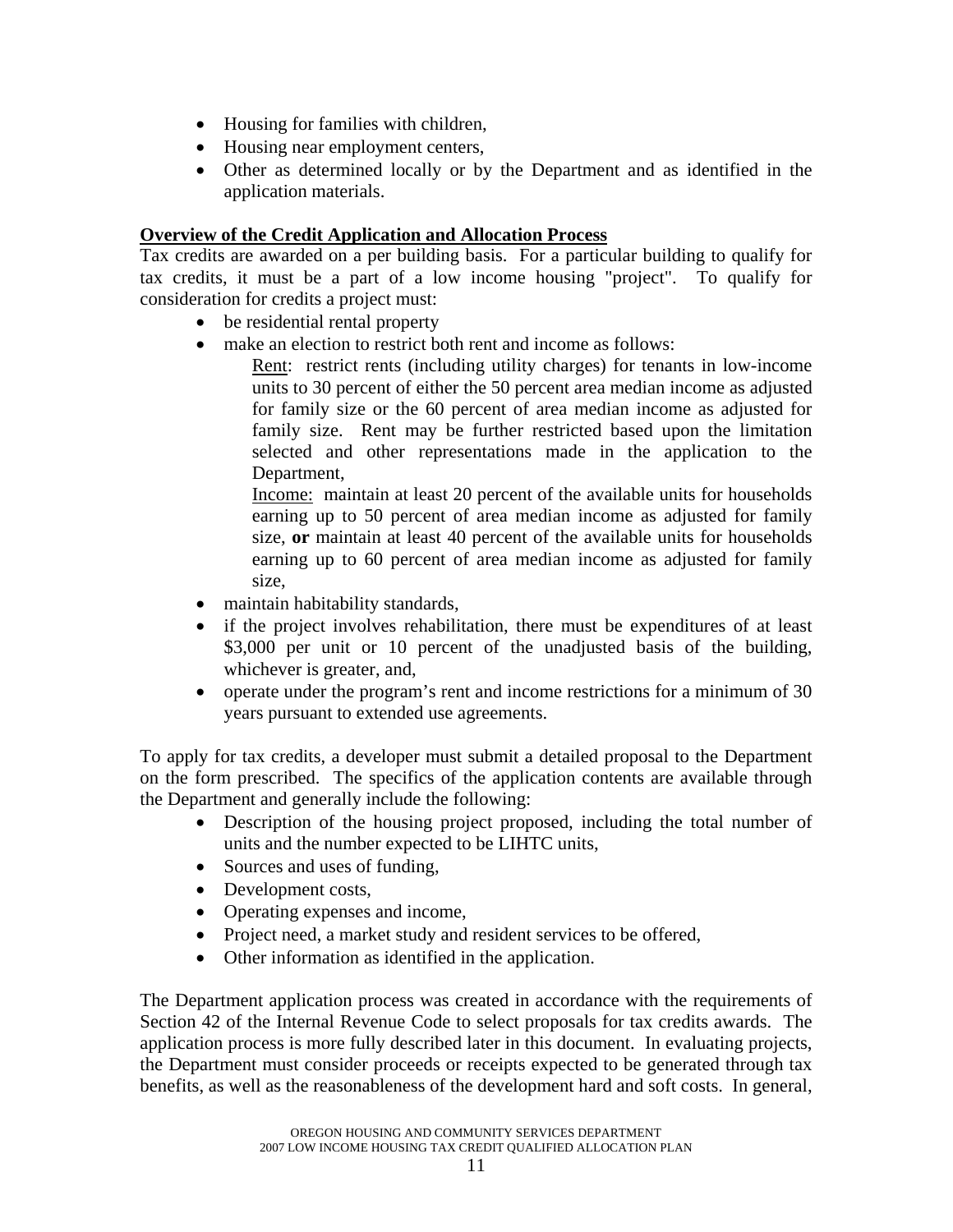the IRS expects the Department to compare the proposed project's development costs with the non-tax credit financing, both private and public. The difference between the costs and the sources to finance the project is the financing gap. Tax credits may be used, subject to allocation requirements of the QAP, to attract the equity investment to fill this gap.

Once credits have been awarded to a developer, the developer typically sells the credit to private investors. The private investors use the credits to offset taxes otherwise owed to the federal government. The money paid by the private investors for the credits are paid into the project as equity financing. This equity financing is generally used to fill the gap between the development cost of a project and the non-tax credit financing sources available, such as mortgages or other debit to be repaid from rental income.

Tax credits are considered awarded to a project at the time the department issues a Carryover Agreement or 8609's. Owners must place the project in service no later than December 31 of the credit year (for competitive projects), unless a Carryover allocation is obtained. If a Carryover allocation is obtained, the project must be placed in service no later than December 31 of the second year following the original allocation. Investors can claim the credits for each year of a ten-year period (called the "credit period") as long as the project is **operating in accordance with the representations made to the Department in its application for credits and in accordance with IRS regulations.** Individual and corporate investors must mail the original completed IRS Form 8609 (issued by the department) the, "Low Income Housing Credit Allocation Certification" for the first year they claim the credits to Internal Revenue Service, PO Box 331 Attn: LIHC Unit, DP 607 South Philadelphia Campus Bensalem, PA 19020, a copy of the completed 8609 should be returned to OHCS Attn Housing Program Management, 725 NE Summer Street Suite B Salem, OR 97301.

Once a project has been placed in service, the Department is responsible for monitoring the project for compliance with state and federal requirements concerning household income, rents, project habitability, resident services and other requirements as represented in the application, Declaration of Land Use Restrictive Covenants and other agreements. If noncompliance is discovered, the Department must report the event of noncompliance to the IRS and if the non-compliance is not corrected, the IRS may recapture or deny credit for previously used or issued tax credits. The IRS issues regulations on monitoring requirements that the Department follows. These regulations are described in the Tax Credit Compliance Guidebook (available from the Department upon request).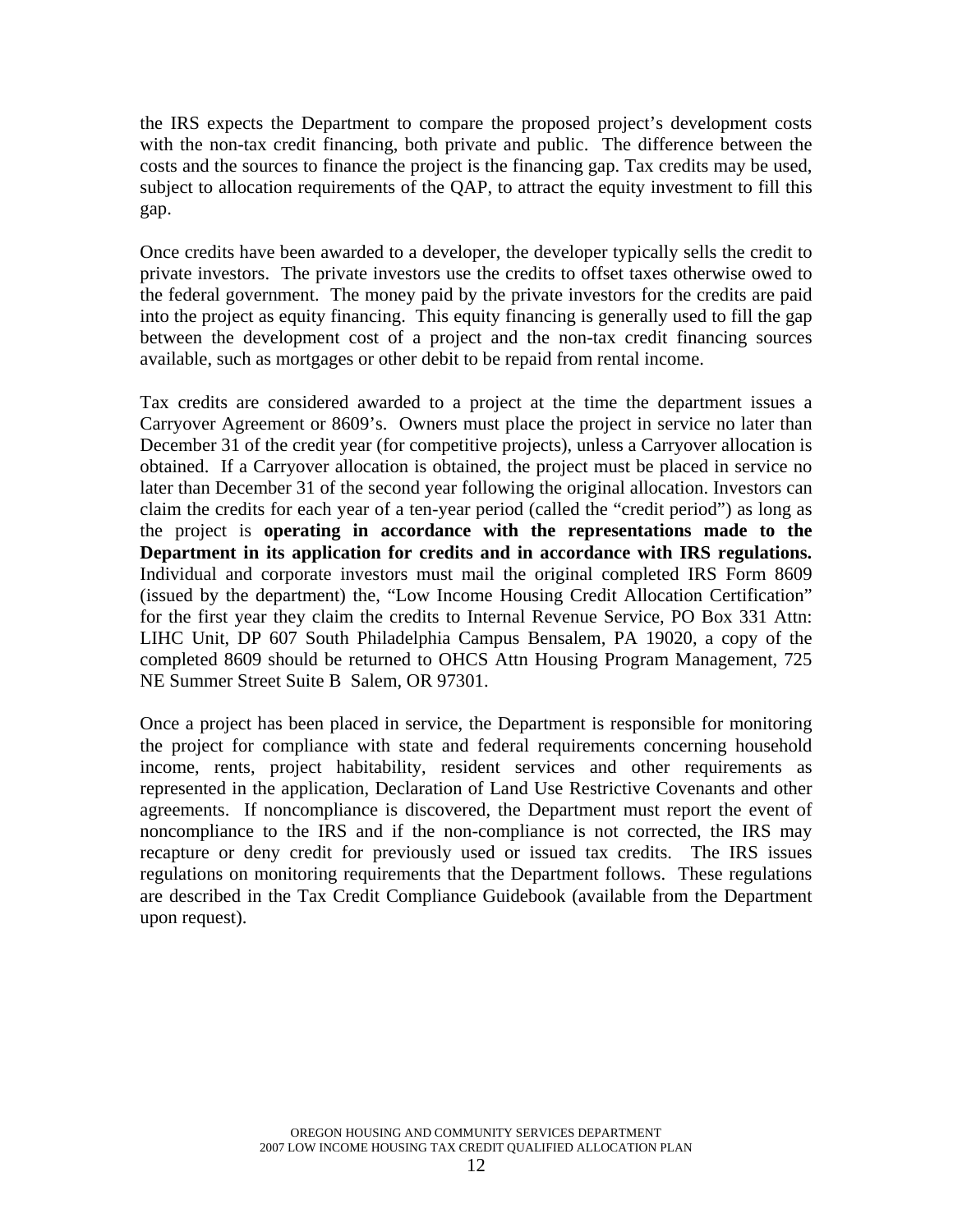# **LIHTC PROGRAM ELEMENTS**

# <span id="page-12-0"></span>**Per Capita Authority (competitive credit)**

The State's per capita tax credit authority, amounts of returned credits and state award of National Pool, are allocated on a competitive basis, based upon project rakings determined during the Consolidated Funding Cycle (CFC) application period(s) or special RFP solicitation. All LIHTC allocations, including any increase in the allocation of a project's per capita credits, will be governed by this plan.

#### **Projects Financed with Tax Exempt Bonds (non-competitive credit)**

Credit for buildings financed by tax-exempt bonds subject to volume cap will be determined as per Section 42(h)(4). If 50 percent or more of a project's aggregate basis of buildings and land are financed with tax-exempt bonds, the project may receive a maximum 30 percent present value credit calculated against the project's qualified basis without causing a reduction in the State's annual credit authority. Sponsors of projects financed by tax-exempt bonds must make application for tax credits, and such projects will be evaluated in a manner consistent with this plan. These projects will be subject to project evaluations. Consideration will be given to the sources and uses of the funds, any proceeds generated by reason of tax benefits, the total financing planned for the project, and the percentage of the housing credit dollar amount used for project costs other than soft costs. Provided the Department approves the sponsor's application, a Tax Credit Determination letter will be issued stating the amount of credit available to the project, and a Reservation and Extended Use Agreement will be executed.

Tax credit applications for projects financed with tax-exempt bonds may be filed **at any time during the year**. Sponsors must allow reasonable time for review and response (generally 90 days for review and recommendation). Projects financed with tax-exempt bonds seeking the 4% tax credit will be denied if the criteria outlined herein and presented in the required application are not met to the Department's satisfaction.

# **Project Eligibility and Considerations**

In order to be eligible to receive an allocation of LIHTC, a project must be considered a "qualified low income housing project". To meet this test, a project must consist of **residential rental property.** For the purposes of Section 42, the definition attributed to "residential rental property" is generally the same as applied to tax-exempt rental housing bonds. This definition focuses on the following issues:

- Residential rental properties must include separate and complete facilities for living, sleeping, eating, cooking and sanitation. Unlike the requirements for units financed with tax-exempt bonds, certain single room occupancy housing used on a non-transient basis may qualify for the credit even though such housing may provide eating, cooking and sanitation facilities on a shared basis.
- In addition to actual residential units, functionally related and subordinate facilities may be included in eligible basis if they are available to all tenants with no additional fees attached to them.
- A scattered site project may be treated as a single project if **all** units in all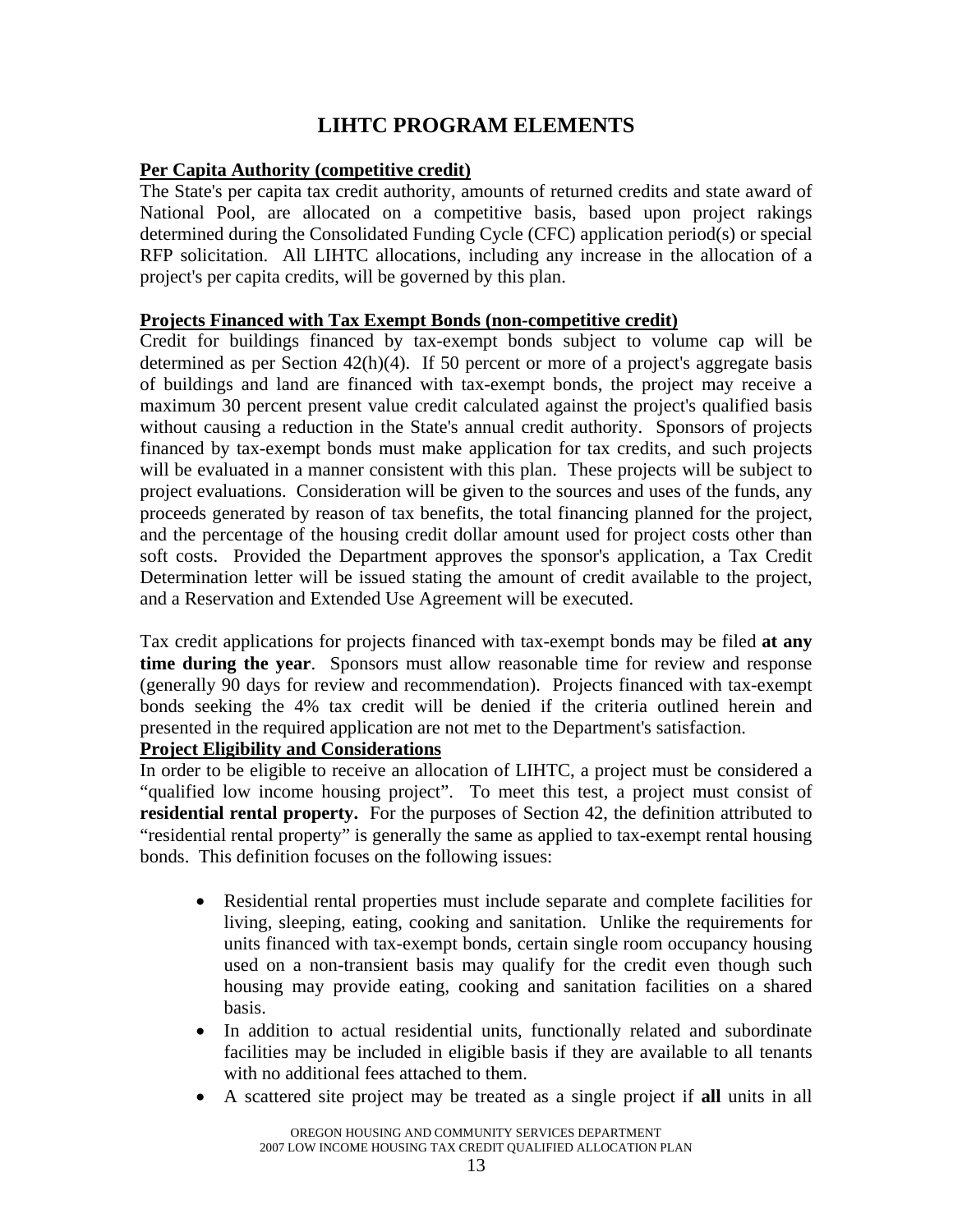<span id="page-13-0"></span>buildings are rent-restricted. This includes buildings which would (but for their lack of proximity) qualify as a project for the purposes of Section 42, are owned by the same party, have a management plan pre-approved by the Department, and are financed under a common plan of financing.

- If a building consists of both residential and nonresidential areas, the nonresidential portion will not preclude the residential portion from qualifying for credit. Determinations will be made on a reasonable basis to ensure that the costs for the commercial use portion of such a mixed-use building are not in the credit computation.
- Residential rental units must be available for use by the general public in a nondiscriminatory manner. The Department of Housing and Urban Development (HUD) provides definitions and authority regarding public use and discrimination.

#### **Minimum Set-Asides**

For a project to qualify for a credit award, it must meet a minimum low income set aside requirement. The minimum set aside requirement must be met no later than the close of the first year of the credit period for such building.

A building owner must elect and fulfill one of the following low-income set asides:

- **the 20/50 test**: at least 20% of the units must be both rent restricted and occupied by tenants with incomes at or below 50% of area median income as adjusted for family size (as determined by HUD)
- **the 40/60 test**: at least 40% of the units must be both rent restricted and occupied by tenants with incomes at or below 60% of area median income as adjusted for family size (as determined by HUD)

The minimum set aside is the election that commits the building owner to a specific income level that will serve to define low income for that building. Under a 20/50 election, an owner that claims 100% of units as eligible for LIHTC must rent all units to households at or below 50% of area median income as adjusted for family size in order to claim 100% of the credit.

Projects previously awarded credits that are currently in their initial compliance periods or and in their extended use period, will not be eligible to apply for additional credits until the extended use period is over unless the additional credits will provide a clearly demonstrable benefit to the tenants (beyond that promised in the original application).

Projects with serious construction or construction material concerns may be eligible for additional credits within the restrictions of Section 42 and at the discretion of the Department.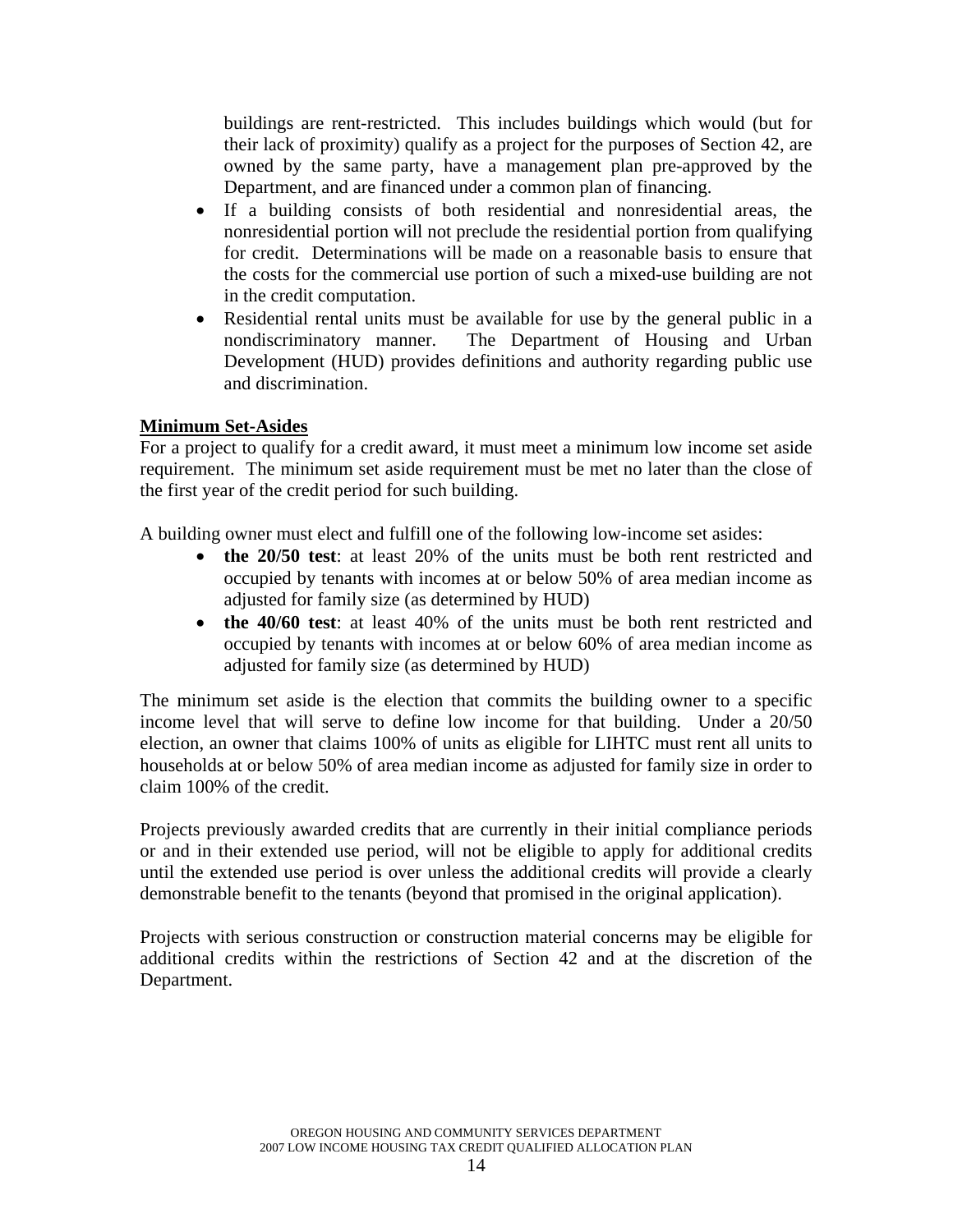# <span id="page-14-0"></span>**Eligible Applicants**

There are no restrictions on who may apply to the Department for an allocation of LIHTC. However, please refer to Allocation Procedures under Organizational Capacity to determine eligibility.

# **Application Period**

Applicants for annual per capita competitive credits must submit a complete Application for Low-Income Housing Tax Credits during the specified application periods within the Department's Consolidated Funding Cycle, or as announced by any request for proposals. For projects financed with tax-exempt bonds, applications can be received at any time as long as costs have been, or will be, incurred in the calendar year of application.

# **Long-Term Affordability**

All projects must commit to an extended use term of a minimum of 30 years of affordability. Projects with tax-exempt bond financing must commit to an extended use term of the greater of 30 years or the outstanding term of the bonds. The owner must file a Restrictive Covenant (provided by Oregon Housing & Community Services) to waive the right to petition the Agency to terminate the extended use term as described in Section 42 of the Internal Revenue Service Code. Additional consideration will be given to projects, which agree to an extended use period beyond the minimum 30 years.

# **Financial Feasibility**

Basic criteria includes but is not limited to:

- Debt Service Ratio as recommended by best practices at 1.15 to 1.20, (1.10) for USDA Rural Development projects).
- Loan to Value Ratio to maximize debit and minimize the use of the competitive tax credit.
- Construction Costs per Square foot as outlined in the CFC application.
- Developer Fees in accordance with department policy discussed later in this plan.
- Reasonable operating expenses, as justified by the application with supporting documentation for assumptions.
- Replacement reserves of \$250 per unit per year for new construction of senior projects and \$300 per unit per year for all rehabilitation and new construction projects not for seniors..
- Operating reserves of 4 to 6 months of expenses (minimum). Reserves less than or in excess of this may be approved upon department review and approval after award.
- Itemized operating expenses and vacancy rate projection must be provided and supported by reasonable and credible evidence.

Project evaluations will be conducted to determine the appropriate amount of tax credits for which the project is eligible. Pursuant to amended IRC Section 42, credits reserved for a project may not exceed the amount necessary for the financial feasibility of the project and its viability throughout the credit period. As mandated by IRC Section 42, a project evaluation will be made for each complete application received by the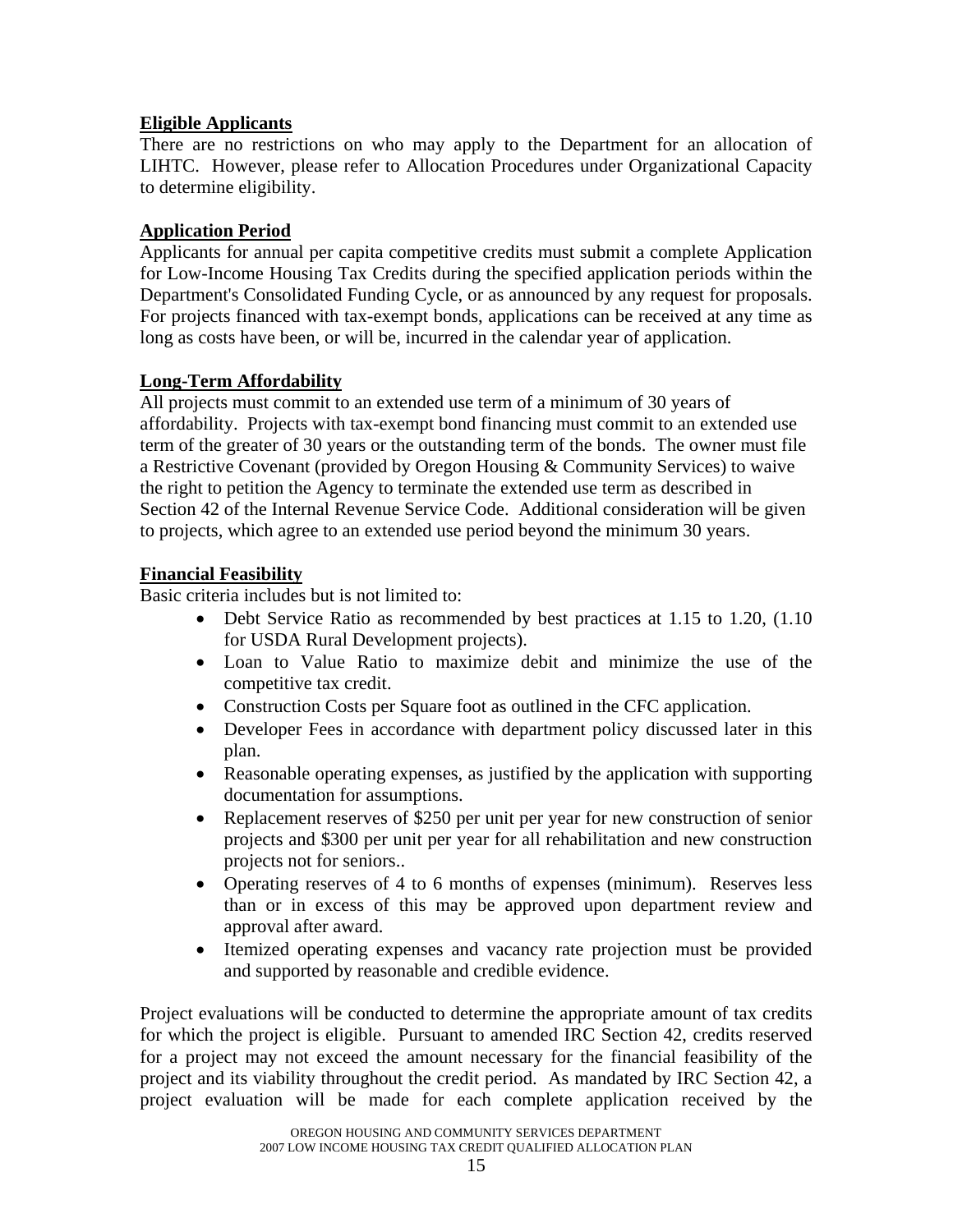<span id="page-15-0"></span>Department, and further evaluations will be conducted for tax credit reservation recipients as they proceed through the allocation process as a means to verify eligibility and the need for the credit allocation.

- Upon receipt of the **Consolidated Funding Cycle Application, or Initial 4% Credit Application;**
- Prior to providing a Tax Credit **Carryover Allocation** (for competitive, per capita credit requests); and
- No earlier than 30 days prior to issuance of **IRS Form(s) 8609.**

# **Market Assessment**

IRC Section 42 requires a comprehensive market study for each Low Income Housing Tax Credit project. Beginning with the Spring 2007 Consolidated Funding Cycle the market study must be conducted by one of OHCS's approved Market Analysis, not be more than 6 months old prior to application and be submitted with the application. The applicant will pay for the study and OHCS will review and approve or reject the study prior to carryover for projects receiving LIHTC credits awarded on a competitive basis. The market studies for the 4% non-competitive tax credits will be reviewed and approved or rejected prior to approval of the credit award. A disinterested party approved by the allocating agency must conduct the study.

LIHTC applicants can download the list of approved Market Analysts at [http://www.ohcs.oregon.gov/OHCS/HRS\\_LIHTC\\_Program.shtml#Market\\_Analysts](http://www.ohcs.oregon.gov/OHCS/HRS_LIHTC_Program.shtml#Market_Analysts) or can contact the Department to obtain a list of approved market analysts. The analysts **must** conduct the market study in such a manner as to address the items described in the Consolidated Funding Cycle Application, the 4% LIHTC Application or Multi-Family Rental Housing Risk Sharing Program Application, Elderly and Disabled application and/or any additional program materials adopted or used by the Department. The market study may be included in an appraisal as long as the appraiser has followed the instructions provided by the Department (refer to instructions to appraiser) and is prepared by a Department approved market analyst. Following its review of the market study, the Department, at its sole discretion, may request additional market information from the applicant and additional comment from the local government before reserving tax credits, and may decline to reserve credits if the proposed project has a potential to disrupt the local housing market.

The Department may reject an application and revoke the credit reservation if it determines, in its sole discretion, that based on information submitted in the applicant's market study or information obtained by the Department from other sources, market demand and conditions do not justify the project as proposed. The Department will consider all facts and circumstances in making this determination, including the possible disruption caused by unneeded units entering the market.

# **Resident Services**

Sponsors, who receive Department resources, including but not limited to LIHTC, must include in their affordable housing development a provision for residents to access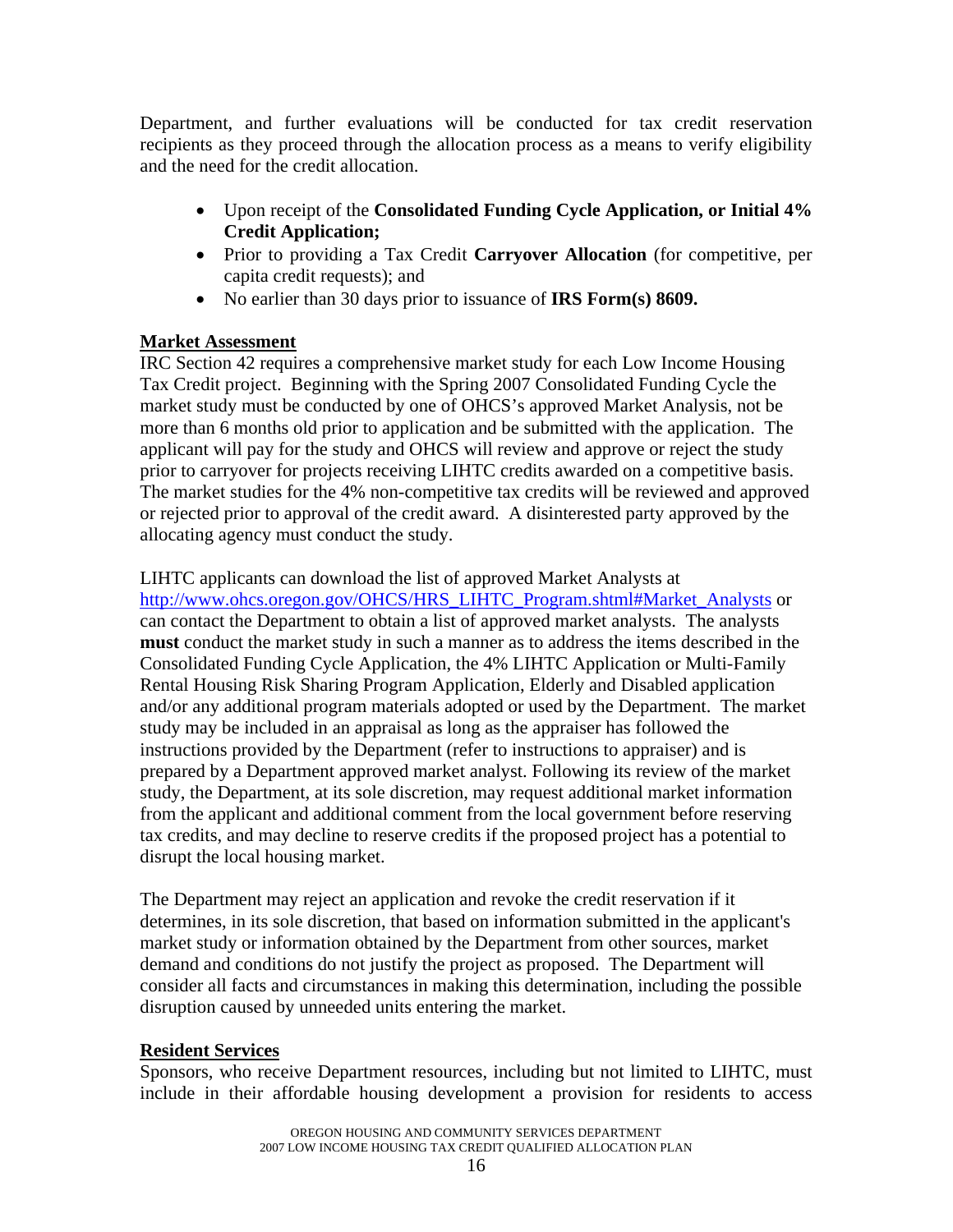<span id="page-16-0"></span>services appropriate to the identified needs of the target population. The anticipated outcomes of the resident services plans are:

- Through coordination, collaboration, and community linkages, provide residents the opportunity to access appropriate services which promote selfsufficiency, maintain independent living, and support residents in making positive life choices; and
- To effectively maintain the fiscal and physical viability of the development by incorporating into the ongoing management appropriate services, which address resident issues as they, may arise.

Project evaluation will reward projects offering appropriate resident services. Sponsors are encouraged to build services provisions into their operating expenses.

Resident services are not intended to be limited to services provided on site, to residents at risk or with special needs, nor does it make participation in services mandatory for residents. It is intended to be a support system integrated into the housing and available to all residents, except where other funding sources require it. Resident services can be incorporated into the operation and management in a variety of ways. Common to many models, however, are the goals of helping residents achieve greater social and economic self-sufficiency and an enhanced quality of life. While supportive resident services offer assistance to residents facing a crisis, they should also focus on addressing problems and linking residents to community resources. The most effective resident service program encourages and supports resident participation in the decision making process.

In considering resources available for resident services, sponsors should investigate public and private social service agencies, schools, community directories and consultation with existing community residents. United Way, city or county government, libraries and non-profit agencies often operate resource and referral services. Beyond Shelter, a non-profit agency committed to combating chronic poverty, welfare dependency and homelessness has developed a handbook regarding service-enriched housing. Resources to develop supportive resident services for special needs populations are also available from the Corporation for Supportive Housing.

The required resident services plan is described in the Consolidated Funding Cycle **and/or the Multi-Family Rental Housing Risk Sharing and Elderly and Disabled Program Applications and/or any additional program materials adopted or used by the department.**

# **Reservation and Extended Use Agreement (Extended Use Period)**

After receiving an award of credits the owner of the Project will enter into a Reservation and Extended Use Agreement that shall specify, among other things, a minimum applicable unit fraction defined by IRC Section  $42$  (c)(1)(B) and the rent formula to be maintained for the Project to continue to qualify for the tax credit.

The Reservation Agreement will lock the applicable credit percentage rate (applicable rate) and must be fully executed subject to conditions of the offer letter for a competitive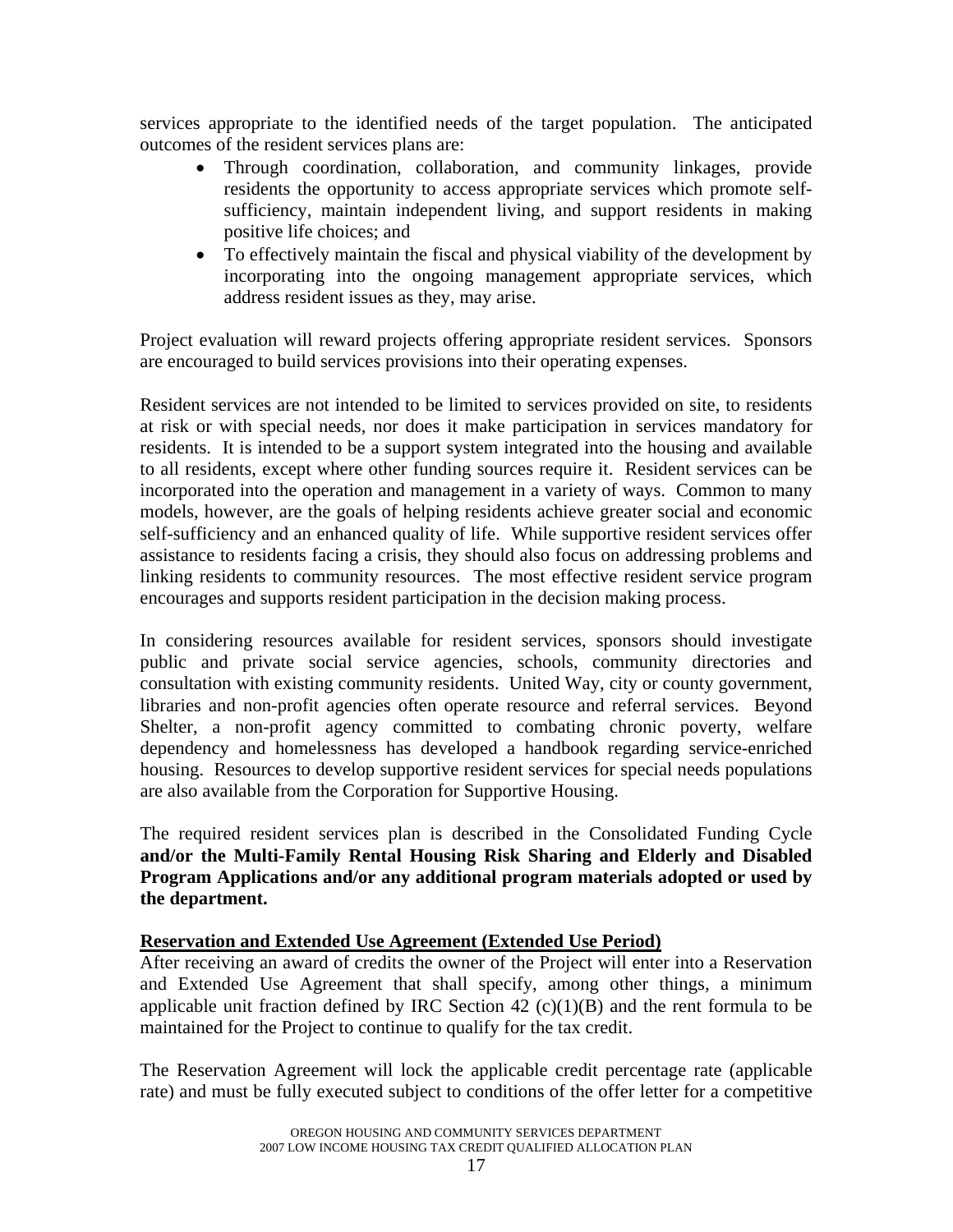<span id="page-17-0"></span>credit project or in the month in which the bonds are sold for a tax-exempt financed project. Failure to lock the rate at either of these points in time will postpone the rate lock to the Placed in Service date.

The Reservation and Extended Use Agreement shall include a commitment to meet the applicable fraction and rent restrictions for at least 15 years beyond the initial 15-year compliance period, or for the term of affordability and may postpone for a specific time the project owner's rights under IRC Section 42 (h)(6) to terminate the commitment.

#### **Carryover Application for Competitive Credits:**

#### **NOTE: Applicants for 4% credits in association with tax-exempt bonds do not need to meet carryover requirements.**

**On or before December 1 (or the next business day) of the tax credit year,** tax credit recipients must submit either an application for tax credit "Carryover Allocation" (if the project is still in the construction process), or a final application indicating "Placed-In-Service" (Certificates of Occupancy/Completion have been received and the project is ready for occupancy by tenants). Projects that receive an allocation in the second half of the calendar year have up to six months to meet the 10% test of the Carryover requirement.

A complete hard copy of the carryover application must be submitted received by the Department by December 1 of the credit year or the Department may assess a late charge. The Department will have the right to charge an hourly rate for applications that need additional review due to subsequent submissions or changes to the original application that would require a complete re-review of the application.

#### **Application for Tax Credit Allocation (Placed-In-Service Projects) shall include:**

All LIHTC applicants are required to complete a final application. Any changes from the original application are subject to Department approval. It is strongly advised that this approval be sought prior to or at a minimum in conjunction with submitting the final application. Any change to developer fee from the original application to the final application will require written approval from the Department prior to the final application. Approval will be at the discretion of the Department and will not be unreasonably withheld for justifiable increases in the scope of work, so far as the developer fee does not exceed the Department's approved limitations.

The final application must be submitted to the department within 6 months of the last building receiving their certificate of occupancy or in the case of a acquisition rehabilitation 6 months after the project is determined to be substantially complete. Projects submitting their final applications after the 6 months can be assessed a late charge and an additional review charge if more information is required to complete the review.

- 1. Final application, including but not limited to:
	- a) Certification of all project costs;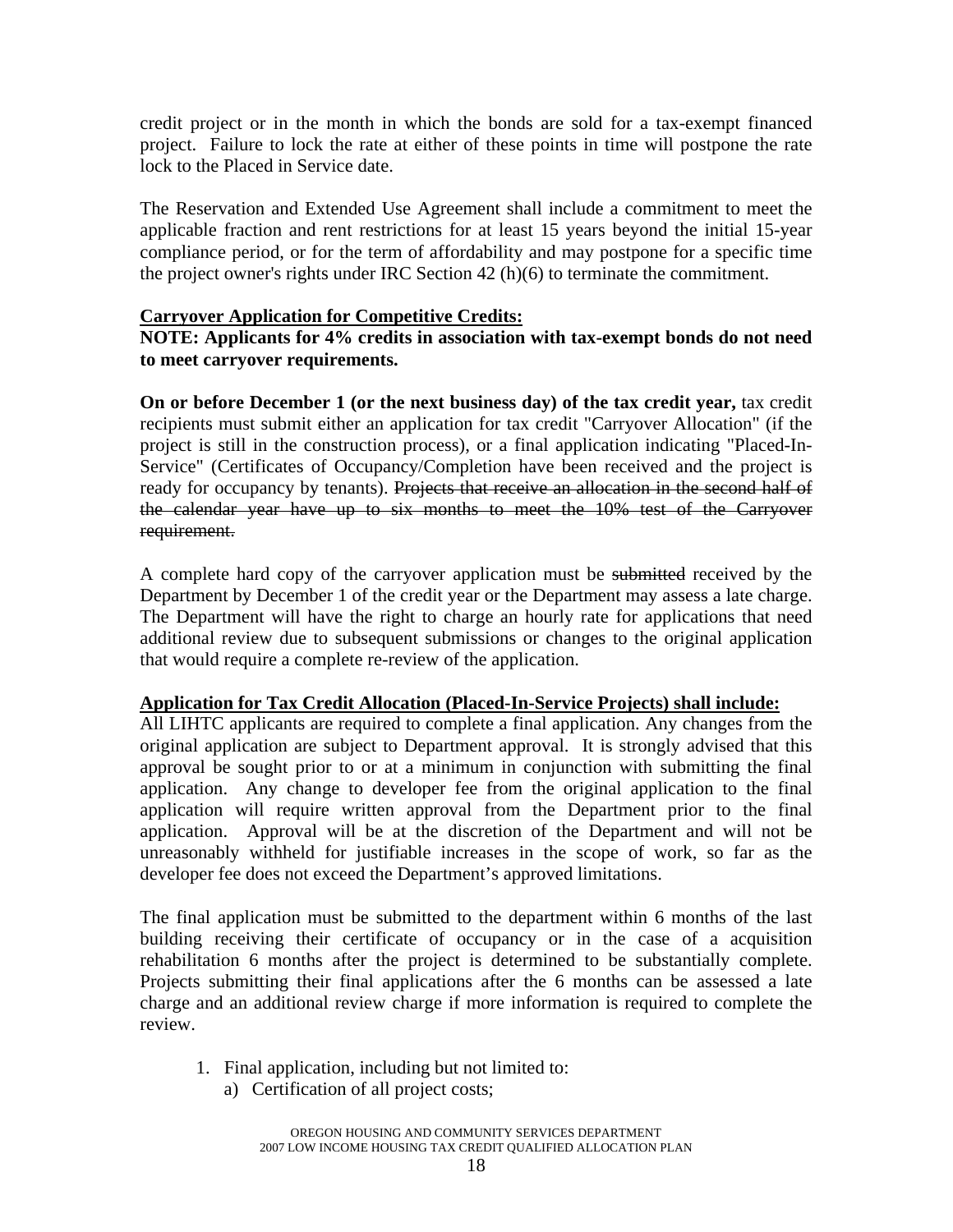- b) Updated Operating Statement;
- c) Certification of use of tax credit proceeds; and
- d) Completed "Final Application Supplement" including documentation of cost changes, updated sources and uses and a 15-year cash flow analysis.
- 2. Certificate of Occupancy or the appropriate jurisdiction's Final Inspection Report approving occupancy (indicating the project is suitable for occupancy).
- 3. Copy of Cost Certification prepared by a third party such as a certified accountant or legal counsel. Please contact Oregon Housing and Community Services, Housing Resources Section for a sample cost certification format. OHCS reserves the right to higher a third party accountant to review the cost certification audit if deemed necessary by the Department, Owners will be required to pay for the review.
- 4. Certification from the project or inspecting Architect that the project has been built in accordance with the final plans submitted to the Department, i.e., the project is built in accordance with all applicable local, state and federal laws, and those requirements of the Department set forth in this Allocation Plan. (See Exhibit "A" for format.)
- 5. Copy of Placement Memorandum, Syndication Agreement or Limited Partnership Agreement indicating tax credit proceeds available to the project together with a contribution schedule.
- 6. Copy of on-site property management plan acceptable to the Department and permanent lender.
- 7. A copy of a site map with each building identified by address and listing the units by number to be found in each building.
- 8. A Resident Services plan for approval if not already approved.

Departmental remedies may include, but are not limited to, rejection of the LIHTC application, termination of processing, failure to issue an IRS form 8609, or issuance of an IRS form 8823. The department may rely upon its own investigations or other information the department deems appropriate.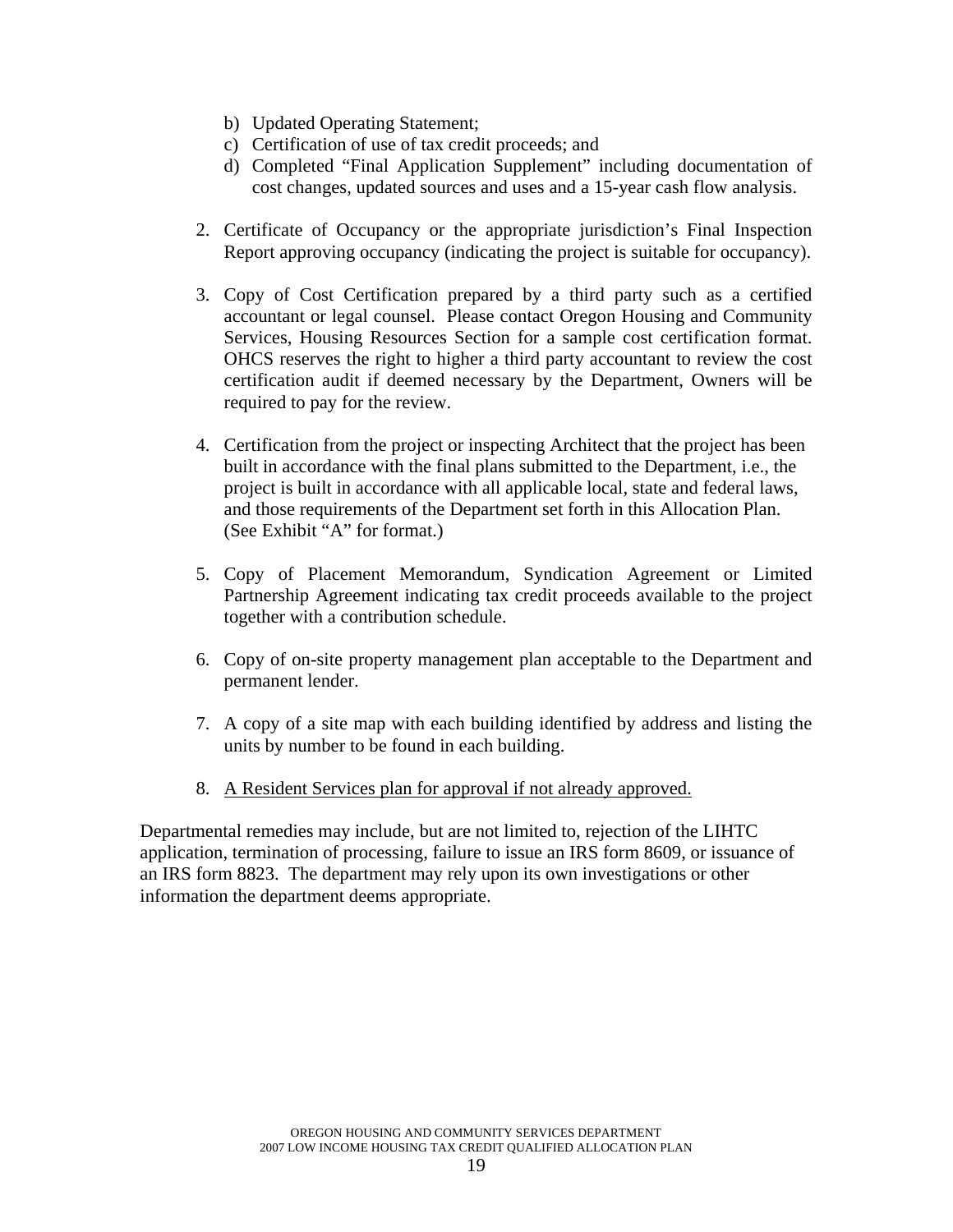# <span id="page-19-0"></span>**LIHTC ADMINISTRATIVE PROCEDURES**

#### **General Administrative Procedures**

The QAP utilizes housing priorities pertinent to Oregon as designated by the State of Oregon Consolidated Plan (CP), local jurisdiction Consolidated Plans, or their successor documents, and other information that can demonstrate verifiable housing and community needs and priorities.

#### **Architectural Requirements**

Projects which receive Low-Income Housing Tax Credit Allocations will be constructed and rehabilitated in accordance with the Department's architectural standards as well as all applicable local, state and federal laws, local ordinances and building codes. Tax credits will not be awarded without the Department's architectural review and design concurrence.

Program requirements also include, but are not limited to, the Federal Fair Housing Act Amendments of 1988, which provide specific guidelines for multi-family dwellings with respect to minimum accessibility, adaptability and prohibition of discrimination. Project sponsors will be required to obtain a preliminary certification as in Exhibit "A" from their architect, which must be included on the architectural drawings indicating that the project design meets local, state and federal laws, local ordinances and building codes. At the end of the construction period, an "As-Built" architectural certification in Exhibit "A" will be required before the Department releases "Low-Income Housing Credit Allocation Certification," IRS Form(s) 8609**. The Department assumes no responsibility to inspect developments for compliance with the above-stated construction standards and laws.** Department staff will retain the right to visit developments during the construction period, and sponsors must provide access to the development following a 24-hour notification.

#### **Application**

During the application process, all applicants for tax credit reservations must supply documentation in accordance with specific application requirements. All materials must be complete and delivered to the Department by the established deadlines (see the CFC Application).

All applications for competitive credits will be reviewed under the evaluation process described in the Department's Consolidated Funding Cycle application; this includes competitive 4% credit application or any potential RFP. Offers to reserve competitive tax credits will be presented to those projects that receive the highest ranking in accordance with the evaluation process. Offers to reserve noncompetitive tax credits will be presented to those projects that meet all Department and federal criteria of award.

#### **Allocation Process**

LIHTC applications are reviewed by department staff for completeness, eligibility with federal and state statue and policy. Projects that pass staff review are presented to the Department's Senior Management. The recommendation of Senior Management is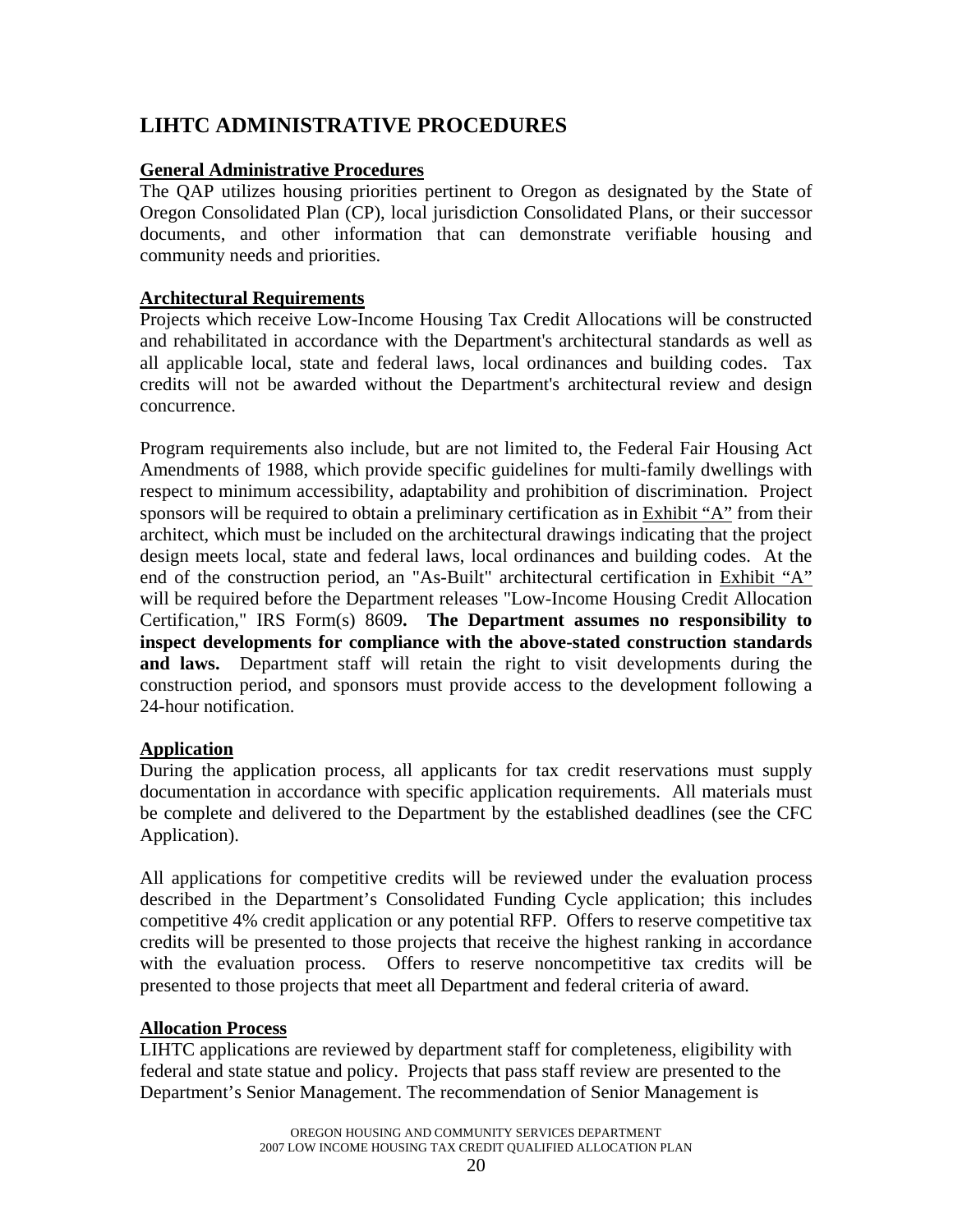<span id="page-20-0"></span>forwarded to the Department Director for approval. Projects seeking additional LIHTC funds may also require Department Senior Management approval and/or State Housing Council approval. Projects are not considered awarded credits until a Reservation and Extended Use Agreement, and where applicable, a Carryover Agreement (for competitive credits) is executed between the project sponsor and the Department. These above mentioned documents are included by reference in the Declaration of Land Use Restrictive Covenants, which establishes the actual LIHTC award and is executed and recorded prior to issuing the IRS 8609 forms.

# **Selection Criteria**

The state established selection criteria to be used by the Department in its decision making for credits covered by this document may include but is not limited to:

- context of affordable housing in the community, proximity to services and amenities appropriate to the tenant population, access to transportation, etc
- housing needs characteristics (as defined by a third party market study)
- market considerations (see market study policy described herein)
- affordability as compared to market rate (preference for projects with affordable rents that are at least 10% below market rents)
- the financial health of the sponsoring organization (based upon annual audited financial statements)
- project characteristics in relation to the population to be housed
- consistency with Department architectural and design guidelines
- sponsor characteristics, capacity to carry out affordable housing development and compliance
- past compliance record, past development record and quality of completed projects
- proposed management agent record of performance
- participation of local tax-exempt organizations
- housing for families with children
- housing in Qualified Census Tracts and/or areas where community revitalization is a local priority
- achievement of a jobs/housing balance
- achievement of community goals for livability
- achievement of goals articulated in the state or local Consolidated Plan
- tenant populations with special housing needs, and
- public housing waiting lists.

Each of these items will be evaluated in the context of a given proposal and the feasibility of that proposal to fulfill each item. All tax-exempt bond financed projects requesting an allocation of LIHTC must adhere to the selection criteria as stated in both the QAP and the LIHTC application materials.

Subsection (h)(4) of Section 42 pertaining to projects utilizing tax exempt financing shall not apply to any project unless the project satisfies the requirements for allocation of a housing credit dollar amount under the qualified allocation plan and application materials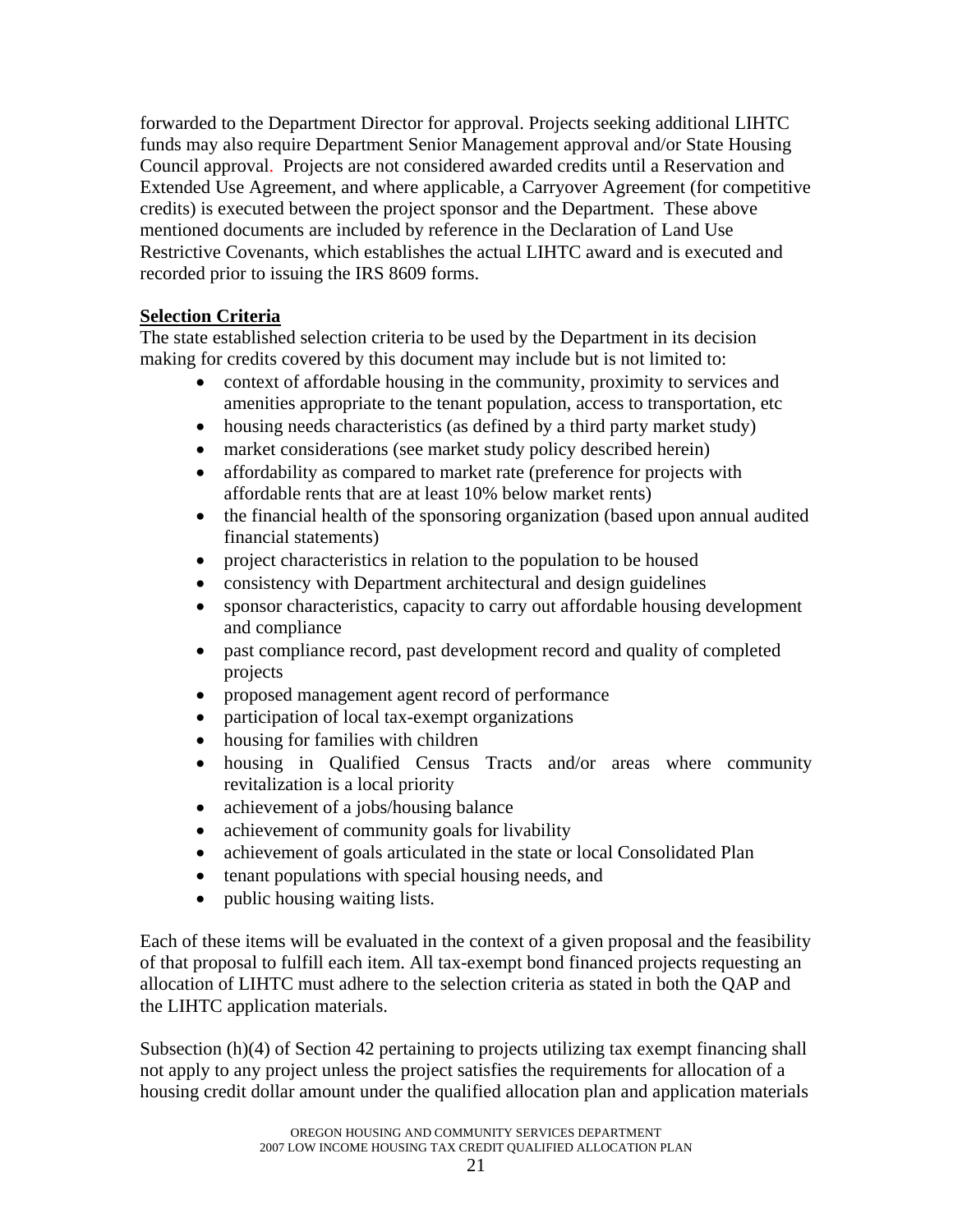applicable to the area in which the project is located. The Department reserves the right to determine, in its sole discretion, whether the Letters of Interest or Intent, Award Letters, or Commitment Letters are satisfactory, and whether a lender or investor possesses the financial or other capacity to make a specific loan or investment. A change in the financing source or financing terms after reservation of credits may, in the sole discretion of the Department, result in all or a part of the credits being recaptured or reduced by, or returned to, the Department.

The housing credit dollar amount allocated to each building in a project shall not exceed the amount the housing credit agency determines is necessary for the financial feasibility of the project and its viability as a qualified low-income housing project throughout the credit period. In making this determination the Department will examine all aspects of the financial packaging of the application, including but not limited to:

- the sources and uses of funds and the total financing planned for the project,
- any proceeds or receipts expected to be generated by reason of tax benefits,
- the percentage of the housing credit dollar amount used for project costs other than the cost of intermediaries, and
- the reasonableness of the developmental and operational costs of the project. Such a determination shall not be construed to be a representation or warranty as to the feasibility or viability of the project.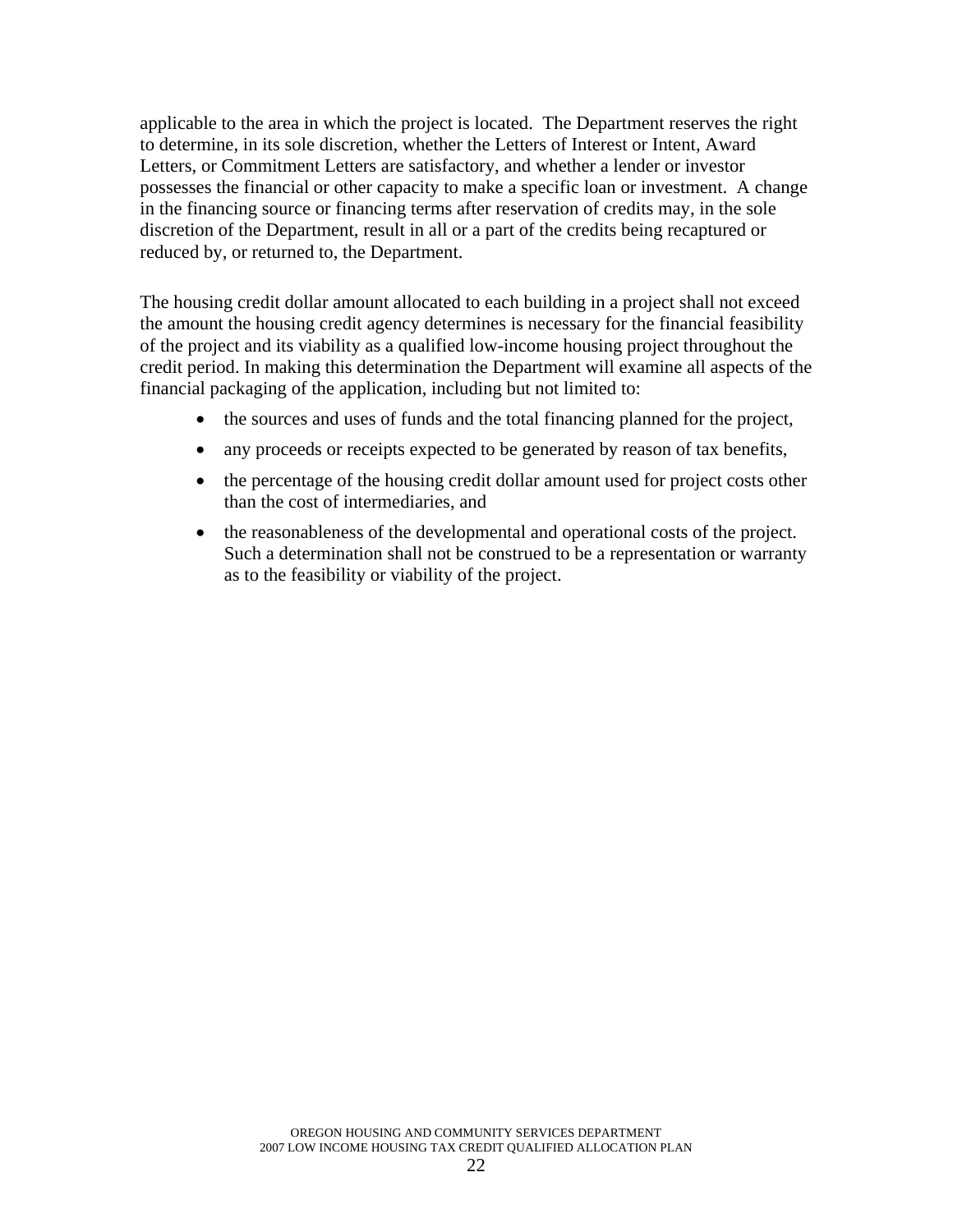# **APPLICATION PROCESS**

#### <span id="page-22-0"></span>**Introduction**

The Department has two application processes for the award of LIHTC. One is required for the per capita competitive credit and the other is required for tax-exempt bond financed projects seeking the non-competitive 4% credits. Both applications request identical information in most respects. Where differences exist between the processes, the specific difference will be called out and explained, otherwise, the information below should be considered to be applicable to both processes.

At its discretion, the Department, may request proposals for applications outside of the normal application process for specifically identified and recognized affordable housing needs.

#### **Allocation Protocol: Competitive Credits**

#### **Timetable**

In each calendar year, the Department will hold one two application rounds for the competitive 9% Low Income Housing Tax Credits. for forward allocation of tax credits and one application round for current year tax credits. The bulk of tax credits will be forward allocated through the Fall Consolidated Funding Cycle application.

The application for the balance of credits, current year tax credits that have not been forward allocated, will be allocated in the Spring Consolidated Funding Cycle application round.

All applications for the Low Income Housing Tax Credits must be in the format as prescribed by the Department. This is available by contacting the Department at 503.986-2054, or viewing the application at the department website www.oregon.gov/OHCS/ .

Applications shall include but not be limited to the requisite supporting data listed below (under Application Requirements) and completion of all forms requested by the Department. Applicants must pay the required Department charges as set forth in the application format at each stage of the application process. The Department will have the authority to request additional information from the applicant as necessary.

#### **Set-asides**

The Department will maintain IRS required set-asides and may, from time to time, establish targeted, discretionary set-asides for projects which target specific low-income housing needs or which have certain designated characteristics. These set-asides will be designated in advance as a priority for the Department and will be described in the Consolidated Funding Cycle application or through an advertised Request for Proposals**.** 

• The IRS required non-profit set-aside of 10%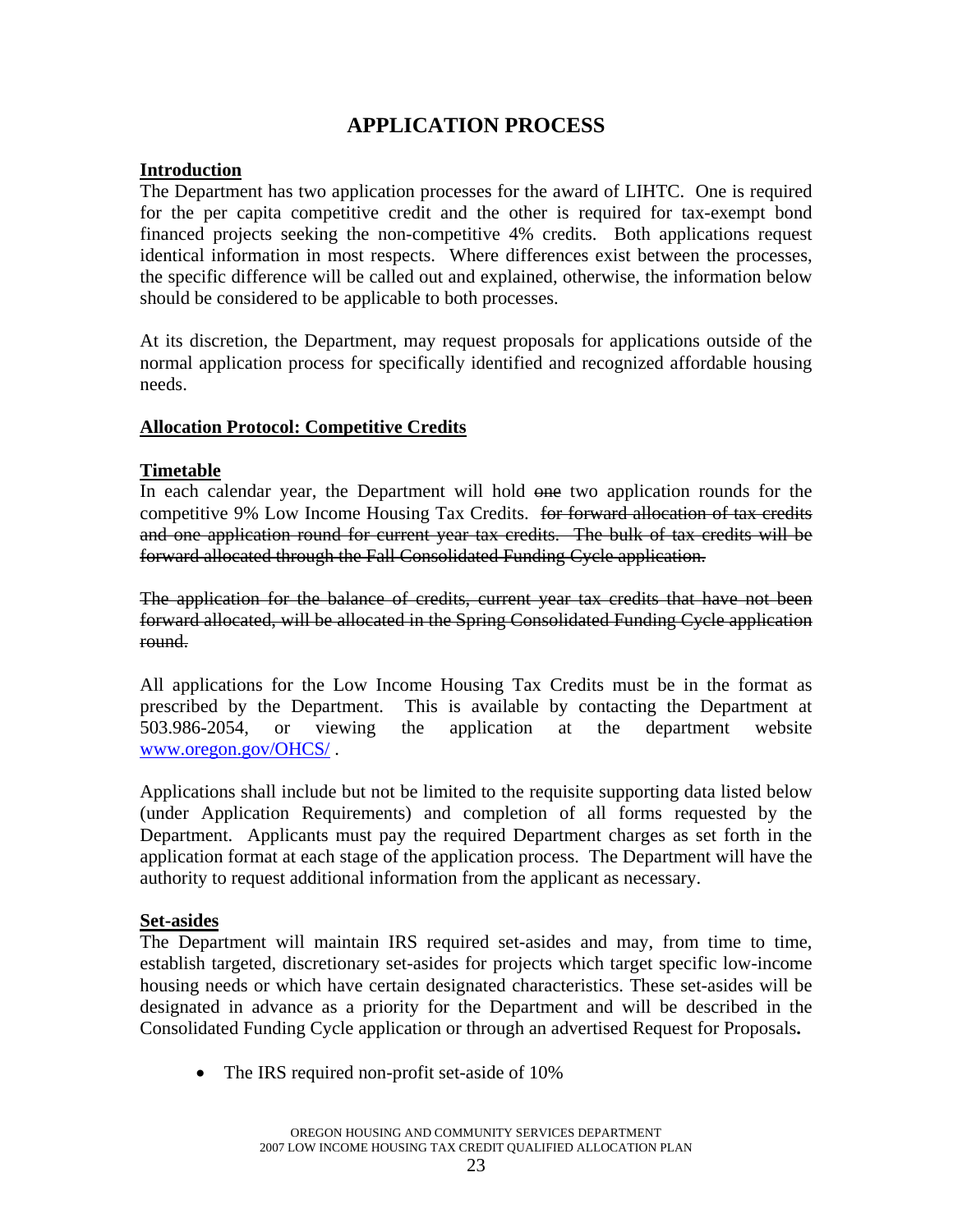- The Department discretionary 15% set-aside for USDA Rural Development funded Rural and/or Farmworker projects. The set-aside for Rural projects with a preference for  $\frac{1}{\sqrt{2}}$  Farmworkers projects may be without Rural Development funding to qualify for this set aside. <del>In the project as long as the</del> project states a specific preference for a Farmworker population within the context of The General Explanation of the Tax Reform Act of 1986 (H.R. 3838, 99<sup>th</sup> Congress; Public Law 99-514 (dated 5/4/87)).
- A 25% set aside for preservation projects, preservation projects include but are not limited to those federally financed existing projects where at least 25% of the existing project's units have project based rental assistance or are expiring LIHTC projects which are offering rents 10% below market.
- Preservation projects include, but are not limited to: those federally financed existing projects where at least 25% of the existing project's units have project based rental assistance which are currently offering rents below market, such as financing by HUD and USDA Rural Development; projects participating in programs that include the replacement of existing affordable housing units, including the HOPE VI program, as long as 25% of the units have project based assistance. Expiring LIHTC projects are also considered preservation. In funding preservation projects, the Department will give preference to those preservation projects where at least 25% of the units have project based rental assistance.

If, in response to applications for a discretionary set aside, the Department is not able to fully allocate to viable applications the amount of credits designated, the Department may allocate the remaining Housing Credits to other qualified Projects which, in its judgment, best achieve the general purposes of the LIHTC Program. Applications under the discretionary set-aside must meet all application criteria.

In 2000, the Department entered into a Memorandum of Understanding with USDA Rural Development. This Memorandum is attached as Exhibit "D". If maintaining the targeted USDA Rural Development funded, Rural and/or Farmworker set-asides in the Department's judgment jeopardizes the ability to effectively allocate credit, the Department may at its discretion eliminate or reduce the set-asides and only adhere to the federally-mandated level for tax-exempt organizations.

Project information must be submitted to the Department at each stage of the allocation process as follows:

- 1. Initial Application (initial request for LIHTC award, application must be complete to be considered): An application charge as identified in the CFC and must accompany the Initial Application. There shall be no refund of application charge.
- 2. The applicant must acknowledge acceptance of the Department's offer to Reserve Tax Credits (made after review of the initial application).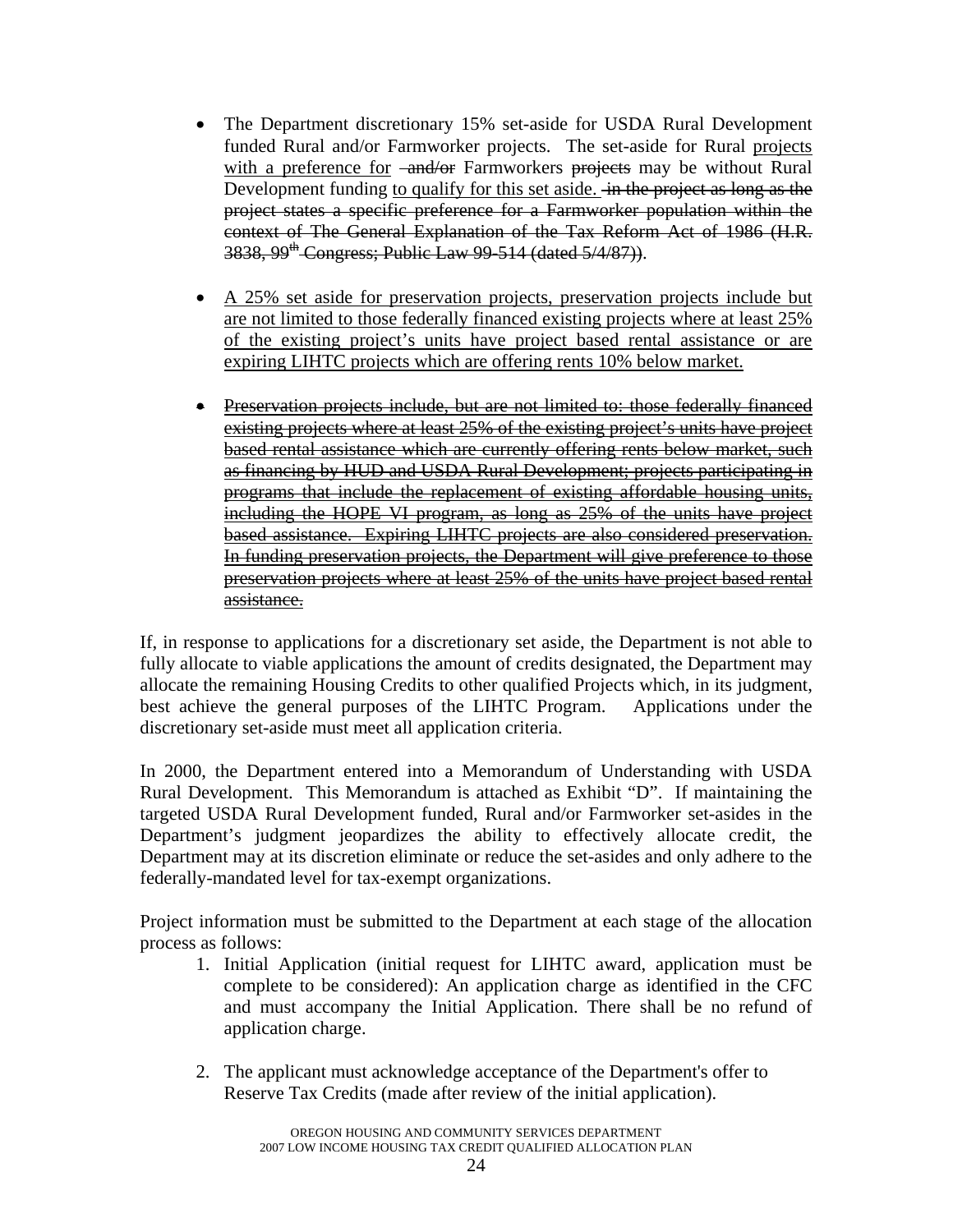- 3. Execution of Reservation and Extended Use Agreement will establish the parameters of the LIHTC award regarding rent and income restrictions for the project. A reservation charge will be assessed on the estimated annual allocation of credits must accompany execution of this agreement.
- **4.** Carryover Allocation (made if the project will not be completed in the year of the tax credits allocation): An application for a carryover allocation must be submitted by December 1 of the year of the tax credit allocation and include all required documentation. However the time for meeting the 10% test and submitting related documentation, will be the later of six months after the date of carryover allocation, or December 31 of the tax credit allocation year. If the owner has not secured title to the land, nor the land is otherwise neither secured or encumbered for the duration of the period of project affordability, the applicant must continue to maintain site control until the time required for meeting 10% of the reasonably expected basis**. Please contact Oregon Housing and Community Services to obtain the carryover application materials required to apply for a carryover allocation or download from the OHCS web site [http://www.ohcs.oregon.gov/OHCS/HRS\\_LIHTC\\_Program.shtml#LIHT](http://www.ohcs.oregon.gov/OHCS/HRS_LIHTC_Program.shtml#LIHTC_Carryover_Application) [C\\_Carryover\\_Application.](http://www.ohcs.oregon.gov/OHCS/HRS_LIHTC_Program.shtml#LIHTC_Carryover_Application)**
- 5. Placed-In-Service/Final Application: (Once the project has received its Certificate of Occupancy by the local jurisdiction, the equivalent local approval for occupancy, or for acquisition and rehabilitation projects, the date of the completion of the rehabilitation).
- 6. Copy of on-site property management plan acceptable to the Department and permanent lender.
- 7. A copy of a site map with each building identified by address and listing the units by number to be found in each building.
- 8. Copy of Placement Memorandum, Syndication Agreement or Limited Partnership Agreement indicating tax credit proceeds available to the project together with a contribution schedule.
- 9. Execution and recordation of a Declaration of Land Use Restrictive Covenants.
- 10. Release of IRS form 8609.

All cost certifications prepared by a third party tax professional such as a Certified Public Accountant or Tax Attorney will be required from all applicants at the time of the Carryover application (i.e., for the 10% test). A cost certification is required with the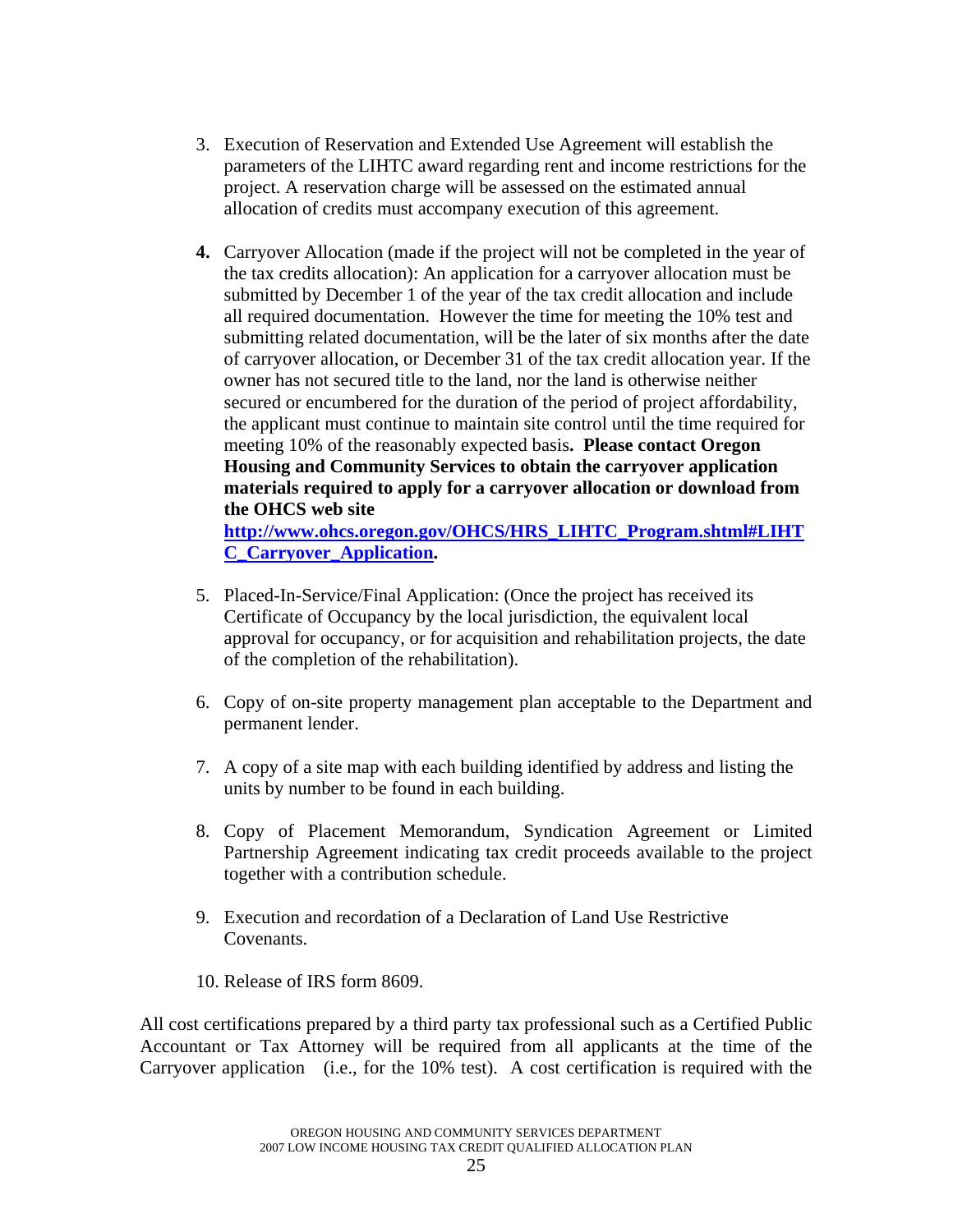<span id="page-25-0"></span>Final application, as well and in the departments recommended certification format as shown in the carry over application and final application.

Sponsors who have received credit reservation under the competitive process must comply with the policy as stated later in this document under Policy on Applications By Sponsors Who Request Additional Tax Credits After Initial Award. If the Department approves the award of additional credits, developer fees will be held to the same dollar amount as reflected in the initial application.

# **Allocation Protocol: Non-Competitive Credits Issued in Conjunction with Taxexempt Financing**

As a means to ensure that all projects requesting credits in conjunction with tax-exempt bonds are eligible for and have no serious deviation from the QAP, project information must be submitted to the Department at each stage of the allocation process as follows:

- Provide a copy of the 4% application, pre-application or proposal materials submitted for review to the tax-exempt bond issuer. Incomplete applications will not be accepted. The Department reserves the right to provide comment to the bond issuer regarding the use of LIHTC in conjunction with tax-exempt bonds. These comments will be restricted to eligibility for LIHTC based upon criteria outlined in the QAP.
- Initial Application (initial request for LIHTC award, application must be complete to be considered): An application charge as outlined in the CFC and 4% Tax Credit applications must accompany the Initial Application.
- Prior to allocation of bonds from the State of Oregon Private Activity Bond Committee (PABC), an initial application for 4% Low Income Housing Tax Credits must be received and reviewed by the Department. Department comment to the PABC on all tax-exempt bond/4% LIHTC proposals is required prior to bond issuance. These comments will be restricted to eligibility for LIHTC based upon criteria outlined in the QAP.
- The Department may provide written comment regarding the 4% LIHTC application to the bond issuer prior to final approval of the tax-exempt bonds.
- Complete applications with adequate materials for evaluation will be heard by the Department Finance Committee for recommendation to the Director.
- Upon receipt of Finance Committee recommendation and Department Director approval, an Offer to Reserve Tax Credits will be made. The applicant must acknowledge acceptance of this offer within thirty days of its receipt.
- Execution of Reservation and Extended Use Agreement will establish the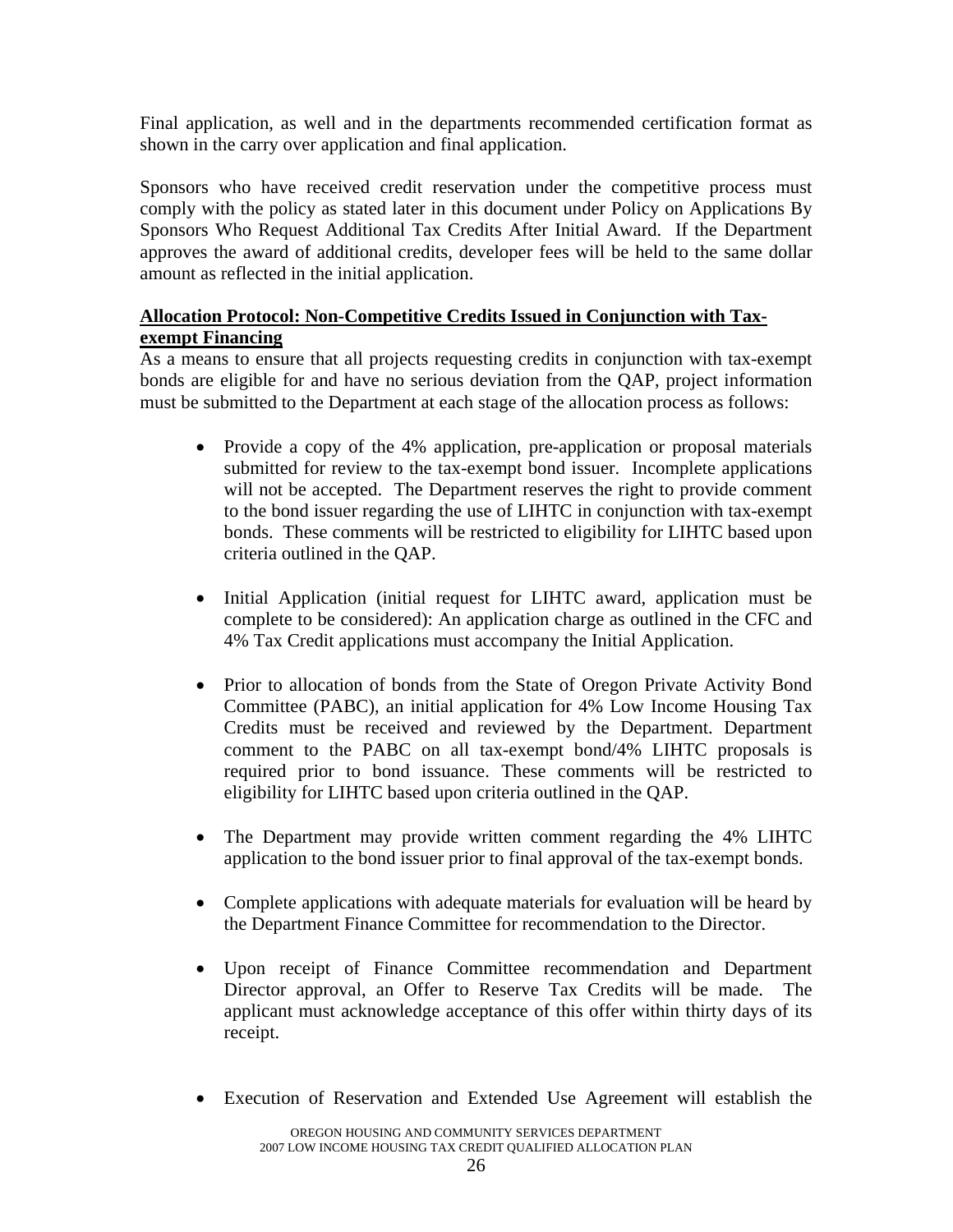<span id="page-26-0"></span>parameters of the LIHTC award regarding rent and income restrictions for the project. The reservation charge must accompany execution of this agreement.

- Ongoing project monitoring and progress reports are due during the construction and lease up phases of the development
- Placed-In-Service/Final Application: (Once the project has received its Certificate of Occupancy by the local jurisdiction, the equivalent local approval for occupancy, or for acquisition and rehabilitation projects, the date of the completion of the rehabilitation). **The department must receive the complete final application within 6 months of the last building being placed in service or in the case of acquisition rehabilitation when the project is determined to be substantially complete. A late charge may be assessed on projects exceeding the 6 month requirement.** See the CFC application materials for the amount of the Late Charge. IRS Forms 8609 are released after an executed Declaration of Land Use Restrictive Covenants is recorded against the property.

Applications shall include but not be limited to the requisite supporting data listed below (under Application Requirements) and completion of all forms requested by the Department. Applicants must pay the required Department charges as set forth in the application format at each stage of the application process. The Department will have the authority to request additional information from the applicant as necessary. The Department, at its sole discretion, also may require the payment of a review charge. In determining whether or not to charge such an additional review charge, and the amount thereof, the Department may consider factors including, but not limited to the following: (a) the Department's actual or projected costs in reviewing an application for tax credits and the project related thereto; (b) the extent of underwriting scrutiny performed or deemed necessary by the Department; (c) the amount and nature of staff resources utilized or projected for researching or reviewing a proposal or application; and (d) the amount and nature of outside resources utilized or projected for researching or reviewing a proposal.

Sponsors who have received credit reservations may request additional credits if there is a justifiable increase in project costs, which is directly related to the project's Eligible Basis. If the Department approves additional credit requests, developer fees will be held to the same dollar amount as reflected in the initial application.

# **Application Requirements: Both Competitive and Non-Competitive Credits**

- A. Application for Offer to Reserve Tax Credits shall include but not be limited to:
	- 1. Complete application form, as prescribed by the Department for the type of credit being requested, including, but not limited to:
		- a. Complete, detailed breakdown of estimated project costs;
		- b. The amount of credit requested, qualified basis calculation, elections made by the Project owner under Section 42 and a complete breakdown of the anticipated proceeds from the sale of tax credits;

OREGON HOUSING AND COMMUNITY SERVICES DEPARTMENT 2007 LOW INCOME HOUSING TAX CREDIT QUALIFIED ALLOCATION PLAN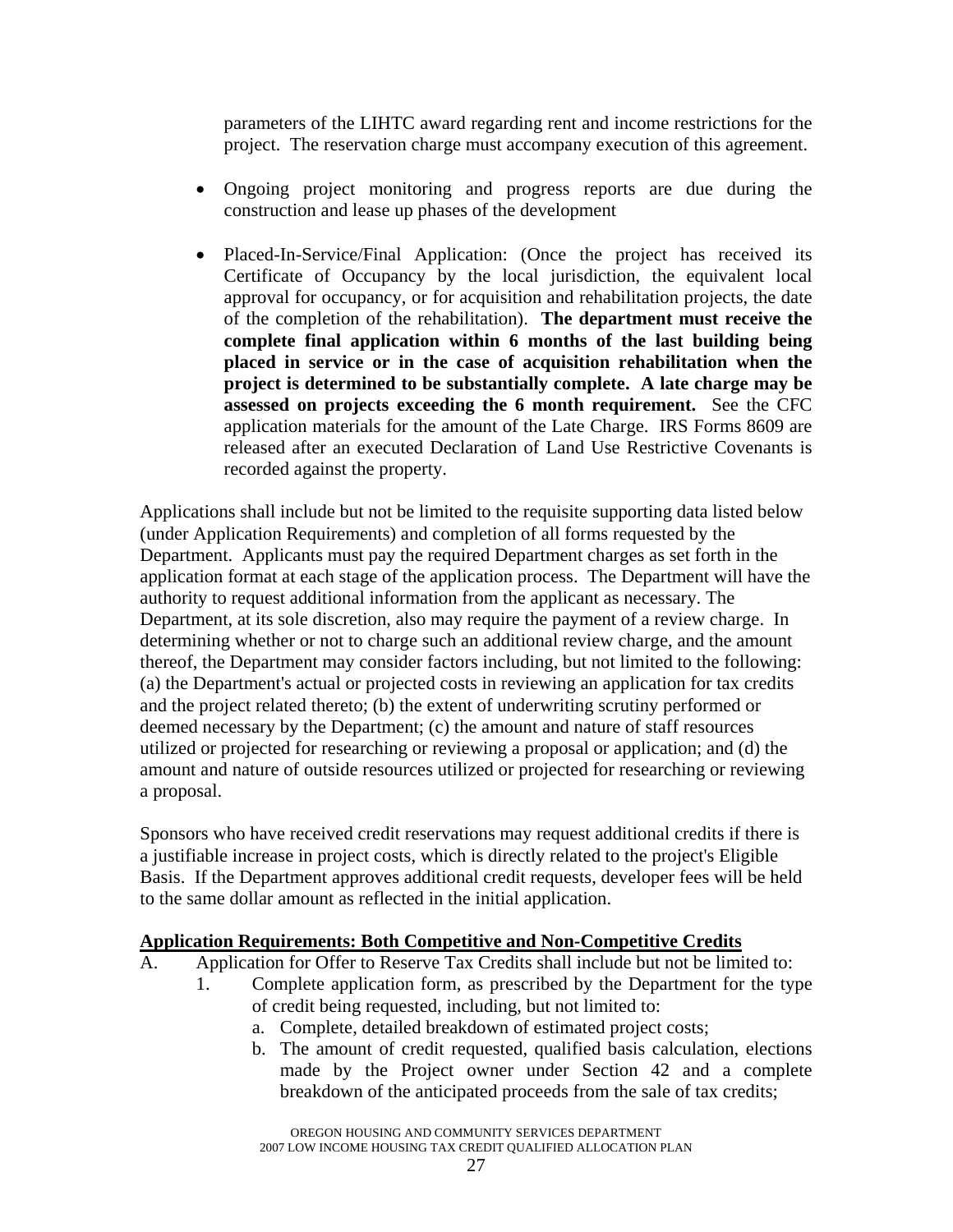- c. Confirmation of proposed subsidies (e.g., Trust Fund, HOME, CDBG, FHLB, local funding sources, etc.);
- d. Implementation schedule, including planning, construction and leaseup;
- e. Complete summary of sources of funds for project;
- f. Pro forma Operating Statement with corresponding assumptions and justifications;
- g. Documentation substantiating utility allowance calculations;
- h. Preliminary Financing Proposals; and
- i. All application materials and questions must be complete, factual and legible.
- j. Beginning with the Spring 2007 application a complete Market Study will be required with the application.
- 2. Description of project, including discussion explaining community need. An independent third party market analysis may be required for all projects receiving a reservation. The Department reserves the right to verify all market information.
- 3. Legal description of site. This cannot change in size or description without prior approval of the Department.
- 4. A detailed location map, as outlined in the application.
- 5. Site plan and preliminary architectural plans, as described in the application materials.
- 6. Evidence of initial site control (e.g., purchase agreement, option, land sale contract, evidence from the local government demonstrating their intent to transfer property).
- 7. Evidence project is in compliance with local planning and zoning codes applicable to the proposed use of site or evidence of application for conditional use approval, as required by the local jurisdiction. (Note: Sites requiring zoning variances, or where the use is neither allowed out right or conditionally, will not be accepted.)
- 8. Resume of development team members.
- 9. Most recent annual financial statement of the sponsoring organization.
- 10. Certifications or other documentation substantiating evaluation criteria.
- 11. Applicable Department charges.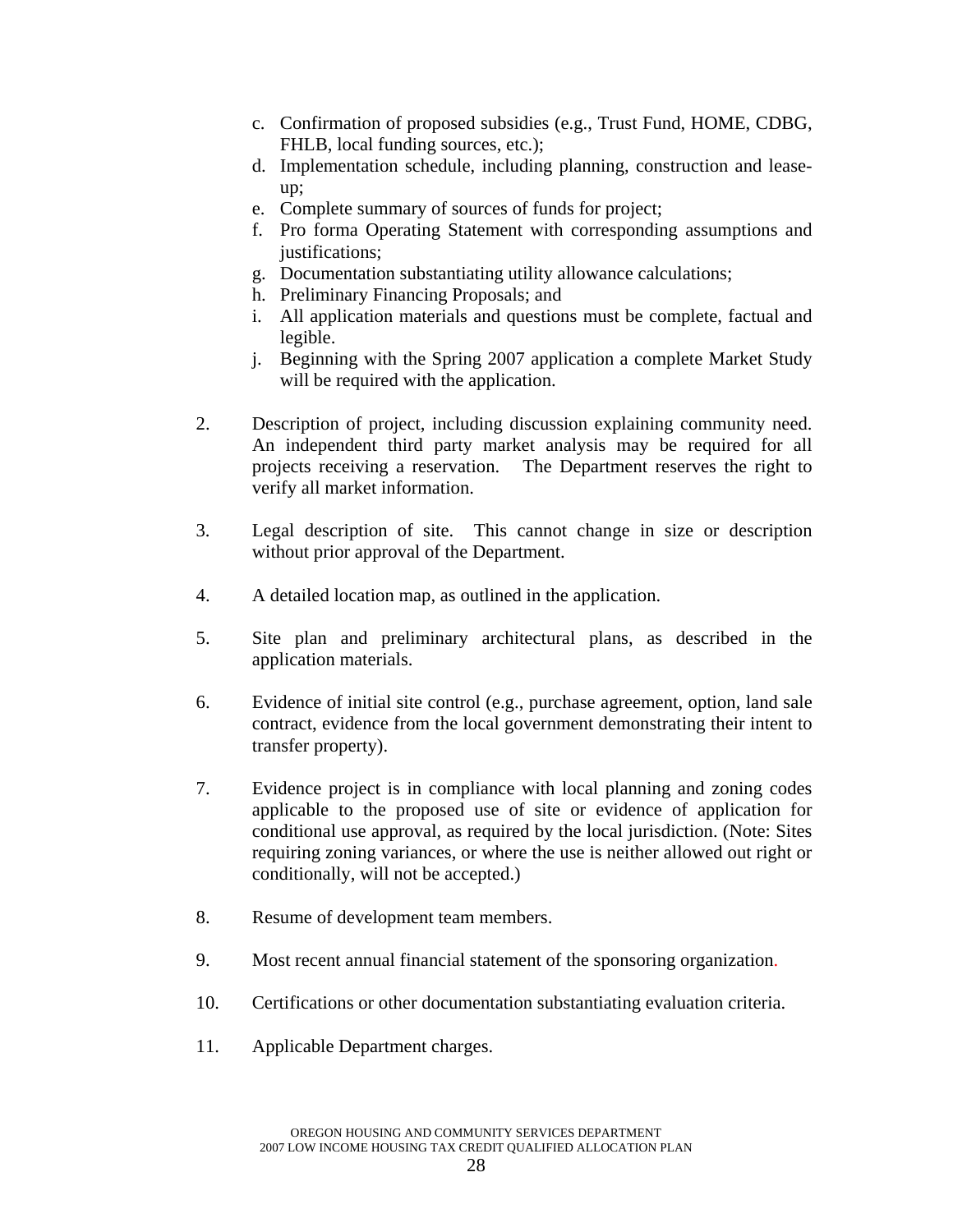- 12. Nonprofit Organizations (only) Articles of Incorporation and IRS documentation indicating tax-exempt status has been granted (IRS Form 1023 for  $501(c)(3)$  organizations, Form 1024 for  $501(c)(9)$ , or other organizations).
- 13. A Resident Services Plan for residents in the proposed Project, including a description of how and why those services are appropriate and how those services will be integrated and administered by management.
- 14. All application information must be complete, factual and legible.
- 15. A signed certification by the applicant attesting to the validity of the application materials presented.
- 16. Completion of IRS Form 8821.

Applications under the CFC process, or RFP process and the non-competitive credit process, will be reviewed and ranked according to an evaluation process (see the next section of this document and most current application package), and projects will be selected to receive conditional offers to reserve tax credits. Upon issuing a conditional reservation, the Department will notify the Chief Executive of the designated jurisdiction where the planned housing development is located.

Those projects receiving a conditional offer to reserve tax credits must comply with all conditions outlined in the Offer Letter within 90 days in order to receive a tax credit commitment. Credit reservations offered to, but not accepted by, the Applicant may become available for distribution to other high-ranking Applicant(s). Following the offer to reserve credits; an extension beyond the initial 90-day period may be considered should the Department determine that there are circumstances to warrant this consideration.

The Department may at its discretion, establish a waiting list for projects competing for per capita credits. Projects with high rankings that did not receive an offer to reserve tax credits during the initial application period will be eligible to be placed on a waiting list. Waiting list status expires October  $1<sup>st</sup>$  September 30 of the year for which the project sought a credit allocation (not necessarily the year of the application). The department has established a process for awarding funding to projects that have tied in the ranking process, this will also be used in selecting projects off of the waiting list. The department tiebreaker criteria is outlined in the CFC application.

Applications for non-competitive tax-exempt bond financed credits will be evaluated based upon criteria identical to the CFC criteria. While applicants will not be competitively scored there will be an expectation that projects meet basic standards of eligibility and community appropriateness. Non-competitive applicants may resubmit applications with corrections.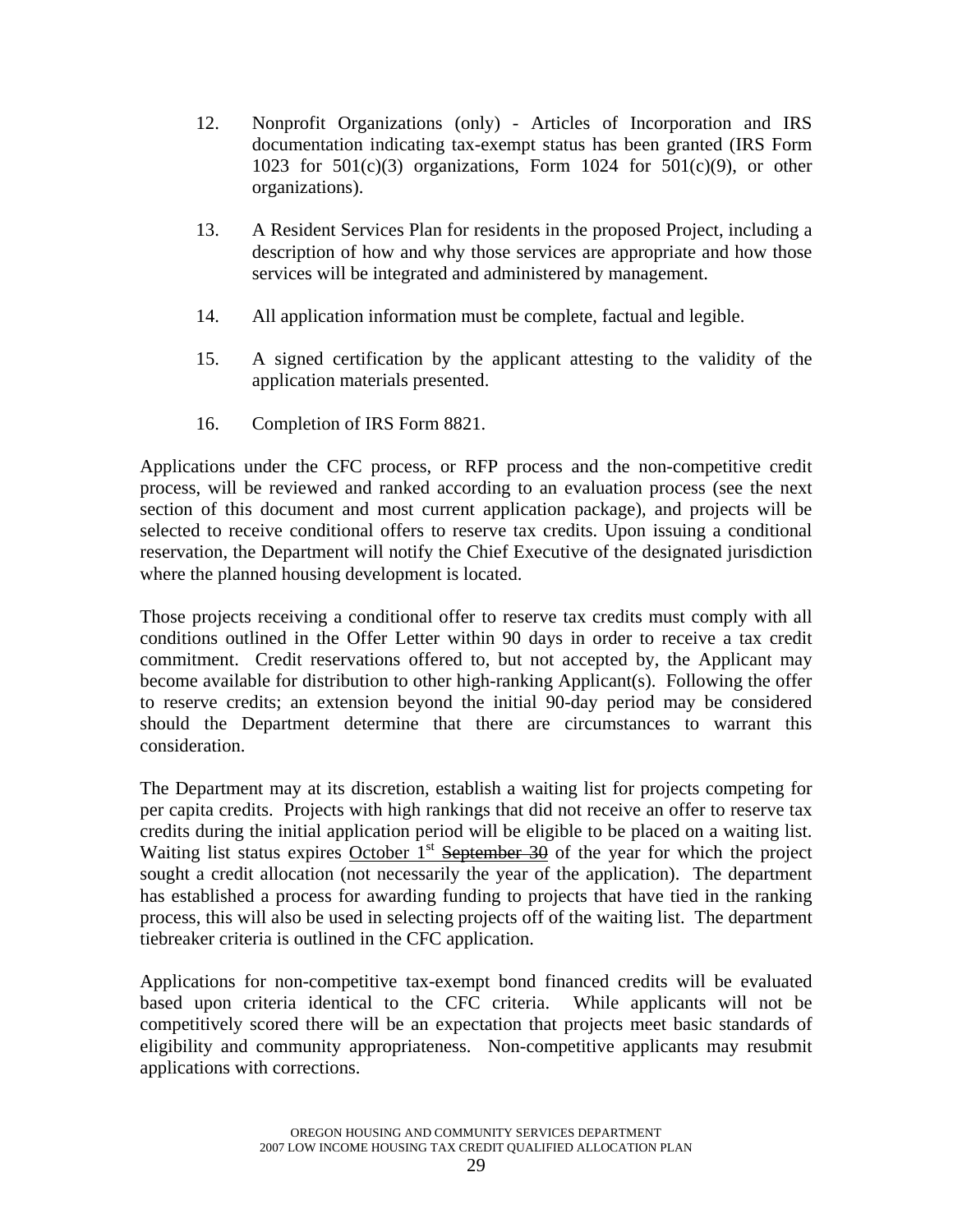#### B. Requirements for Reservation of Tax Credits shall include:

- 1. Receipt of all applicable items in A above.
- 2. All documentation required to evidence compliance with the Reservation Agreement conditions, may include but are not limited to:
	- a) Evidence of site control/purchase;
	- b) Letter of community support;
	- c) Conditional commitment of construction/permanent financing (sufficiency to be determined by the Department);
	- d) Architectural plans;
	- e) Evidence of compliance with local zoning codes;
	- f) Level I Environmental Study; and
	- g) Payment of 5 percent Reservation Charge.

### **NOTE: A Reservation and Extended Use Agreement will be required of all LIHTC applicants**.

Applicants for 4% credits in association with tax-exempt bond financing will enter into a Reservation and Extended Use Agreement concurrent to reservation of credits by the Department Finance Committee and meeting any conditions of award. Applicants for 4% credits must enter into the Reservation and Extended Use Agreement no later than 60 days from the date of the Offer Letter or within the month the Bonds are sold. Applicants for credits subject to the state per capita authority will enter into a Reservation and Extended Use Agreement upon satisfaction of conditions of CFC award as they apply to the credit allocation. The LIHTC fee will be due and payable at the execution of the Reservation and Extended Use Agreement in both cases.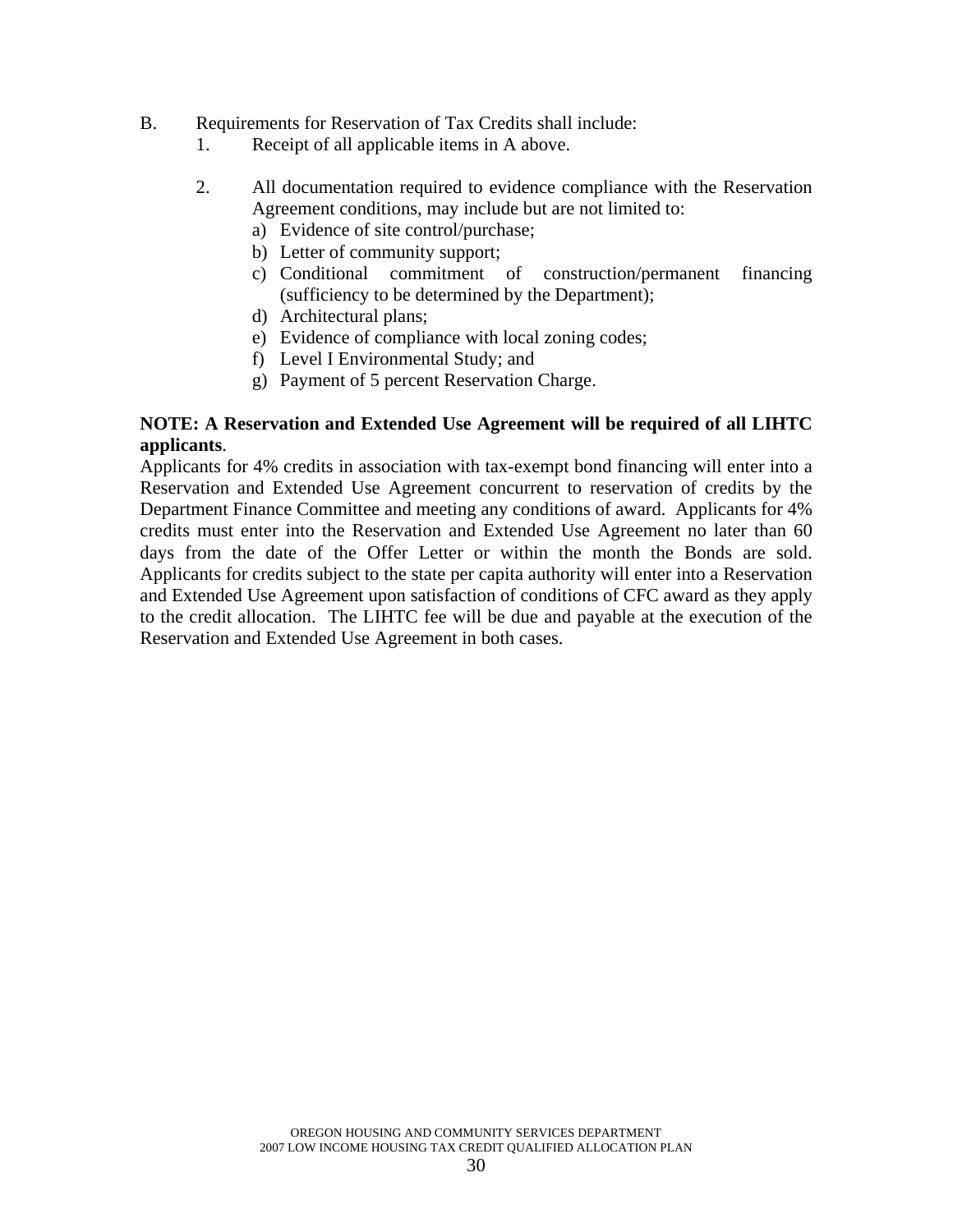# **ALLOCATION PROCEDURE**

#### <span id="page-30-0"></span>**Evaluation Process**

All projects, including those competing for set-asides through requests for proposals, and both competitive and non-competitive credit applications, will be evaluated according to a process that includes consideration of the State's low-income housing priorities as designated by the State Consolidated Plan, a local level Consolidated Plan, if applicable, (or successor document(s) to the Consolidated Plan) and/or other information that can demonstrate verifiable housing and community needs and priorities, required under amended Section 42 of the Internal Revenue Code (IRC) and any other information the Department deems pertinent to the selection process as identified in the request for applications. IRC Section 42 specific requirements include consideration of:

- A. Project Location;
- B. Housing Needs Characteristics;
- C. Project Characteristics;
- D. Sponsor Characteristics;
- E. Tenant Population with Special Housing Needs;
- F. Tenant populations of individuals with children;
- G. Projects intended for eventual tenant ownership;
- H. Public Housing Waiting Lists;
- I. Participation by Local Tax Exempt Organizations, and;
- J. Resident Services.

Section 42 (m)(B) further states that preference in allocating housing credits be given to:

- projects serving the lowest income tenants, and,
- projects obligated to serve qualified tenants for the longest period of time.

As part of the Departments evaluation process applications will be reviewed based on the following criteria:

Market and Rent Assessment and Target Population Needs

- Documented market description
- Documented analysis of market trends
- Measurable differences in proposed rents and market rents (preference for a minimum of 10% below market rents)
- Evaluation and understanding of the local affordable housing need
- Housing gap addressed
- Compliance with the Consolidated Plan
- Impact on existing affordable housing developments

#### Affordable Housing Solutions

- How the solution is appropriate for the population to be served (amenities, unit sizes, special features, etc.)
- Extent to which rents in the project are lower than market rents for the area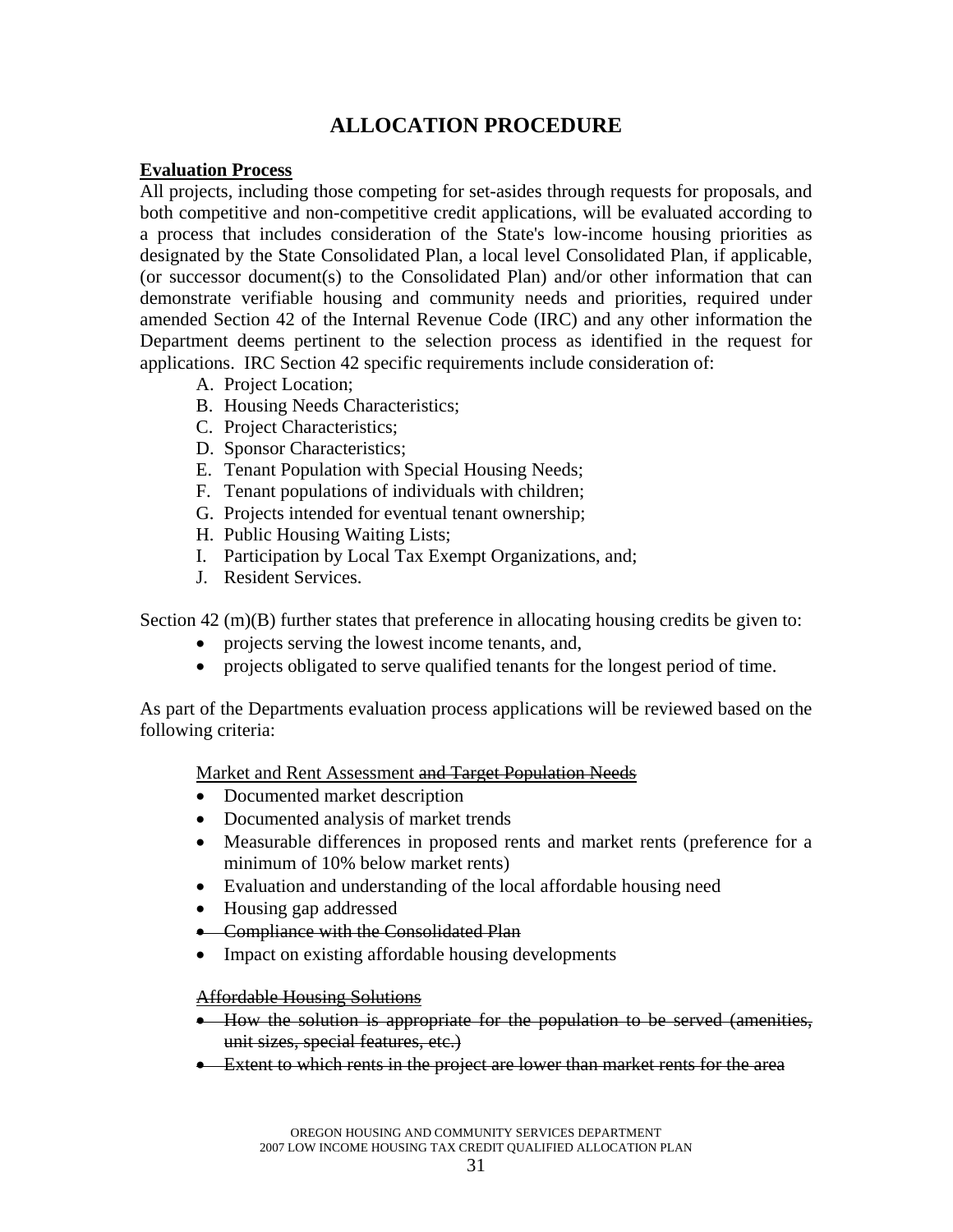- <span id="page-31-0"></span>• Period of affordability (extensions beyond the minimum program requirements)
- Project location to services (commercial and social) and appropriateness of site
- Solution meets program funding requirements of housing credits and other subsidies
- Whether units are to be rented to households with net incomes not exceeding two times the monthly rent.
- Project location in relation to employment opportunities

#### Resident Services

- Method used to identify the specific service needs of the target population
- Description of target population and their needs
- Services appropriate to meet the needs of the target population
- Description of proposed services including projected results in measurable terms
- Extent of collaboration and coordination of ongoing services after project completion

#### Community/Neighborhood Support

- Community awareness of the project as demonstrated by public or neighborhood meetings or hearings
- Plan to address community concerns
- Development contributions by the community
- Service contributions by the community that are appropriate to the tenant population

# Organizational Sponsor Capacity

- Capacity of the sponsor/development team in relation to the scale of the project
- Prior project experience of the applicant
- Sponsor's experience developing and owning housing.
- Prior project compliance with program regulations
- Readiness to proceed of sponsor's entity to develop and maintain the project
- Development team's experience developing housing
- Asset management of existing projects as evidenced by acceptable project compliance monitoring reports
- Organization financial health

#### Financial Feasibility and Readiness to Proceed

- Source of financial estimates are researched and complete
- Length of time before project can begin construction
- Level of commitment of other resources
- Status of communication with HUD or RD, if applicable

OREGON HOUSING AND COMMUNITY SERVICES DEPARTMENT 2007 LOW INCOME HOUSING TAX CREDIT QUALIFIED ALLOCATION PLAN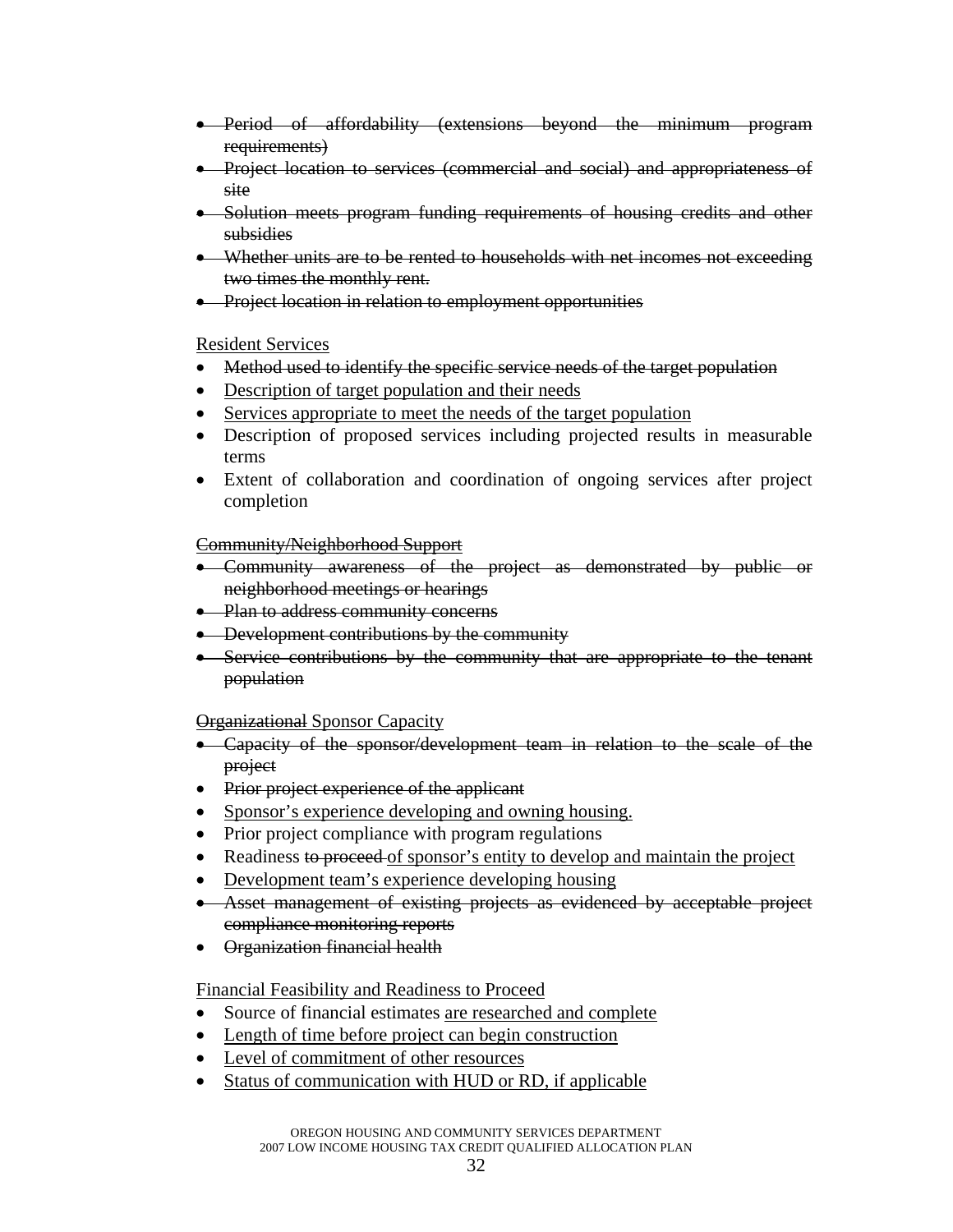- <span id="page-32-0"></span>• Level of planning for tenant relocation
- Appropriateness of the project for the targeted population(s)
- Reasonableness of assumptions
- Reasonableness of construction and development costs for the community and construction type
- Reasonableness of operating cost
- Grants and tax credit program requirements
- Development fee reasonableness
- Demonstrated need for Department resources
- Required cost estimation materials are included and are complete and accurate

# Pro Forma Spreadsheets

- Development and operating budgets reflect the project as represented in the application
- Eligible uses of resources
- Financial data and methodology are acceptable and explained in the application

# Program Considerations

- Meets specific program criteria
- Minimal impact on existing residential or commercial tenants
- Reasonable request of program resources
- Eligible uses of resources
- Required materials are included and are complete and accurate
- Multiple funding sources work compatibly in project

Additionally, applicants will complete a Self-Scored Section, which has a potential score of one-half of the total possible score. The Self-Scored Section will give an opportunity for the applicant to earn points for readiness-to-proceed criteria and department preferences, including:

- Renting units to households with net incomes less than two times the amount of the rent
- The specific population(s) to be served
- Green building measures incorporated in project
- Identification of construction or rehabilitation costs
- Support from federal, state or local governmental offices and the community
- Commitment of non-OHCS resources

**More specific guidelines and criteria regarding the evaluation of applications can be found in the application format (the Consolidated Funding Cycle and/or the 4% Credit Application and/or the Multi-Family Rental Housing Risk Sharing Program and Elderly and Disabled Loan Program Applications and/or any additional program materials adopted or used by the department).**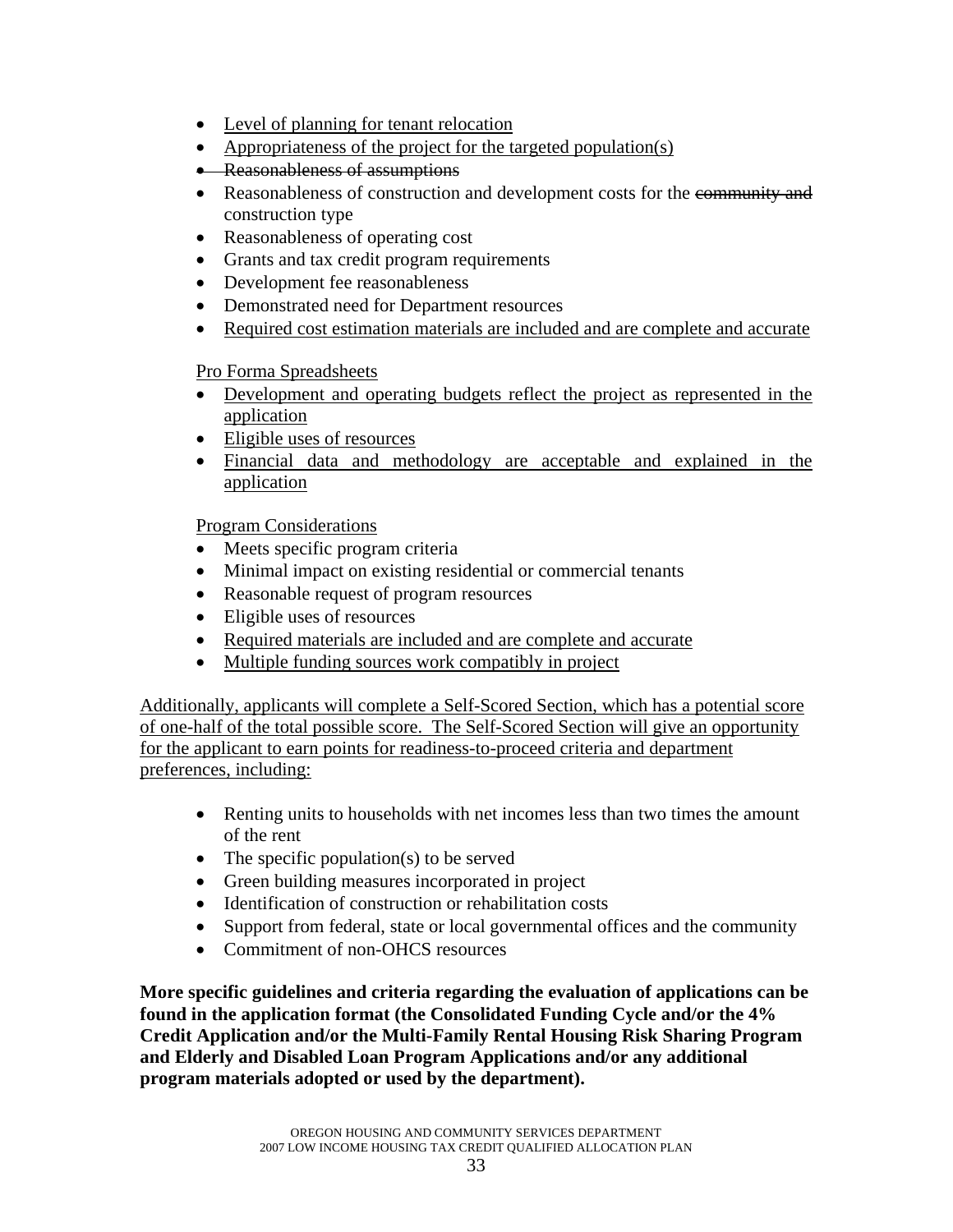<span id="page-33-0"></span>The above evaluation criteria are presented as considerations the Department makes for each LIHTC proposal. Because each project is so unique, there is no set standard for the criteria; rather, each is considered in the context of the given proposal.

### **"Threshold" Criteria**

The Department has adopted "thresholds" to insure that the funds available are given to projects best able to produce housing in a timely manner.

LIHTC applications will be reviewed for compliance with the following four "thresholds". The bond-financing threshold is applicable only to 4% credit applications. Applications, which do not meet any or all of the following criteria, will receive a 25 point deduction from their score.

*Bond Financing (for non-competitive only)* If 50% or more of a project's aggregate basis of buildings and land are financed with tax-exempt bonds, the project may receive a maximum 30 percent present value credit calculated against the project's qualified basis without causing a reduction in the State's annual credit authority. If the project is less than 50% financed with tax-exempt bonds, the credits may be claimed only on the portion of the project being financed by tax-exempt bonds. Sponsors of projects financed by tax-exempt bonds must make application for tax credits, and such projects must address housing needs set forth in the Qualified Allocation Plan. These projects will be subject to project evaluations and the amount of credit offered to said project will be established by the Department. Consideration will be given to the sources and uses of the funds, any proceeds generated by reason of tax benefits, the total financing planned for the project and the percentage of the housing credit dollar amount used for project costs other than soft costs. Provided the Department approves the sponsor's application, a Tax Credit Commitment will be issued stating the amount of credit available to the project.

Applications received through the Consolidated Funding Cycle (CFC) for either 9% credits or competitive 4% credits must meet the following threshold requirements or the application will be removed from further review. If that occurs, the applicant is welcome to correct and resubmit the application in a future CFC round.

# **Threshold requirements:**

*Site Control* All applicants must demonstrate site control. Evidence of site control can include: fee simple title, evidence from the local government demonstrating their intent to transfer property, or a contract or agreement demonstrating site control, including an option on the property. Control of the project site for a period of time not less than the time period of project affordability is also acceptable. Site control requirements also include a minimum period during which the site control must be in effect. The CFC application states this required period of time.

**Zoning** Applicants must attach a have their letter from the local planning department complete a zoning certification, indicating that the property is properly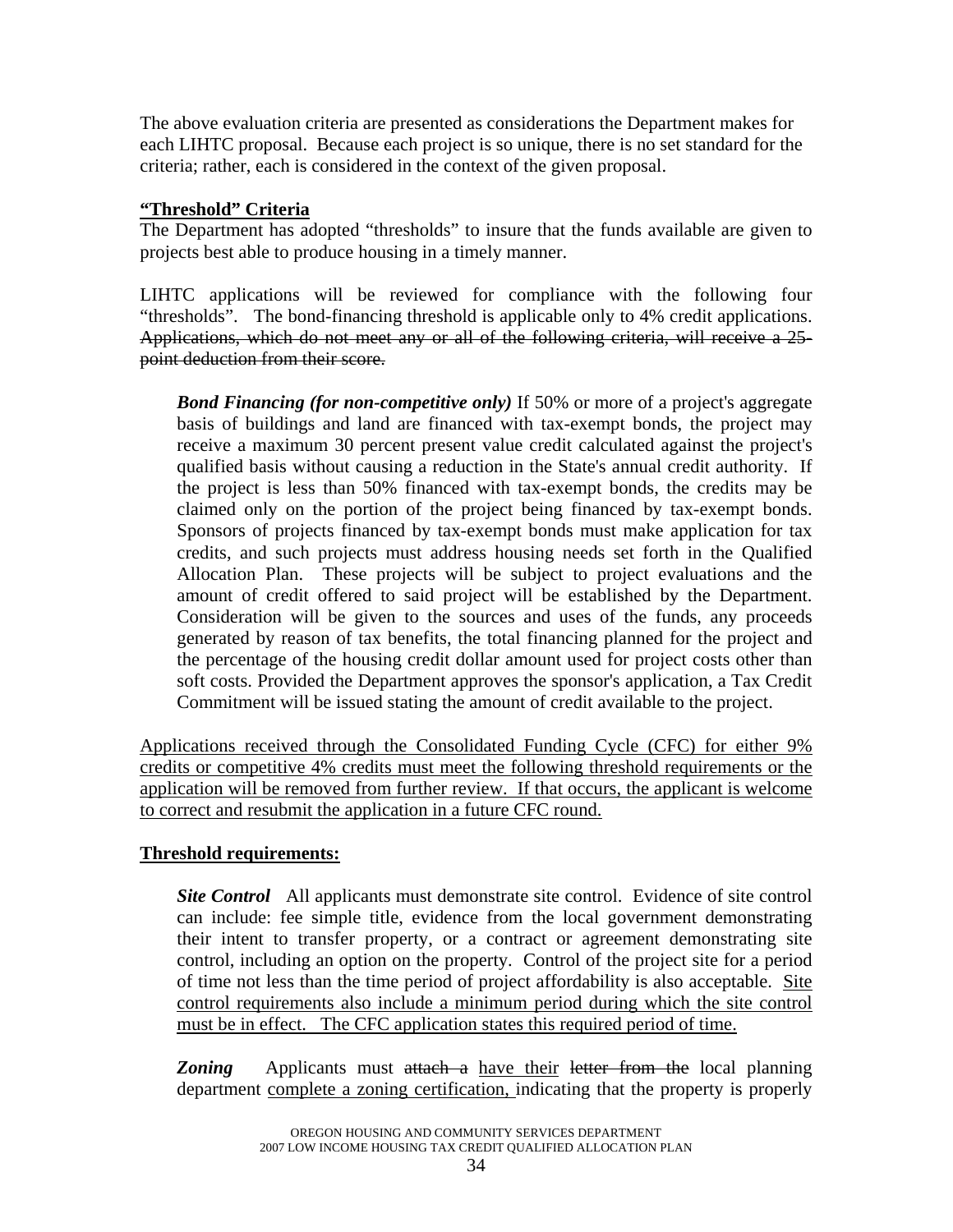<span id="page-34-0"></span>zoned for the use intended, or the intended use is allowed with conditions and application has been made for a conditional use permit. Under no circumstances will anything other than a letter from the local planning department the department's standard zoning certification form be accepted as evidence of proper zoning. Projects requiring zone changes or annexations do not meet the threshold will not meet threshold requirements.

*Site Review and Environmental Review* All applicants must complete the Environmental Review Checklist. The Department's Regional Advisor to the Director (RAD) will review the information on the form during the site review. The Environmental Review Checklist is included in the application materials.

#### *Architectural Review*

Only the architectural plans specifically listed on the Application Submittal Checklist are to be submitted with the Application. Submitted plans will be reviewed during the Threshold Review by the department architect, division administrator and department director to confirm that the appropriate documents have been submitted and meet threshold requirements.

#### **Sponsor Characteristics**

Sponsors must be able to demonstrate an understanding of the Low-Income Housing Tax Credit Program, and proficiency with housing related development. No sponsors with limited multi-family experience will be excluded from the application process as long as they engage the services of qualified development team members. Additional consideration may be given to program sponsors who have consistently completed their projects in accordance with representations made in their applications, and who are maintaining their project in compliance with tax credit program policies and procedures and federal regulations.

The Department may reject applications from previous program participants who have failed to demonstrate proficiency with the LIHTC Program or other governmentsponsored housing programs. The Department may reject or discount an application from previous program participants who have failed to complete their projects in accordance with their applications and/or certified plans presented to the Department or other public or private allocating agencies, or who have failed to effectively utilize previously allocated tax credits, or who have been found to be in chronic non-compliance with program rules as evidenced by Department or other public or private allocating agencies project monitoring. . Program participants who fail to complete a project within the time schedule or budget indicated in the application may receive a reduction in the sponsor capacity scoring of any future application.

Capacity of previous program participation includes but is not limited to the past performance of any member of the development team, claims with contractor board and other considerations as deemed appropriate at the sole discretion of the department.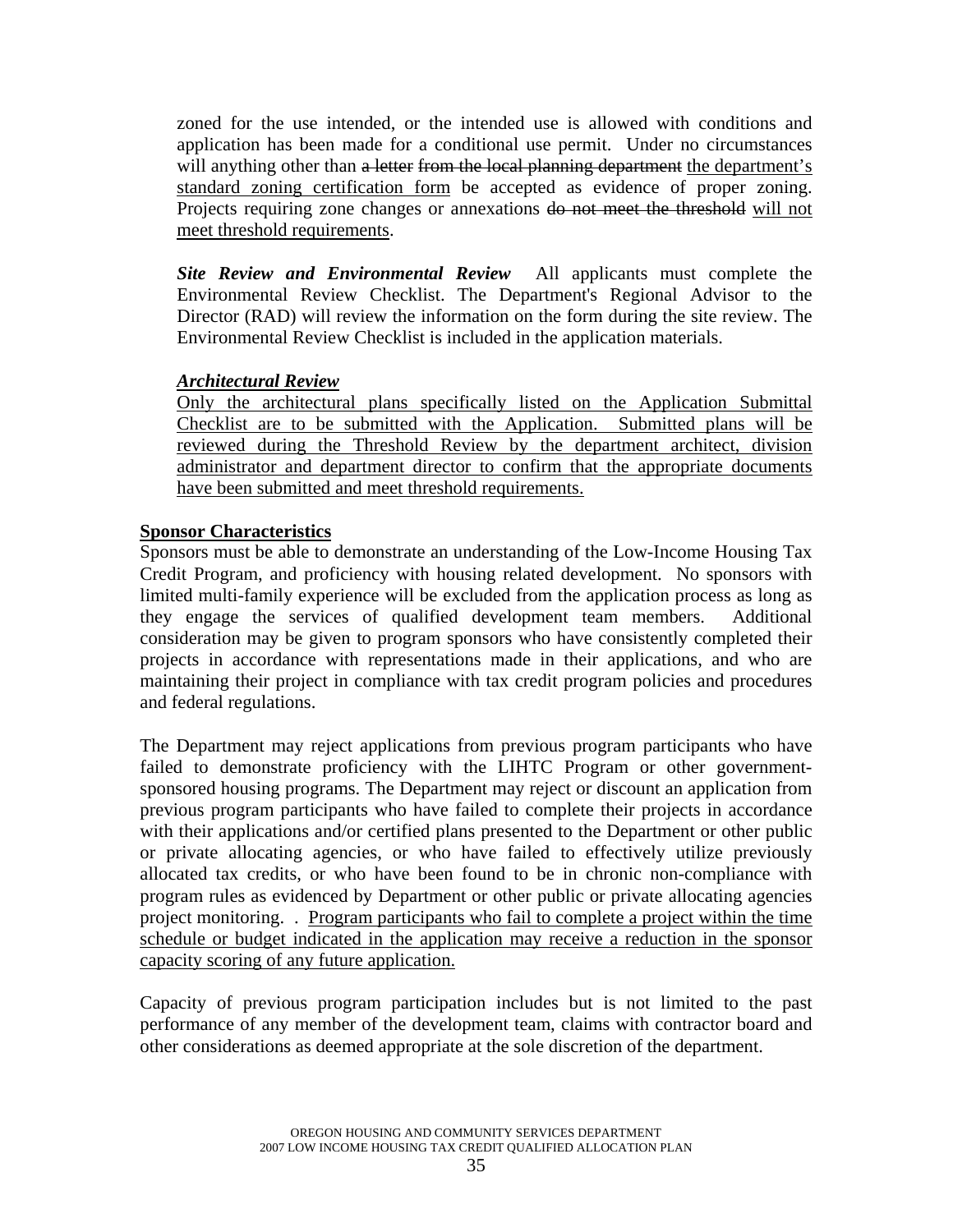# <span id="page-35-0"></span>**Financial Feasibility**

Tax credits for a project may not exceed the amount necessary for the financial feasibility of the project. Financial feasibility analysis will include a comparison with current market costs and an assessment of the reasonableness of projected cost components and operating expenses. The Department's project evaluation will utilize common lending standards and underwriting criteria for evaluating multi-family projects. Basic criteria includes but is not limited to:

- Primary Debt Service Ratio is recommended to be no lower than 1.15 (1.10) for projects using Rural Development loans) until initial stabilized occupancy and no higher than 1.20 (unless accompanied and supported with an explanation.) OHCS will consider vacancy rates, ability to raise rents and historic operating cost escalations typical in the marketplace in determining debt coverage before and after initial stabilized occupancy. Repayment of must pay debt, e.g., principal amount of deferred developer fee, may increase primary debt service ratio. Projects with deferred payment loans, cash flow only loans or partnership loans will have to provide a letter from either a Tax Accountant or Tax Attorney stating the there is a reasonable expectation the loan can be repaid at maturity or the loan will be treated as a grant and removed from basis.
- Maximization of Loan to Value ratios and documentation thereof from the project lender.
- Construction hard costs per square foot are consistent with industry standards for similar projects unless adequately justified by community constraints or building type.
- Developer fees in accordance with Department policy (as stated in the department's application instructions).
- Reasonable operating expenses, as determined by the Department for the project size, type and population to be housed, *including:*
- Operating reserves of 4 to 6 months operating expenses (minimum). Reserves less than or in extreme excess to this will be approved on a case-by-case basis with justification.
- Adequate replacement reserves justified in the application and deemed reasonable by the department. of no less than \$250 per unit per year for new construction development for seniors and \$300 per unit per year for new construction development for families and rehabilitation developments. These figures are guidelines. A more precise measure of reserves needed, will come from a carefully prepared Reserve for Replacement schedule.
- Itemized operating expense and vacancy rate projections must be provided and supported by reasonable and credible evidence.  $-$ if adequate operating cost and vacancy rate data is not available. Acquisition price for acquisition of buildings or land shall be limited to the appraised value as determined by an independent third party licensed appraiser.
- Ability of the project to demonstrate long-term viability (minimum of a 15 year cash flow projection.
- Tax Credit pricing at current market rates.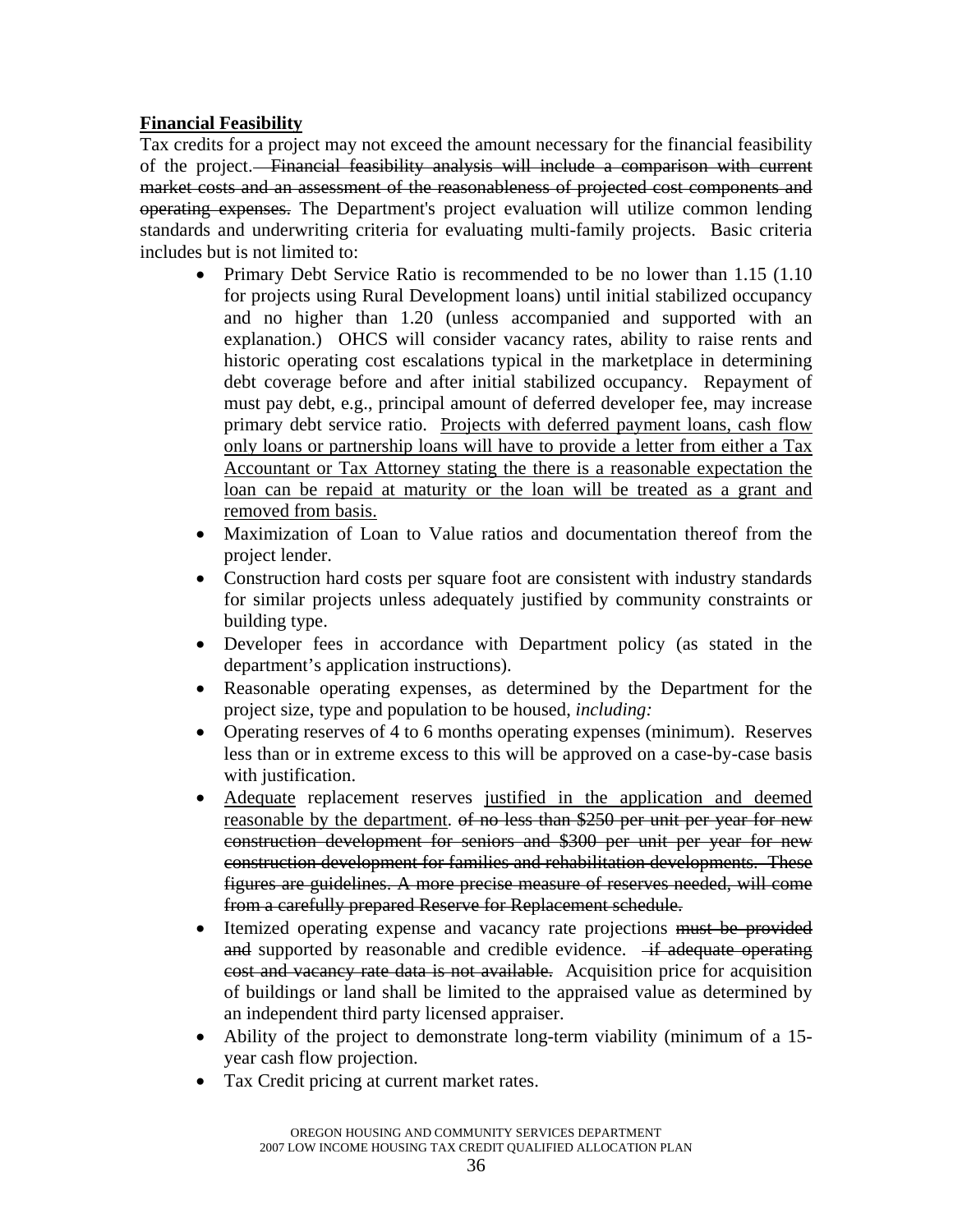Note: Tax exempt bond projects with funding gaps requesting CFC funds to fill the gaps may be required to apply for these funds during the normal CFC application round.

# **Architectural/Site Review**

In response to a legislative mandate for promoting good quality in the development, design and construction of publicly funded housing, the Department has adopted *Architectural Requirements* for all LIHTC projects. These requirements are minimum standards that apply to new construction and to the renovation of existing structures. They promote long-term livability and the wise use of public investment by addressing Site Design, Building Design and Unit Design issues. The standards and processes are included in the CFC **and/or the Multi-Family Rental Housing Risk Sharing and Elderly and Disabled Program Applications and/or any additional program materials adopted or used by the department.**

The sponsor and/or architect may request a pre-application conference with the Department before submitting all documents necessary for the formal application.

Changes made to architectural designs after the award or reservation of credits must be documented and are also subject to department architectural approval.

## **Project Evaluation for Appropriate Credit Amount**

After projects in the competitive review are evaluated and ranked in order of their score, they will be presented to Department Senior Management and/or Finance Committee. Senior Management and/or Finance Committee will provide a recommendation to the Director. Non-competitive applications will be evaluated based upon the same criteria, and presented to the Department Finance Committee for recommendation to the Department Director.

Project evaluations will be conducted to determine the appropriate amount of tax credits for which the project is eligible. Pursuant to amended IRC Section 42 of the Internal Revenue Code, the amount of credit available for a project may not exceed the amount necessary for its "financial feasibility." Regulations require that allocating agencies conduct these evaluations at three specific times to determine the amount of applicable credit:

- A. Upon receipt of the **Consolidated Funding Cycle Application, or Initial 4% Credit Application;**
- B. Prior to providing a Tax Credit **Carryover Allocation** (for competitive, per capita credit requests); and
- C. No earlier than 30 days prior to issuance of **IRS Form(s) 8609.**

During each evaluation, the Department will determine the amount of credit to be reserved committed or allocated by considering the following components of each project:

1. Total project costs.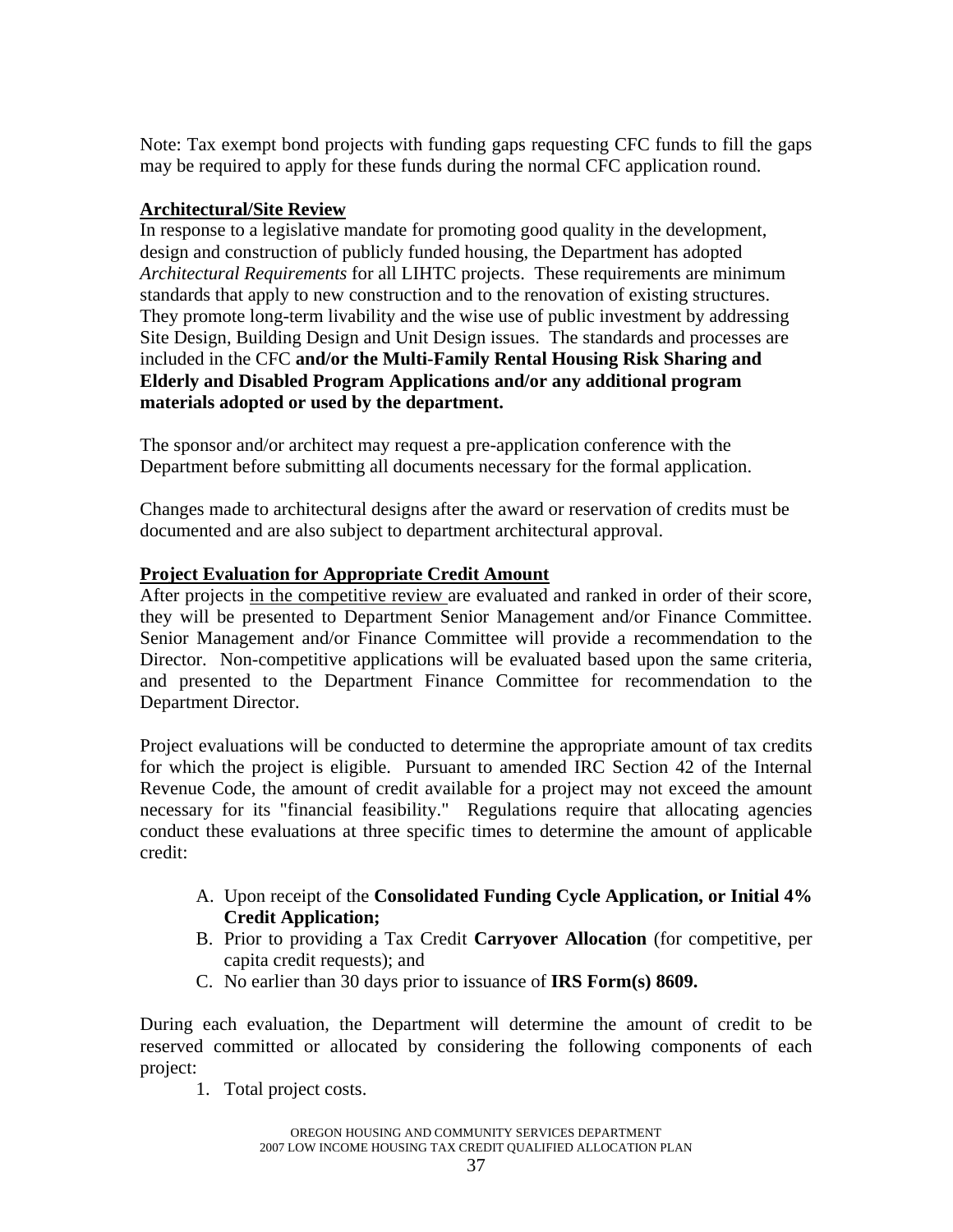- 2. Funding sources available to the project:
	- a) Loans
	- b) Grants
	- c) Tax Credit Proceeds (The Department will use current market guidelines, as well as sponsor representations, to estimate proceeds anticipated from the sale of tax credits. A copy of the Placement Memorandum or Syndication Agreement must be provided to the Department no later than the date upon which the sponsor applies for Placed-In-Service allocation. If said document has not been finalized, a draft Placement Memorandum or Syndication Agreement or Limited Partnership Agreement will be acceptable.
	- d) When actual tax credit proceeds are determined, there may be an adjustment to the credit reserved or committed. Credit will not be increased beyond the amount originally reserved unless application amendments are submitted and the request meets the Policy on Applications by Sponsors Who Request Additional Tax Credits after Initial Award policy included in this QAP. In the case of non-competitive credits, the request is reviewed and approved by the Department Finance Committee or administrative approval, depending on the amount of credits requested. If actual project costs or funding sources differ substantially from the projections submitted in the application, the Department may reduce the final credit allocation or the Owner may establish project reserves to offset the deficit for allowable purposes. The conditions for such reserve accounts will be determined on a case-by-case basis, and must be approved by the Department.)
	- e) Owner Equity Owner equity is often in the form of deferred developer fees. Developer fees may not exceed 15 percent of total project cost per the developer fee policy described later in this document. The Department requires full disclosure of all fees paid to parties related to the sponsor and/or developer. The developer fee shall include developer overhead, profit, and consultant fees for services normally performed by the developer.
- 3. Percentage of the housing credit dollar amount used for hard costs (actual construction costs, including builder and contractor's fees).
- 4. Projected operating income and expense, 15-year cash flow and tax benefits.
- 5. Maximum tax credit eligibility Additional eligible basis will be considered for projects located in HUD's designated "Difficult to Develop Areas" and "Qualified Census Tracts," if deemed necessary for the viability of a project by the Department. An evaluation process that examines the financial feasibility and public purpose of a given project will limit the amount of tax credits allocated to a project.
- 6. Debt Service Coverage Ratio.
- 7. Project reserves four to six months operating reserves at a minimum. Reserves less than or in extreme excess of this will be approved on a case-bycase basis. Considerations will be made for lender and equity investor requirements.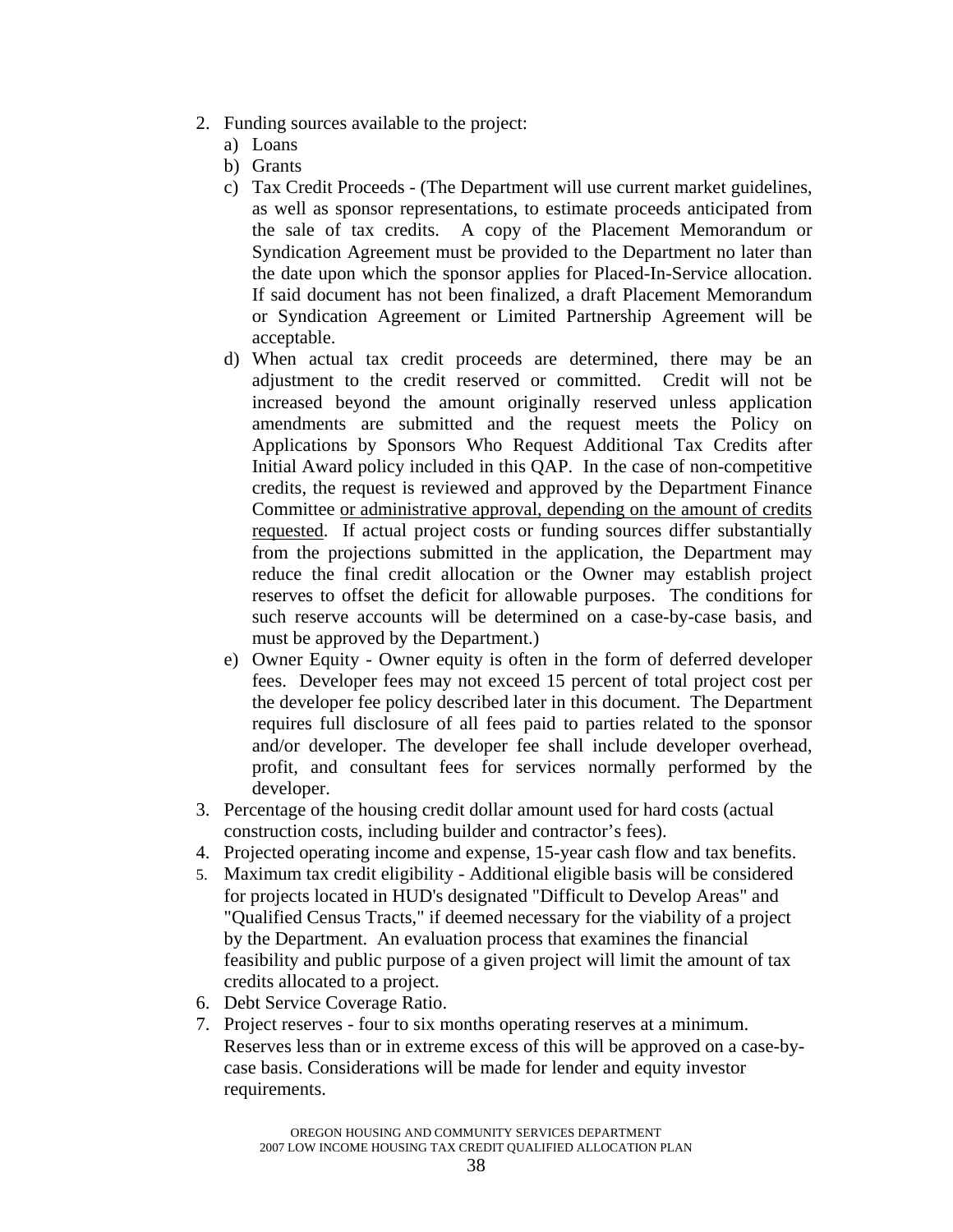Project costs will be evaluated against Department criteria and industry cost standards, as well as average costs from competing projects. Applicants will be required to provide documentation of their cost estimates. The Department may request substantiating documentation. Projects with excessive costs will be subject to review and possible adjustment by the Department.

## **75 Day Reservation Period**

Approved projects will receive a reservation of credits. Project sponsors who receive a reservation will have a maximum 75 days in which to submit additional materials and fulfill specific project milestones which address readiness to proceed issues. If the sponsor does not satisfactorily complete the requirements of the Reservation Letter within the 75 day deadline, the project will be subject to review and may have the reserved funds and tax credits rescinded. OHCS administration will review the wait list and may award the rescinded funds to another project on that list.

## Allocation by Tax Credit Year.

When making a reservation of LIHTC, the department reserves the right to decide whether a project will receive an allocation from the current year credit ceiling or an allocation from the next following year's credit ceiling (forward allocation). This decision shall be based on factors including, but not limited to, the project's readiness to proceed and the likely timing of a project's ability to satisfy the 10% of expected basis test. OHCS reserves the right to exchange a current year allocation with a future year's credit allocation if the department is at risk of not allocating all of its current year credit ceiling.

### **Competitive Allocation Limitations**

During the application process, the following limitations shall apply:

- The per capita tax credit cap for projects will be the maximum of no more than 10% of the total per capita award from the previous years allocation \$700,000 in annual credits or no more than two projects per sponsor (sponsor defined as Managing General Partner) per Regional Advisor to the Director region, for each CFC application round. Project sponsors, developers, or any "related entity" (An entity is a "related entity" if a relationship exists between the sponsor or developer and such entity which would result in the disallowance of losses between related persons under Sections 267 or 707(b) of the Internal Revenue Code of 1986 as amended.) utilizing Oregon's Low-Income Housing Tax Credit Program must comply with this ceiling. The \$700,000 project ceiling may be waived if sufficient applications are not received and approved to utilize the full amount of credits available. The \$700,000 per capita maximum is waived for projects accessing 4% credits outside of the competitive process for use with tax-exempt bond financing.
- Tax Credit Offers to Reserve and/or Carryover Allocations may not be transferred without Department approval. For projects with a nonprofit sponsor applying for the 10% nonprofit set-aside, it is required that the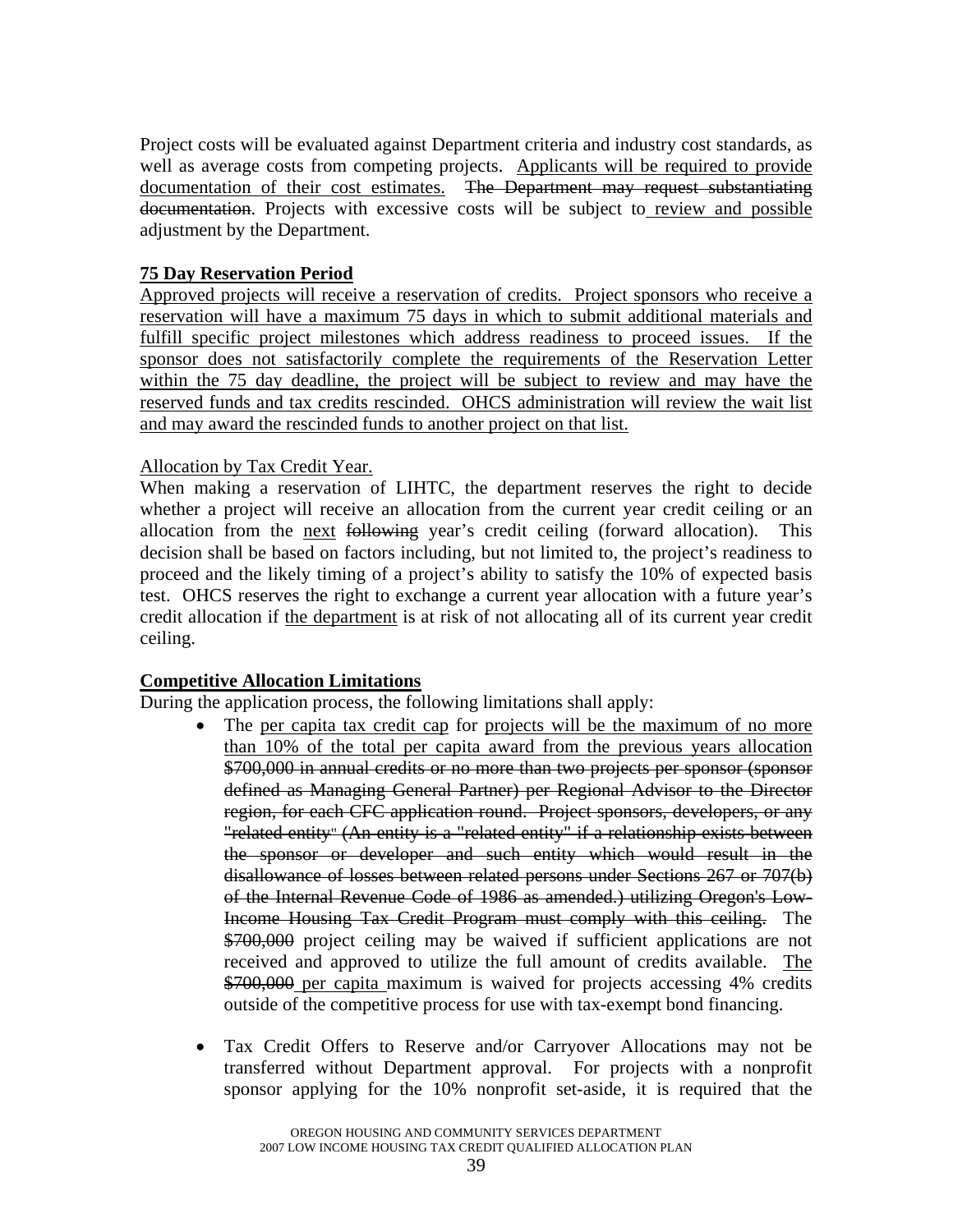nonprofit applicant(s) materially participate in the development of the project. Any changes in General Partner status without the consent of the Department may result in forfeiture of the Offer to Reserve or Carryover Allocation. (Material participation is described later in this document.)

- The Department will diligently enforce all agreements, warranties and representations of the sponsor regarding the project, especially those made in the Initial Application as well as those made in the Reservation and Extended Use Agreement. Failure to perform or demonstrate progress may jeopardize the reservation for Carryover Allocation, tax credits previously awarded, and potential future allocations.
- Tax Credit Reservations are made based upon representations in sponsor applications. Once a Reservation and Extended Use Agreement has been offered or executed, written approval for any changes to the project must be obtained from the Department. This approval shall be made in a timely manner and will not be unreasonably withheld. Changes requiring such approval include but are not limited to:
	- 1. Changes in the project's composition may be approved provided the project continues to maintain an evaluation ranking equal to or greater than those awarded to the original project. A re-evaluation of the project is necessary if there are material changes to the project scope. Applicants will be required to submit an amended application, and an additional application fee may be required.
	- 2. Composition of the partnership.
	- 3. Lender/Equity Investor Changes.
	- 4. Changes in the unit mix or number of units.
	- 5. Changes in cost.
	- 6. Changes in management agent.
	- 7. Any others the Department in its discretion deem to be substantive changes.
- No executive, employee or agent of the Oregon Housing and Community Services Department or any other official of the State of Oregon, including the Governor thereof, shall be personally liable concerning any matters arising out of, or in relation to, the allocation of Low-Income Housing Tax Credits, or the approval or administration of this plan.

## **Documentation Requirements for Projects Awarded Credits**

Once credits have been offered to a project, the following documentation will be required:

- Reservation or Determination letter sent to the applicant and an acknowledgment of the reservation and agreement to the conditions by the applicant returned to the Department.
- Reservation and Extended Use and Hold Harmless Agreements will be executed between the Department and the applicant.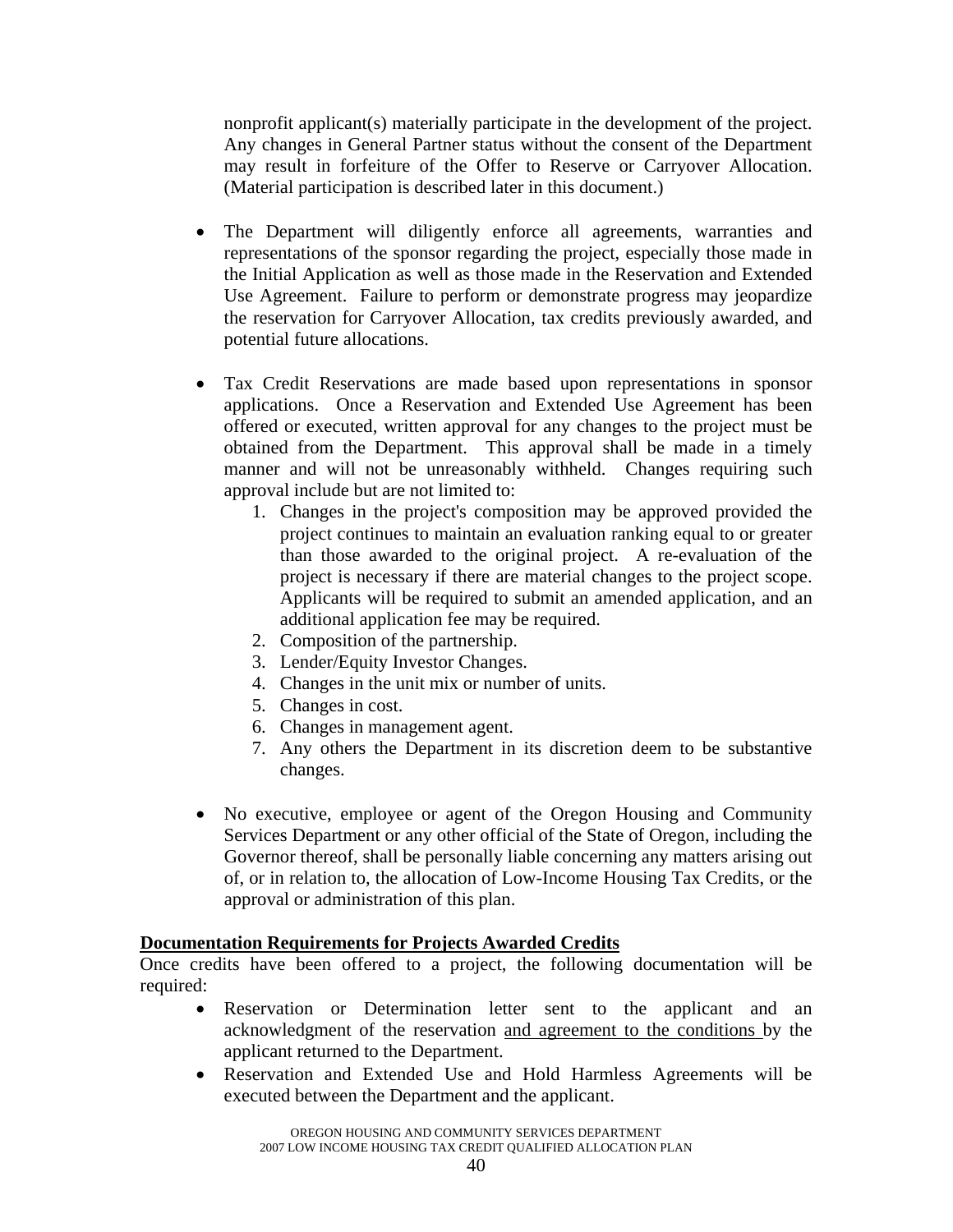- Tax Credits reservation fees paid timely, are due and payable.
- Monthly Progress Reports will be required.
- An approved Carryover Application and Agreement for projects receiving competitive credits that will not be placed in service in the allocation year.
- A completed and approved Final Application an executed Declaration of Land Use Restrictive Covenants will be required prior to the release of the IRS form 8609 by the Department.

# **Project Denial**

The Department reserves the right to disapprove any application for tax credits if, in its judgment, the proposed project is not consistent with the goals of providing decent, safe and sanitary housing for low-income persons as set forth in the Department's enabling legislation or the project does not meet the requirements of IRC Section 42 as amended, all regulations promulgated hereunder, and/or polices and preferences stated in the Qualified Allocation Plan. The Department may impose additional conditions on project sponsors for any project as part of the credit reservation process.

## **Revocation or Reduction of Housing Credit**

The Department may revoke an offer of a credit allocation or may terminate a Reservation and Extended Use Agreement if the Department determines that:

- the proposed project owner will not obtain a construction loan or building permit, or close its equity agreement in a timely manner;
- the proposed project has not made adequate progress toward Carryover requirements;
- the proposed project will not be placed in service by the date mutually agreed upon;
- the proposed project financing is not committed as indicated;
- the applicant has submitted misleading or false information in the application to obtain funds or in other correspondence with the Department;
- the project does not fulfill the representations made in the application and no attempt to contact the Department to describe the situation has been made;
- or other just causes at the Department's discretion.

The Department may reduce the allocation amount identified in the Reservation and Extended Use Agreement prior to the issuance of the Declaration of Land Use Restrictive Covenants or Form 8609 if:

- upon analysis, the amount of credit originally assumed appropriate is in excess of the amount needed for financial feasibility,
- there has been a reduction in basis.
- the tax credit rate has changed since the original application and the rate was not locked at the Reservation and Extended Use Agreement.

The Department may revoke a reservation of credits if the Department in its discretion believes (based on analysis), that more than 10% of the total estimated project costs will not be expended within six months of the allocation date or end of the calendar year in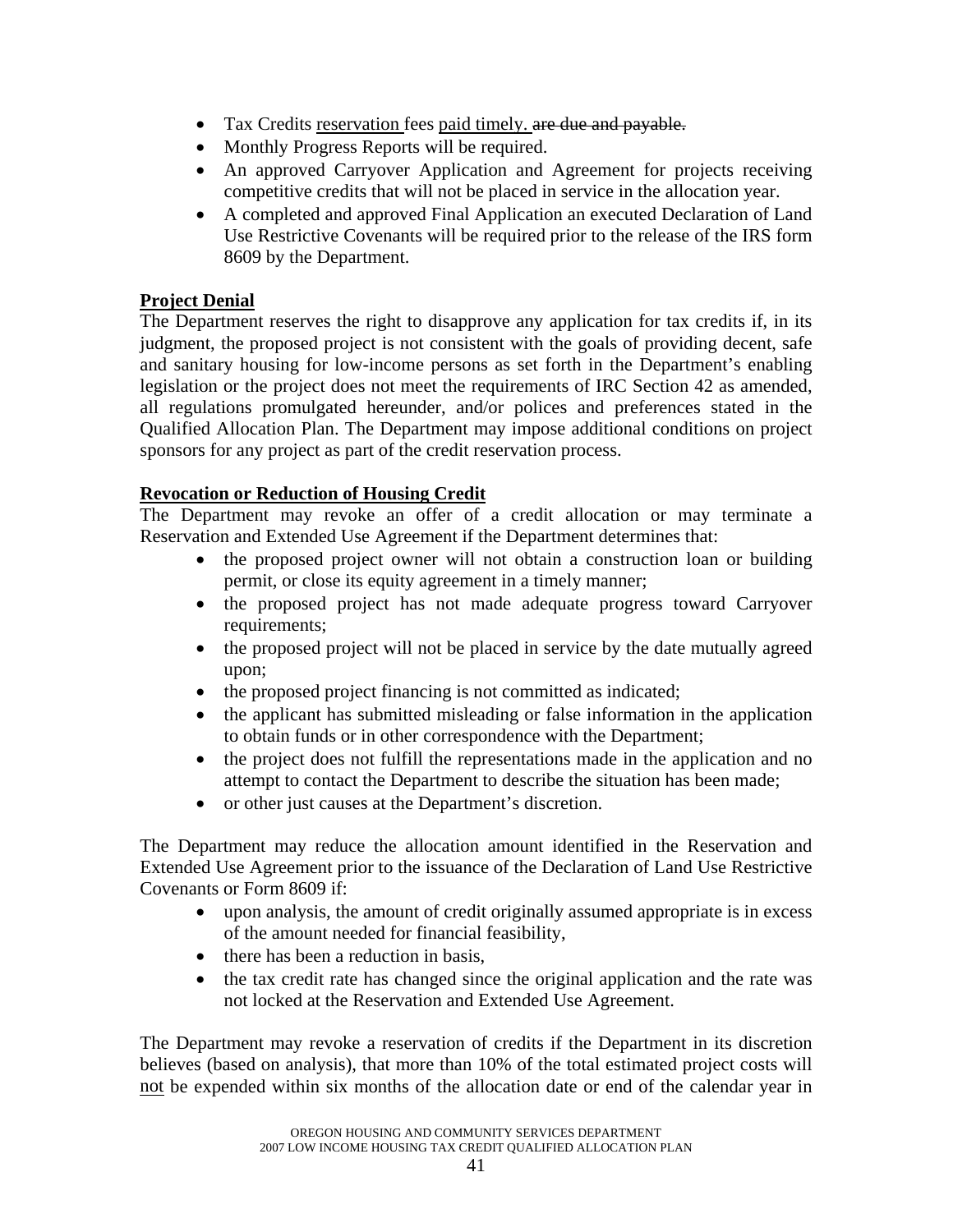which the Carryover Allocation is made (whichever is later). Furthermore the Department may revoke a reservation of credits if the Department in its discretion believes the project will not be placed in service within two years following the calendar year in which the a Carryover Allocation is made or by the dates mutually agreed upon.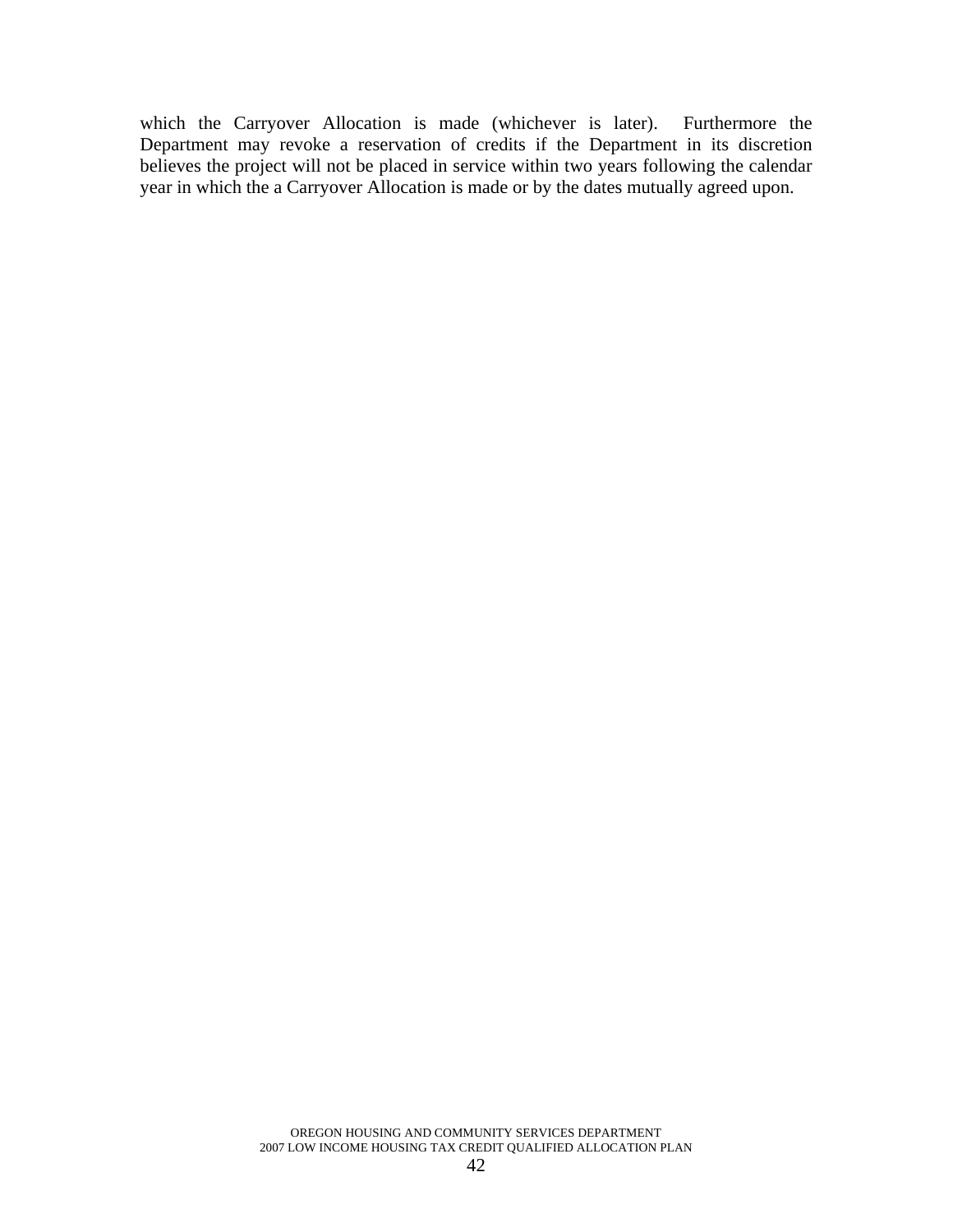# **STATE & FEDERAL LIHTC POLICIES**

### **Public Records Disclosure Policy**

Sponsors may request and receive a summation from the Department with respect to the evaluation of their specific project application; however, the written evaluation documents and related details of other projects will not be available. ORS 192.502(23) exempts Oregon Housing and Community Services from releasing to the public the following records, communications, and information submitted to the Department by applicants for and recipients of loans, grants and tax credits:

- personal and corporate financial statements and information, including tax returns
- credit reports
- project appraisals
- market studies and analysis
- articles of incorporation, partnership agreements and operating agreements
- commitment letters
- project pro forma statements
- project cost certifications and cost data
- audits
- project tenant correspondence requested to be confidential
- tenant files relating to certification
- housing assistance payment requests

The purpose of ORS 192.502(23) is to protect from public disclosure the detailed personal and business information that applicants and businesses must submit to the state as a condition of participating in the subsidized housing program.

## **Policy on Native American Housing Assistance and Self-Determination Act and LIHTC**

Native American Housing Assistance and Self-Determination Act funds may be combined with LIHTC and receive a 9% credit if at least 40% of the total units (not just the HOME units) in **each building** will be occupied by persons whose income is 50% or less of area median income and rented at rates affordable to persons whose income is 50% or less of area median income.

## **Policy on Use of LIHTC for Public Purpose**

The legislative history of the LIHTC program provides that residential units must be available for use by the general public. Regulations require that use by the general public be consistent with all applicable federal, state, and local law. The department reserves the right to take any action it deems appropriate if the developer, general partners (or any affiliate), management agent or any other material participant, in the department's judgment, is or has been found to be in violation of any applicable law including, but not limited to fair housing, housing accessibility or nondiscrimination laws. Material participants, but is not limited to, any entity that materially affect, in the department's opinion, the development or the operation of the property.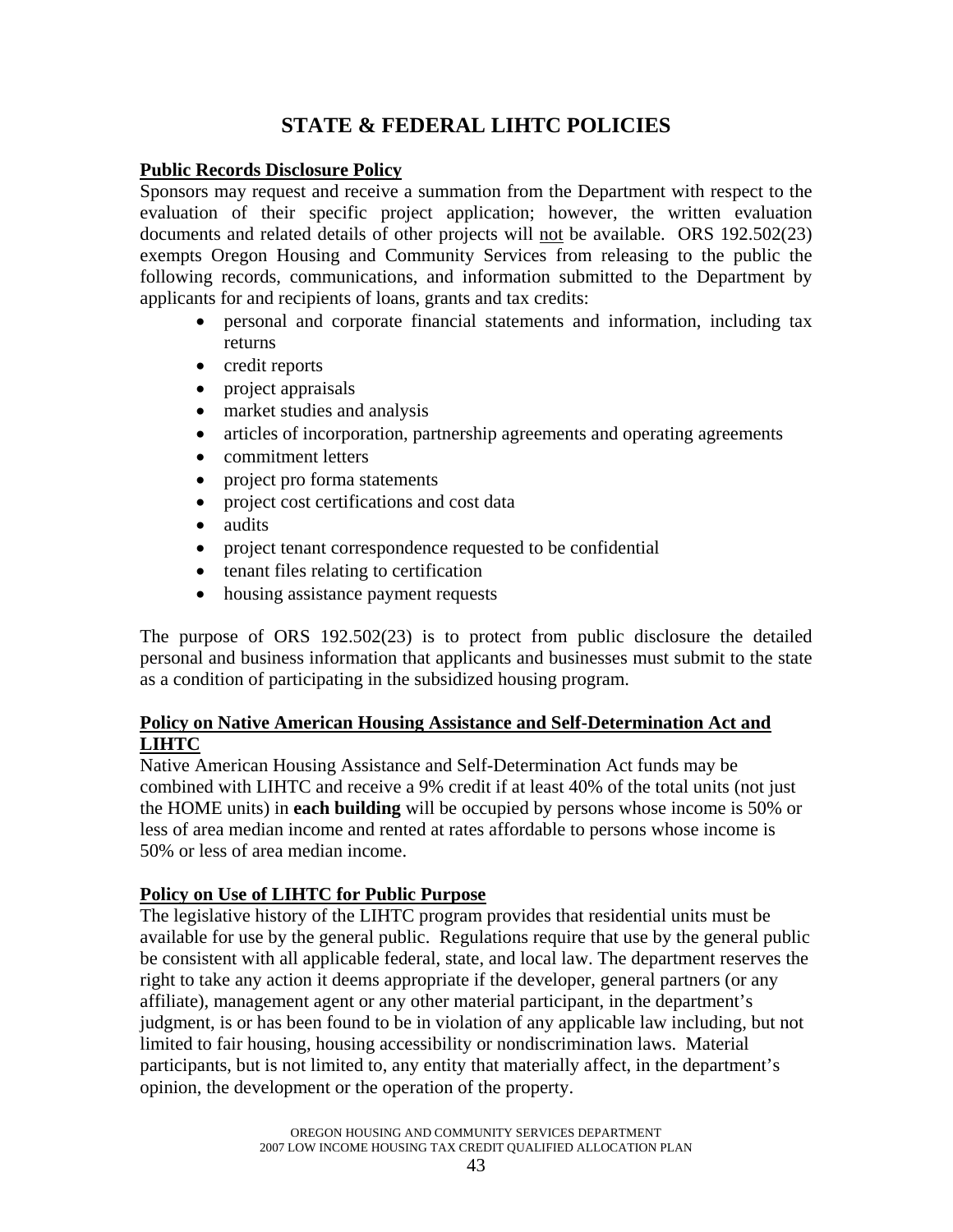Departmental remedies may include, but are not limited to, rejection of the LIHTC application, termination of processing, failure to issue an IRS form 8609, or issuance of an IRS form 8823. The department may rely upon its own investigations or other information the department deems appropriate.

# **Policy on HOME/LIHTC Funding Mix**

There are several rules that apply when combining HOME funds (this applies to ANY HOME funds, not simply OHCS HOME funds) with Low-Income Housing Tax Credits. Two of the most common rules are listed below. It is recommended that you work with your tax credit attorneys to determine how these rules would specifically affect your project.

- Including HOME funds in basis If HOME funds are being granted to the general partner in a limited partnership and in turn then loaned to the limited partnership and in order for the HOME funds to be included in basis, one of the following must occur:
	- HOME funds must be loaned to the limited partnership at an interest rate that equals or exceeds the federal applicable rate and the loan must be able to be repaid at loan maturity. The loan can be a deferred payment loan, but the sponsor must provide a legal or accountants opinion that the loan and all accrued interest can be repaid at maturity.

OR

- HOME funds can be loaned at a rate that is less than the federal applicable rate, and remain in basis if at least 40% of the total units (not just the HOME units) **in each building** are occupied by persons whose income is 50% or less of median income and rented at rates affordable to persons whose income is 50% or less of median income.
- 130% Bonus Area If the project is located in a hard to develop area or a designated census tract (130% bonus area), and the project is to receive both the 9% credit and the 130% bonus, then:
	- HOME funds must be loaned to the limited partnership at or above the federal applicable rate.

It is highly recommended that project sponsors wishing to combine HOME funds with LIHTC consult their tax accountant and tax attorney for guidance.

## **Policy on Material Participation by Nonprofit Organizations**

For partnerships, turnkey or joint ventures that have as a general partner or co-general partner a local tax-exempt nonprofit organization, the Department expects material participation by the said local tax-exempt nonprofit organization to include, but not be limited to: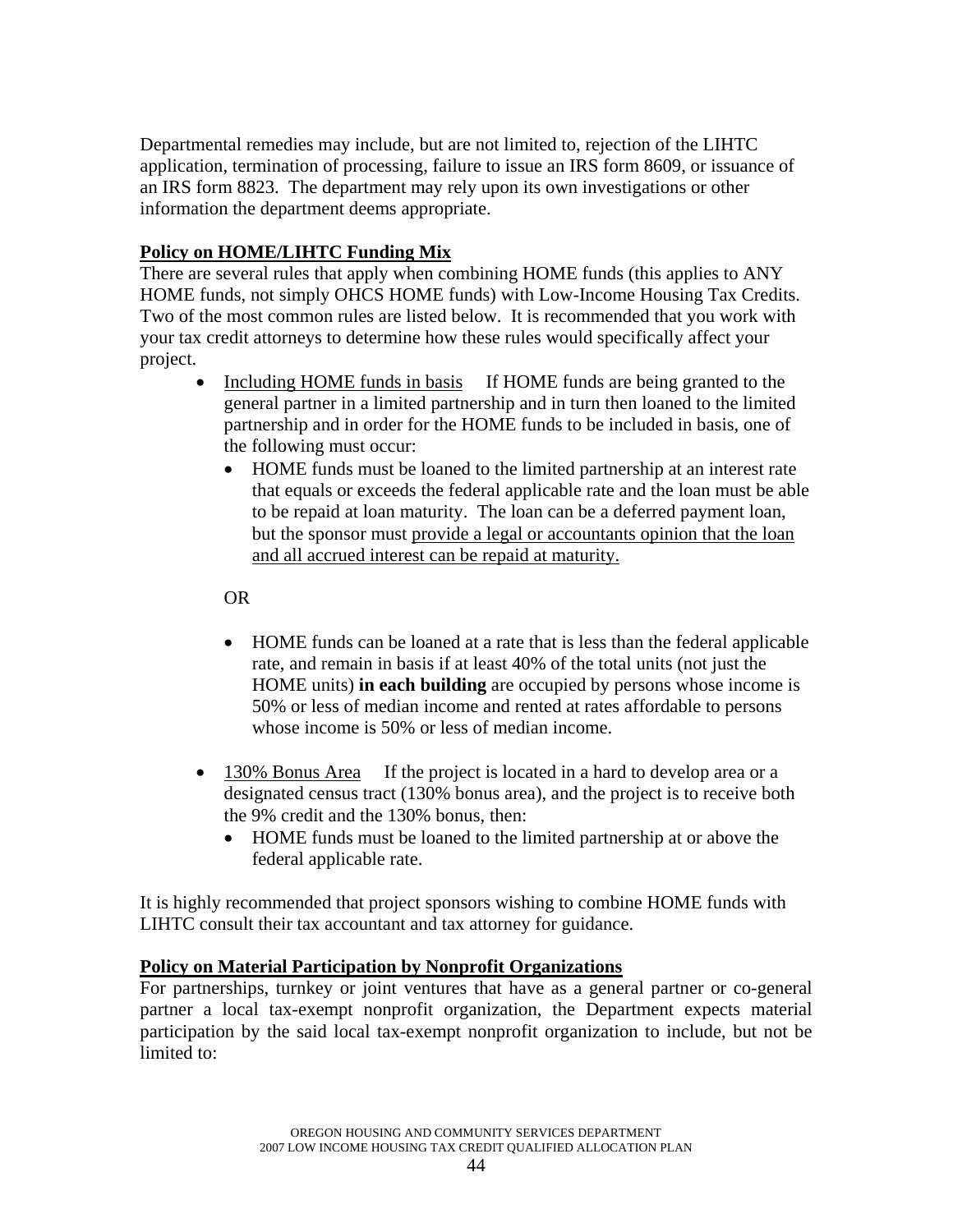- Participation in developer fees and excess cash flows. Favorable consideration will be given to cases where non-profit participation in developer fees and excess cash flow is at least 25 percent. Excess cash flow will be defined here as cash flow remaining after contractual and/or partnership arrangements for cash flow sharing is taken into account.
- Participation in project oversight and decision making, such as direct involvement in application preparation, direct involvement in discussions for construction, bridge and debt financing, a close working relationship with the property management firm, and tenant selection. The project must demonstrate an ability to further the non-profit's charitable mission and there should be an ability on the part of the non-profit to override any fiduciary duty to the owners when that duty conflicts with the charitable mission of the nonprofit.
- Provision of assistance that empowers the non-profit and enables it to gain expertise.
- It is further required that the said non-profit NOT be affiliated with or controlled by a for profit organization.

Material participation of the non-profit **must** be demonstrated if the applicant is applying under the 10% non-profit set aside.

## **Next Available Project List Policy (Wait List)**

On an annual basis the department a list will establish a waiting list of projects not funded during the established competitive application process. Projects will retain the score they received in the competitive application process, if funds and or tax credits are not awarded or are returned the department may choose to fund the next project on the list that matches the amount of funds available and will allow the department to maintain the desired funding split between rural and urban funded projects. Projects will remain on the waiting list until October  $1<sup>st</sup>$  of each year when the list will expire. to assist the Department to fully allocate all available tax credits. The department will choose projects from the list of projects only after the extra credits are used in the following manner:

- First unallocated credits from the fall CFC round will be moved to the Spring CFC round of the credit year,
- Then credits from the credit year may be moved to projects with split year allocations,
- Then credits will be applied to projects on the waiting list in the priority listed in the department tiebreaker policy as outlined in the CFC application.

Projects will be eligible to be on the list only if:

- they were not funded within the previous he most recently past current year's funding funding cycle and are on the current waiting list.round
- they received a score high enough to be considered a viable project.
- have not re-applied as a 4% non-competitive project and received a credit award.

OREGON HOUSING AND COMMUNITY SERVICES DEPARTMENT 2007 LOW INCOME HOUSING TAX CREDIT QUALIFIED ALLOCATION PLAN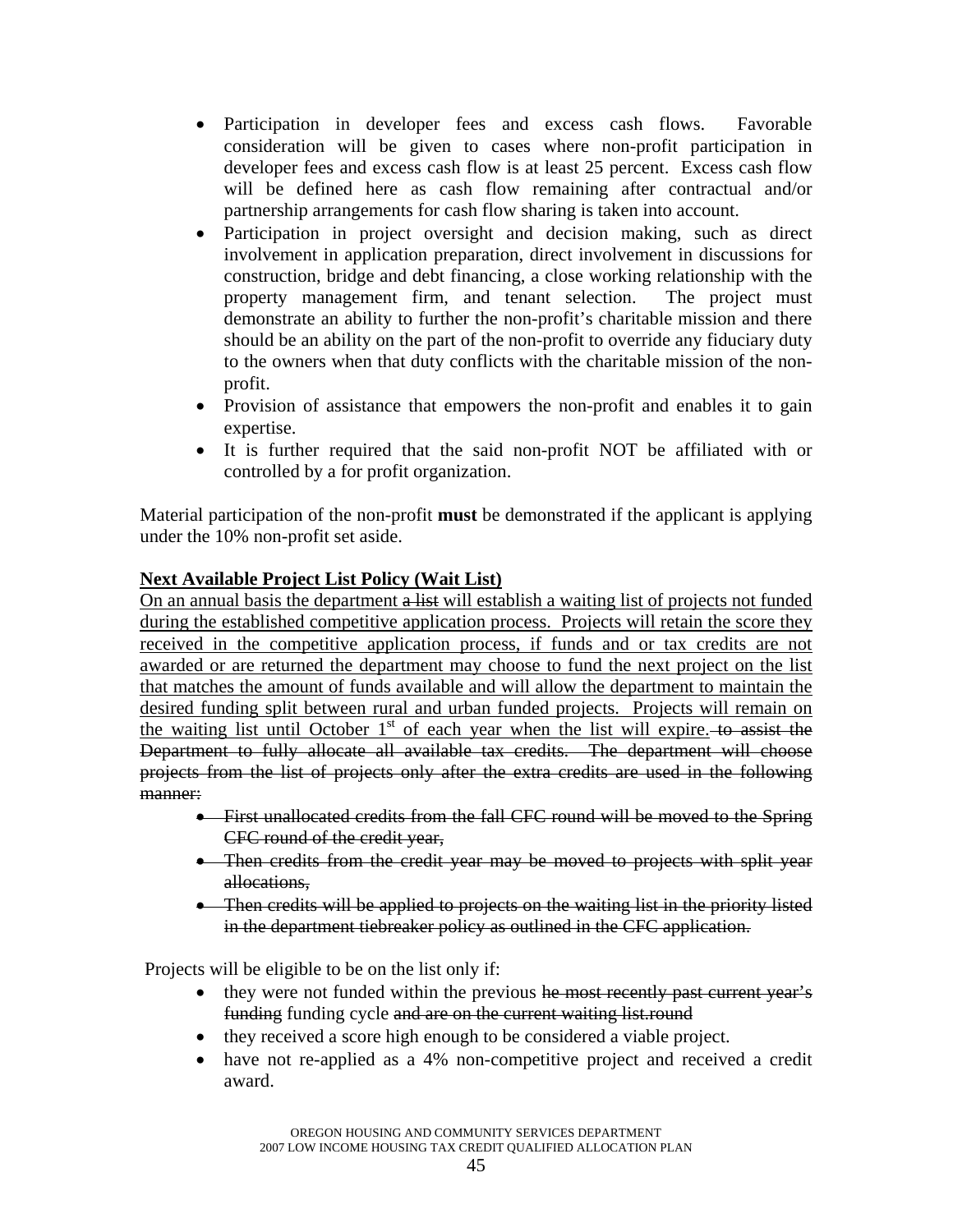The list status expires September 30 of the year for which the project sought a credit allocation (not necessarily the year of the application).

If a funded project cannot meet Carryover, or becomes ineligible for the credits for any other reason, the next available project on the list will be notified. If this project can demonstrate that it can meet Carryover requirements, the project will be awarded credits. Other Department funding sources may also be awarded to activated wait listed projects based upon their availability.

## **Policy on the Handling of Returned Credits**

Annual per capita credits returned after January 1 and prior to October 1 of any given year will be reallocated as follows:

- Projects with a forward commitment that can meet carryover requirements,
- Projects requesting additional credits to fill funding gaps and requests are approved by department finance committee.
- Projects on an established waiting list that can meet carryover requirements,
- Projects solicited through a specific Request for Proposals process.

## **Policy on Applications by Sponsors Who Request Additional Tax Credits after an Initial Award**

Sponsors who receive an initial reservation of annual per capita LIHTC may request additional tax credits, if the project has experienced an increase in costs and eligible basis exists to allow the credits to be issued.

Requests for additional per capita credits prior to a project receiving a carryover allocation do NOT require an application via the competitive funding round (CFC process). A project with a multiple year allocation of credits will NOT require a CFC application if a carryover allocation has NOT been issued for the latest year of credits. However these projects may NOT request an allocation of credits such that the project exceeds the maximum \$700,000 per capita funding cap. There will be a charge based on the amount of equity generated by the increase in credits (see CFC charges to determine the amount) and this charge must accompany the increase request.

A project that has been funded with Low Income Housing Tax Credits AND has received a carryover allocation for all of the credits it was awarded must compete for an award of additional tax credits.

The Department will evaluate all requests and may or may not grant such requests depending upon the need for the additional credits, other potential funding sources available and the availability of credits for allocation by the Department. Applications for additional credits must be made prior to the building(s) being placed in service.

Any increase in the annual allocation of tax credits made after the departments offer to Reserve Tax Credits will require payment of an additional application charge and an additional reservation charge on any additional tax credits awarded.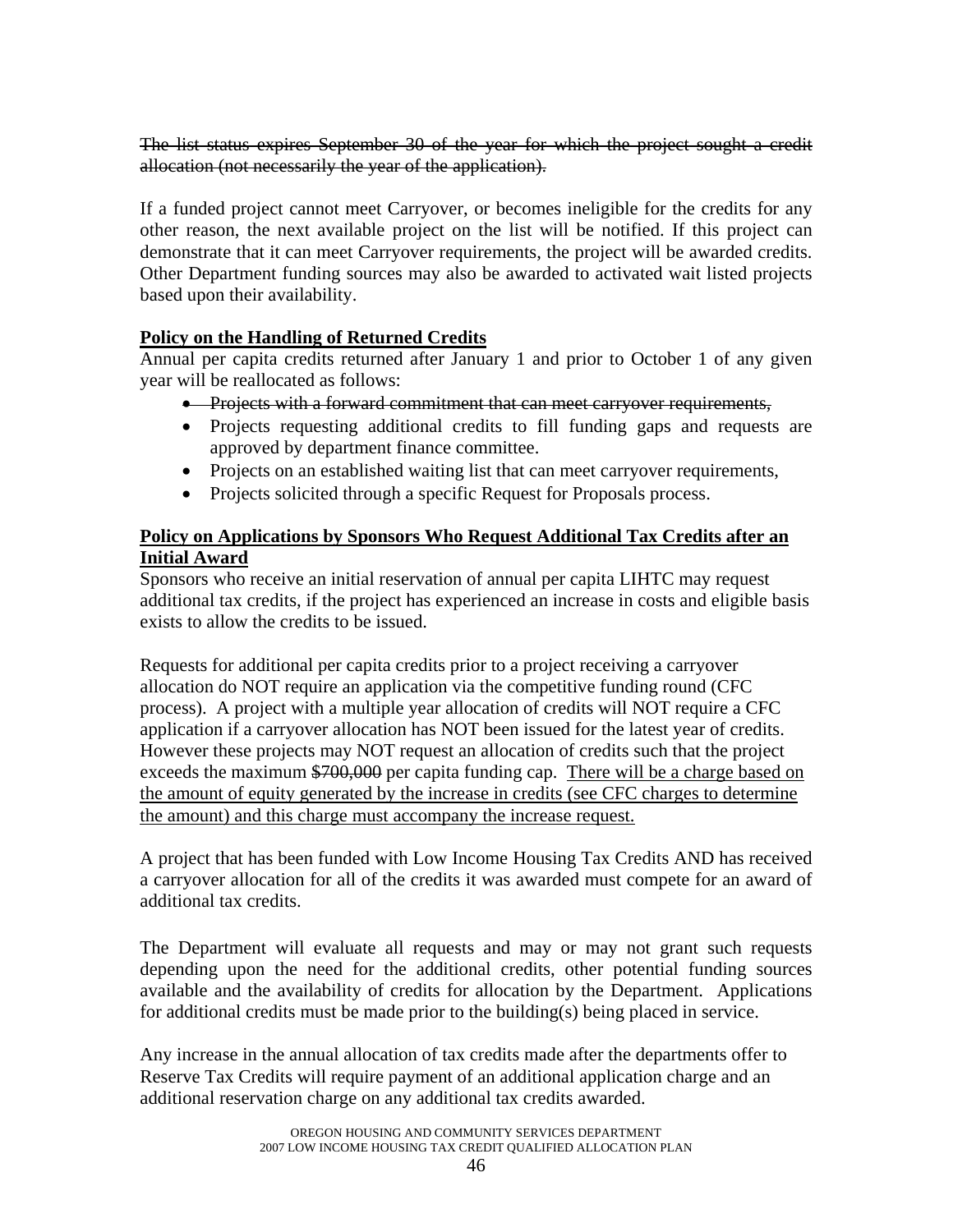The application for additional credits must include an explanation of the following:

- A. The process used to determine the cost estimates provided with the initial and subsequent application.
- B. Justification by line item of the differences in cost between the original and the current Uses of Financing. (A copy of the initial Sources and Uses of Financing and revised Sources and Uses must be attached.)
- C. Other measures considered or implemented to mitigate cost increases, including but not limited to:
	- value engineering,
	- other reductions in project specifications,
	- rent increases to allow added debt service (as applicable for the population to be served),
	- other sources of financing examined other than Department funds (provide documentation of denials),
	- a reduction in the scale of the project and/or,
	- a deferral or reduction in developer fees.
- D. Contingency plans if the Department rejects the application.

The Department will amend and restate all program documents, and request an additional reservation charge, including but not limited to the Reservation and Extended Use Agreement, for all applicants who receive additional tax credits AND for sponsors who might need a reallocation of credits for technical, legal and other reasons who meet the 24-month project completion schedule and Carryover Agreements.

Projects previously awarded credits that are currently in their initial compliance periods for pre-1990 projects and in their extended use period for post-1990 projects, will not be eligible to apply for additional credits until the extended use period is over unless the additional credits will provide a clearly demonstrable benefit to the tenants. Existing LIHTC projects are not eligible to receive additional acquisition credits until the end of the initial owner's fifteen-year compliance period.

Project owners who have chronic and uncorrected non-compliance findings may not be considered eligible to apply for credits for new projects until all compliance issues are resolved or a Department approved action program has been identified and adhered thereto.

## **Policy of Split Year Tax Credit Allocations**

Projects that receive split year credit allocations will have to comply with the policies and procedures in the QAP in effect in the earliest year credits are awarded. Example if a project receives an award of 2006 tax credits of \$400,000 and is awarded another \$300,000 in 2007 tax credits the entire project must comply with the QAP in effect for the 2006 Tax Credits.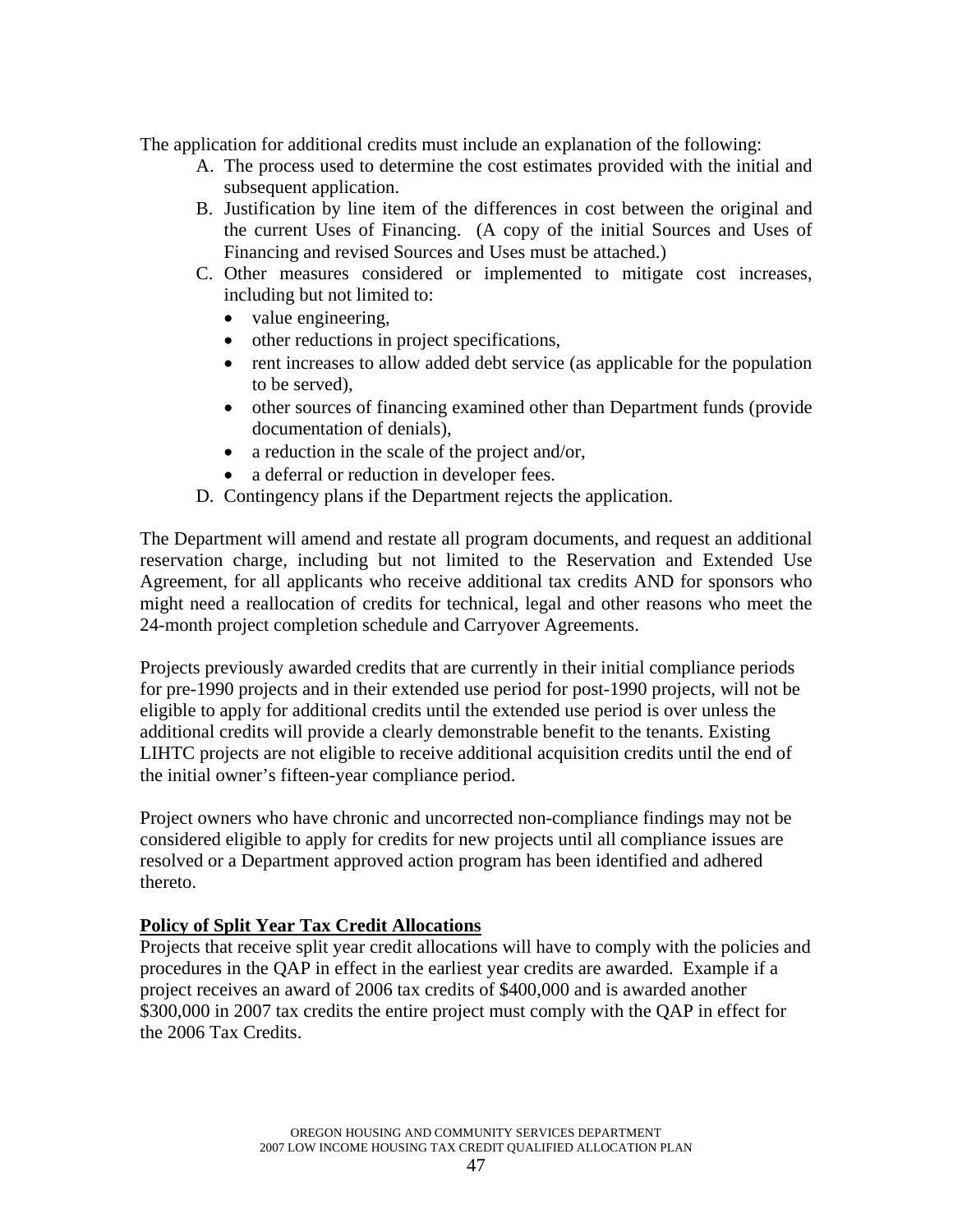# **Policy on Applicable Credit Percentage Rate Lock**

Projects receiving an award of competitive credits have the following opportunities to lock the Applicable Credit Percentage Rate (Applicable Rate).

- In general the Applicable Rate is determined the month the project is placed in service. The placed in service date for a new or existing building is the date the building is ready and available for its specific function and usually the date the first unit in each building is certified as suitable for occupancy as governed by state or local law.
- Rather than use the placed in service election the owner may elect to use the Applicable Rate determined the month the owner and Oregon Housing and Community Services enter into a binding agreement to allocate the Credit to each building. OHCS considers the fully and properly executed Reservation and Extended Use Agreement to be the binding agreement between the owner and OHCS.
- The Applicable Rate for projects receiving more than one year's allocation of credits will have the applicable rate set at the applicable rate established in the earliest binding agreement between the owner and OHCS. The Applicable Rate will be the same for each year of credit allocation.
- Owners of projects receiving an allocation of credits entirely from a different year(s) of credit ceiling than originally awarded to the project must enter into a new binding agreement IF they chose to establish the applicable rate prior to placed in service.

If the building is financed with tax-exempt bond proceeds the owner may elect to use the Applicable Rate for the month of bond issuance. The election statement must meet the requirements set forth in Internal Revenue Section Regulations Section 1.42-8.

## **Policy on Projects That Are Not Able to Meet the Carryover Allocation Timetable for Project Completion**

Sponsors who are not able to perform according to their project schedules for any reason **after** they have received carryover allocations will be required to return tax credits previously awarded and re-compete in the application process.

An inability to utilize previous awards is a factor in the evaluation of sponsor characteristics and capacity. The Department may reject applications from previous program participants who have failed to demonstrate proficiency within the LIHTC Program or other government-sponsored housing programs. In addition, the Department may also reject or levy penalty points against an application from previous program participants who have failed to complete their projects in accordance with their applications and/or certified plans presented to the Department, or who have failed to effectively utilize previously allocated tax credits.

## **Policy on Requirement for Progress Reports**

In the interest of utilizing Oregon's available credits fully, the Department will require each applicant for whom tax credits have been reserved to demonstrate through monthly reports that the project is making satisfactory progress towards completion. The progress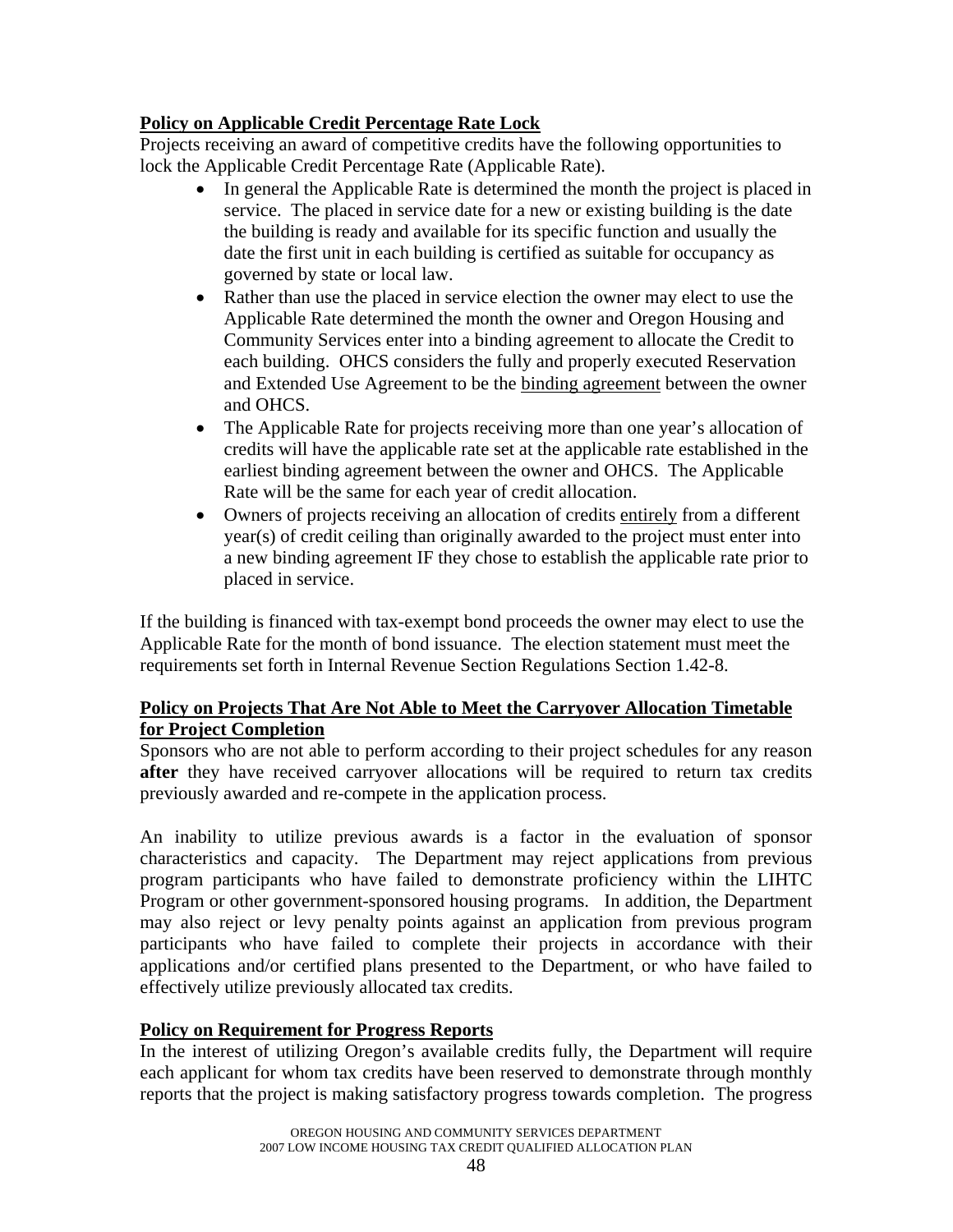reports are required to report on critical events and timelines such as site acquisition, meeting or failing to meet the 10% test, loan closings, groundbreaking, construction start, construction completion, etc. Each report must describe the applicant's actual progress in comparison to the original schedule submitted with the application, or any approved updated schedule. Progress reports should also report changes in project costs resulting from both savings and cost overruns. Progress report forms will be made available to each successful applicant of Department resources.

### **Policy on a Substantive Changes**

During the entire tax credit process (during application, during review and especially after award), sponsors must keep the Department informed regarding substantive changes to the project being considered. Sponsor proposed substantive changes in the

- financing plan,
- rent structure,
- population to be served,
- assumed or awarded reservation amount,
- credit pay-in and/or equity investor,
- development team,
- partnership composition,
- management agent,
- or other aspects the Department deems substantive, upon which the initial analysis or approval of the application was based must be submitted to the Department for consideration before being finalized. Failure to report or failure to secure Department approval of substantive changes may result in rescission or modification of the credit reservation amount or carryover allocation and may impact future considerations of LIHTC applications.

### **Subsidy Layering Review Policy**

For projects which receive, either directly or indirectly, financial assistance from U.S. Department of Agriculture Rural Development (RD) or Department of Housing and Urban Development (HUD), the Department is required to follow guidelines established by RD and HUD with respect to the review of the financial assistance provided to the project. The subsidy layering review will include a review of the amount of equity capital contributed to a project by investors, and a review of project costs including developer fees, consultant fees, contractor's profit, syndication costs and rates, etc. The Department will take any other actions required of it, as set forth in the administrative guidelines and amendments published by RD or HUD, or otherwise required by state or federal law. HUD subsidy-layering guidelines were published in the December 15, 1994 Federal Register. Subsidy layering guidelines used by the Department are available from Oregon Housing and Community Services, Housing Resources Section.

Specifically:

If there is no identity of interest (Identity of interest is a financial, familial, or business relationship that permits less than arm's length transactions. It includes but is not limited to existence of a reimbursement program or exchange of funds, common financial interests, common officers, directors or stockholders; or family relationships between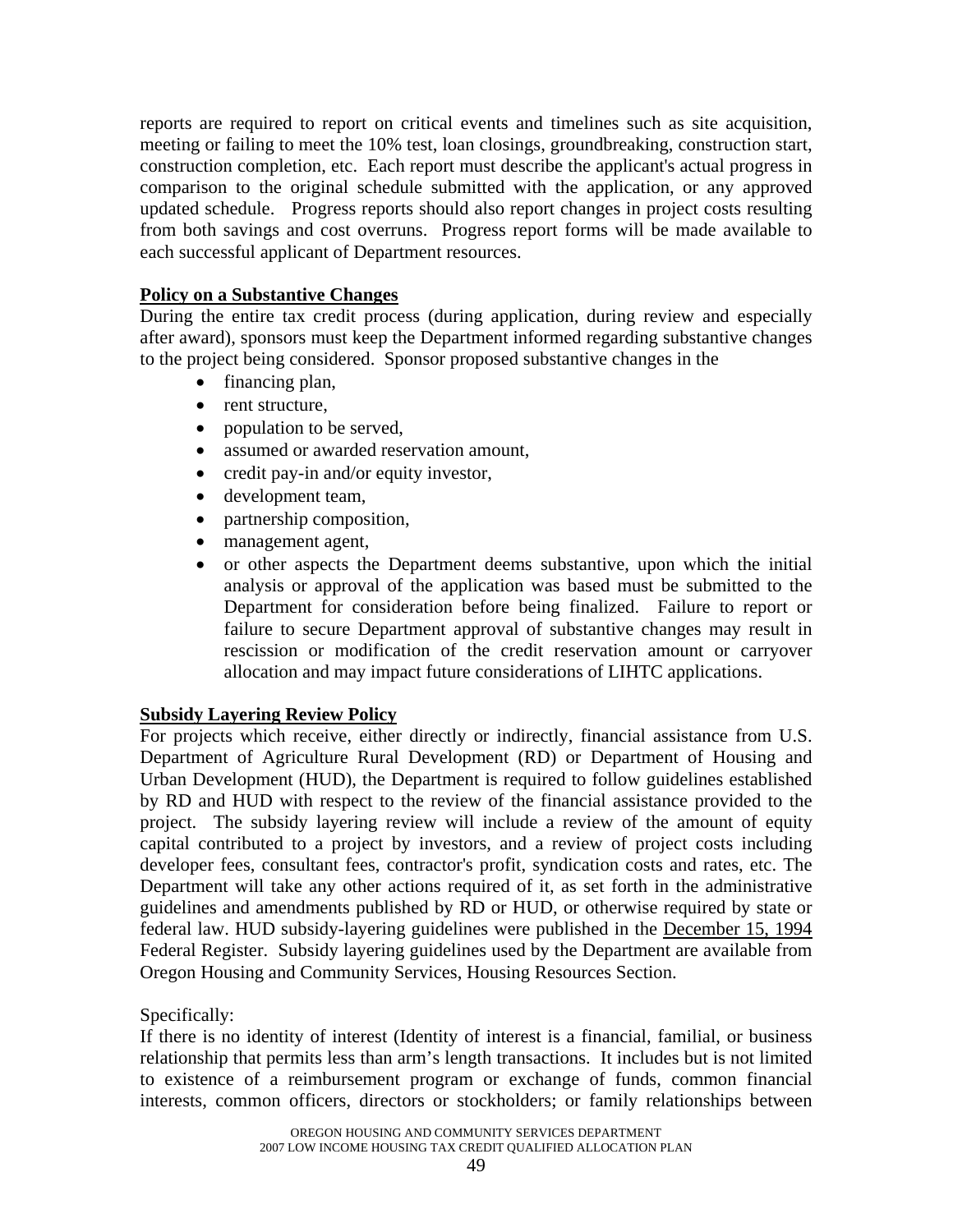officers, directors, or stockholders, between the developer and general contractor/builder), the following general contractor/builder's profit applies:

- Builder's profit up to 8% of construction costs
- Builder's overhead up to 2% of construction costs
- General requirements up to 6% of construction costs (excluding contractors liability insurance)
- Builder's profit, overhead and general requirements may not exceed 14% of total hard construction cost (less profit, overhead and general requirements).

**If there is an identity of interest,** general contractor/builder's profit may not exceed 10% of total hard construction costs. (Builder's or general contractor's profit) includes builders' profit, builders' overhead, general requirements and project management fees associated with the hard construction of the project.)

**Please Note:** The Department will evaluate the cumulative profit received by developer/General Contractor in identity of interest cases and, based on industry standards and comparable projects, may reduce profits considered excessive.

## **LIHTC Residential Rental Property Test: Service Enriched Housing**

The Department is interested in working with project sponsors to create housing that fills a need in a given community. Frequently, this need is identified as service enriched housing such as Assisted Living Facilities (ALF) and other service intensive housing. As a means to ensure compliance with Section 42 of the Internal Revenue Code, all units, including ALFs and others, considered in basis for Low Income Housing Tax Credits must meet the residential rental property test as follows:

- Unit must be available to the general public. A unit will fail this test if, for instance, it is provided for use solely by members of a social organization or by an employer for its employees. LIHTC regulations adopt a general use requirement similar to the HUD housing policy governing non-discrimination. Therefore, preferences to certain classes of tenants (e.g., the homeless, disabled and/or handicapped) will not violate the general use requirement if such preference does not violate any HUD policy governing nondiscrimination.
- Unit is not used on a transient basis. This test is met if the initial lease term for an LIHTC unit is a minimum of 6 months.
- Residential rental property may include any facilities that are functionally related and subordinate to the property, such as community rooms, if such spaces are available to all residents of the development free of charge.

### **LIHTC and Assisted Living Facilities or other Special Use Housing**

A hospital, nursing home, sanitarium, lifecare facility, manufactured dwelling park used on a transient basis or intermediate care facility that provides significant services other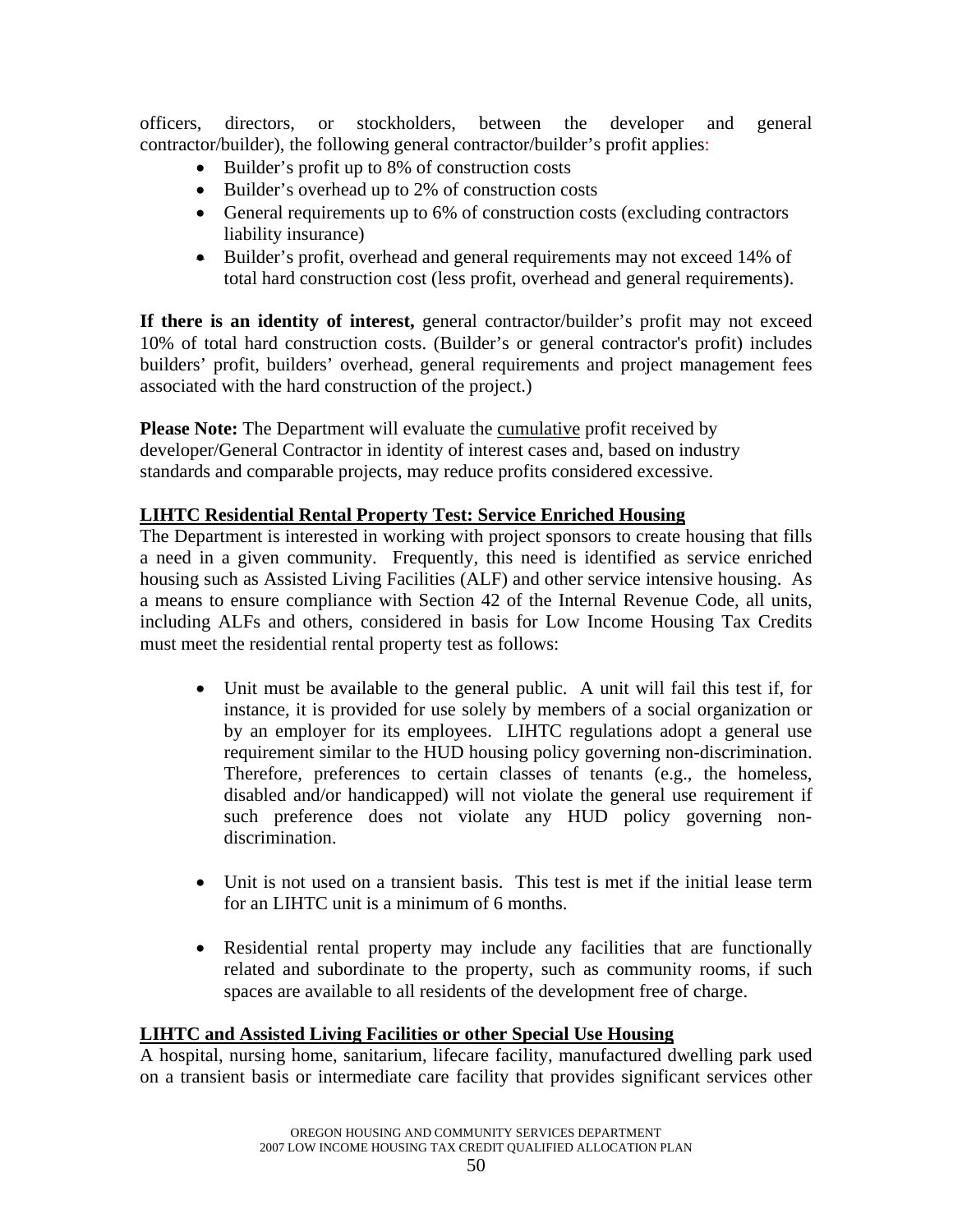than housing is generally not eligible for credit under Section 42. (Please also see Revenue Ruling 98-47.

However, if the following tests are met, the furnishing of services may not disqualify some of these properties as residential rental property:

- Services are optional. Services may be considered optional on a facts and circumstances basis. Services are optional if:
	- payment for the service is not a condition of occupying the residential unit;
	- residents have the option to decline the services, or;
	- residents have the right to obtain services from an alternative provider.
- Services are not optional if:
	- they are continual or frequent medical or nursing services, or;
	- they are required as a condition of tenancy and payment for services is not included in the LIHTC rent (within the LIHTC rent limits).

If services are not optional, the cost of services will be included in the LIHTC rent calculation and the unit may not qualify as a LIHTC unit and may be removed from basis.

• Charges for services that are not optional to low income tenants must be included in the gross rent calculation. In this case the combined rent and service charge cannot exceed the maximum LIHTC rent for the unit.

An exception is made for federally assisted projects for the elderly and handicapped (PLR 8921035). This exception applies to facilities authorized under 24 CFR § 278 to provide mandatory meals. To qualify for this exception, all provisions of 24 CFR § 278 must be met.

• Supplemental payments made by a state under its SSI program directly to the owner for the purpose of allowing low income elderly to live in assisted living facilities may be excluded in the determination of the tenants gross rent under Section 42 if that payment is made under a planned program of services designed to enable residents of a residential rental property to remain independent and avoid placement in a hospital, nursing home or intermediate care facility for the mentally or physically handicapped (Treasury Regulation  $§1.42-11(b)(3)(ii)(A)).$ 

## **Policy on Historic Preservation**

The Department encourages all project sponsors working with properties 50 years old or older to consult with the State Historic Preservation Office to determine the historic significance of the building. If the buildings are determined significant, the Department encourages preservation of the historic elements in the most efficient and effective manner possible. The State Historic Preservation can be reached at: State Historic Preservation Office, 725 Summer St. NE, Salem OR 97301, telephone: 503-378-4168 x231, fax: 503-378-6447.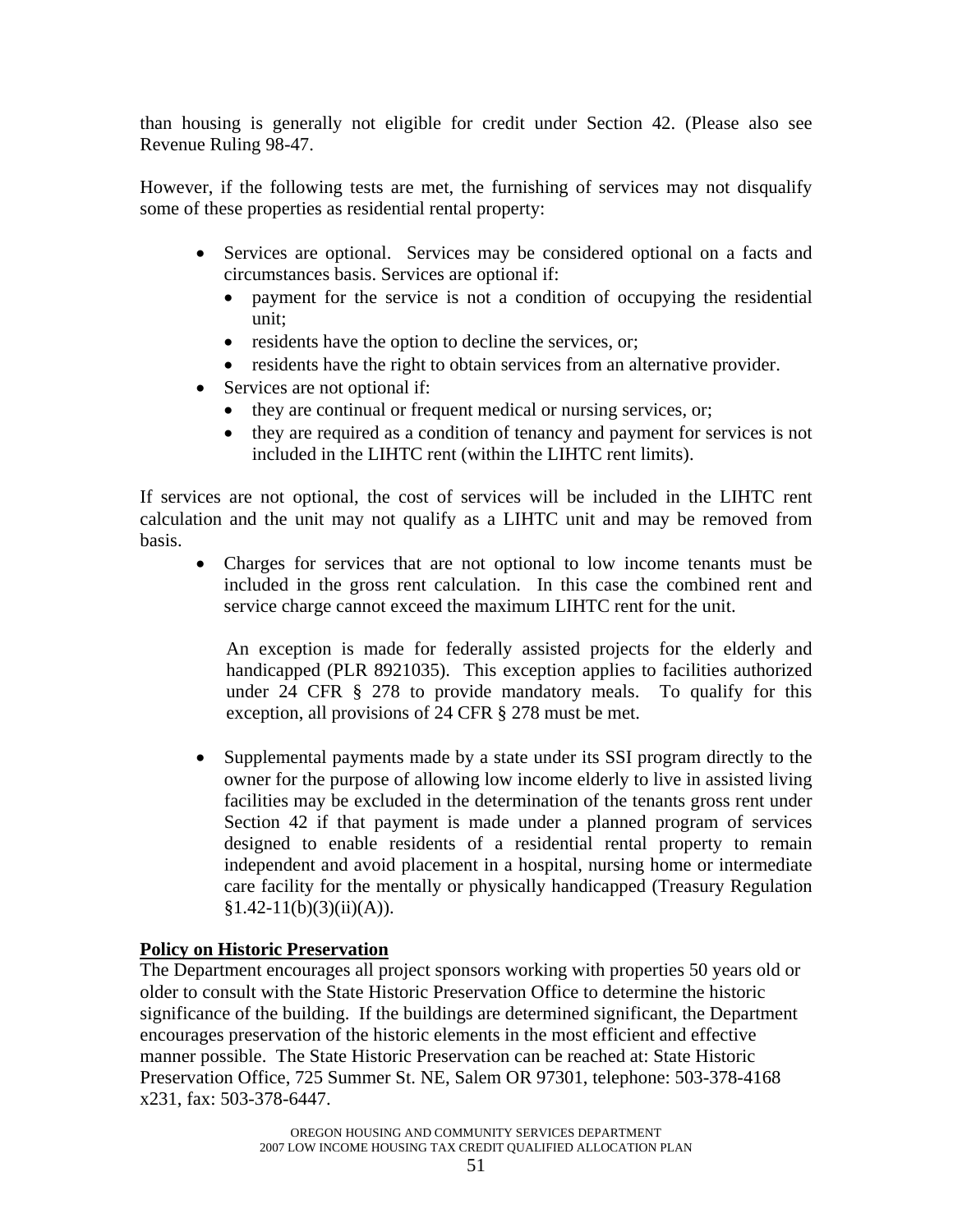## **Policy on Disbursement of Units**

It is the policy of the Department that all housing credit developments have affordable units disbursed throughout the development as well as throughout unit sizes. Projects will be considered unacceptable if:

- All affordable units (LIHTC eligible units) are located in one building, if a multi-building project.
- All affordable units are restricted to one unit type (i.e., number of bedrooms or square footage) in projects that have a variety of unit types.

Projects meet the Department disbursement policy if:

- LIHTC eligible units are located in all buildings of a multi building project.
- There are LIHTC eligible units available in all unit types.

Projects being built in phases should also meet the above disbursement policy for each phase of the development.

## **Policy on Property Management Units**

A full-time resident manager's unit or other supportive units in an LIHTC project may be required based on the size and/or special needs of the individual project. Some projects may utilize more than one unit, again based on the size and/or special needs of the individual project. Currently OHCS requires sponsors to designate in the restrictive covenant documents any management units that will not be included in the applicable fraction.

For buildings placed in service after September 9, 1992, the manager's unit may be considered as "common area" within a rental development. Under this interpretation, (see IRS Revenue Ruling 92-61), the unit is excluded from the low-income occupancy calculation; and the unit may be used by the manager without concern for the effective rent charged to or the income level of the manager. If this option is elected, the unit occupied by the resident manager is included in the building's eligible basis; but excluded from the applicable fraction for the purposes of determining the building's qualified basis.

To qualify as a common area the unit must support or be reserved for the benefit of all the rental units. The unit can only receive this designation if the manager or any other position utilizing a unit (i.e., maintenance) is full-time to that project. OHCS reserves the right to approve/disapprove any management units. The following criteria (not inclusive) may be considered in approving/disapproving units:

- Size of project
- Type of project (i.e., elderly, family etc.)
- Proximity of the project to property management offices
- Community resources available for maintenance/supportive services etc.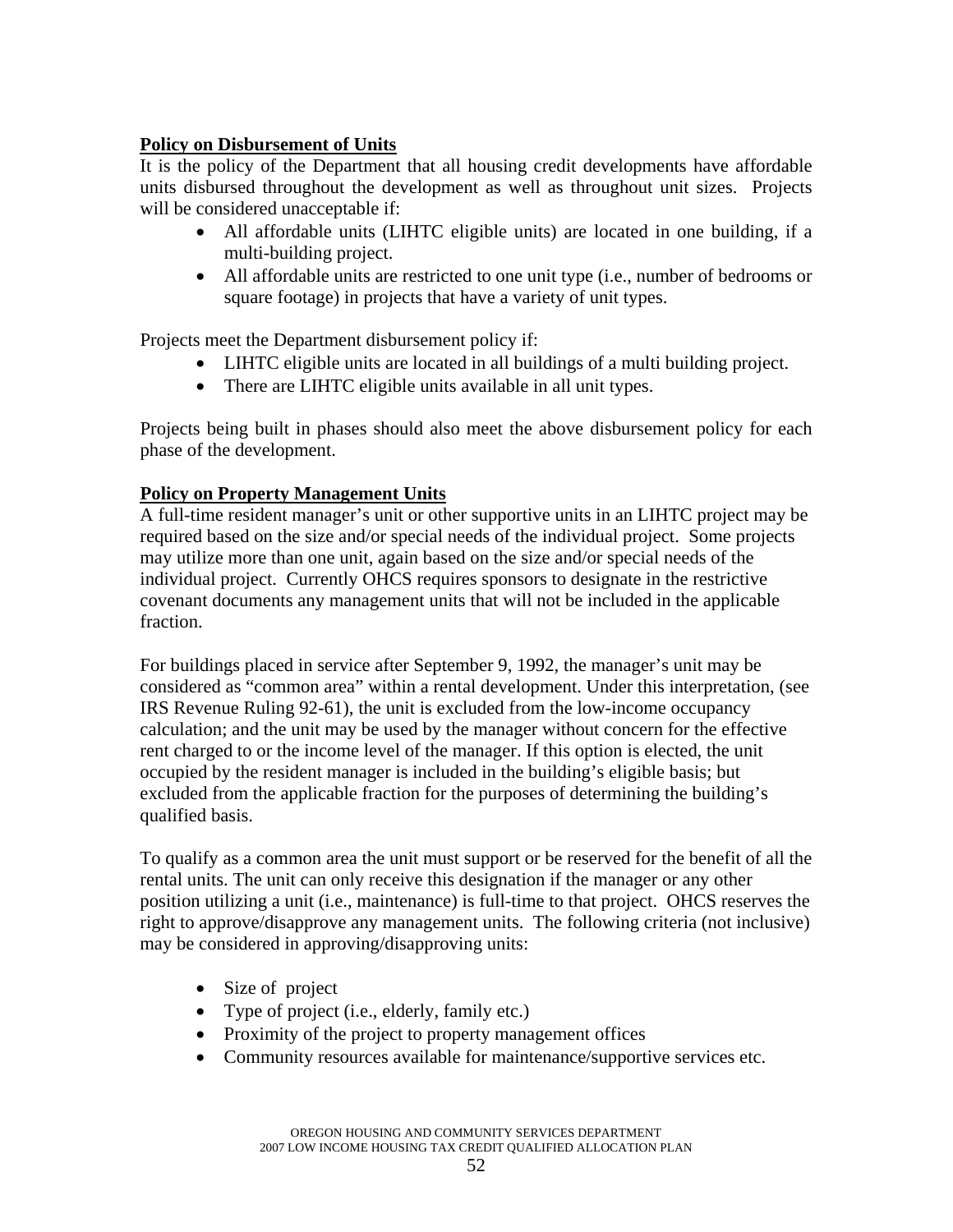The owner must make a designation of the unit as common space or as a low-income residential unit. All developments must notify OHCS of the status of the full time resident manager's unit and any other staff units. As long as the number of previously approved management units are not increased, the owner shall be permitted to move the management units within the project as long as the change is reported on the owner's annual certification of compliance.

### **Developer Fee Policy**

The Department acknowledges the applicants' needs to include fees, which support sound development practices and develop capacity. The developer fee includes other "soft" costs that go into putting a project together (e.g. development consultant fees, project management fee, developer's overhead and profit, etc) and any developer fees chosen to be deferred. The Department has established a maximum developer fee of 15% on all projects. However, the reasonableness of fees will be evaluated based on the risk and complexity of the proposed development

Applications, which include limited or no cash development fees, may be financially infeasible. The department recognizes the need for a project's viability to take into consideration cash development fees to cover unforeseen contingencies and the project's need to meet underwriting criteria. The department realizes that circumstances, often beyond the control of the developer or sponsor, may change the amount of the cash and/or deferred developer fees. Finally project sponsors may be able to adjust deferred and/or cash development fees depending on the sponsor's ability to develop a project within budget and the anticipated development period.

The department realizes that deferred developers fees, as originally proposed, often fill a portion of a project's development cost gap. This figure often fluctuates significantly as the project progresses. If additional resources are identified that reduce the deferred developer fees the department encourages sponsors to provide additional project amenities and/or reduce project debt.

A general framework adopted by the Department to determine developer's fee reasonableness is included in the CFC Application, 4% LIHTC Application, and/or the Multi-Family Rental Housing Risk Sharing and Elderly and Disabled Program Applications and/or any additional program materials adopted or used by the department.

An increase in the total developer's fees through the course of development will require the prior approval of the Department and must be justified by a change in the scope of the development. Sponsors failing to request prior approval are at risk of Department resources being recaptured.

A large difference in the amount of deferred and cash development fees represented at final application or cost certification versus original application may be considered a misrepresentation of the original project application IF the department is not provided with a reasonable explanation for the difference. The department realizes project cost changes occur during the development process the department will consider a deviation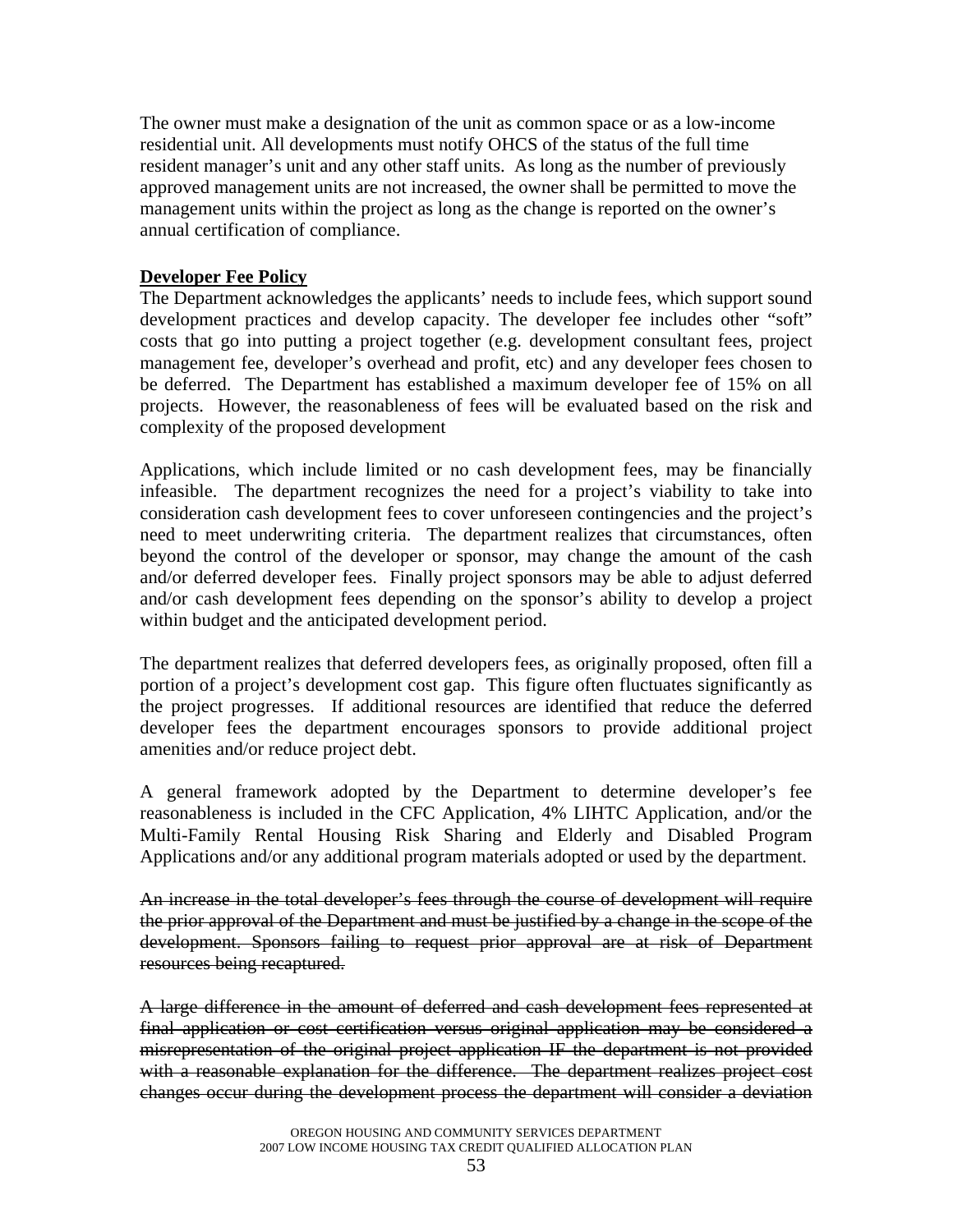of the lesser of 25% of the original deferred fee or \$200,000 from the deferred or cash development fees represented in the original application to the department to be de minimus and thus acceptable without departmental approval. Changes in the deferred and/or cash development fees beyond the lesser of 25% or \$200,000 must be presented to the Department for approval 30 days prior to final application(s) or cost certification(s).

The calculation of developer fees as a percentage of project cost must net out the development fee from the total project cost. Specifically:

> Developer Fee (Total Development Cost - Developer Fee)

Deferred developer's fees will not be included in computations for the reasonableness of the proposed fee. Deferred developers fee is defined by the Department as a portion of the developer fee that is being taken over a period not to exceed fifteen years and is being paid out of project cash flow. Developer fee paid from a final equity payment is not considered a deferred fee. Under no circumstances can the combined total of deferred fees and fees earned through the course of construction exceed the maximum of 15%.

**To be included in tax credit basis, deferred developer fees must be due and payable at a date certain generally within a time period that does not exceed 15 years. Cashflow projections must support the expectation of deferred fee payment within 15 years of a project's placed-in-service date. If fees are permanently contributed to the project, they must be paid to the developer and then contributed to the project if the fees are to be included in tax credit basis.** 

Developer's fees for acquisition and rehabilitation projects will be calculated for reasonableness on acquisition and all other costs. In general developer's cash fees will be limited to a maximum of 5% of the acquisition costs and fees for all other costs including rehabilitation as defined for other projects. However applicants for complex acquisitions such as expiring use projects or projects with Uniform Relocation Requirements (as required by the HOME Program) may be able to justify a higher developer fee due to the complexity of the transaction. In such instances, it is recommended that Department approval be requested and obtained prior to submission. Sponsors should contact their HCS Regional Advisor to the Director Department for more information.

## **Requesting Increases to Total Developer Fee.**

An increase in the total developer's fees through the course of development will require the prior approval of the Department and must be justified by a change in the scope of the development. Projects requesting increases to pay incentive fees or bonuses for early completition will not be considered as an increase in the scope of the project therefore will not be approved for an increase. Sponsors failing to request prior approval are at risk of Department resources being recaptured.

### **Requesting Changes Between Cash and Deferred Developer Fee.**

A large difference in the amount of deferred and cash development fees represented

OREGON HOUSING AND COMMUNITY SERVICES DEPARTMENT 2007 LOW INCOME HOUSING TAX CREDIT QUALIFIED ALLOCATION PLAN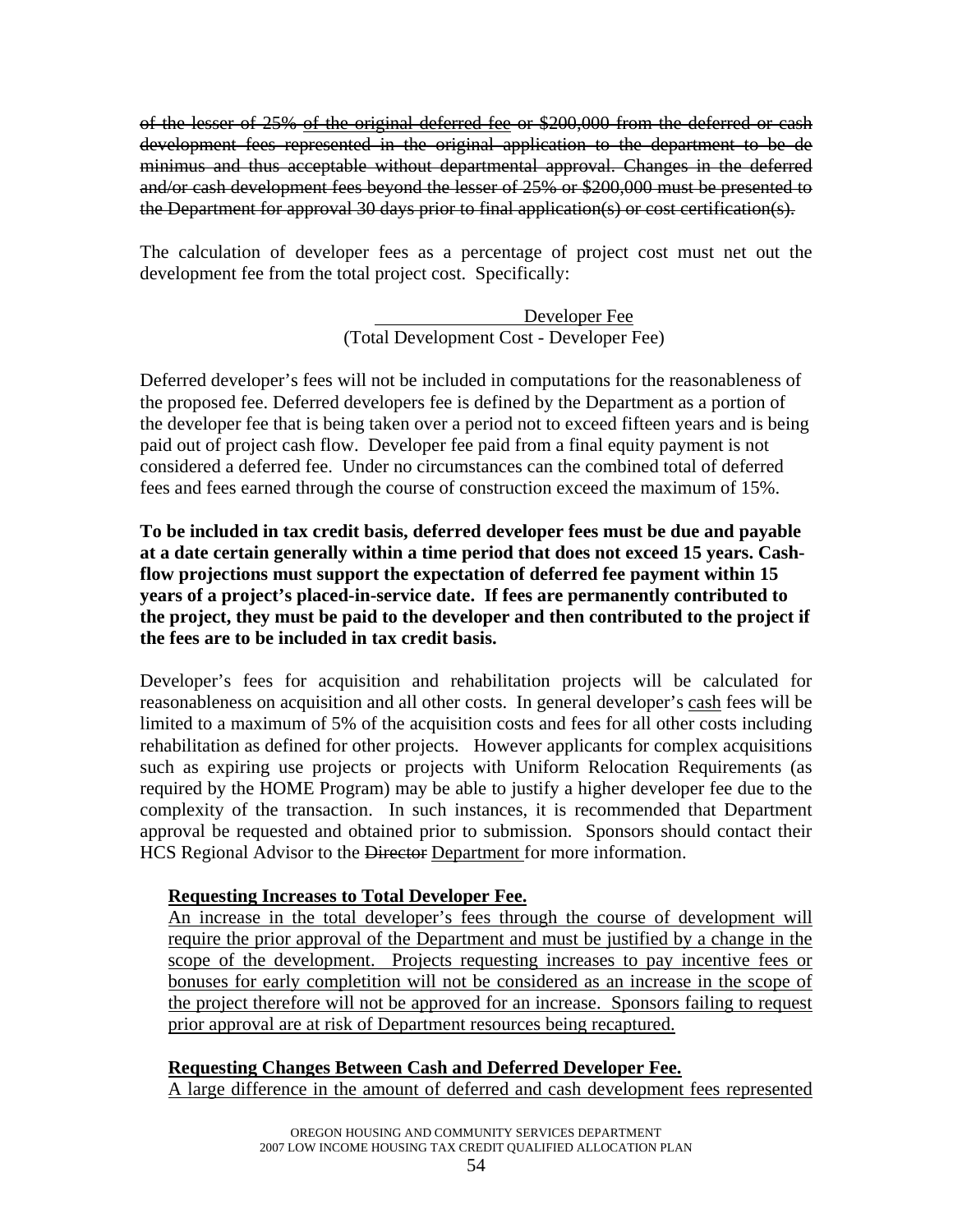at final application or cost certification versus original application may be considered a misrepresentation of the original project application IF the department is not provided with a reasonable explanation for the difference. The department realizes project cost changes occur during the development process the department will consider a deviation of the lesser of 25% of the original deferred fee or \$200,000 from the deferred or cash development fees represented in the original application to the department to be de minimus and thus acceptable without departmental approval. Changes in the deferred and/or cash development fees beyond the lesser of 25% or \$200,000 must be presented to the Department for approval 30 days prior to final application(s) or cost certification(s).

The Department's Finance Committee will make the final determination of developer fee reasonableness and the State Housing Council in instances where tax credits is coupled with other Department grants or loans in excess of \$100,000.

## **Environmental Review Policy**

All tax credit project applicants are required to complete and submit the Department's environmental review form. This form can be found in all of the LIHTC application materials.

## **Scattered Site Policy**

The Department will entertain proposals for scattered site housing developed under Section 42 if the project includes buildings, which would, but for their lack of proximity, qualify as a project for purposes of Section

To qualify the following Federally stipulated conditions must exist:

- Project must be under common ownership,
- Project must be developed under a common plan of financing,
- 100% of the units in each building must be rent restricted.

To be considered developed under a common plan of financing, the scattered site project must be considered as a single project by all financing partners.

## **130% Rule and Community Service Facilities**

The IRS stipulates certain areas as "difficult development areas." These areas, published in each application for LIHTC, allow a developer to request 130% of credits derived from the basis calculation. The Department will, at its sole discretion, determine the application of the 130% bonus to a project located in a designated "Difficult Development Area (DDA)". The award of the bonus will be made based upon the amount of credits required to make the project financially feasible and will not be unreasonably withheld.

The 130% bonus is also available to projects located in HUD determined Qualified Census Tracts. The Qualified Census Tracts are defined as census tracts in which 50% or more of the households are at or below 60% of area median income, as well as census tracts with a poverty rate of 25% or higher.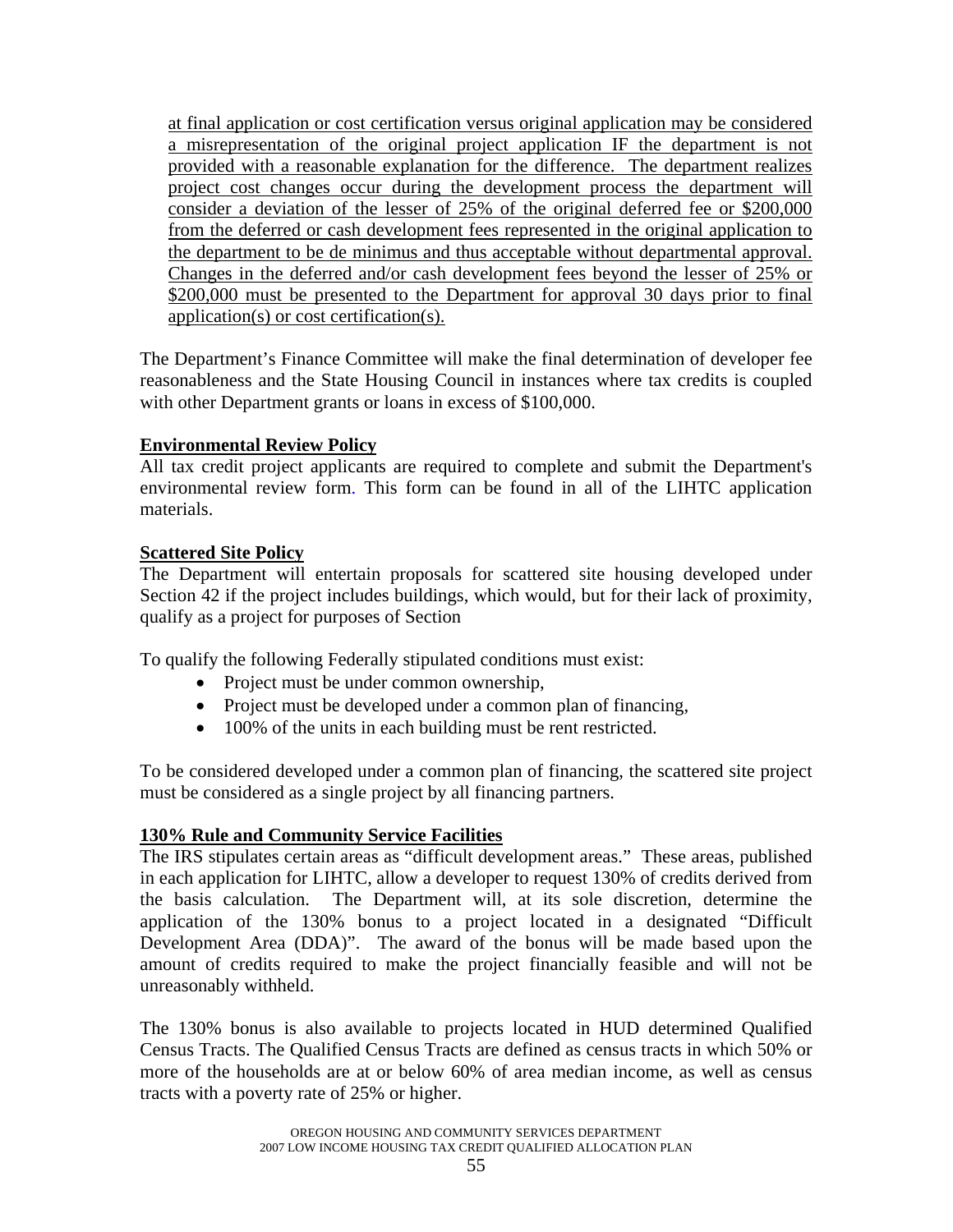Eligible basis costs for new construction and rehabilitation only can qualify for this basis increase Acquisition costs are specifically excluded by IRS code from the 130% bonus. Federal regulation permits the inclusion of a "community service facility" to serve nonresidents in adjusted basis of a portion of a low-income building (not exceeding 10 percent of the eligible basis) located in a qualified census tract. Space could be used for purposes, including but not limited to, child daycare, senior programs and job training. Community service facilities are defined as facilities that are designed to primarily serve low-income households (60 percent or less of area median income.) Project employees could also use the facilities.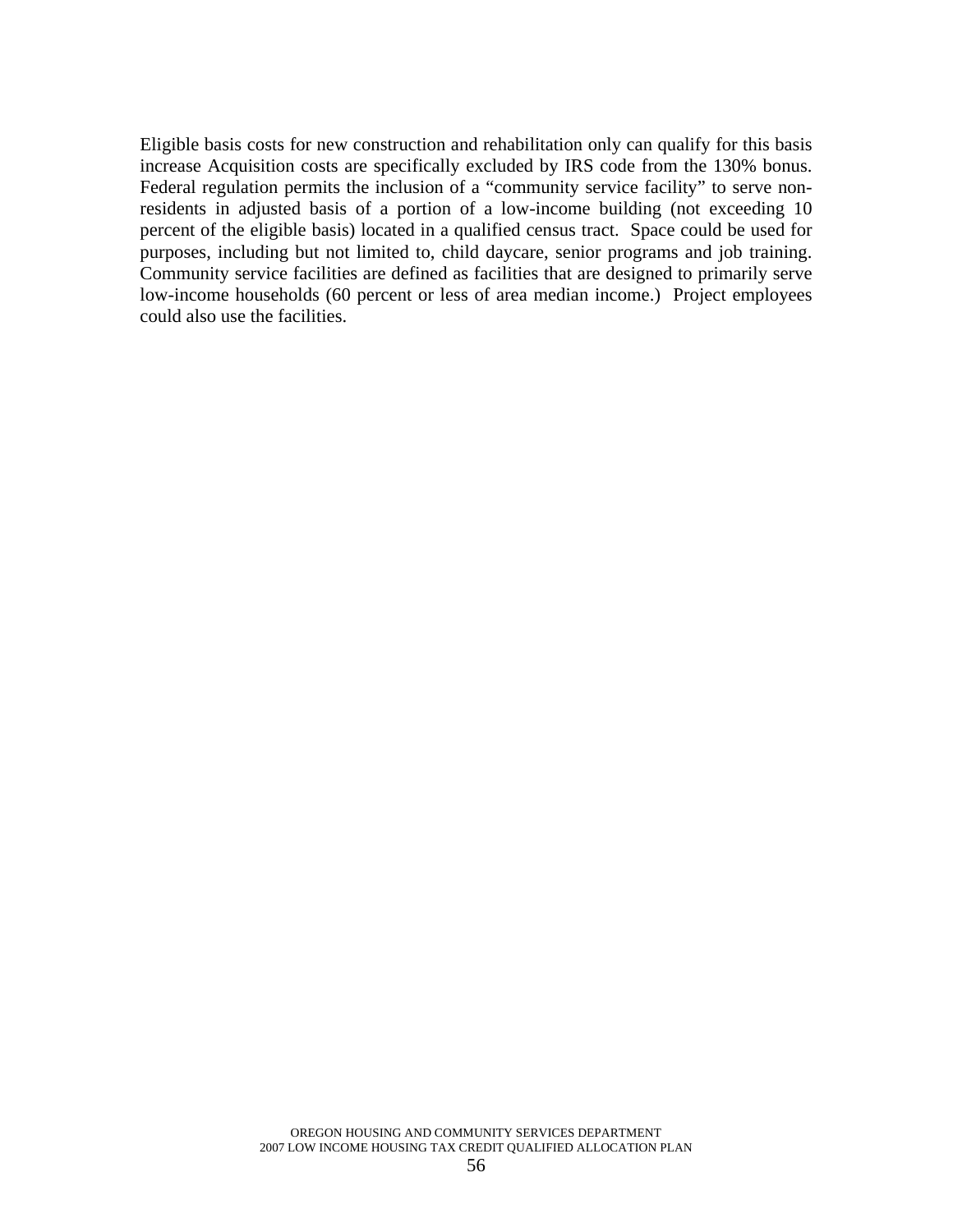# **COMPLIANCE POLICIES**

### **Policy on Property Management Units**

IRS regulations define common areas in part as "areas reasonably required by the project", and specifically includes staff units for full-time employees (see Treas. Reg. § 1.103-8(b)(4)(iii)). If deemed "reasonably required" and the employee does not incomequalify under the Tax Credit Program, the unit is removed from the applicable fraction, but still included in the eligible basis. OHCS does not scrutinize the activities of the manager in the approved on-site unit. However, the owner of the project must ensure that the use of the unit conforms to IRS regulations.

### **Rehabilitation Requirements/Replacement Reserve Policy**

The Department requires all applicants for LIHTC acquisition and rehabilitation credits to complete a thorough rehabilitation assessment by an approved third party unless an exception is provided by OHCS. All projects are subject to inspection, by OHCS and/or an OHCS approved third party representative(s), to make certain work has been performed to the department's satisfaction. Architectural standards are included in the CFC and/or the Multi-Family Rental Housing Risk Sharing and Elderly and Disabled Program Applications and/or any additional program materials adopted or used by the department.

Please consult 24 CFR part 35 for additional specific information regarding lead-based paint requirements or contact OHCS LIHTC Program Representative.

### **IRS Audit Guide Policy**

The Internal Revenue Service has adopted a Final Audit Guide. The Final Audit guide is the document used by the IRS to offer the IRS examiner technical support for identifying and developing issues related to IRC Section 42. The guide consists of chapters covering specific LIHTC topics and issues that describe in some detail how the Service is examining credits issues such as basis and developer fee. From time to time, the Department will rely upon the Audit Guide for assistance in evaluating projects. Developers should be aware of the contents of the Guide. It can be found on the Internet at www.novoco.com/audit\_guide.htm or www.irs.gov/bus\_info.

### **Memorandum of Understanding/IRS Form 8821 Policy**

As the Housing Credit Agency for the state of Oregon, OHCS is responsible for taking and verifying LIHTC applications from developers, as well as monitoring health and safety violations and tenant eligibility, while the IRS is responsible for administering the program nationwide. The IRS is the only agency that can revoke or adjust the amount of LIHTC allocated to a given project. The IRS through the audit process disallows credits, which were not properly used to build affordable housing. Since disallowed credits cannot be re-used, OHCS has an interest in ensuring the proper usage of credits to increase the supply of affordable housing. Although the IRS and OHCS share responsibility for the Credit program in Oregon, tax payer information cannot be disclosed to OHCS unless authorized by the taxpayer on IRS Form 8821, Tax Information Authorization (Rev. 9-98).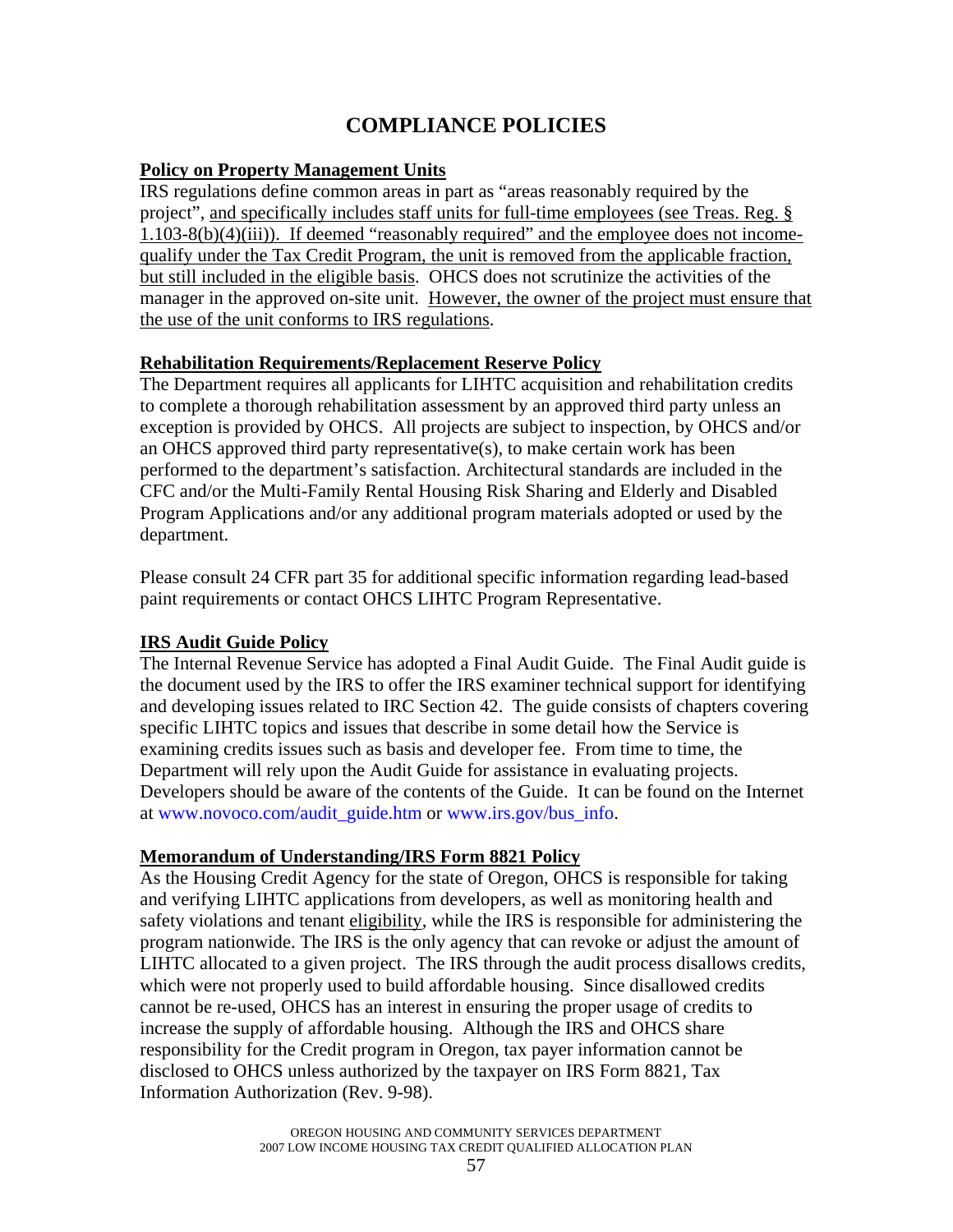All applicants to the State of Oregon must provide with their applications a signed IRS Form 8821. The Form is found in the LIHTC application materials. The Form 8821 names the housing credit agency (OHCS) as the appointee to receive tax information. The IRS will provide OHCS with federal tax information relating to LIHTC, including audit findings and assessments, and enabling OHCS to make a more informed allocation of LIHTC.

The process:

- OHCS will require developers to complete Form 8821 as a condition of application for an allocation of LIHTC. The developer will name OHCS as the appointee to receive tax information. A completed Form 8821 will be forwarded to the IRS by OHCS within 60 days of receipt.
- Pursuant to Internal Revenue Code Section 6103(c) after receiving Form 8821, the IRS provides OHCS with any federal tax information pertaining to the LIHTC, including findings and assessments, for the tax periods specified on the From. This includes a review of the Business Master File, revenue agent reports, and other sources of account data.
- OHCS will ensure that information provided by the IRS under the agreement is used solely for the purpose of awarding LIHTC and the information will be safeguarded by OHCS to prevent improper disclosure according to state and federal statutes.

## **Policy on Exceptions/Waiver Requests**

All Department policies other than those mandated by Section 42 are considered to be guidelines and may be waived with justifiable reasons. To be considered for an exception or waiver of applicable policies or criteria, applicants, lenders and/or syndicators must request the waiver or exception in writing with a full justification.

## **Waiver of Annual Income Recertification Policy**

Revenue procedure 2004-38 describes the annual recertification waiver procedure granted under  $\S42(g)(8)(B)$ , which became effective July 6, 2004. This procedure establishes and clarifies the IRS's right to grant the waiver upon (1) completion of IRS Form 8877, and (2) approval from the monitoring agency. The waiver application requires the monitoring agency to confirm (1) that each listed building was 100% lowincome at the end of the previous credit year and (2) the building was 100% low income qualified as of the end of the year immediately preceding the year of the application. Oregon Housing and Community Services (OHCS) must provide its consent and recommendation to the IRS for the waiver application to be approved. The following is a summary of the conditions required by OHCS before it will consent to the waiver:

## Qualifying for the Waiver:

The owner shall remain current with respect to the payment of all fees due and payable under any agreement with OHCS. The owner shall provide reasonable evidence, satisfactory to OHCS, that the owner has paid all fees due and payable under any agreement with OHCS.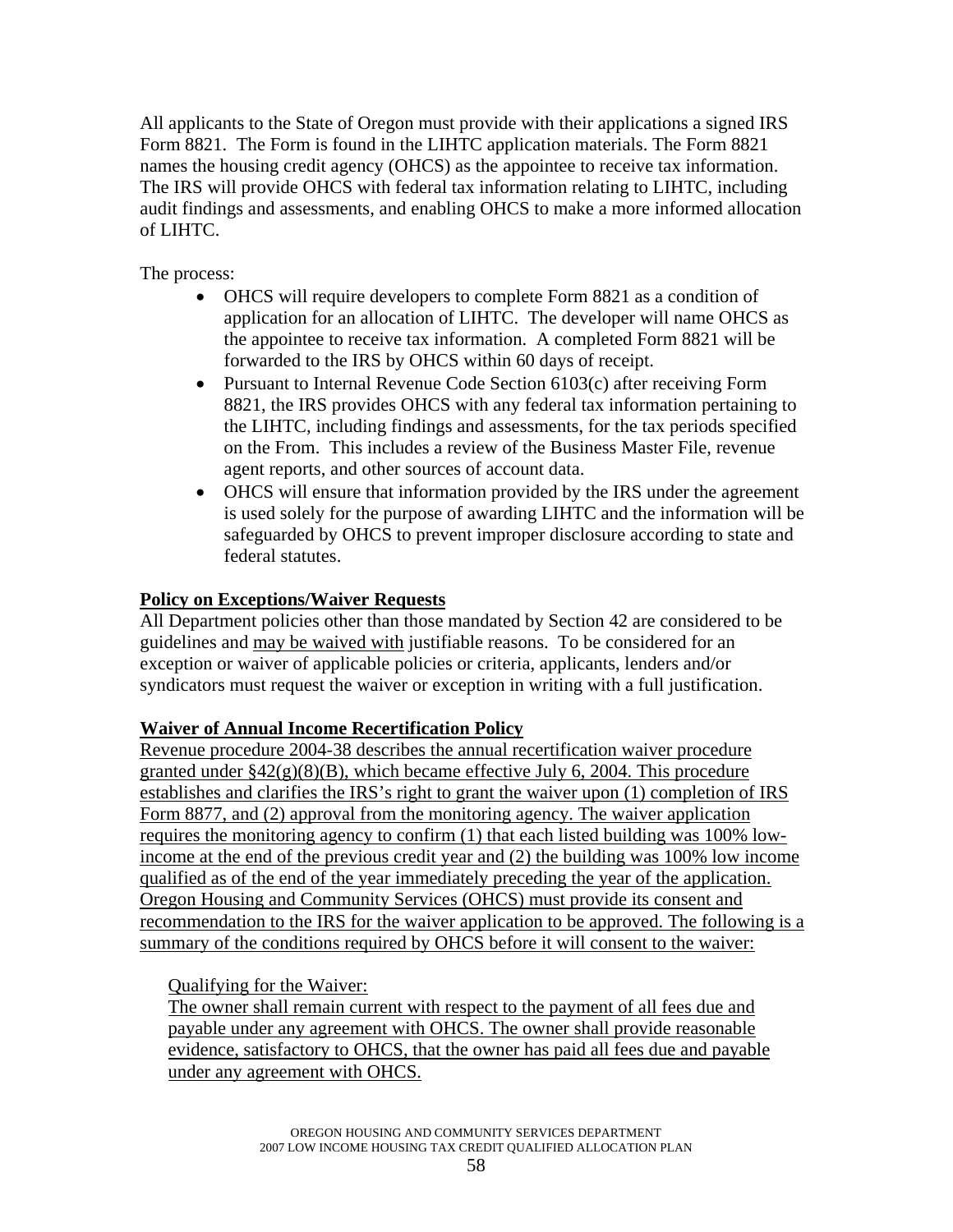For each building applying for the waiver, the building must (1) be 100% tax credit eligible, and (2) have been placed in service for a minimum of three years prior to the application. Projects with uncorrected non-compliance issues will not be eligible for the waiver. Applications received from projects with multiple LIHTC buildings will only be considered for the waiver if the application applies to the entire project. Owners may not select certain buildings within the project for the waiver while excluding other buildings.

### Request Process:

If an owner meets the qualification for waiver conditions stated above, the owner shall submit to OHCS (1) Owner Request to Proceed with Recertification Waiver letter (see letter #1) and (2) detailed information regarding the qualifications of the owner's chosen auditor.

The auditor must have at least 5 years of experience with tax credit compliance monitoring, worked with at least 75 properties, possess current LIHTC accreditation, and can certify that there is no conflict of interest with the owner, owner representatives, and/or management company.

OHCS will review the application request to ensure that the project meets all qualifying conditions. If the waiver is approved by OHCS, the owner will be given an Authorization to Proceed for Recertification Waiver letter (see letter #2).

Auditors must review the initial certification and supporting documentation for each low income resident residing in the property at the end of the most recent credit year. If the property has vacant units at the end of the most recent credit year, the auditor will review the initial certifications and supporting document for the households who last occupied the unit prior to vacancy. Upon completion of reviewing 100% of the project's tenant files, the auditor must complete an Auditor Statement of 100% Compliance (see letter #3) and provide it to the owner.

Upon receipt of the Auditor Statement of 100% Compliance, the owner must submit to OHCS the auditor statement and an IRS Form 8877 with Parts 1 and 2 ([http://www.irs.gov/pub/irs-pdf/f8877\)](http://www.irs.gov/pub/irs-pdf/f8877) completed and signed by an authorized signatory of the owner.

### Approval Process:

If the Auditor Statement is accepted and approved, OHCS will complete and sign the agency portion of IRS Form 8877 and return the original to the owner. The Department reserves the right to establish administrative fees associated with processing the application request for annual recertification waivers. Such fees would be based largely on the project size and the amount of processing time.

The owner must submit the completed IRS Form 8877 to the IRS for approval and subsequently forward a copy of the IRS approval or denial of the waiver to OHCS.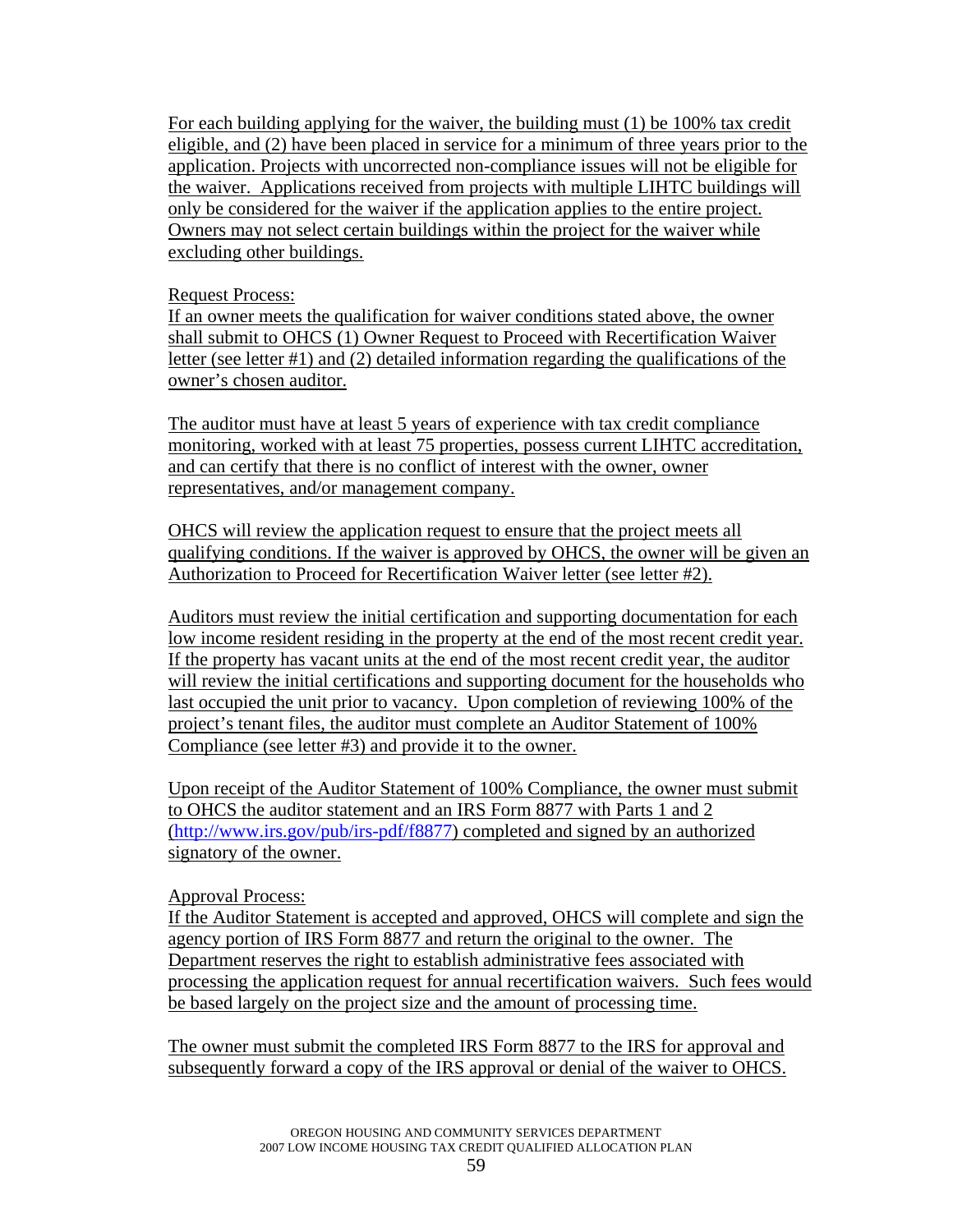Until the waiver is approved by the IRS and OHCS has acknowledged receipt of approval, the owner must continue fulfilling annual tenant certification requirements as described under IRS § 1.42-5.

# **Mixed Use Project Policy**

The Department is interested in pursuing mixed residential/commercial developments where appropriate. As a part of the LIHTC application, the Department will require full disclosure on the financing, ownership and management of the commercial spaces in addition to all required information for the residential spaces. Sponsors must be prepared to provide detailed sources and uses statements that clearly delineate the commercial and residential costs and sources of funds.

The Department will underwrite both residential and commercial spaces in its evaluation of the project and the project's future feasibility. Release of the IRS Form 8609 will be contingent upon successful leasing of the commercial space, a guarantee of commercial space rent, or a clear demonstration that the commercial financing is in all respects separate from the residential financing.

## **Mixed Income Policy**

The Department is interested in pursuing mixed income projects where appropriate. Note that all LIHTC requirements and state policies must be met.

## **Policy on Short Term Use of Tax-Exempt Bond Financing**

As a general principle, the Department is not in favor of the use of tax-exempt financing subject to the bond cap, on a short-term basis. However, in specific situations where the use of such short term financing on a portion of the tax exempt financing can provide a demonstrated benefit that furthers affordability, the Department is willing to make an exception to this principle. In evaluating this benefit, the Department will examine the affordability of a project with and without the use of the short term financing, and will, in its sole discretion, determine if the affordability warrants the use of the tax-exempt financing. All projects proposing such a use must adhere to requirements of Section 42 as well as state requirements.

## **Acquisition/Rehabilitation Tenant Certification Policy**

Projects that receive an allocation of credits for both acquisition and rehabilitation will not be required by the Department to complete tenant certifications for both sets of credits for the same households. Instead, one of the following will occur:

1. Existing households occupying units at the time the acquisition credits are allocated that LIHTC income-qualify should be initially certified within 120 days of the acquisition date. Owners should use the income limits in effect at the time of acquisition. The effective date of the initial tenant income certification will be the date of acquisition,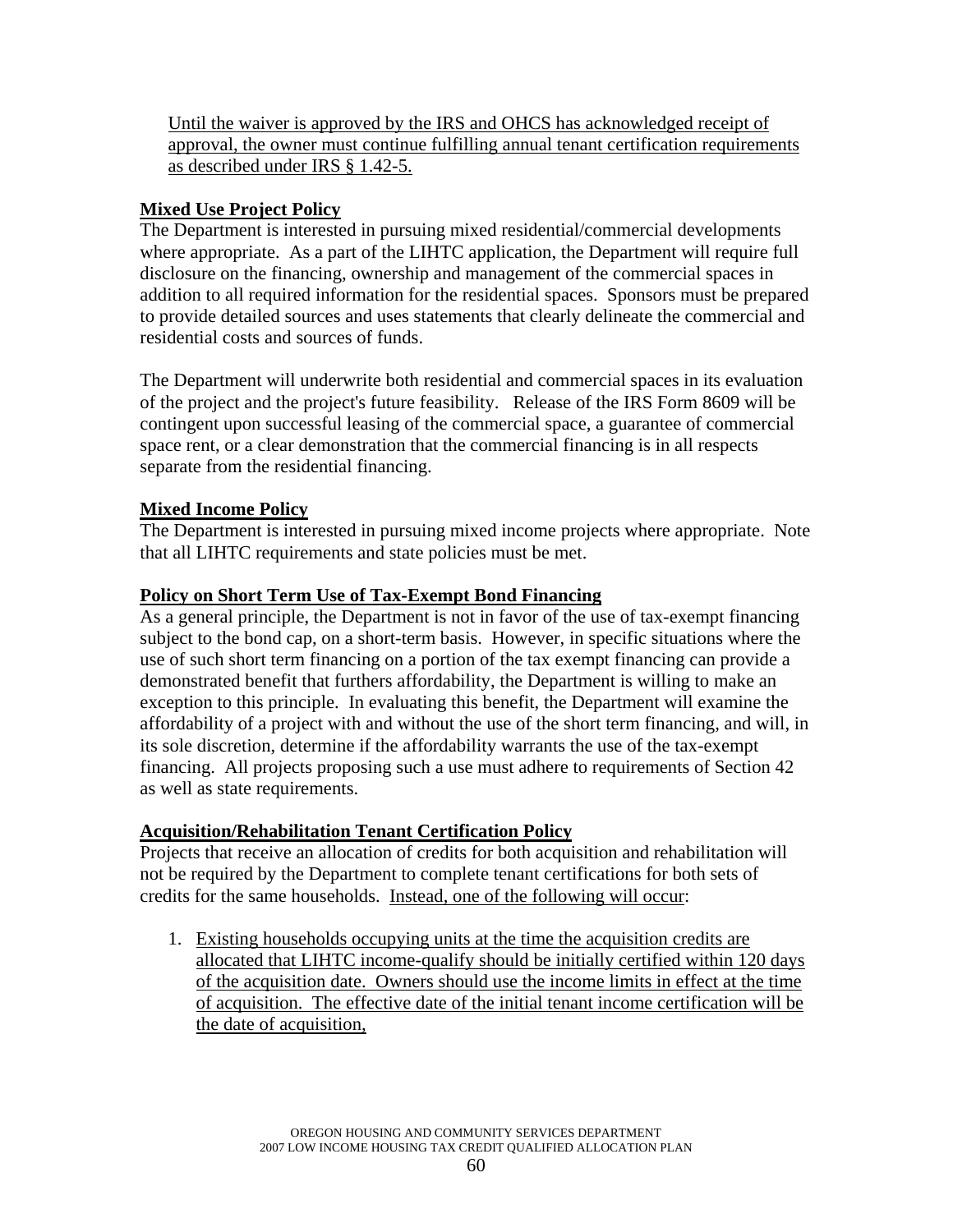- 2. Existing households occupying units at the time of acquisition, but certified more than 120 days past the date of acquisition would be treated as new move-ins, using the income limits in effect at the time the initial certification is completed. The effective date of the tenant income certification would be the date the last adult household member signed the certification, or
- 3. For purposes of Rev. Proc. 2003-82, existing households occupying units at the time of acquisition, where the household income was "tested" within 120 days before the beginning of the first year of the credit period, and the household income exceeded the current income limit, the Next Available Unit Rule would be initiated (under IRC  $\frac{842(g)(2)(D)(ii)}{2}$  and Treas. Reg. 1.42-15).

Starting at initial lease-up, OHCS may request from owners compliance reports identifying low-income occupancy for each building in a project. The reports will reflect month-end information for each month of the first year of the credit period. The reports will identify each unit, all adult tenant names in each unit, and the income level at movein or initial certification. Additional information may be requested.

## **Relocation/Displacement Policy**

Permanent displacement or relocation due to Department funding is strongly discouraged. If any relocation or displacement might occur as a result of a project applicants must include the following:

- Provide a complete survey of existing tenants using the format provided by OHCS. This survey must include third party income verification and be completed and approved by the department prior to the close of project financing.
- Indicate if over crowding exists in any of the units.
- Describe the type of displacement that will occur, permanent or temporary (if temporary can the work be achieved without displacement?)
- Describe the process used to inform tenants of displacement or relocation.
- Describe the proposed relocation/displacement process. Indicate compensation and advance notice provided to those subject to displacement.
- Describe the availability of comparable units in the community.
- Indicate the source of funds for relocation expenses.
- Describe any community policies regarding tenant displacement or relocation
- Describe how tenants with disabilities will be assisted regarding relocation or displacement
- Describe how the completed units will be affordable to income qualified tenants
- Provide monthly documentation on each resident to be relocated or displaced. This information should be included in monthly project reports to OHCS.
- Copies of all notices and documentation shall be forwarded to OHCS.
- The relocation plan must be reviewed and approved by the Department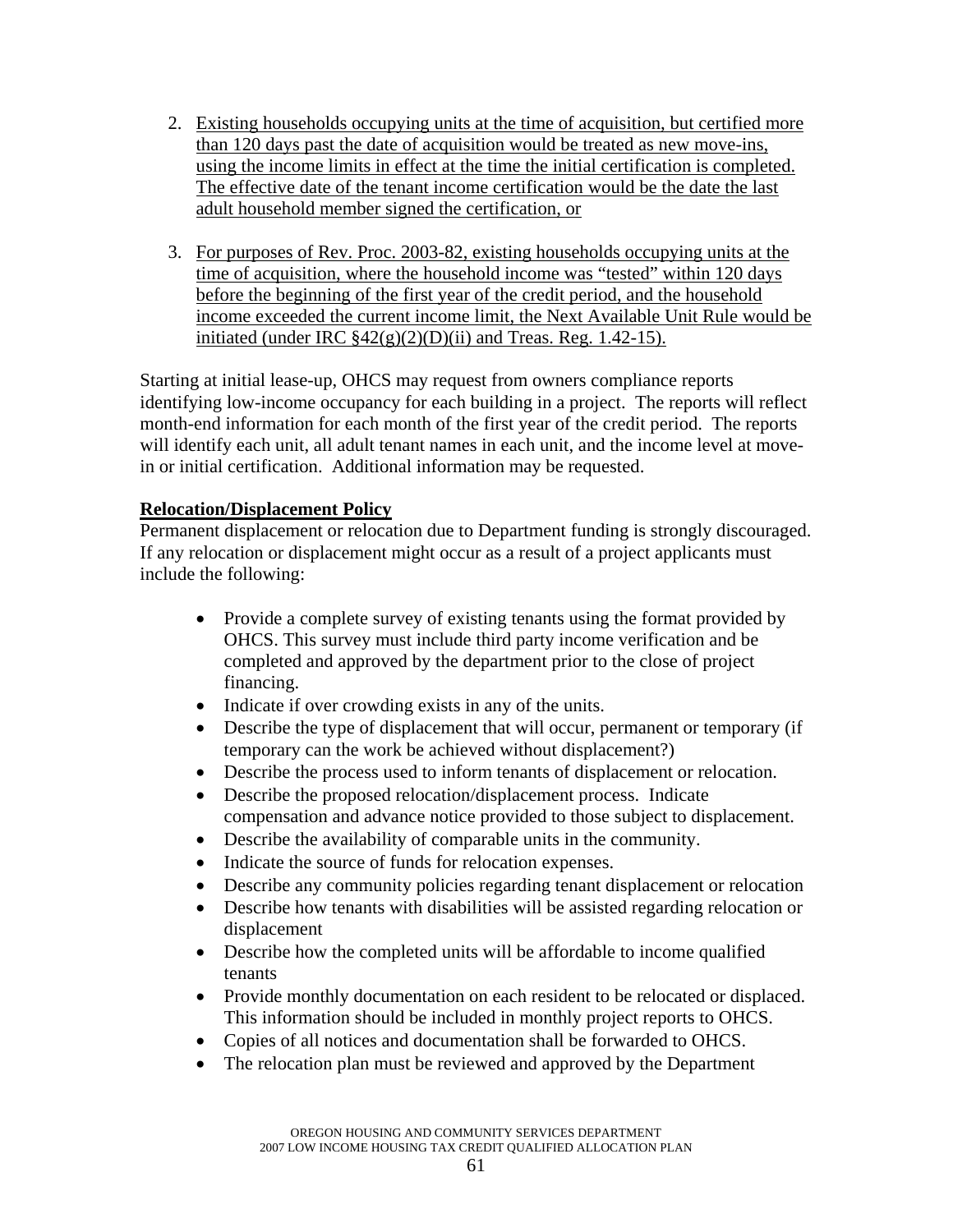• For project receiving federal funds, the Uniform Relocation Act (URA) may apply. The URA requirements will super cede the above.

# **Compliance Monitoring Policy**

As the allocating agency for the State of Oregon, OHCS is responsible for compliance monitoring of all Low-Income Housing Tax Credit projects for adherence to Section 42 as well as adherence to conditions stated in the project application. The Department is responsible for establishing compliance monitoring procedures and must report incidences of noncompliance to the Internal Revenue Service (IRS). Monitoring each project is an ongoing activity that extends throughout the Credit compliance period (a minimum of 30 years). Projects with funding sources obtained from the Department in addition to the credit will be monitored for the most restrictive requirements of all combined programs. Owners must be aware of the differences in program regulations.

# **The Compliance Monitoring Process is based upon the following components**:

- IRC Section 42 and promulgated regulations Oregon Administrative Rules for LIHTC Programs
- Qualified Allocation Plan for projects with Building Identification Numbers (BIN) beginning with OR90
- The Compliance Manual
- Compliance Training Workshops
- Owner's Certification of Continuing Project Compliance and Project Charges
- Utility Allowance Documentation
- Use of Correct Rents and Incomes
- LIHTC Compliance Forms
- Lease and Tenant Selection Criteria Review and Approval
- Tenant File Review and Project Site Inspections
- Exemptions & Special Circumstances
- Record Keeping and Record Retention
- Noncompliance/Plans to Correct Noncompliance/Form 8823
- Monitoring Charges
- Current approved Resident Services Plan
- Uniform Physical Conditions Standards as per HUD (24 CFR 5.703)

## **The owner of a qualified low income tax credit project is required to comply with the following**:

**Record Keeping** – The owner is required to maintain accurate records for each building in the development. These records must include:

- The total number of residential rental units in the building, including the number of bedrooms and the square footage of each residential rental unit.
- The total number of low-income units in the building.
- The total number of occupants in each low-income unit.
- The rent charged on each residential rental unit in the building, including any utility allowance.
- The low-income unit vacancies in the building.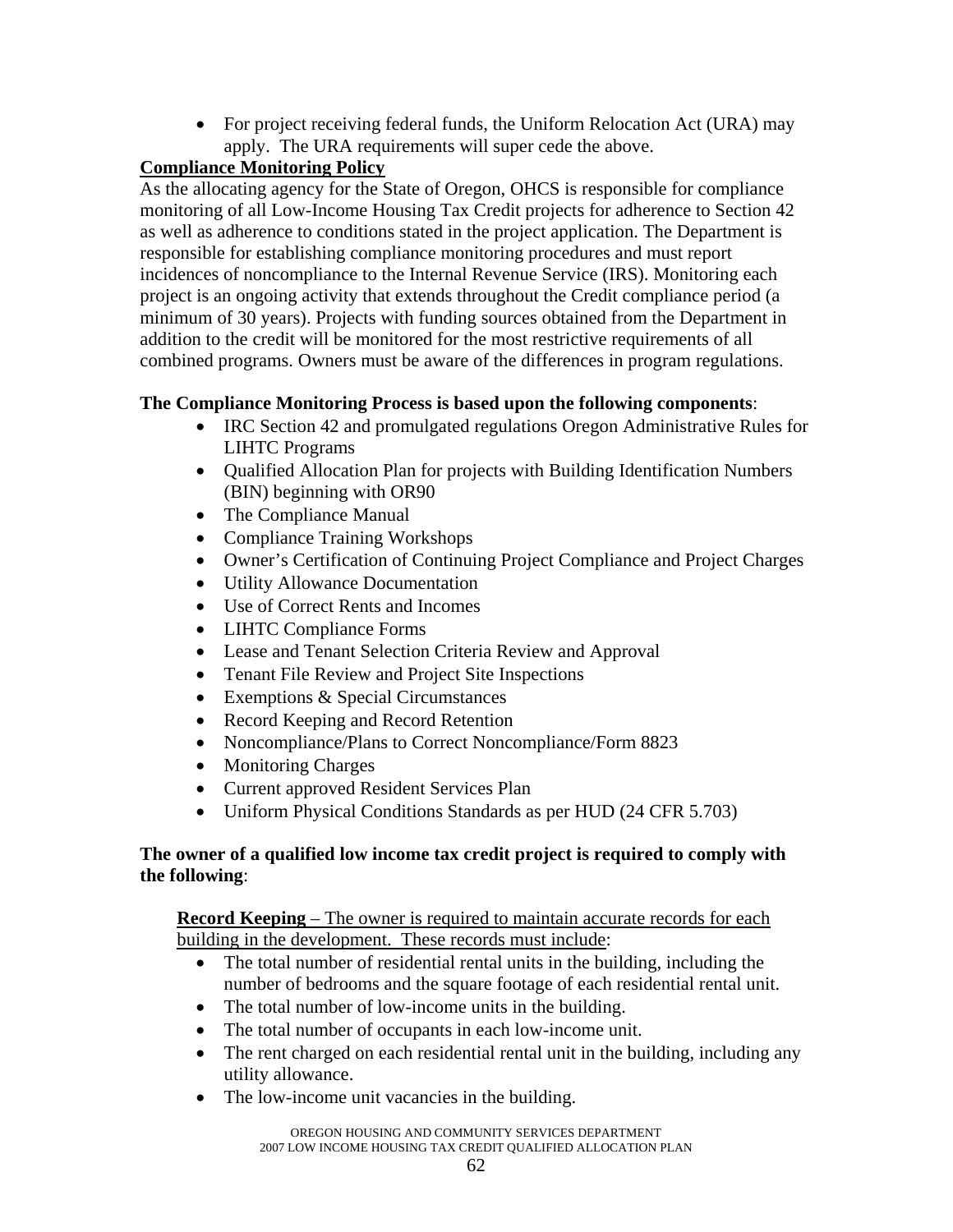- The rentals of the next available unit in each building and to whom they were rented to.
- The character and use of the non-residential portion of the building that was included in the building's eligible basis (i.e., facilities that are available on a comparable basis to all residents and for which no separate fee is charged for the use of the facilities).
- Documentation regarding the eligible and qualified basis of each building as of the end of the first year of the tax credit period.
- Income certification for each low-income household.
- Documentation supporting each household's income certification (third-party verifications, asset certification, etc).
- The original local health, safety or building code violation reports or notices that were issued by the State or local governmental unit.
- Documentation that all units are available to the general public.

**Record Retention** - Owners are required to keep all records for each building for a minimum of six years after the due date (with extensions) for filing the federal income tax return for that year. However, the records for the first year of the credit period must be retained for the entire compliance period and at least six years beyond the due date (with extensions) for filing the federal income tax return for the last year of the compliance period of the building.

**Annual Certification of Continuing Compliance** - The owner must certify the following, under penalty of perjury, at least annually through the end of the compliance period (due by April  $15<sup>th</sup>$  of each year):

- The project meets the requirements of the 20/50, 40/60 or other elected setaside test.
- There was no change in the applicable fraction, as defined in IRC Section  $42(c)(1)$ , of any building, or, if so, a description of the change.
- The owner has received an annual tenant income certification form from each low-income household, along with supporting documentation.
- That each low-income unit in the project is rent-restricted.
- That each building in the project is and has been suitable for occupancy, taking into account local health, safety, and building codes (or other habitability standards). Furthermore, that the state or local government unit responsible for making building code inspections did not issue a report of a violation for any building or low-income unit in the project. Additionally, all low-income units have been continually occupied, vacant but rent-ready, or vacant for redecorating and/or minor repairs for a period of less than 30 days, throughout the reporting period.
- There has been no change in eligible basis, as defined in IRC Section 42(d), of any building, or, if so, the nature of the change.
- All resident facilities included in the eligible basis of any building are provided on a comparable basis without a separate fee to all residents of the project.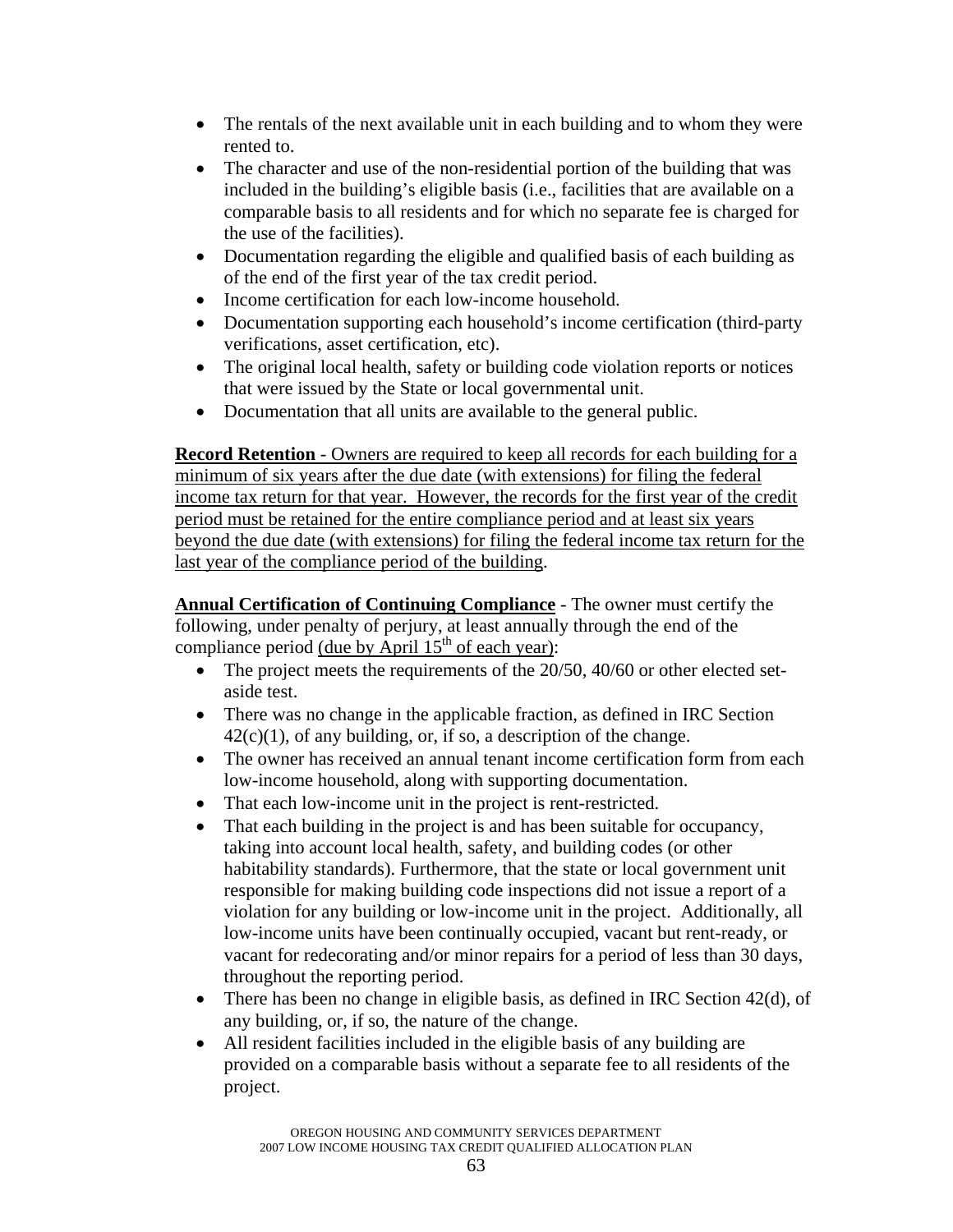- Resident services are being provided as described in the application for credits, or suitable alternative resident services are being provided.
- If a low-income unit becomes vacant during the year, reasonable attempts are made by the owner to rent it to a resident with a qualifying income and while it is vacant, no units of comparable size or smaller are rented to residents not having a qualifying income.
- If any low-income household's income increases above the limit (140% of the area median income adjusted for family size), the next available unit of comparable size or smaller will be rented to households having a qualified income.
- No tenants have been evicted for other than good cause.
- A Declaration of Land Use Restrictive Covenants is in effect for all projects.

**Note:** OHCS is currently in the process of developing an on-line reporting system that allows owners access (with a password) to submit all required documentation involved to annual certify that program compliance has been met. Once the on-line compliance website is available, owners will be notified and given instructions.

## **Monitoring of a project will occur as follows** -

- An on-site inspection of all buildings in a project will occur by the end of the second year following the date the last building is placed in service. This will include a physical inspection of at least 20% of the units (occupied and vacant) and an audit of at least 20% of the resident files (including tenant income certifications and supporting documentation).
- Subsequently, at least once every three years, the Department will conduct an on-site inspection of each building exterior and all common areas in a project and will review tenant files and complete a physical inspection of at least 20% of the project's low-income units.

When a project is scheduled for review, the Department will:

- Perform the tenant file review on-site, as well as conduct a physical inspection of the building exteriors and units, and
- Inform the owner within 30 days from the date of inspection of any finding of noncompliance with regard to such review.

## **Liability** - **Compliance with the requirements of Section 42 and state regulations is the responsibility of the owner (OHCS is not liable)**.

**Correction of Non-Compliance -** The Department will provide written notice of noncompliance to the owner if:

- The Owner's Annual Certification report (with required attachments) is not received by the due date (on or prior to April  $15<sup>th</sup>$  of each year).
- The project is found to be out of compliance, through inspection, file review or other means, with the provisions of Section 42 or state regulations. The owner will have 30 days from the date of notice to supply any missing

OREGON HOUSING AND COMMUNITY SERVICES DEPARTMENT 2007 LOW INCOME HOUSING TAX CREDIT QUALIFIED ALLOCATION PLAN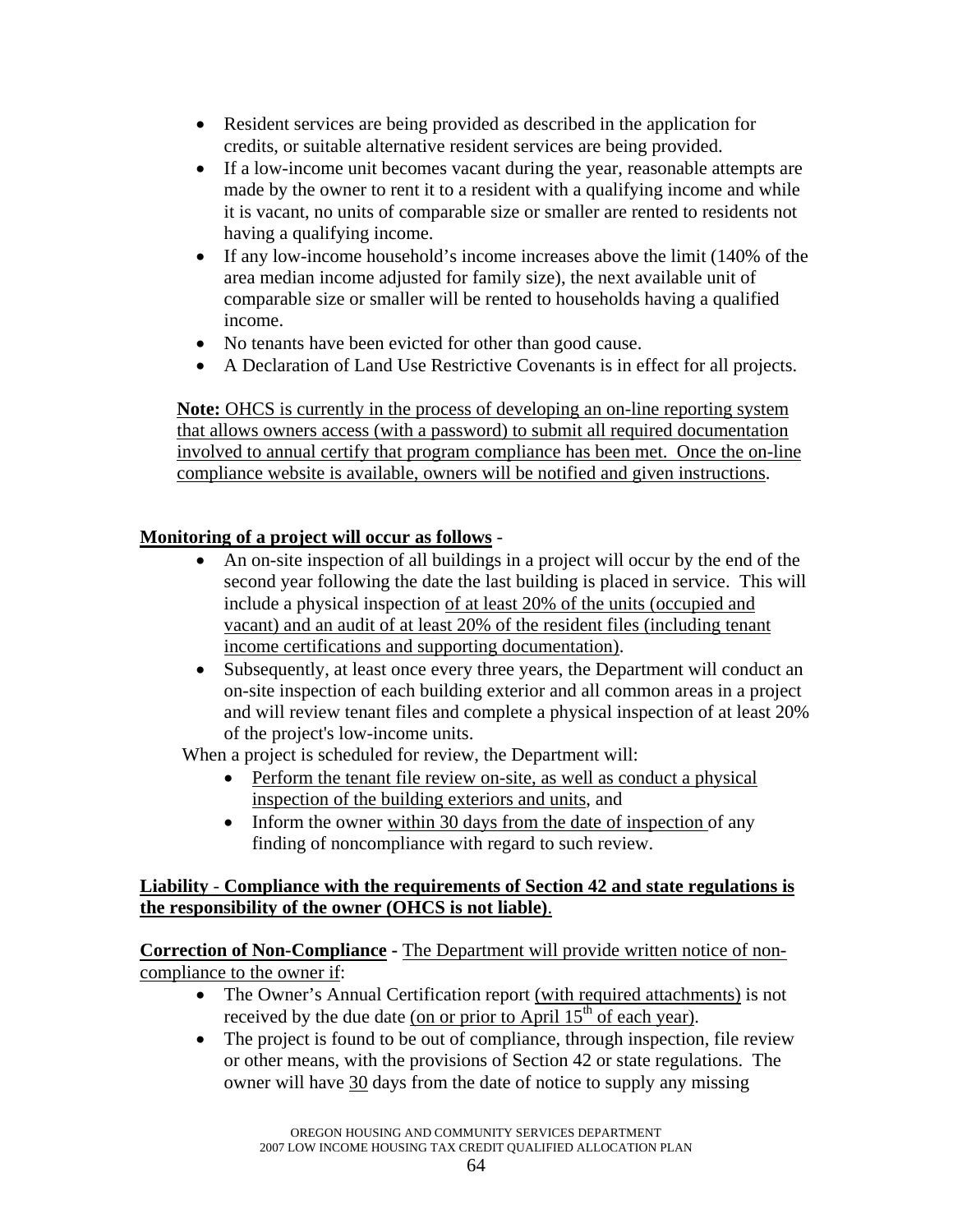information for the Owner's Annual Certification Report. The owner will have 30 days from the date of notice to correct any non-compliance issues.

The Department may grant an extension of up to 90 days (from the date of original owner notification) if good cause is demonstrated as determined by the Department. At the end of the allowable correction period, the Department is required to file Internal Revenue Service Form 8823, "Low-Income Housing Credit Agencies Report of Noncompliance," with the IRS. All noncompliance issues must be reported whether corrected or not. The Department will explain the nature of the non-compliance or failure to certify and state whether the non-compliance has been corrected. The IRS will make any determinations as to the applicability of recapture penalties, not the Department.

### **Compliance Status Tracking:**

One intent of the monitoring policy is to track owner non-compliance with Section 42 and OHCS requirements, for use by the Department, at its discretion. Issues that will be tracked and information to be compiled include, but are not limited to:

- Any Form 8823 events as a result of monitoring
- Owner compliance with Department-required reporting deadlines
- Performance of management agents employed by the owner

**Compliance Monitoring Charges**: The IRS requires inspection of projects every three years. Monitoring charges are assessed at \$35.00 per unit per year and will apply to all LIHTC projects regardless of the placed in service date.

**Participatory Requirements:** Oregon Housing & Community Services requires that all projects comply with the participatory requirements as described in the Consolidated Funding Cycle, 4% LIHTC application(s) and/or the Multi-Family Rental Housing Risk Sharing and Elderly and Disabled Program Applications and/or any additional program materials adopted or used by the department.

As provided in the IRS compliance monitoring regulations, the Department has a right to review tenant files on-site and/or to perform physical inspections of LIHTC Projects as deemed necessary throughout the term of affordability

### **Non-Compliance Requiring Additional OHCS Staff Time:**

The scope of non-compliance detected during any monitoring activity will be evaluated by the Department. At its discretion, the Department will expand the audit sampling for additional review. This expansion could extend to 100% of the units and/or files deemed to have noncompliance issues. The Department reserves the right to require the ownership entity to hire a third-party auditor acceptable to the Department, at the expense of the owner, to complete all or part of any additional monitoring and assessment of correction status for excessive non-compliance.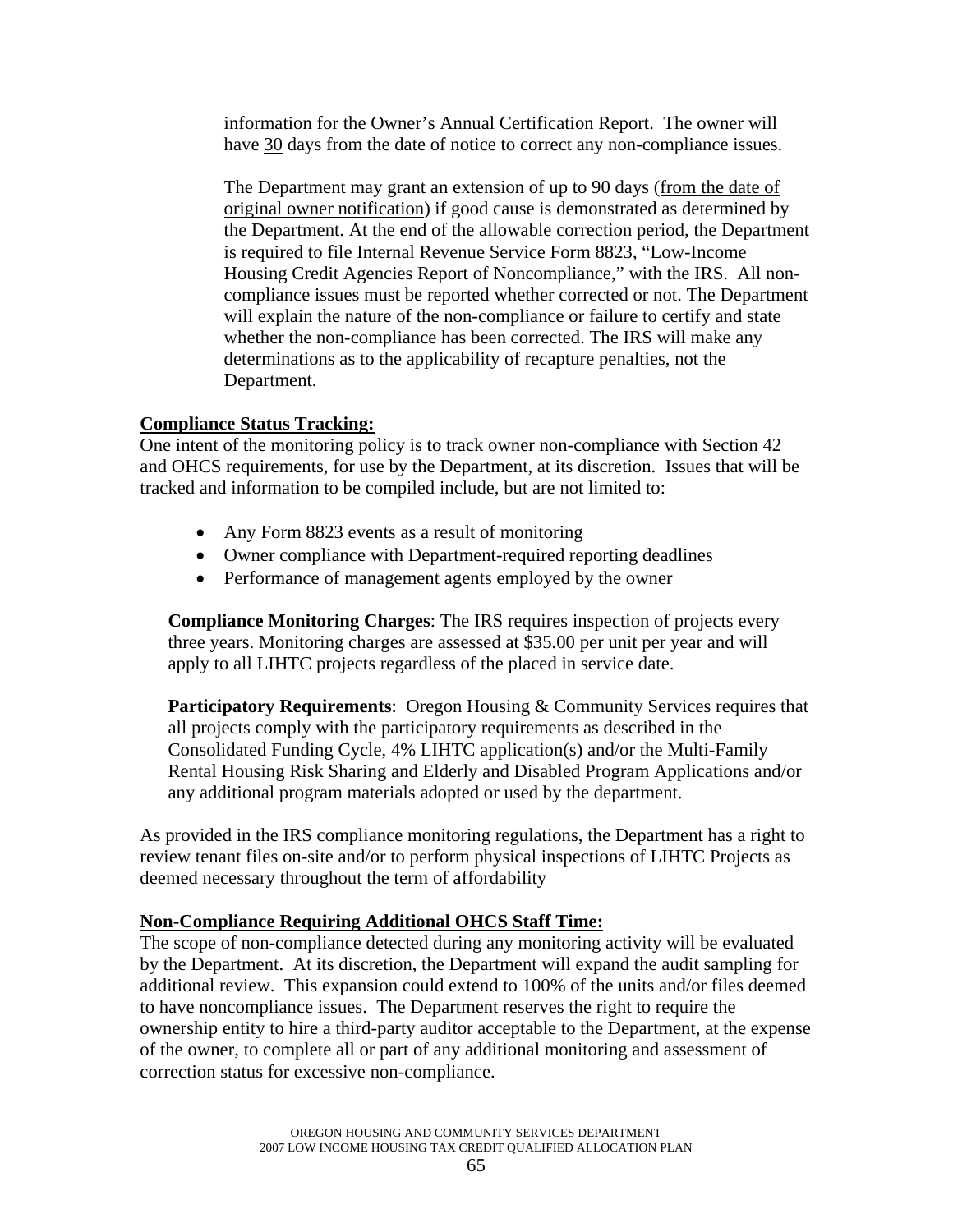Other items that may be requested by the Department as a means to track project health include, but are not limited to:

- Audited annual financial statements for each project.
- Annual project operating statements showing actual income and expenses as they relate to the real property.
- Documentation that all state requirements are being met.
- The Department will review all changes in Management Agent. OHCS policy requires 60 days prior to any change. The owner must submit the proposed new agent's plan and qualifications to Asset & Property Management. APM will review the materials and approve or disapprove the proposed agent. Any exceptions to this policy will be made at the discretion of the Department.

## **Housing Credit Properties After Year 15**

The federal Low-Income Housing Tax Credit (LIHTC) was created by Congress in 1986 and is administered in Oregon by Oregon Housing & Community Services (OHCS).

Properties that were awarded Housing Credits on or after January 1, 1990 must comply with restrictions as embodied in the recorded Reservation and Extended Use Agreement (EUA) and the Declaration of Land Use and Restrictive Covenants (Declaration). After the initial 15-year LIHTC Compliance Period has expired for these allocations, the Internal Revenue Service (IRS) no longer receives notification of noncompliance (on Form 8823). Instead, at the request of the IRS, OHCS will prepare a letter documenting issues of noncompliance during the post-15 year monitoring period and submit it to the IRS. However, the onus for dealing with most noncompliance during the remainder of the affordability period rests with the state-allocating agency (see attached Exhibit "H").

OHCS has determined that during the Extended Use Period the administrative burden to owners can be reduced by relaxing some of the inspection, audit, reporting, and eligibility criteria, providing a more palatable way to operate tax credit properties and maintain compliance when the tax benefits have been exhausted. Monitoring for compliance during the Extended Use Period will ensure the spirit of the program is preserved, that housing will continue to serve the people for whom it was intended, and that the mission of OHCS continues to be met.

## **Definitions**

Compliance Period: With respect to any building, the period of 15 taxable years, beginning with the first taxable year of the credit period. The first year of the Compliance Period is the first year in which the owner claimed credits. The first year must be either the year the building is placed in service or, at the owner's election, the year following the placed in service year. All requirements of the Internal Revenue Code, Section 42, including the 1.42-5 monitoring regulations are in effect during the 15 year Compliance Period.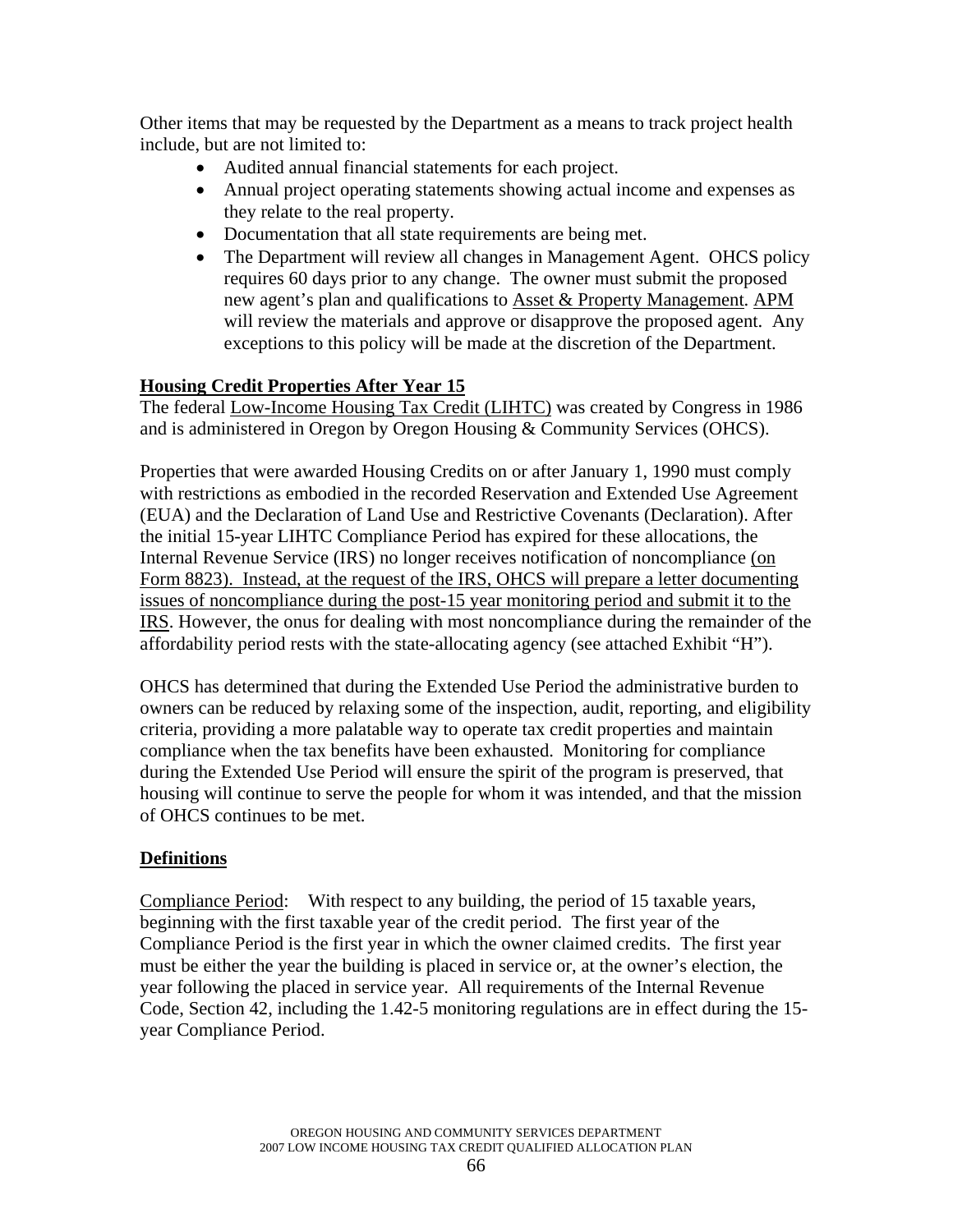Extended Use Period: The period beginning on the last day in the Compliance Period in which such building is part of a qualified low-income housing project and ending on the date specified by OHCS in the Extended Use Agreement (EUA).

# **Extended Use Period (Post-15 Year) Compliance**

Compliance rules will be greatly simplified during the Extended Use Period. The owner agrees to:

- maintain the applicable fraction by leasing units to households whose income at placement is 50% or 60% or less of the area median gross income, as adjusted for family size;
- maintain the rent and income limit restrictions in accordance with the current Reservation and Extended Use Agreement;
- lease, rent, or make available to the general public all units subject to the credit;
- comply fully with the requirements of the Fair Housing Act;
- not refuse to lease a unit to a Section 8 voucher holder solely because of the prospective tenant's status as a voucher holder;
- maintain all units as suitable for occupancy;
- certify tenants initially at move-in to establish household income eligibility;
- continue to update utility allowances annually. Revised utility allowances must be implemented within 90 days of their published effective date; and
- comply with other restrictions as required under the specific year's Qualified Allocation Plan (QAP) or representations made during the application process.

Revised tenant eligibility issues:

Tenant Income Certifications -

- **Move-in certification**: The initial tenant income certification is still required. Income and assets will be verified by third-party sources and calculated in a manner consistent with the determination of income and assets as defined under Section 8 requirements.
- **Annual certifications**: Completion of annual tenant income certifications will no longer be required.
- **Changes in household composition**: Any household composition change (not including birth, adoption or death) in the first six months of occupancy will require a new initial certification and third-party verification to determine eligibility.

Student Status – Student status rules will no longer be applicable.

 Unit Transfers – Unit transfers anywhere within a project (building to building) are allowed regardless of the household's income at the point of transfer.

Next Available Unit Rule – Projects will not be subject to the Next Available Unit

OREGON HOUSING AND COMMUNITY SERVICES DEPARTMENT 2007 LOW INCOME HOUSING TAX CREDIT QUALIFIED ALLOCATION PLAN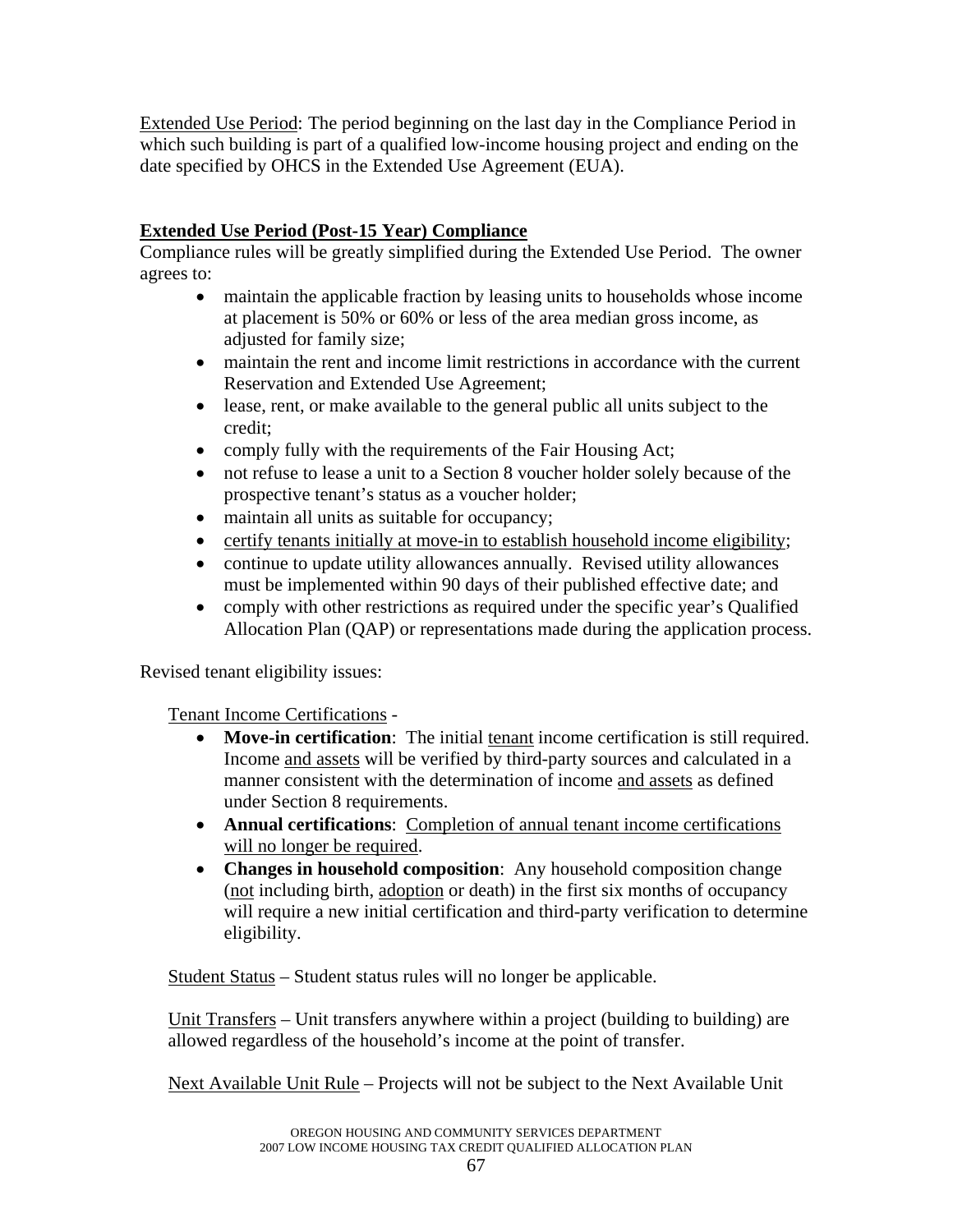Rule but will be required to maintain the unit set-aside agreed upon in the EUA.

### **Monitoring - Extended Use Period (Post-15 Year)**

The following is the revised monitoring procedure OHCS will follow during the Extended Use Period:

### **Inspections**

OHCS will continue to inspect and audit projects but at a reduced frequency. Projects will be inspected and audited a minimum of every five years. At the discretion of the assigned Compliance Officer, inspections and audits may occur more frequently. Depending on the size of the project and other factors, the number of units and files inspected will range from  $5 - 10\%$  each, or a minimum of 5 units and files. More units and files (over the 10%) may be inspected if the Compliance Officer deems it necessary.

### Annual Reporting:

The completion of the Owner's Annual Certification of Continuing Program Compliance (CCPC) will continue to be required. However, much of the language will be revised (at a later date) to reflect the end of the Initial Credit Period and the shift in focus to compliance under the provisions of the Extended Use Agreement.

The Annual Summary Spreadsheet will also be required. Like the CCPC, this form will also be revised to remove components no longer necessary during the Extended Use Period.

## Monitoring Charges:

Monitoring charges will be reduced from \$35 per unit per year to \$25 per unit per year. Invoices will continue to be sent to the Owner and Managing Agent of record at the end of the calendar year with a due date the following January.

OHCS reserves the right to adjust the monitoring charges due to changing circumstances.

### Project-Based Subsidy Programs:

Inspections and monitoring charges will be waived for projects with project-based subsidy programs in effect. Ownership must notify OHCS of the type and duration of the subsidy program(s) for a written waiver of these requirements. Inspections and charges will resume if the subsidy program expires prior to the expiration of the terms of the Extended Use Agreement.

### Transfer of Ownership or Ownership Interest:

A transfer agreement is required in the event of a transfer of ownership or ownership interest. Such agreement will place the new owner or partner on notice that it is subject to the terms of the Declaration and Extended Use Agreement, including all compliance restrictions and annual compliance monitoring.

Consequences of Noncompliance: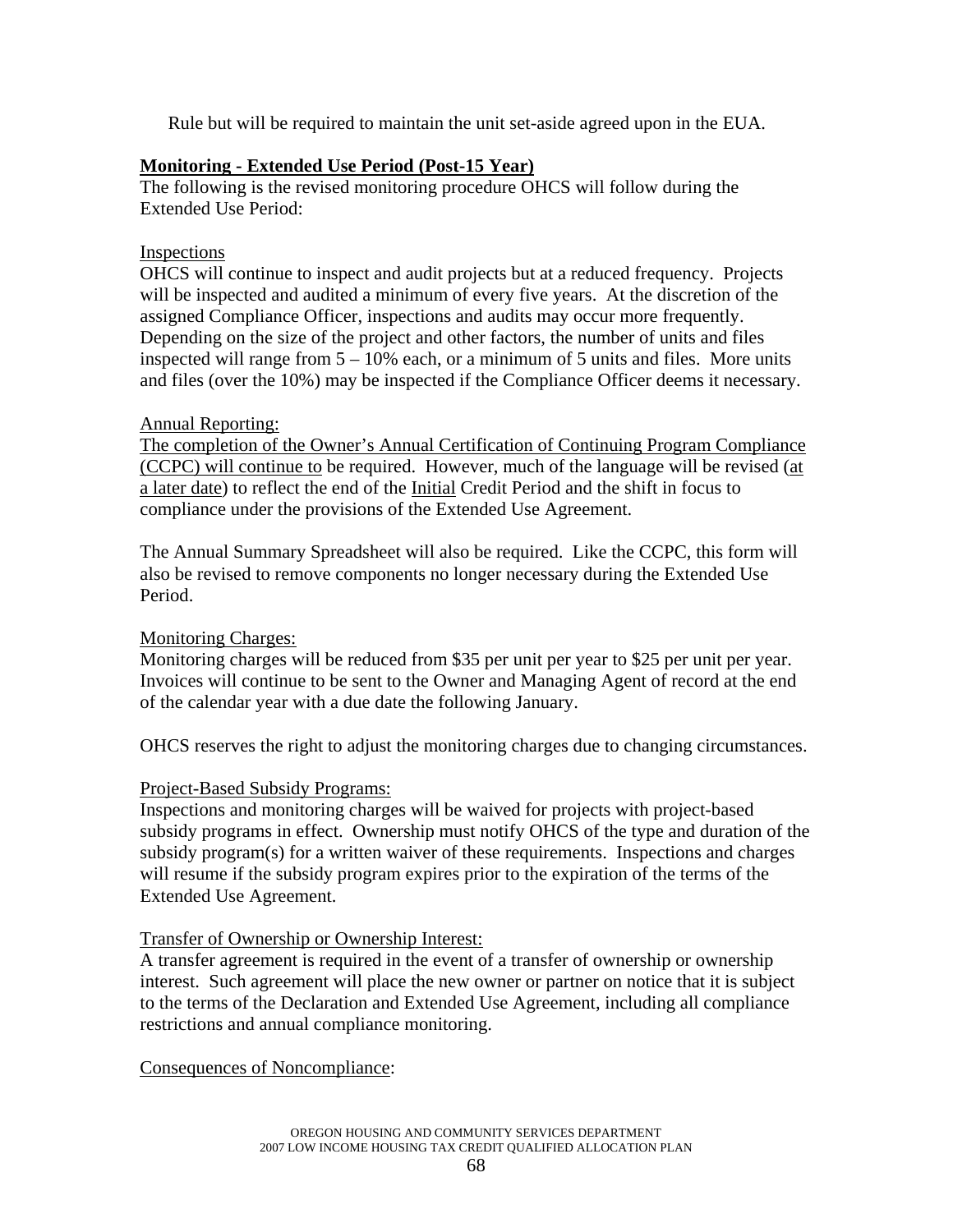*Owners will be given the same timeline for correction of noncompliance as during the initial Compliance Period (30 days from the date of the inspection and audit report). Extensions are available by request but must not exceed a total of six months (including the initial 30 day correction period). Uncorrected noncompliance may result in the following progressive actions:* 

- Written notification addressed to the Internal Revenue Service describing the noncompliance issues discovered (as recently directed by the IRS).
- The status of owners, managing agents, and/or general partners will be designated as "not in good standing" with the agency. OHCS reserves the right to publish a list of "not in good standing" entities on our website in the future if deemed necessary.
- OHCS may choose to enforce the Declaration and Extended Use Agreement through the courts.

## **DISCLAIMER**

**Issuance of a Tax Credit Reservation, Tax Credit Carryover Allocation or Placed-In-Service Allocation (IRS Form 8609) by the Department shall not constitute or be construed as a representation or warranty as to the feasibility or viability of the project, or the project's ongoing capacity for success, or any conclusions with respect to any matter of federal or state income tax law. All tax credit allocations are subject to the Internal Revenue Service regulations governing the tax credit program, and applicants are responsible for the determination of their project's eligibility and compliance. If statements in this QAP are in conflict with the regulations set forth in Section 42 of the IRC or its amendments, the regulations shall take precedence. Applicants should not rely solely upon this guide or the Allocating Agency's interpretations of the IRC requirements relating to the tax credit.**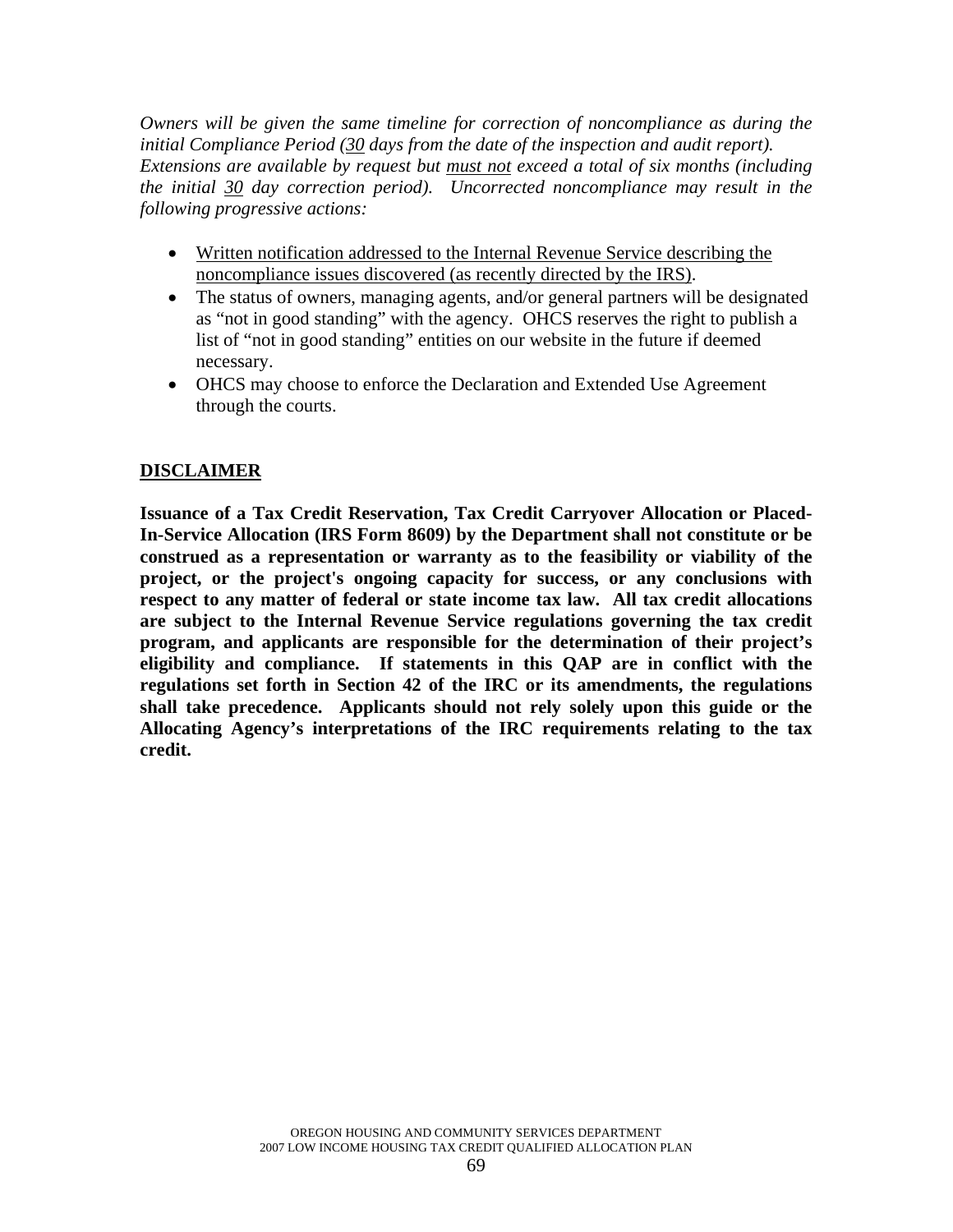# **EXHIBIT A**

#### **PRELIMINARY ARCHITECT and "AS BUILT" CERTIFICATIONS**

#### Preliminary Certification

| I have examined the drawings and specifications dated |               |  |                | prepared by | (architect) |
|-------------------------------------------------------|---------------|--|----------------|-------------|-------------|
| and related to the development known as               |               |  | (project name) |             |             |
| located in                                            | (city, state) |  |                |             |             |

Based upon this examination, to the best of my knowledge and belief, these documents conform to all local, state and federal laws designated as the development standard for the project including, but not limited to, the Fair Housing Laws as they pertain to disabled accessibility and adaptability, all local health, safety and building codes and those requirements related to design or construction of the project as set forth in the Department's Low-Income Housing Tax Credit Allocation Plan.

Architect Owner

 $\overline{a}$ 

Date: Date: Date: Date: Date: Date: Date: Date: Date: Date: Date: Date: Date: Date: Date: Date: Date: Date: Date: Date: Date: Date: Date: Date: Date: Date: Date: Date: Date: Date: Date: Date: Date: Date: Date: Date: Date:

#### "As-Built" Certification

I have inspected the development known as (project name) located in (city, state) and hereby certify that the development has been built in accordance with the drawings and specifications dated and prepared by .

Based upon this inspection, to the best of my knowledge and belief, the development has been constructed in conformance with all local, state and federal laws designated as the development standard for the project including, but not limited to, the Fair Housing Laws as they pertain to disabled accessibility and adaptability, all local health, safety and building codes and those requirements related to design or construction of the project as set forth in the Department's Low-Income Housing Tax Credit Allocation Plan.

Architect Owner

 $\overline{a}$ 

Date: Date: Date: Date: Date: Date: Date: Date: Date: Date: Date: Date: Date: Date: Date: Date: Date: Date: Date: Date: Date: Date: Date: Date: Date: Date: Date: Date: Date: Date: Date: Date: Date: Date: Date: Date: Date: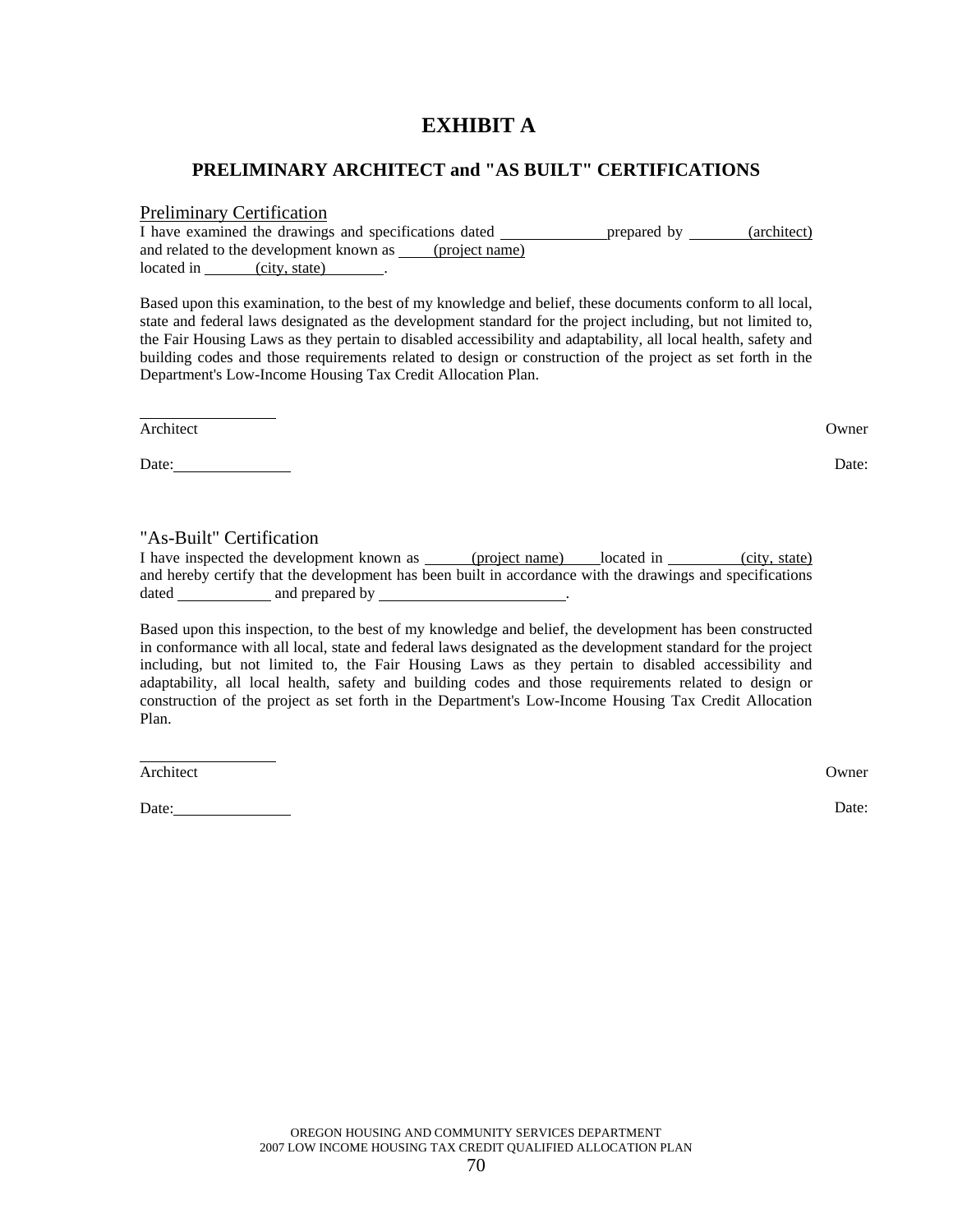# **EXHIBIT B**

### **OREGON AFFORDABLE HOUSING POLICY STATEMENT**

Oregon State Housing Council

WHEREAS, pursuant to ORS 456.555(6)(a), the State Housing Council (the "Council") shall, with the advice of the Director of the Housing and Community Services Department (the "Director"), set policy and approve or disapprove rules and standards for housing programs of the Housing and Community Services Department (the "Department"); and,

WHEREAS, pursuant top ORS 456.571(1), the Council shall develop policies to aid in stimulating and increasing the supply of housing for persons and families of lower income; and,

WHEREAS, pursuant to ORS  $456.571$  (2)(a), the Council must review each single-family home ownership loan in excess of \$150,000 and all other housing loans or grants in excess of \$100,000 which are proposed to be made by the Director for approval or disapproval; and,

WHEREAS, pursuant to ORS 458.620(3), as amended by 1995 Oregon Law, Section 1, Chapter 174, the Council shall establish a policy for distributing funds of the Home Ownership Assistance Account, in accordance with said statute, to assist persons of low and very low income, as defined in ORS 458.610, until December 31, 2002, at which time said statute is repealed; and,

WHEREAS, pursuant to ORS 458.620(3) and ORS 458.650, the Council shall establish a policy for distributing funds of the Housing Development and Guarantee Account and the Emergency Housing Account, in accordance with said statutes, to assist persons of low and very low income, as defined in ORS 458.610; and,

WHEREAS, the Council recognizes the need to develop affordable housing policy which provides a comprehensive plan for the success of a proposed housing project as well as to the individuals or families who occupy said project; and,

WHEREAS, the Council has adopted the following mission statement: :The Oregon State Housing Council shall promote a positive quality of life for Oregonians through the development of high quality affordable housing."

NOW THEREFORE, the State Housing Council adopts the following policy:

All things within the scope of the Council's statutory authority and projects submitted to the State Housing Council for approval, shall be reviewed in light of, but not limited to, the following areas; i) Financing and Need; ii) Integrated and Quality Development; iii) Property Management; iv) Long Term Program/Services Scope and Management; v) Capacity Building; and vi) Council adopted plans and policies that target state and federal resources in support of moderate and low income Oregonians.

The State Housing Council, with the advice and assistance of the Director, will design specific criteria for project approval, in accordance with the above referenced statutes. The criteria will be reviewed on an annual basis by the State Housing Council at the Council's Fall retreat, or as otherwise designated by the chair of the Council.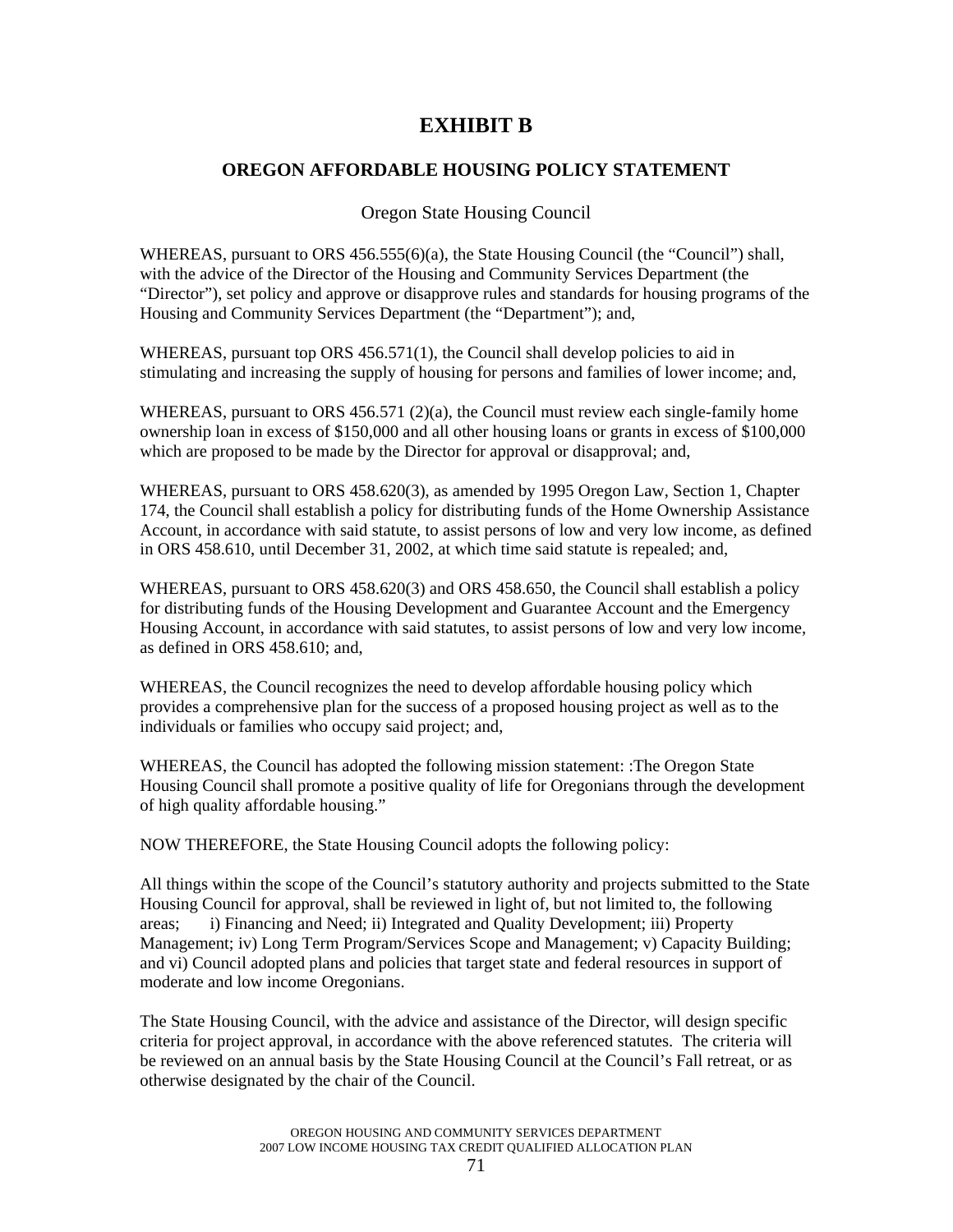#### **OREGON AFFORDABLE HOUSING POLICY CRITERIA**

In concert with its mission and statutory authority to set housing policy for the State of Oregon (ORS 456.555 (6) (a), and to protect the public interest in affordable housing development and related programs, the Oregon State Housing Council supports initiates and approved funds for proposals that address the following criteria:

#### **i. FINANCING AND NEED**

*Assure the long-term viability of projects through accurately determining the need and doing a present value economic analysis versus the cost of dollars*.

#### **ii. INTEGRATED AND QUALITY DEVELOPMENT**

*Assure a thorough and multidimensional review of site specific planning considerations and encourage the integration of incomes and densities in communities, neighborhoods, or geographic locations. Proposals to create affordable housing shall demonstrate how they contribute to positive community climates with adopted comprehensive plans.*

#### **iii. PROPERTY MANAGEMENT**

*Assure the maintenance of properties in a decent, safe, sanitary condition that assures long-term stewardship of the property.*

#### **iv. LONG TERM PROGRAM/SERVICES SCOPE AND MANAGEMENT**

*Assure the ongoing viability and implementation of an appropriate resident service program.*

#### **v. CAPACITY BUILDING**

*Utilize and foster the further development of capacities in the community for the development and maintenance of affordable housing options.*

#### **vi. COUNCIL ADOPTED PLANS AND POLICIES THAT TARGET STATE AND FEDERAL RESOURCES IN SUPPORT OF MODERATE AND LOW INCOME OREGONIANS**

 *Assure private, local, state and federal resources are applied in an integrated, collaborative, community supported and coordinated manner.*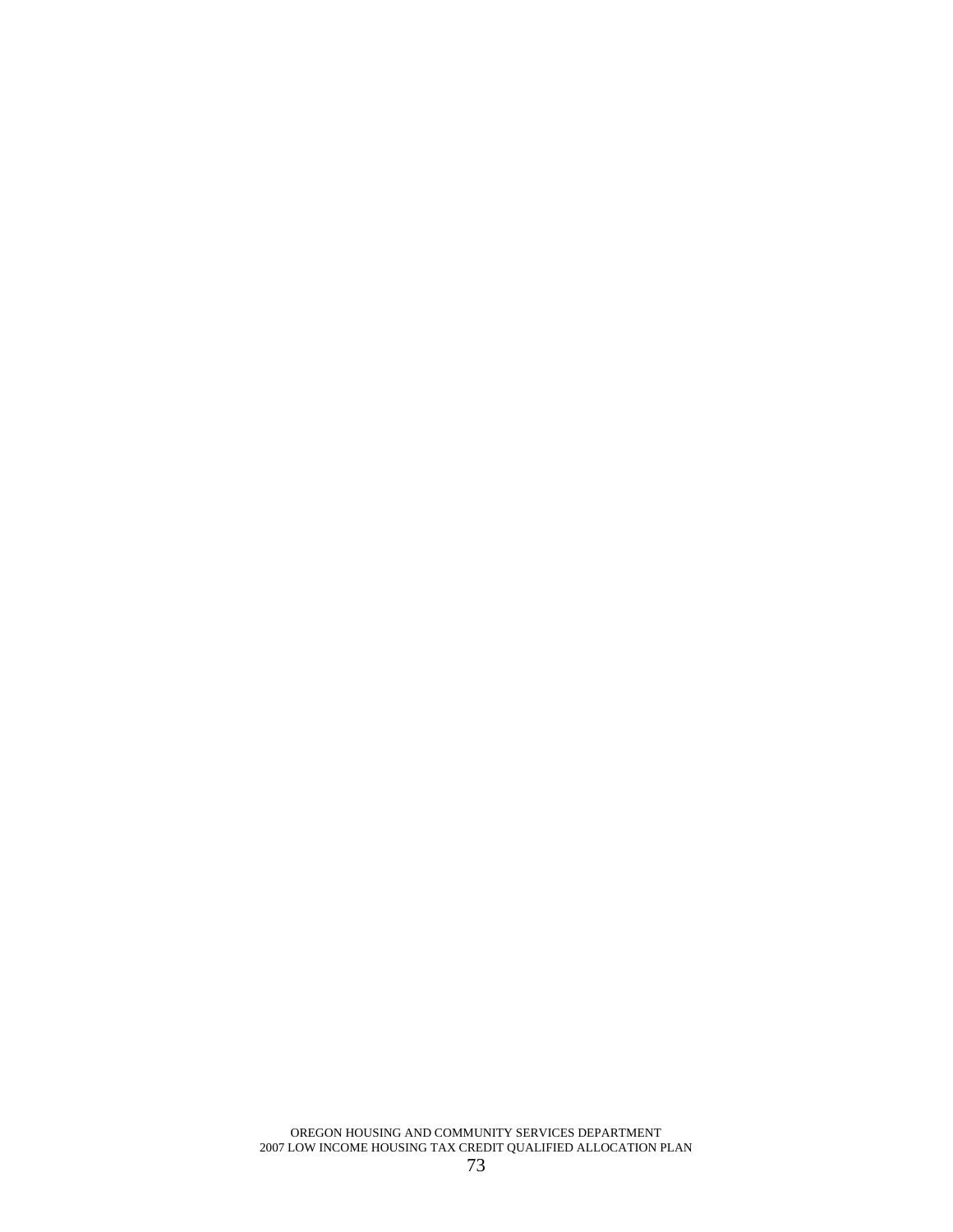# **EXHIBIT C**

# **FORM 8821**

| Form 8821<br>(Rev. September 1998)<br>Department of the Treasury<br>Internal Revenue Service                                                |  | <b>Tax Information Authorization</b><br>FIF THIS AUTHORIZATION IS NOT SIGNED AND DATED, IT WILL BE RETURNED.                                                                                                                                                                                                                                                                                                                                                                   |                             |                           |  | OMB No. 1545-1165<br>For IRS Use Only<br>Received by:<br>Name<br>$\text{Telephone}$ ( )<br>Function                                    |
|---------------------------------------------------------------------------------------------------------------------------------------------|--|--------------------------------------------------------------------------------------------------------------------------------------------------------------------------------------------------------------------------------------------------------------------------------------------------------------------------------------------------------------------------------------------------------------------------------------------------------------------------------|-----------------------------|---------------------------|--|----------------------------------------------------------------------------------------------------------------------------------------|
| 1 Taxpayer information.                                                                                                                     |  |                                                                                                                                                                                                                                                                                                                                                                                                                                                                                |                             |                           |  | $\sqrt{2}$<br>Date                                                                                                                     |
| Taxpayer name(s) and address (please type or print)                                                                                         |  |                                                                                                                                                                                                                                                                                                                                                                                                                                                                                |                             | Social security number(s) |  | <b>Employeridentification number</b>                                                                                                   |
|                                                                                                                                             |  |                                                                                                                                                                                                                                                                                                                                                                                                                                                                                |                             | Daytime telephone number  |  | Plan number (If applicable)                                                                                                            |
| 2 Appointee.                                                                                                                                |  |                                                                                                                                                                                                                                                                                                                                                                                                                                                                                |                             |                           |  |                                                                                                                                        |
| Name and address (please type or print)<br>OREGON HOUSING AND COMMUNITY SERVICES DEPARTMENT<br>1600 STATE STREET<br>SALEM OREGON 97301-4246 |  | Address $\forall$<br>Check if new:<br>Telephone No. $\forall$                                                                                                                                                                                                                                                                                                                                                                                                                  |                             |                           |  |                                                                                                                                        |
| including audits findings and assessments.                                                                                                  |  | 3 Tax matters. The appointee is authorized to inspect and/or receive confidential tax information in any office of the IRS for the tax<br>matters listed on this line. *Instructions for column (d): Any related federal tax information pertaining to low-income housing credits,                                                                                                                                                                                             |                             |                           |  |                                                                                                                                        |
| (a)<br>Type of Tax<br>(Income, Employment, Excise, etc)                                                                                     |  | (b)<br><b>Tax Form Number</b><br>(1040, 941, 720, etc.)                                                                                                                                                                                                                                                                                                                                                                                                                        | (c)<br>Year(s) of Period(s) |                           |  | (d)<br>Specific Tax Matters (see instr.*)                                                                                              |
| <b>Income</b>                                                                                                                               |  |                                                                                                                                                                                                                                                                                                                                                                                                                                                                                | 1996 to 2003                |                           |  | Any related federal tax<br>information pertaining to low<br>income housing credits,<br>including audits, findings, and<br>assessments. |
| If you checked this box, skip lines 5 and 6.                                                                                                |  | 4 Specific use not recorded on Centralized Authorization File (CAF). If the tax information authorization is for a specific use                                                                                                                                                                                                                                                                                                                                                |                             |                           |  | ☑                                                                                                                                      |
|                                                                                                                                             |  | 5 Disclosure of tax information (you must check box 5a or b unless box 4 is checked):                                                                                                                                                                                                                                                                                                                                                                                          |                             |                           |  |                                                                                                                                        |
|                                                                                                                                             |  | a If you want copies of tax information, notices, and other written communications sent to the appointee on an outgoing basis,                                                                                                                                                                                                                                                                                                                                                 |                             |                           |  | О<br>О                                                                                                                                 |
|                                                                                                                                             |  | 6 Retention/revocation of tax information authorizations. This tax information authorization automatically revokes all prior<br>authorizations for the same tax matters you listed above on line 3 unless you checked the box on line 4. If you do not want to<br>revoke a prior tax information authorization, you MUST attach a copy of any authorizations you want to remain in effect AND<br>To revoke this tax information authorization, see the instructions on page 2. |                             |                           |  | □                                                                                                                                      |
|                                                                                                                                             |  | 7 Signature of taxpayer(s). If a tax matter applies to a joint return, either husband or wife must sign. If signed by a corporate                                                                                                                                                                                                                                                                                                                                              |                             |                           |  |                                                                                                                                        |
|                                                                                                                                             |  | officer, partner, guardian, executor, receiver, administrator, trustee, or party other than the taxpayer, I certify that I have the<br>authority to execute this form with respect to the tax matters/periods covered.                                                                                                                                                                                                                                                         |                             |                           |  |                                                                                                                                        |
| Signature                                                                                                                                   |  | .<br>Date                                                                                                                                                                                                                                                                                                                                                                                                                                                                      | Signature                   |                           |  | Date                                                                                                                                   |
| <b>Print Name</b>                                                                                                                           |  | Title (if applicable)                                                                                                                                                                                                                                                                                                                                                                                                                                                          | <b>Print Name</b>           |                           |  | Title (if applicable)                                                                                                                  |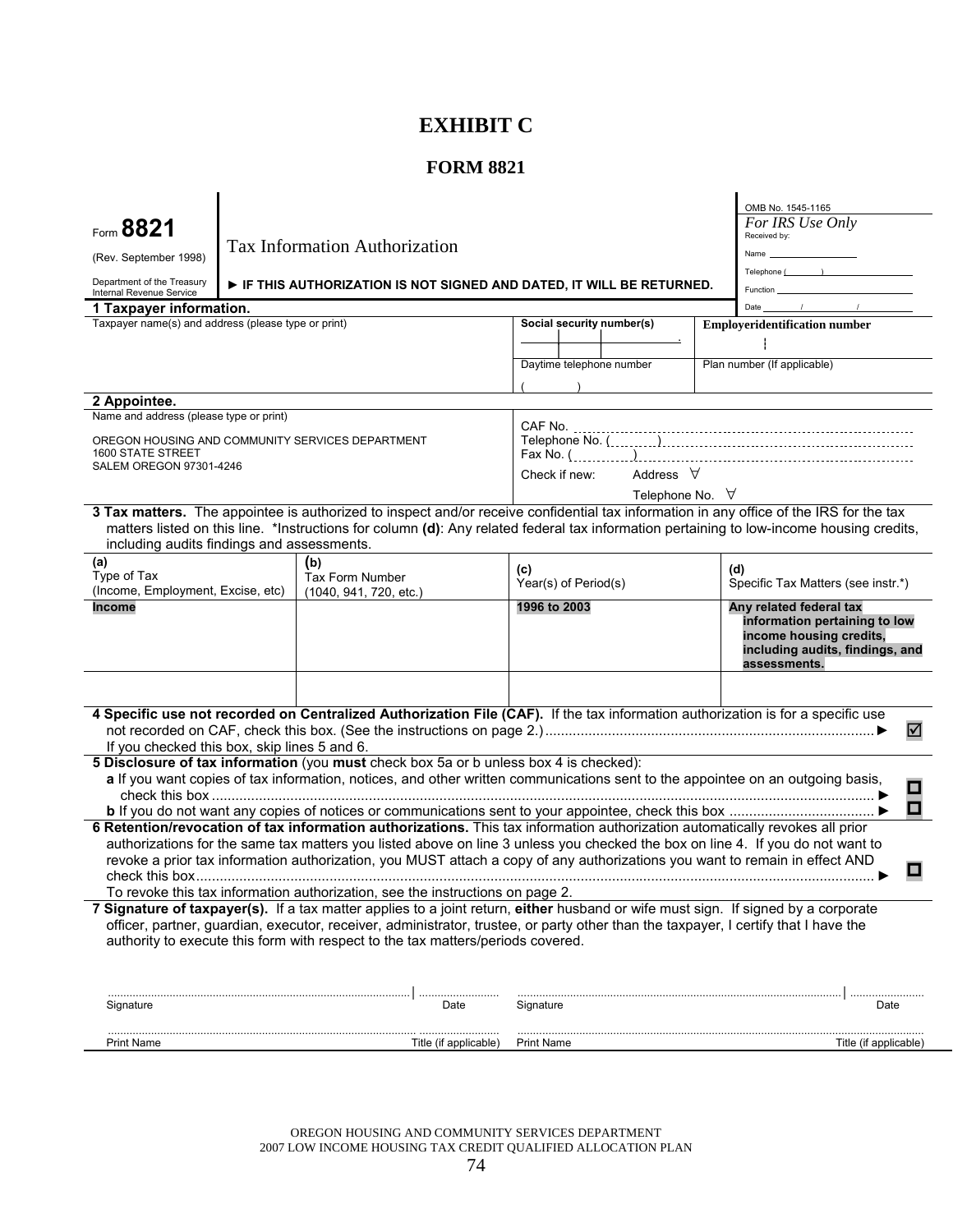#### **General Instructions**

Section references are to the Internal Revenue Code unless otherwise noted.

**Change To Note.** New column **(d)** is added to line 3 for specific tax matters. Use column (d) to specify tax information that is to be provided by the IRS. See the line 3 instructions on page 2.

**Purpose of form.** Form 8821 authorizes any individual, corporation, firm, organization, or partnership you designate to inspect and/or receive confidential information in any office of the IRS for the type of tax and the years or periods you list on this form.

 Form 8821 does not authorize you appointee to advocate you position with respect to the Federal tax laws; to execute waivers, consents, or closing agreements; or to otherwise represent you before the IRS. If you want to authorize an individual to represent you, use **Form 2848**, Power of Attorney and Declaration of Representative, instead of Form 8821. You may file your own tax information authorization without using Form 8821, but it must include all the information that is requested on the form.

**Taxpayer identification numbers (TINs).** TINs are used to identify taxpayer information with corresponding tax returns. It is important that you furnish correct names, social security numbers (SSNs), individual taxpayer identification numbers (ITINs), or employer identification numbers (EINs) so that the IRS can respond to your request.

**Fiduciaries.** A fiduciary (trustee, executor, administrator, receiver, or guardian) stands in the position of a taxpayer and acts as the taxpayer. Therefore, a fiduciary does not act as an appointee and should not file Form 8821. File **Form 56**, Notice Concerning Fiduciary Relationship, to notify the IRS of the existence of a fiduciary relationship. If a fiduciary wishes to authorize an appointee to inspect and/or receive confidential tax information on behalf of the fiduciary. Form 8821 must be filled and signed by the fiduciary acting in the position of the taxpayer.

**Partnership items.** Sections 6221-6231 authorize a Tax Matters Partner to perform certain acts on behalf of an affected partnership. Rules governing the use of Form 8821 do not replace any provisions of the above-referenced sections. **Filing the tax information authorization.** File the original, photocopy, or facsimile transmission (fax) of Form 8821 with each IRS office in which you want your appointee to inspect and/or receive confidential tax information on your behalf. If Form 8821 is filed for a matter currently pending before an office of the IRS, such as an examination, file the authorization with that office. Otherwise, file the authorization with the service center where the related return was, or will be, filed. See the instructions for the related tax return for the service center addresses. Form 8821 must be received by the IRS within

#### **Specific Instructions**

**Line 1—Taxpayer information** 

*Individuals.* Enter your name. TIN, and street address in the space provided. If a joint return is used, also enter your spouse's name and TIN. Also enter your EIN if applicable.

*Corporations, partnerships, or associations.* Enter the name, EIN, and business address.

*Employee plan.* Enter the plan name, EIN of the plan sponsor, three-digit plan number, and business address of the plan sponsor.

*Trust.* Enter the name, title, and address of the trustee, and the name and EIN of the trust.

*Estate.* Enter the name, title, and address of the decedent's executor/personal representative, and the name and identification number of the estate. The identification number for an estate includes both the EIN, if the estate has one, and the decedent's TIN.

**Line 2—Appointee***.* Enter the name of your appointee. Use the identical name on all submissions. If you wish to name more than one appointee, indicate so on this line and attach a list to the form.

**Note:** *Only the first three appointees you list will be input on the CAF.*

60 days of the date it was signed and dated by the taxpayer.

 Enter the nine-digit CAF number for each appointee. If an appointee has a CAF number for any previously filed Form 8821 or power of attorney (Form 2848), use that number. If a CAF number has not been assigned, enter "NONE", and the IRS will issue one directly to your appointee.

 The CAF number is a number that the IRS assigns to appointees. The appointee must use the CAF number on all future Forms 8821 or 2848. The IRS does not assign CAF numbers to requests for employee plans and exempt organizations.

Line 3-Tax matter(s). Enter the type of tax, the tax form number, the years or periods, and the specific tax matter. Enter "Not applicable", in any of the columns that do not apply.

 In **column (c)**, write the years using the YYYY format, for example, "1998". **Do not** use general references such as "all years", or "all periods". If you do , your application will be returned.

 You may list any prior years or periods, but for future periods, you are limited to the 3 future periods that end no later than 3 years after the date Form 8821 is received by the IRS. For **employment tax** or **excise tax** returns, enter the applicable quarters of the tax year. For **excise tax** returns, enter the date of the taxpayer's death instead of the year or period.

 In **column (d),** enter any specific information you want the IRS to provide. Examples of column (d) information are: transcript of an account, a balance due amount, a specific tax schedule, or a tax liability.

 For requests regarding a **foreign certification** shown on **Form 6166**, Certification of Filing A Tax Return, enter "Form 6166" in column (d) and check the box on line 4.

**Line 4—Specific use not recorded on CAF.** Generally, the IRS records all tax information authorizations on the CAF system. However, authorizations relating to specific issue are not recorded.

 Check the box on line 4 if Form 8821 is filed for any of the following reasons: (1) requests to disclose information to loan companies or educational institutions, (2) requests to disclose information to Federal or state agency investigators for background checks, (3) civil penalty issues, (4) trust fund recovery penalty, (5) application for EIN, and (6) claims filed on **Form 843**, Claim for Refund and Request for Abatement. If you check the box on line 4, you appointee should submit a copy of Form 8821 with each written request to receive information by mail or bring a copy of Form 8821 to each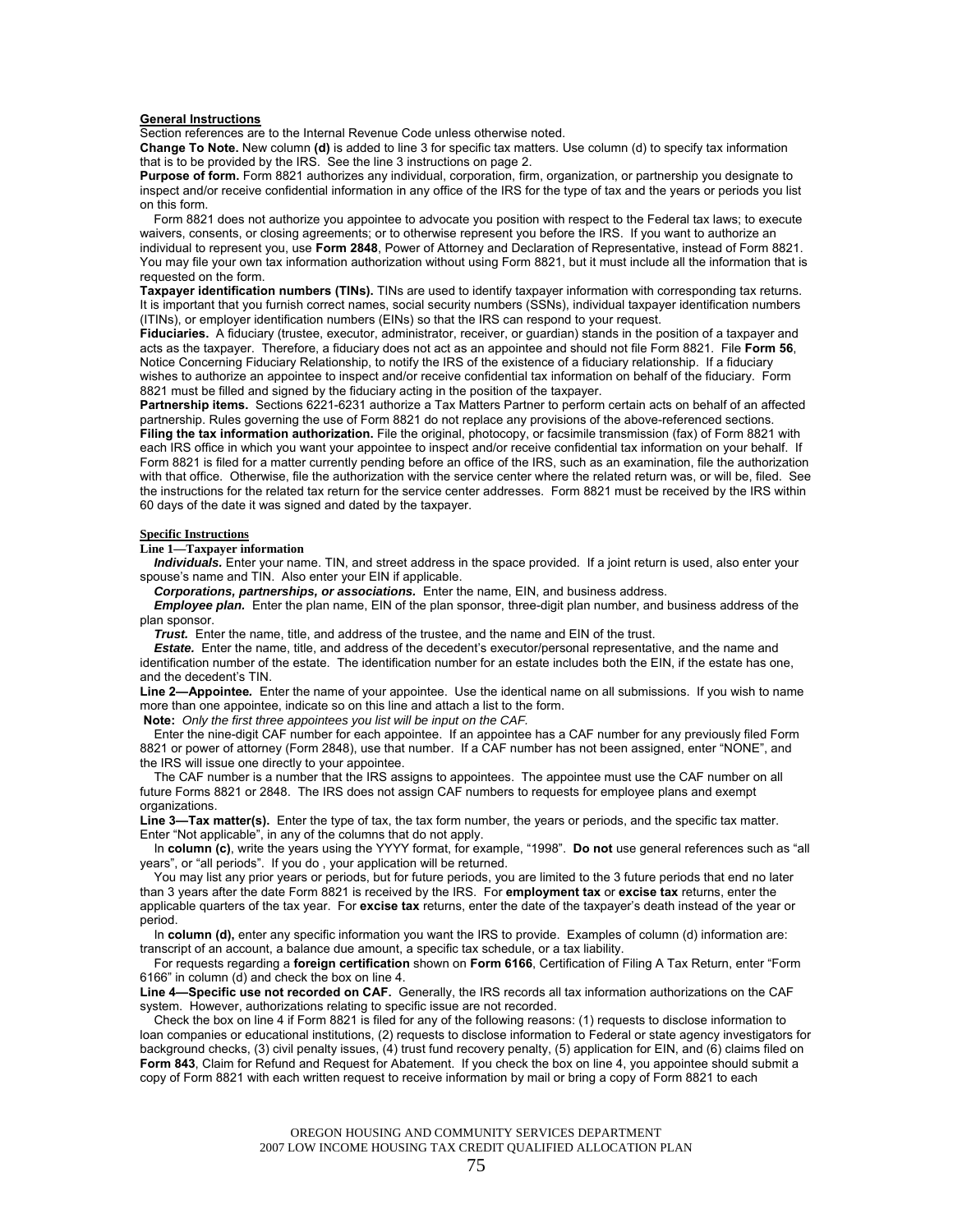appointment to inspect or receive information. A specific use tax information authorization does not automatically revoke any prior tax information authorizations.

#### **Line 6—Retention/revocation of tax authorizations.**

Check the box on this line and attach a copy of the tax information authorization you do not want to revoke.

 To revoke an existing authorization, send a copy of the previously executed Form 8821 to each IRS office where it was filed. Write "REVOKE" across the top of the form and sign your name again under the existing signature (line 7). If you do not have a copy of the prior Form 8821, send a letter to each IRS office where you filed it. The letter must indicate that the authority of the tax information authorization is revoked and must be signed by the taxpayer. Include the name and address of each appointee whose authority is revoked.

**Note:** *Filing Form 8821 does not revoke any Form 2848 that is in effect.*

#### **Line 7—Signature of taxpayer(s).**

l,

*Individuals.* You must sign and date the authorization. **Either** husband or wife must sign if Form 8821 applies to a joint return.

*Corporations.* Generally, Form 8821 can be signed by: (1) an officer having legal authority to bind the corporation, (2) any person designated by the board of directors or other governing body, (3) any officer or employee on written request by any principal officer and attested to by the secretary or other officer, and (4) any other person authorized to access information under section 6103(e).

*Partnerships.* Generally, Form 8821 can be signed by any person who was a member of the partnership during any part of the tax period covered by Form 8821. See **Partnership items** above.

**Other.** See section 6103(e) if the taxpayer has died, is insolvent, is a dissolved corporation, or if a trustee, guardian, executor, receiver, or administrator is acting for the taxpayer.

**Privacy Act and Paperwork Reduction Act Notice.** We ask for the information on this form to carry out the Internal Revenue laws of the United States. Form 8821 is provided by the IRS for your convenience and its use is voluntary. If you designate an appointee to inspect and/or receive confidential tax information, you are required by section 6103(c) to provide the information requested on the form. Under section 6109, you must disclose your social security number (SSN), employer identification number (EIN), or individual taxpayer identification number (TIN).

 Routine uses of this information include giving it to the Department of Justice for civil and criminal litigation, and to cities, states, and the District of Columbia for use in administering their tax laws. We may also give this information to other countries pursuant to tax treaties.

 You are not required t provide the information requested on a form unless the form displays a valid OMB control number. Books or records relating to a form or its instructions must be retained as long as their contents may become material in the administration of any Internal Revenue law. Disclosure of the information of this form may be made as provided in section 6103.

 The time needed to complete and file this form will vary depending on individual circumstances. The estimated average time is:

**Recordkeeping,** 7 min.; **Learning about the law or the form,** 12 min.; **Preparing the form,** 24 min.; **Copying, assembling, and sending the form to the IRS,** 20 min.

 If you have comments concerning the accuracy of these time estimates, or suggestions for making this form simpler, we would be happy to hear from you. You can write to the Tax Forms Committee, Western Area Distribution Center, Rancho Cordova, CA 95743-0001. **DO NOT** send Form 8821 to this address. Instead, see **Filing the tax information authorization** on this page.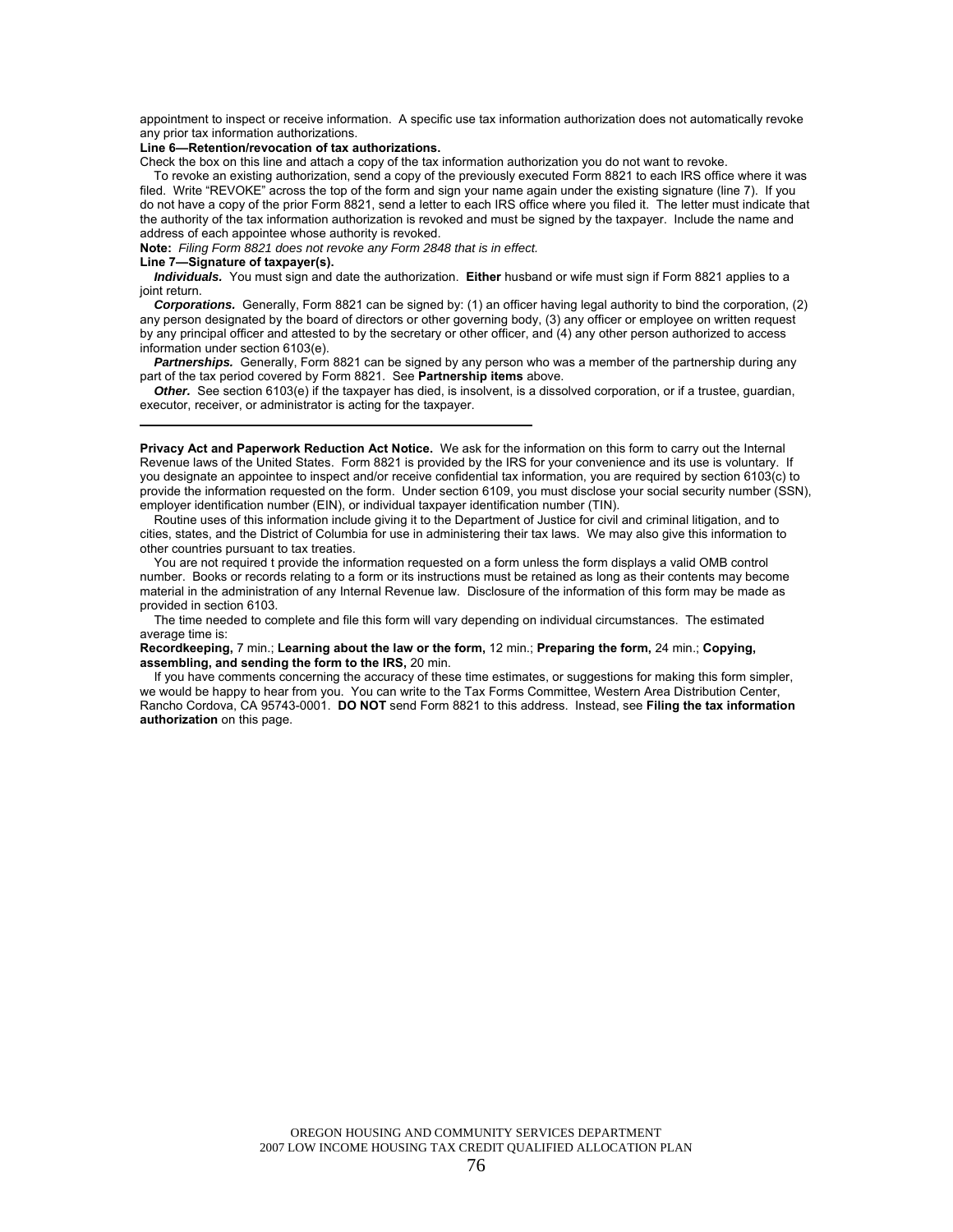# **EXHIBIT D**

### **RD MOU**

# **MEMORANDUM OF UNDERSTANDING**  Between the Oregon Housing and Community Services Department and **Oregon USDA Rural Development Rural Housing Services**

### **INTRODUCTION**

The Rural Housing Service of Rural Development, Oregon, an Agency of the U.S. Department of Agriculture, hereinafter referred to as "RHS", and the State of Oregon Housing and Community Services, hereinafter referred to as "OHCS", wish to enter into the following Memorandum of Understanding (MOU) regarding 1) the general sharing of housing development information, 2) architectural requirements for joint funded RHS and OHCS developments, 3) the sources and uses of funds in projects receiving RHS funding and low income housing tax credits, 4) the monitoring of low income housing tax credit compliance in RHS funded projects, and 5) the availability of low income housing tax credits for proposed RHS funded projects.

RHS administers loan and grant programs authorized by Sections 514, 515, 516, 533, and 538 of the Housing Act of 1949, which provides financing for housing for very low and low income tenants in rural areas. The Section 515, 514/516, and 538 programs are administered at the State Office level and complies with all applicable Civil Rights and Fair Housing laws. The Internal Revenue Service (IRS), through Section 42 of the Internal Revenue Code, provides tax credits which are administered through the OHCS to encourage developers to provide affordable housing and participate in programs such as Section 515, 514/516 and 538.

### **BACKGROUND**

The IRS published regulations on September 2, 1992 to guide State agencies in monitoring compliance with the low-income housing tax credit requirements by owners of affordable housing properties. These regulations allow the State agency to implement review requirements that allow exceptions to the requirements to review tenant certifications, supporting documentation, and rent records of such properties to owners of RHS financed properties. However, for OHCS to grant review exceptions on RHS financed properties, OHCS must enter into an agreement identified as a Memorandum of Understanding (MOU) with RHS whereby RHS will agree to provide OHCS with information concerning the income and rent of the tenants in the project. OHCS may assume accuracy of the information provided by RHS without verification. The original OHCS-RHS MOU signed 5-17-1993, and extended on 6-17-1994, expired on May 17,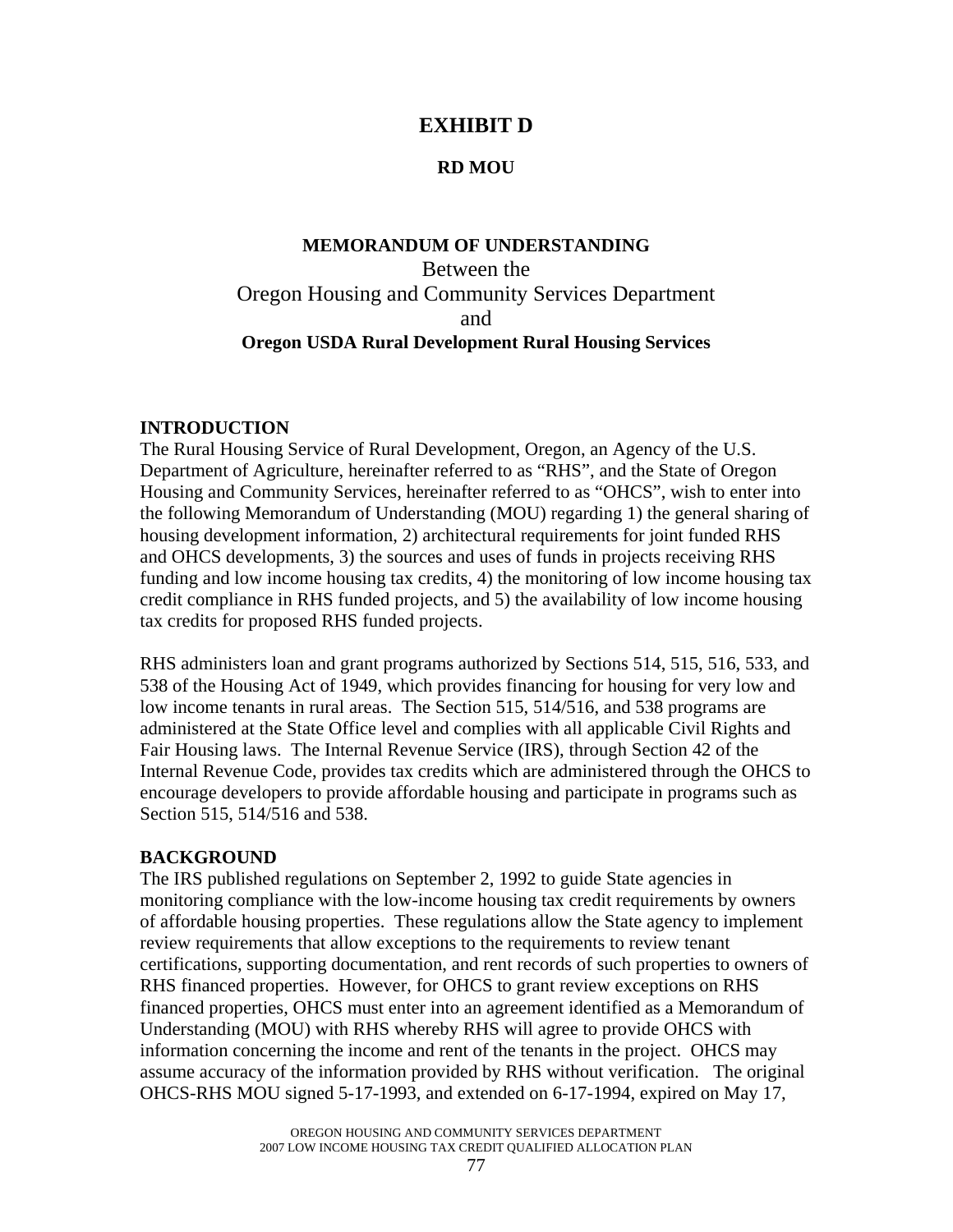1995. This year 2000 MOU reinstates the original MOU provisions and identifies additional considerations related to the exchange of project information and reservation of tax credits for RHS financed projects.

# **SCOPE OF AGREEMENT**

Under this agreement, the RHS, through the Oregon State Office of USDA Rural Development, and OHCS agree to engage in cooperative efforts to 1) identify housing development activity which is mutually supportive of agency missions or is in conflict with similar housing, 2) enable RHS to assure that only the necessary financing is provided through the section 515, 514/516 and 538 programs, 3) enable OHCS to fully evaluate the tax credit project request of RHS funding applicants, including architectural requirements of OHCS, 4) enable OHCS to effectively monitor compliance of RHS borrowers who have tax credit requirements, as provided in Section 42 of the IRS Code, and 5) assure a minimum amount of low income housing tax credits are available to qualified RHS funded projects.

# **PURPOSE**

The purpose of this document is to establish the general conditions under which RHS and OHCS agree to cooperate, exchange information, and provide mutually beneficial project support.

# **BOTH PARTIES AGREE**

## **GENERAL INFORMATION**

- 1. The general information shared under this MOU is for internal analysis and will not be disclosed to other than the appropriate RHS and OHCS employees. Specific information regarding individual proposals may be shared with the applicant/sponsor and other providers of funds for respective projects as appropriate and authorized by the proposal sponsor.
- 2. RHS and OHCS will inform any applicants seeking both low income housing tax credits and RHS loan assistance that the MOU will be applied to the processing of their applications with OHCS and RHS.
- 3. RHS will participate in public meetings/hearings each year as held by OHCS to assist in the development of the Housing Credit Allocation Plan. OHCS will accept within the limitations of the public solicitation for Allocation Plan comments, RHS material presented in efforts to retain the USDA Rural Development set-aside of credits.
- 4. RHS will inform OHCS each fiscal year of the amount of program funds allocated to Oregon or available as part of any Notice of Funding Availability (NOFA) issued by RHS National Office. A copy of the NOFA published in the Federal Register will be provided OHCS upon request.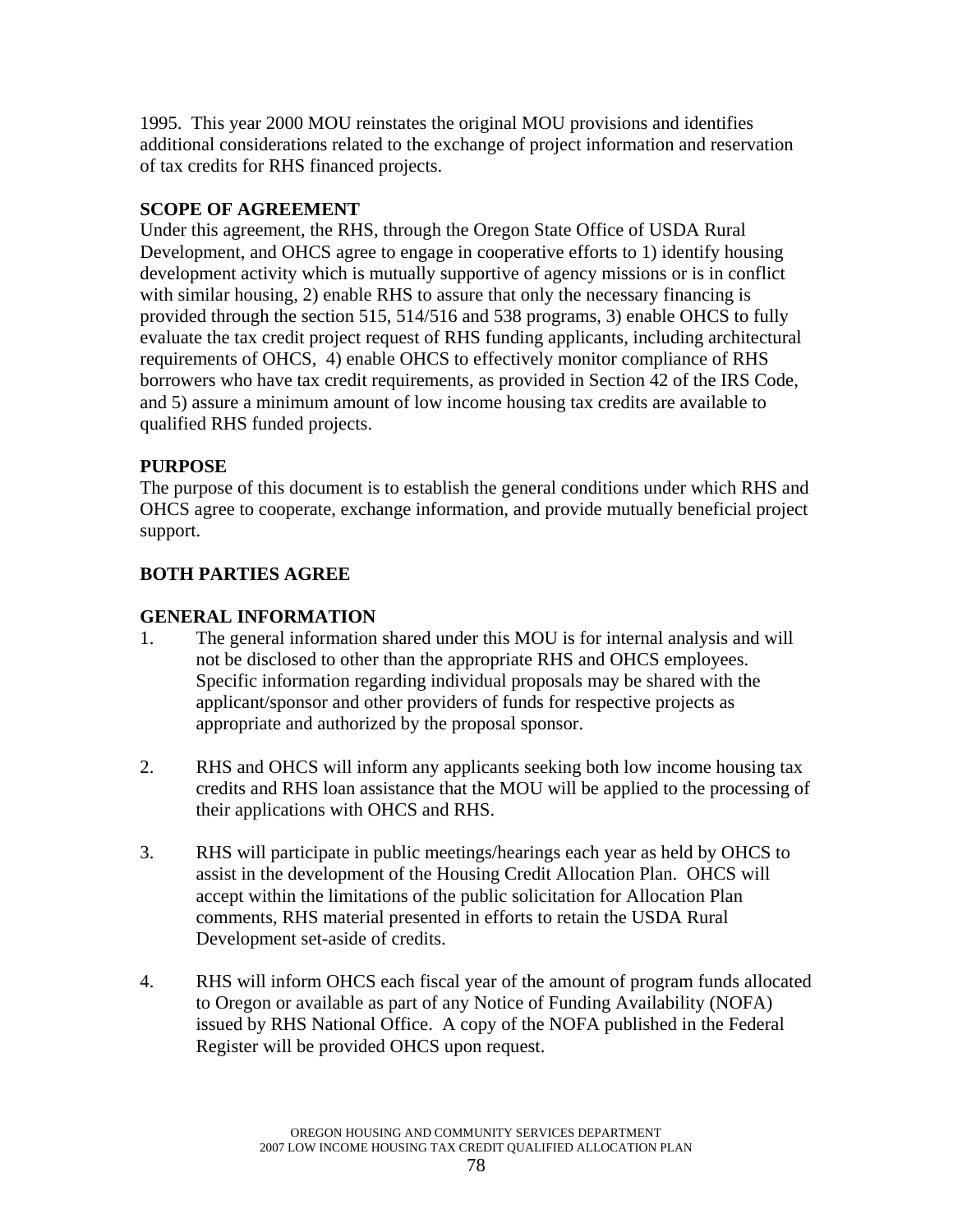- 5. RHS will provide OHCS information concerning any 533 Housing Preservation Grant (HPG) funds awarded in Oregon for rehabilitation of a multi-family project or single-family rehabilitation program.
- 6. In order to avoid duplicative or competitive local housing development, after selection of Sections 514, 515, 516, 533,or 538 loan requests for further processing, RHS will forward basic project information to OHCS for review and comment. OHCS will similarly forward a list of project funding considerations for RHS review and comment.

# **PROJECT SPECIFIC INFORMATION**

- 7. Information will be shared on estimated and/or actual project costs for properties financed by RHS that are anticipated to receive low-income housing tax credits. RHS agrees to provide OHCS the following information/forms, as applicable, for projects being considered for or receiving RHS program(s) funding:
	- a. Current processing list of pre-applications and applications updated at least semi-annually.
	- b. Copy of any AD-622, "Notice of Pre-application Review Action" issued to the applicant requesting a complete application.
	- c. Copy of Form SF 424, "Application for Federal Assistance"; Form FmHA 1930-7 "MFH Project Budget"; Form FmHA 1924-13 "Estimate and Certificate of Actual Cost"; legal description; market value determined by appraisal.
	- d. Copy of Form FmHa 1944-51 MFH Obligations Fund Analysis for each loan approved and obligated.
	- e. Copy of Form FmHA 1944-7 MFH Interest Credit Agreement indicating the borrower's 1% monthly loan payment.
	- f. Copy of Form FmHA 1924-13 "Estimate and Certificate of Actual Cost" indicating actual costs when construction is complete, including any cost analysis performed.
- 8. The following fee limitations will be adhered to:
	- a. builder's profit: up to 6% (as per QAP) of the construction cost as established by contract(s);
	- b. general overhead: up to 2% (as per QAP) of the construction cost as established by contract(s);
	- c. general requirements: up to 6% (as per QAP) of the construction cost as established by contract(s);
	- d. developer's fee: up to 15% of the total development costs for tax credit purposes for new construction and rehabilitation costs; up to 5% of the acquisition cost for acquisition/rehab projects. (See attachment 1, Developer Fee Schedule.)

Rural Development staff and OHCS staff will review, at least annually, the fee norms on builder or general contractor charges (builder's profit, builder's overhead, and general requirements) established by this MOU. The developer's fee or any other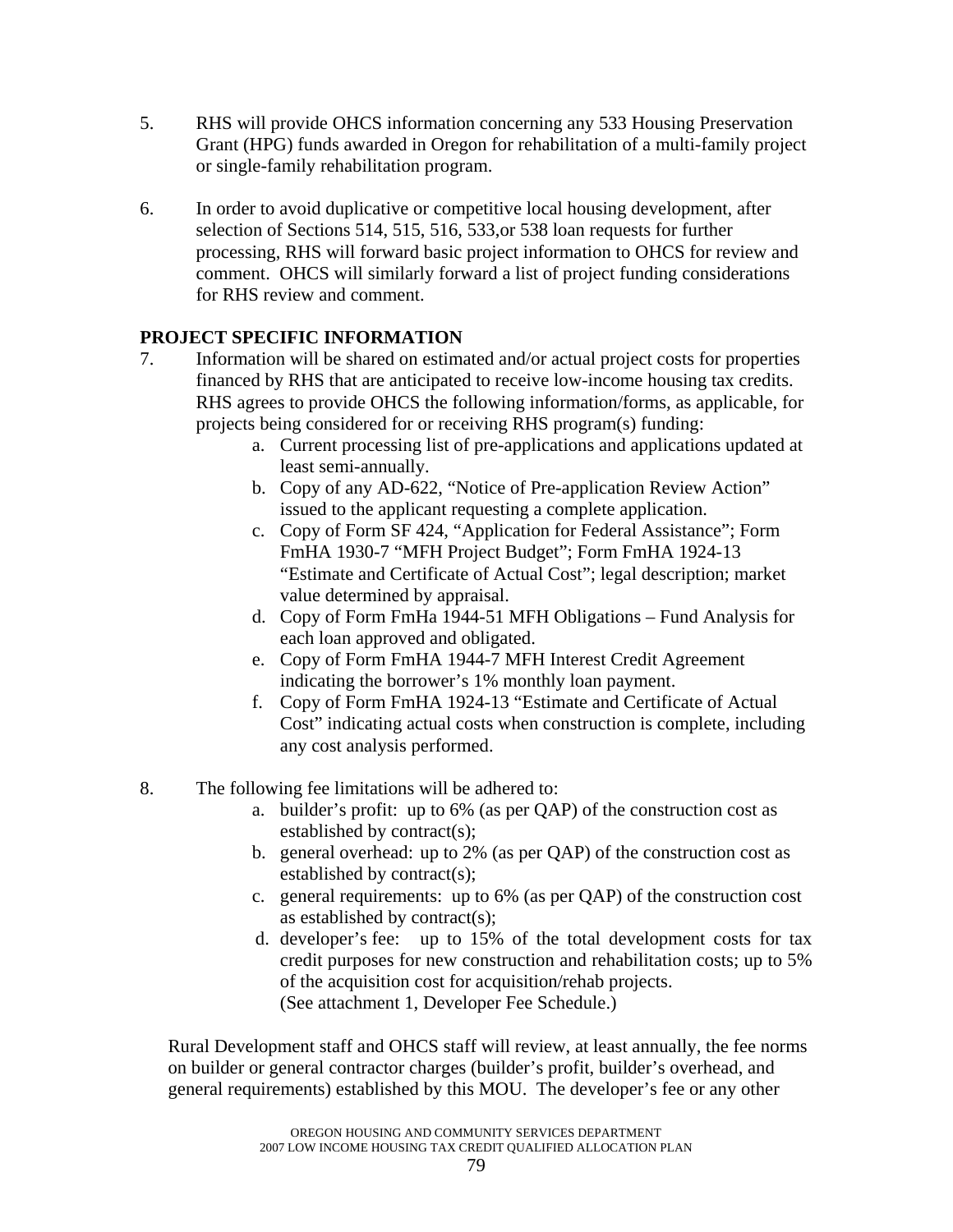fees allowed will also be reviewed. Any revised fee norms will be added as an amendment to this agreement and be used in subsequent analysis of loan or credit requests.

9. The above fee norms will be used in the OHCS analysis of the amount of assistance that is necessary for a proposed project. In all cases where the results of an analysis indicate that there will be excess assistance (defined as more than the lesser of \$25,000 or

> 1 percent of the total development cost as authorized by OHCS), RHS will consult with the applicant and OHCS to strive to reach an agreement for reducing the excess assistance. The following are examples of actions that can be taken:

- a. reducing the amount of tax credit units requested, or
- b. reducing the level of assistance provided by one or more of the funding sources, or
- c. revising the uses to include eligible costs for any funding participants, provided the project enhancement is consistent with the intent of the RRH program and will assist the resident population being served by the housing.

Parties to this agreement understand that in the event that excess assistance is not reduced through other means, RHS will adjust the amount of equity contribution (through the reduction of the loan) to ensure that RHS assistance provided is not more than is necessary to provide affordable housing, after taking account of assistance from all Federal, State, and local sources. Any reduction pursuant to this paragraph will require formal notification to the applicant, OHCS, and RHS National Office.

- 10. OHCS will provide RHS with:
	- a. A list of all funded tax credit applications including project name and location, number of units, tax credits requested, amount of reservation, and project preference(s), if any.
	- b. A copy of the reservation letter sent to the applicant/sponsor.
	- c. A copy of the detailed cost breakdown used to estimate the amount of tax credits for which the developer would be eligible for those applicants that are seeking RHS financing.
	- d. IRS Form 8609 "Low Income Housing Credit Allocation Certification" with a copy of the cost data used to determine the development cost of the RHS financed projects.
- 11. RHS will provide OHCS with the name of Section 515, 514/516, 538 borrowers receiving tax credits who are in default on their RHS loan. OHCS will provide RHS with information concerning borrowers who, to the knowledge of OHCS, are in non-compliance with tax credit requirements.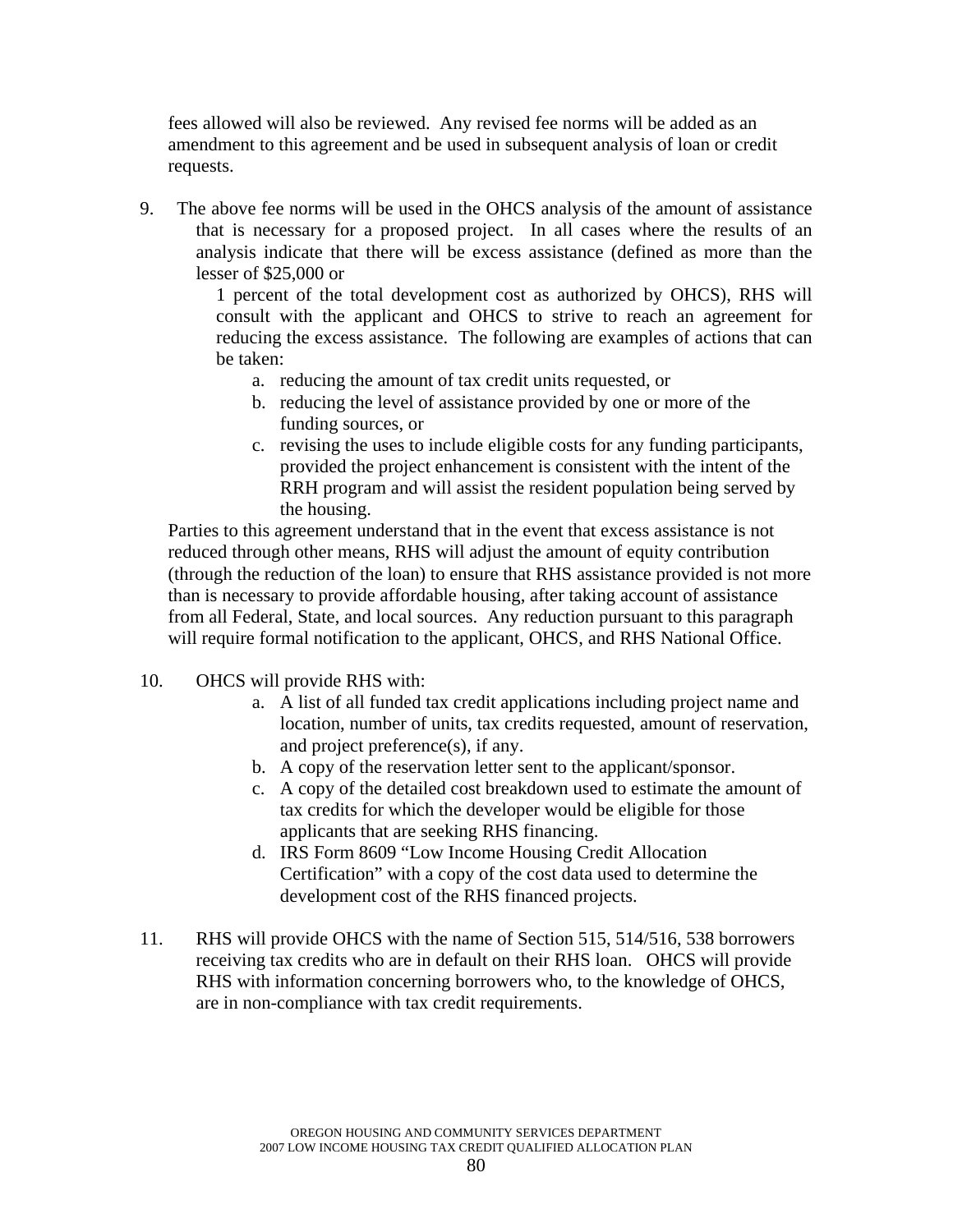### **TENANT AND MONITORING INFORMATION**

- 12. RHS will require signatures of all household members18 years of age and over, as required by IRS Code on tenant certifications. RHS will require as a part of project management, and consistent with OHCS policy, use OHCS .1, Low Income Housing Tax Credit Program Tenant Certification (Form TIC-1) for all placement and move-in certifications, in addition to any other administrative forms required by RHS. The OHCS initial certification form will be required to be dated effective on or before tenant move-in.
- 13. Parties to this agreement understand RHS does not certify tenant tax credit income eligibility, nor does RHS certify to the owner's compliance with the requirements of Section 42, only that RHS tenant income is based upon certification or annual recertification, and that certification and recertification requires third-party verification. The owner certifies the information to RHS as being true and correct representations, and RHS performs periodic reviews and analysis of the data to verify compliance with RHS requirements.
- 14. RHS will provide OHCS with annual data concerning tenant income on affected RHS properties. Such data will be in a standard report format from the Multiple Family Housing Tenant File System (MTFS) database. The report will be signed and dated by RHS Servicing Specialist and will indicate the data is considered correct by RHS.
- 15. OHCS will accept the RHS physical inspection findings in lieu of conducting a separate inspection. Such findings shall be available for review prior to any OHCS audit and OHCS shall reserve the right to inspect as necessary to satisfy IRS code. File audits will continue to be conducted by OHCS as established by OHCS policy and procedures.

### **TAX CREDIT SET ASIDE FOR RHS PROJECTS**

- 16. OHCS will set-aside 15% of the state allocation of credits for USDA Rural Development 515, 514/516, 538 (interest credit, only) program eligible projects and other rural/farmworker targeted projects. A reservation or allocation of tax credits from this set-aside will be limited to projects that receive direct funding from RHS or meet rural/farmworker housing targets. The following additional conditions apply:
	- a. Projects receiving support in the way of a loan guarantee only, or other similar support, will not be considered for a reservation or allocation from the USDA Rural Development set-aside solely due to the loan guarantee participation.
	- b. Tax credit applications will be processed in the regular OHCS funding competition cycle. If RHS is unable to issue a certification of the availability of funding by the date OHCS receives notice that National Pool Tax Credits will be available, the RHS project related tax credit reservation may be canceled and that portion of the Rural Development set-aside reallocated as appropriate.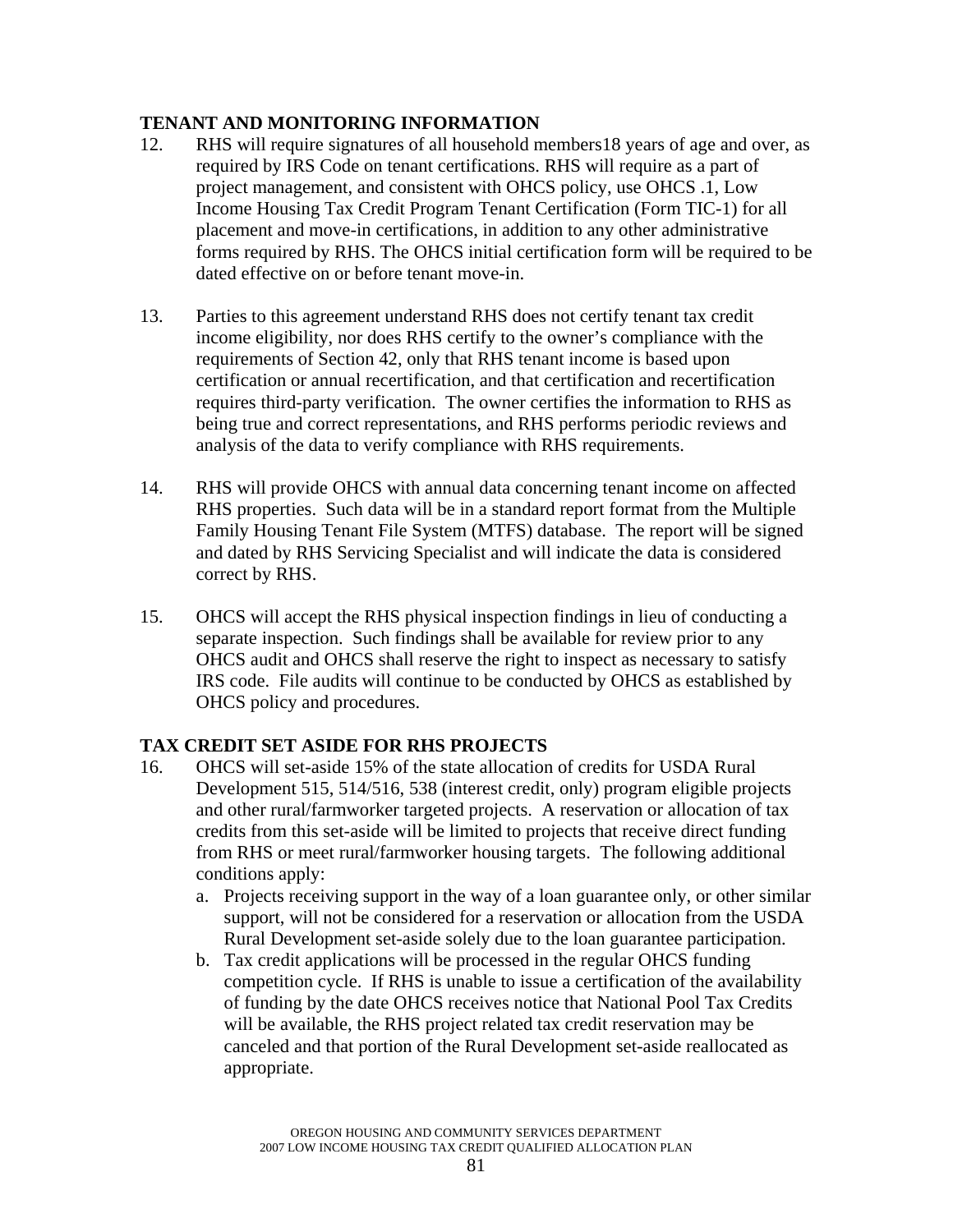c. The Rural Development set-aside is not an "entitlement" pool, but rather a "reserve" of credits for RHS project proposals that meet the OHCS scoring criteria. The purpose of the set-aside is to assure tax credits are available for RHS projects that meet scoring thresholds, but otherwise would not receive credits due to the competition from other higher scoring projects.

### **HOME Designated Units with RD Rental Assistance**

- 17. HOME designated units in Rural Development financed projects will be treated as 'tax credit' units as described in Administrative Notice No. 3209 (1930-C). Accordingly:
	- a. Such treatment will allow tenant selection to be deferred until applicants for occupancy are available whose eligibility will allow the borrower/sponsor to meet HOME program obligations.
	- b. Rural Development Rental Assistance (RA) assigned to the designated HOME unit(s) will be retained; transfer of the RA to other eligible project tenants will not occur as otherwise would be required with RD financed developments.
	- c. The project owner is responsible for any cash flow deficits in the annual project budget as a result of applying this practice so far as Rural Development is concerned.

### **OHCS Architectural Requirements**

18. In RHS/OHCS jointly funded projects, OHCS architectural standards will be adhered to as applied by the OHCS Architectural Consultant with consideration for RHS architectural constraints. OHCS architectural standards are published annually in both the OHCS funding application packages and in the Low Income Housing Tax Credit Qualified Allocation Plan.

### **PERIOD OF AGREEMENT**

This agreement will remain in effect until terminated by written 30 day notification to either party.

### **MODIFICATION OR AMENDMENT PROVISION**

This agreement may be modified by written agreement of RHA and OHCS. Requests for amendments to the agreement will be initiated by either party through written notification.

### **ACCEPTANCE AND SIGNATURE OF EACH APPROVING PARTY**

Director Date State Director Date Oregon Housing and Community Services USDA Rural Development Rural Housing Department Services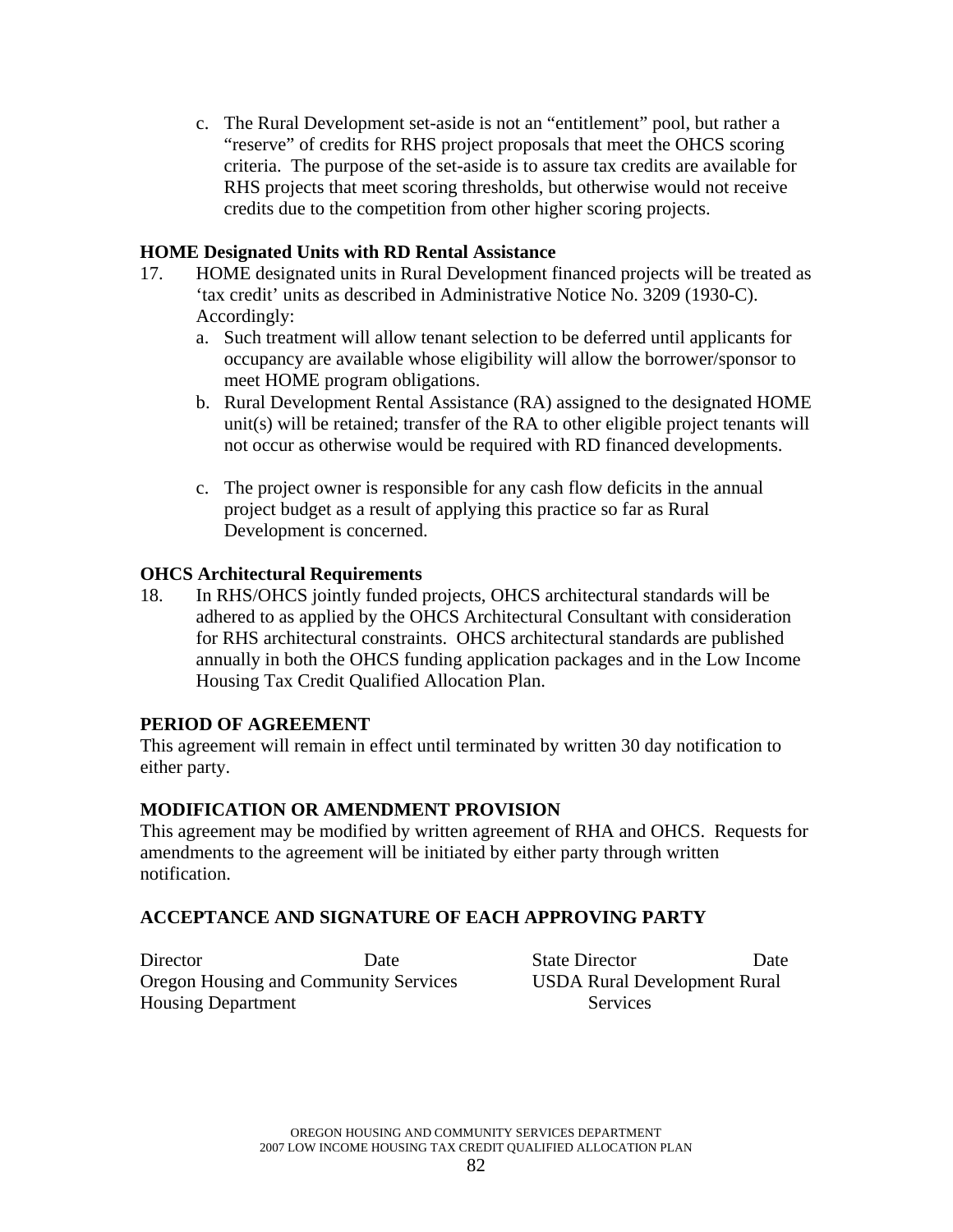# **EXHIBIT E**

### **RESIDENT SERVICES PLAN**

∗ *It is optional to submit this Plan with the Application. It will be required for submission if the project receives a reservation of funding* 

| Date:                                                   | <b>Project Name:</b>  |                |  |
|---------------------------------------------------------|-----------------------|----------------|--|
| Sponsor:                                                |                       |                |  |
| <b>Sponsor Contact:</b>                                 |                       |                |  |
| <b>Sponsor Address:</b>                                 |                       |                |  |
| <b>Sponsor Phone:</b>                                   | <b>Sponsor Fax:</b>   |                |  |
| <b>Management Agent:</b>                                |                       |                |  |
| <b>Project Location:</b>                                |                       |                |  |
| <b>Number of Units:</b>                                 | <b>Bedroom Sizes:</b> |                |  |
| <b>Target Population:</b>                               | <b>Income Levels:</b> |                |  |
| Projected number of children on-site at full occupancy: |                       |                |  |
|                                                         |                       |                |  |
| <b>Department Funding:</b>                              |                       |                |  |
| <b>Trust Fund:</b>                                      | \$<br><b>HOME:</b>    | \$             |  |
| HELP:                                                   | \$<br>LIHTC:          | $\$\$          |  |
| <b>OAHTC:</b>                                           | \$<br>ADF/Other:      | $\mathfrak{S}$ |  |
|                                                         |                       |                |  |

#### **Policy Statement**

Sponsors who receive Department Resources must include in their affordable housing development a provision for residents to access services appropriate to the identified needs of the target population.

The anticipated outcomes of the Resident Services Plan are:

- 1) Through coordination, collaboration, and community linkages, provide residents the opportunity to access appropriate services which promote self-sufficiency, maintain independent living, and support residents in making positive life choices; and
- 2) To effectively maintain the fiscal and physical viability of the development by incorporating into the ongoing management appropriate services which address resident issues as they may arise.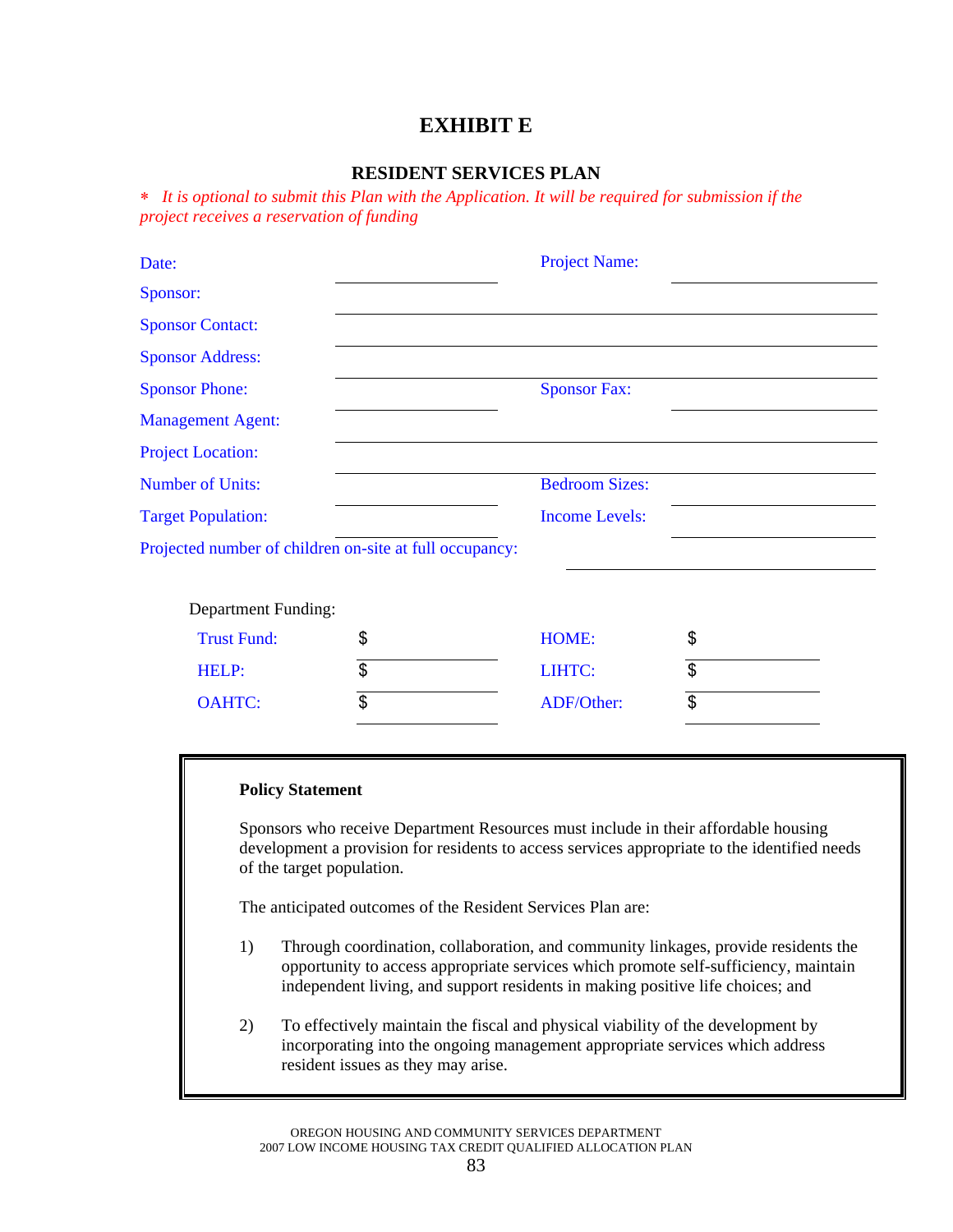#### **Developing the Resident Services Plan**

**The Resident Services Plan contains four sections, each beginning with a statement of intent. Complete each section thoroughly and completely. There is no limit to the number of pages that can be submitted, but conciseness is encouraged.** 

# **PLEASE READ ALL QUESTIONS AND TRY TO ANSWER EACH ONE THOROUGHLY**

### **Section One: Needs Assessment**

The intent of this section is to ensure that the Sponsor will employ a thorough and creative process to research, identify and describe the target population and assess their potential service needs. Contact with the local community including schools, churches, businesses, neighbors, service providers, and other affordable housing developments may be necessary in order to define the needs specific to potential residents. The Sponsor is encouraged to research additional sources, including census information, market studies, and the OHCS OMNIPLAN. Assumptions based on the Sponsor's prior experience in designing services for this target population are also valuable*.*

Describe the overreaching goal for housing and services as the project is envisioned. How do support services fit in the mission statement as a non-profit housing developer, or in the housing portfolio, if a for-profit developer:

X

Describe in detail the target population and their service needs:

X

Describe the methods used, and identify the sources consulted in determining the service needs of the target population:

X and the contract of the contract of the contract of the contract of the contract of the contract of the contract of the contract of the contract of the contract of the contract of the contract of the contract of the cont

### **Section Two: Identification and Coordination**

*The intent of this Section is to demonstrate that the Sponsor has made linkages in the local community and the network of service providers in order to establish roles and relationships in coordination of services for this development. The Sponsor is encouraged to initially investigate an array of possible services and then refine and select those most appropriate to the target population.* 

Describe the methods used to identify the available services in the community, including efforts to coordinate and collaborate on the design of the Resident Service Plan:

X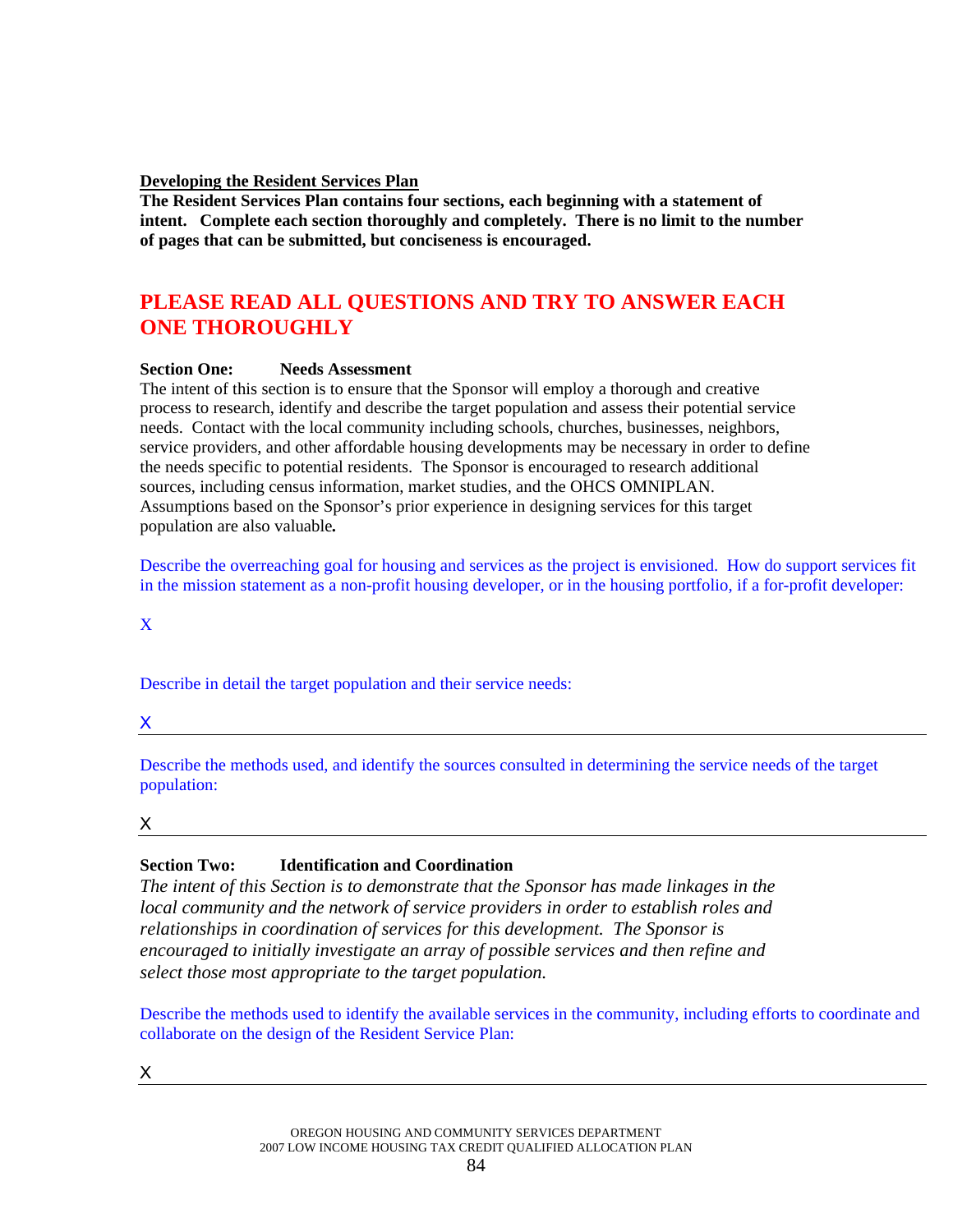#### **Section Three: Implementation**

The intent of this section is to define the logistics of the Resident Services Plan. Describe briefly each specific service selected as appropriate for the target population, state in measurable terms the anticipated result of providing the service, and identify the provider of the service. Description of how the delivery of services will occur and be funded is critical to this section.

#### **Complete the table below:**

| <b>SERVICE</b><br><b>PROVIDED</b> | <b>PROVIDED AT</b><br><b>WHAT LOCATION</b><br>(on site / off-site) | <b>ANTICIPATED RESULTS</b> | <b>SERVICE PROVIDER</b> |
|-----------------------------------|--------------------------------------------------------------------|----------------------------|-------------------------|
|                                   |                                                                    |                            |                         |
|                                   |                                                                    |                            |                         |
|                                   |                                                                    |                            |                         |
|                                   |                                                                    |                            |                         |
|                                   |                                                                    |                            |                         |
|                                   |                                                                    |                            |                         |
|                                   |                                                                    |                            |                         |
|                                   |                                                                    |                            |                         |
|                                   |                                                                    |                            |                         |
|                                   |                                                                    |                            |                         |
|                                   |                                                                    |                            |                         |
|                                   |                                                                    |                            |                         |

Describe the delivery of resident services. Who is responsible for implementation of the service plan, and will services be offered on-site or on a referral-basis to other providers?

 A. If services are contracted out, describe the qualifications of the prospective service provider/coordinator to implement and to evaluate the plan.

 B. If the management agent through its on-site manager will implement the plan and coordinate services: Describe the qualifications and experience of management agent in coordinating services. Describe what kind of oversight sponsor will have over management to ensure that the Services Plan is implemented and to achieve the sponsor's goals.

### X

Describe how the physical amenities of the project will be utilized in implementing the provision of services: (i.e., use of the community room, etc.)

### X

List the sources and amounts of additional resources, if any, that will be used to implement the Resident Services Plan. Include a statement describing how services will be funded on an ongoing basis. Indicate if a collaborative agreement, a memorandum of understanding, or a contract has been negotiated in order to provide appropriate services to the target population:

#### $\boldsymbol{X}$

### **Section Four: Evaluation and Coordination with Management**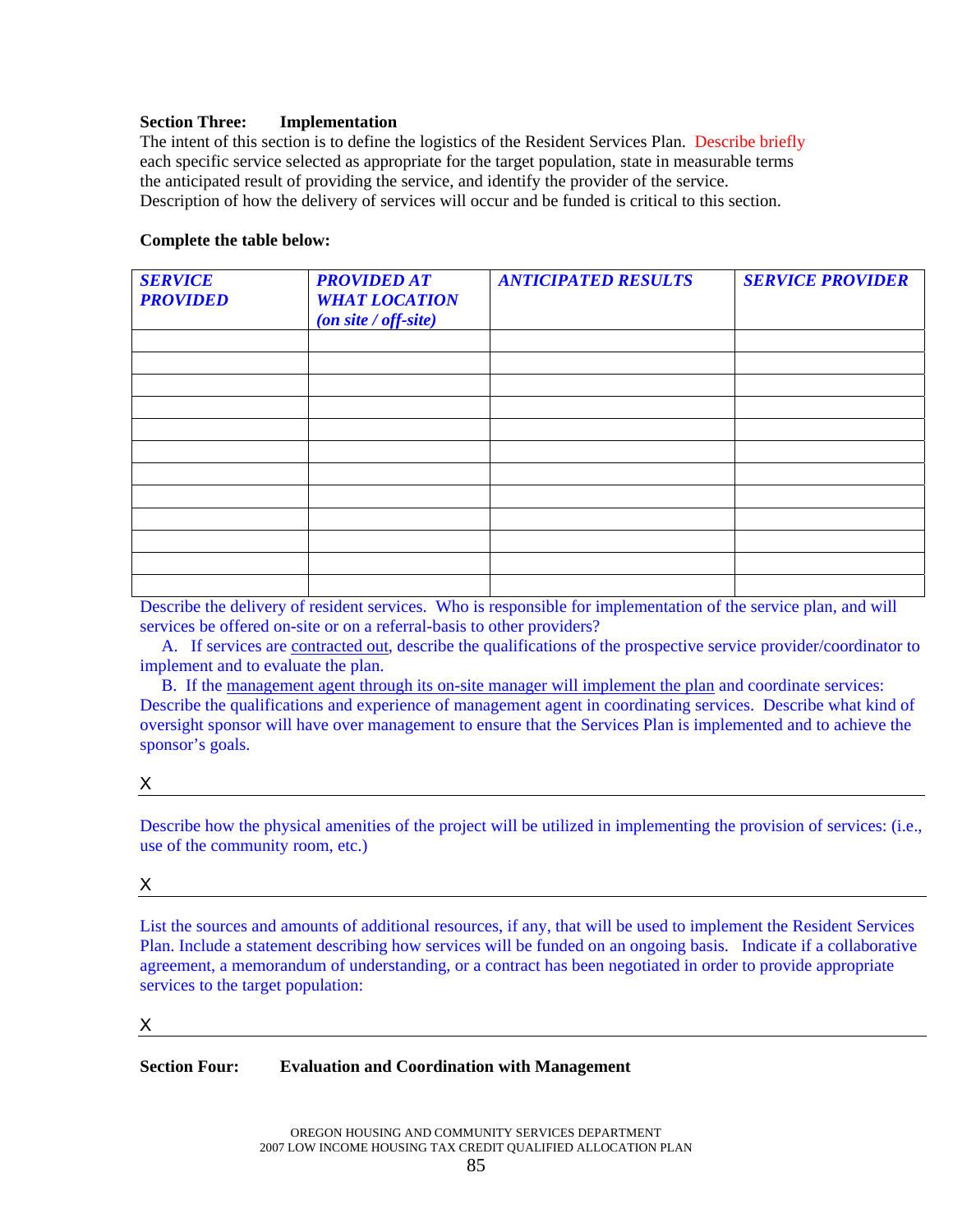*The intent of this section is to establish a method of evaluating the effectiveness of the Resident Services Plan and create the essential link to ongoing management of the development. Evaluating the plan will ensure that as resident populations are often in flux, the services can be adapted to changing needs. Effective delivery of services must be coordinated with the management agent, especially the on-site staff.* 

*X* 

*Describe the methods used to evaluate the specific services offered, including how and when the anticipated results will be measured:*

If results are not as anticipated, describe what corrective action will be taken:

X and the contract of the contract of the contract of the contract of the contract of the contract of the contract of the contract of the contract of the contract of the contract of the contract of the contract of the cont

Describe the criteria used for selecting a management agent committed to coordination of resident services, including the hiring and training of "service sensitive" staff:

 $\mathsf X$  and  $\mathsf X$  and  $\mathsf X$  are  $\mathsf X$  . The set of  $\mathsf X$  and  $\mathsf X$  are  $\mathsf X$  and  $\mathsf X$  are  $\mathsf X$  and  $\mathsf X$  are  $\mathsf X$  and  $\mathsf X$  are  $\mathsf X$  and  $\mathsf X$  are  $\mathsf X$  and  $\mathsf X$  are  $\mathsf X$  and  $\mathsf X$  are  $\mathsf X$  and  $\math$ 

Describe the process of ensuring ongoing coordination of the Resident Services Plan with the proposed management agent:

 $\mathsf X$  and  $\mathsf X$  and  $\mathsf X$  are all  $\mathsf X$  and  $\mathsf X$  and  $\mathsf X$  are all  $\mathsf X$  and  $\mathsf X$  are all  $\mathsf X$  and  $\mathsf X$  are all  $\mathsf X$  and  $\mathsf X$  are all  $\mathsf X$  and  $\mathsf X$  are all  $\mathsf X$  are all  $\mathsf X$  and  $\mathsf X$  are all  $\$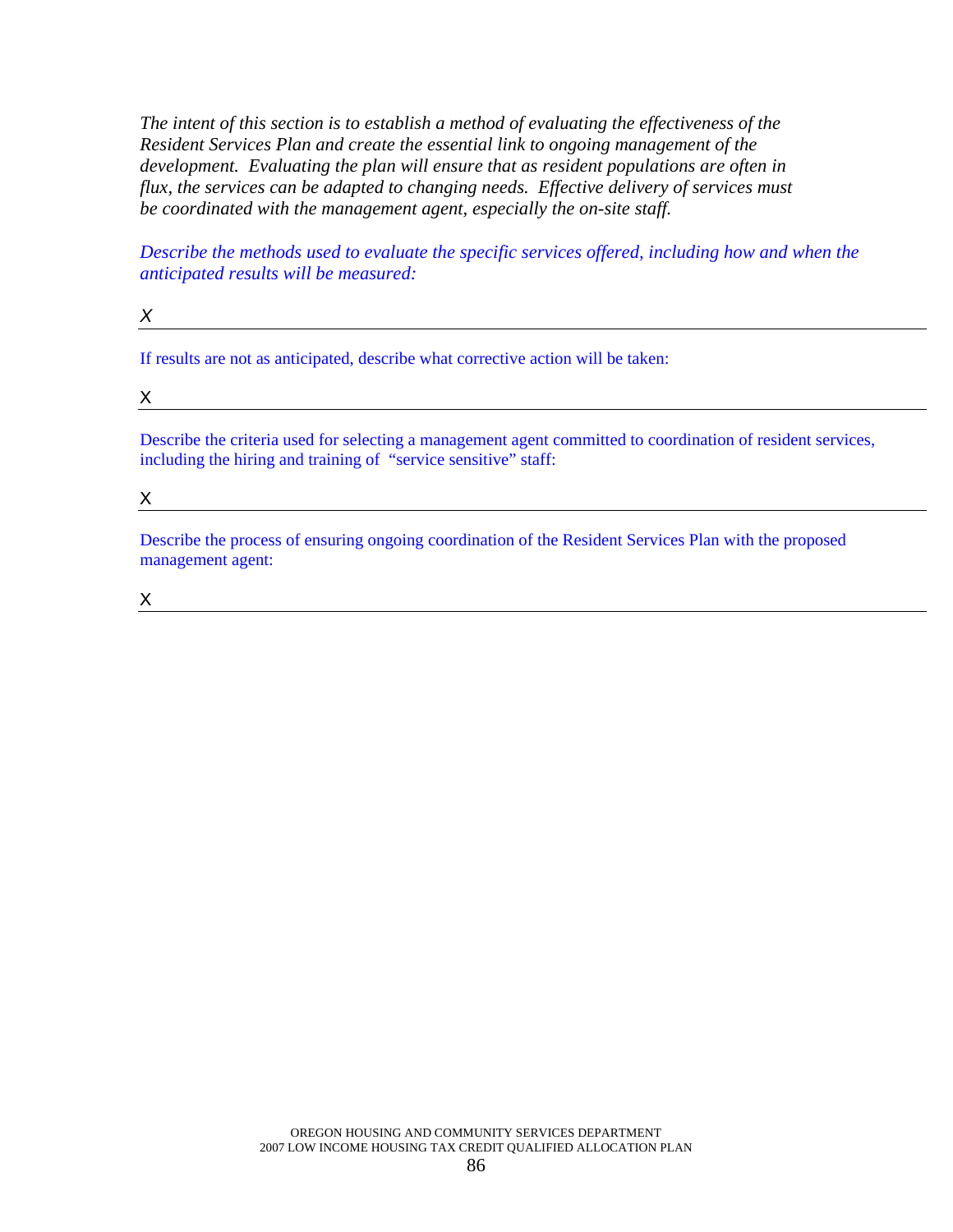# **EXHIBIT F**

### **PROPOSED CHANGES TO THE QUALIFIED ALLOCATION PLAN FOR 2009 AND UNTIL FURTHER AMENDED**

### Introduction

For your consideration are the proposed changes in the administration of the State of Oregon's Low-Income Housing Tax Credit (LIHTC program. Oregon Housing and Community Services (OHCS) is the designated (by the governor) administrator of the LINTC Program. The Low Income Housing Tax Credit Allocation Plan or QAP governs administration of the LIHTC program. Described below are changes, proposed by OHCS to the QAP.

Listed below are the changes being proposed by OHCS for the 2009 QAP. The draft QAP will be put on the OHCS website for public comment, which will begin on July 22, 2008 until August  $20^{th}$  2008 and a public hearing will be held in August  $8^{th}$  2008 take public comment. On August 22<sup>nd</sup> 2008 the recommend plan changes will be presented to the Housing Council for final recommendation.

| PAGE#           | <b>TYPE OF CHANGE MADE</b>                                       |
|-----------------|------------------------------------------------------------------|
| Page 8          | Change in contact information for OHCS Staff                     |
| Page 18         | Removed text that is no longer applicable to the LIHTC Program   |
| Page 23         | Clarification of the text on the timetable for application.      |
| Page 24         | Clarification to the qualification to apply under the Set asides |
| Page 29         | Change the date for the wait list expiration.                    |
| Page 31 through | Changes in the Allocation Procedures to reflect the New CFC      |
| 37              | Application requirements.                                        |
| Page 39         | Addition of the 75 Day Reservation Period                        |
| Page 39         | Change to the Competitive Allocation Limitation to reflect the   |
|                 | increase in per project maximum limit.                           |
| Page 45         | Change to the Next Available Project List Policy (Wait List)     |
| Page 46         | Clarification to the Policy on Handling of Returned Credits.     |
| Pages 53 & 54   | Clarification the Developer Fee Policy.                          |

Listed below are the significant changes to the 2009 QAP.

### **Summary of QAP Additions/Modifications Compliance Policies July 22, 2008**

### **Table of Contents**

Pg. 2 Added title, "Waiver of Annual Income Recertification Policy", to begin on page 55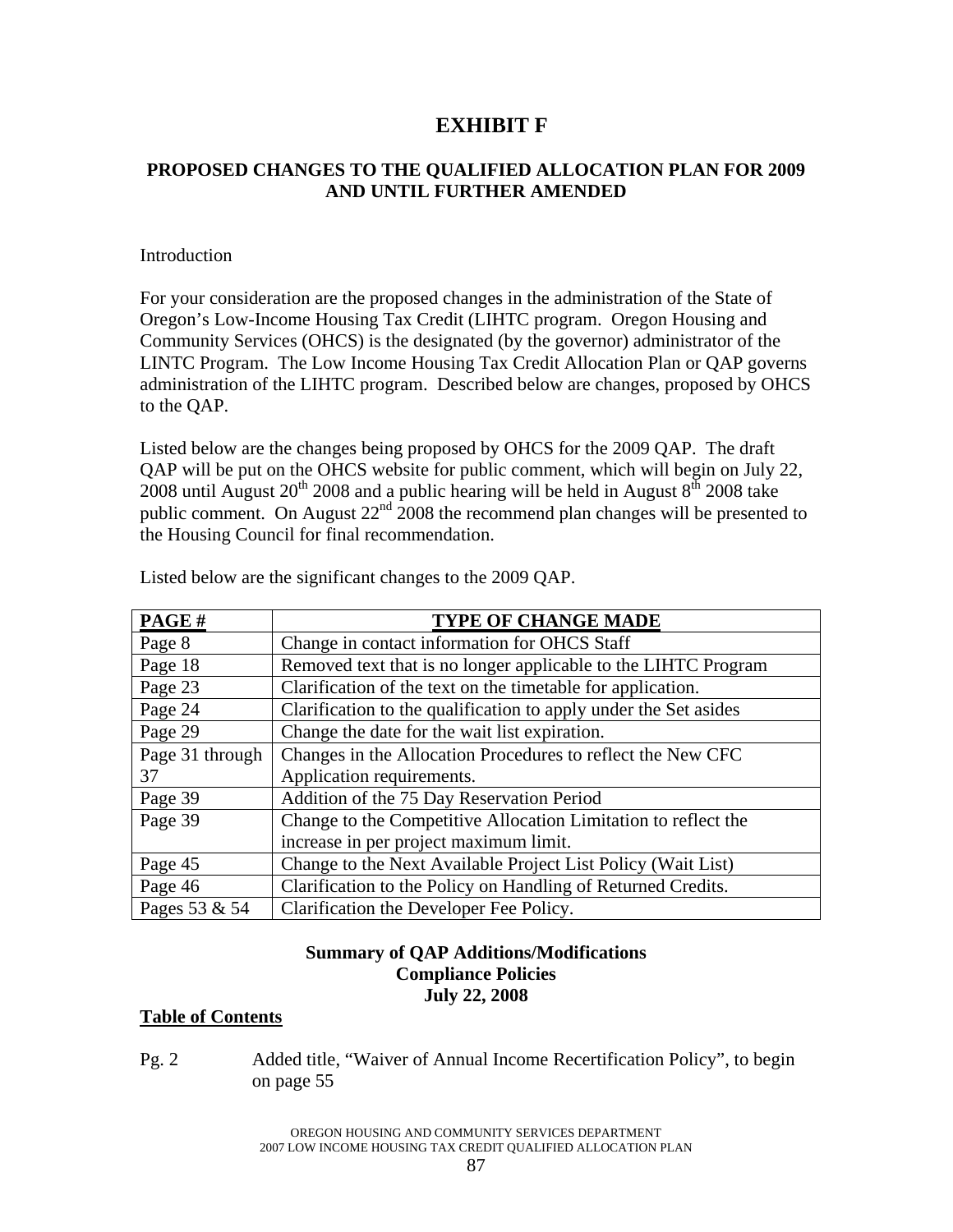Pg.  $2 \& 3$  Because of the addition of the above policy, everything listed after this under the Table of Contents needed to have the starting page numbers altered by two pages (i.e. "Compliance Monitoring Policy" used to begin on page 57, but now begins on page 59).

## **Main Body of Text**

Pg. 50 Under "Policy on Property Management Units":  $1<sup>st</sup>$  paragraph – minor rewording for better "flow".  $2<sup>nd</sup>$  paragraph – reworded and clarified that a non-LIHTC income eligible staff unit should be treated the same way a "common area" would be.  $3<sup>rd</sup>$  paragraph – continues discussing non-LIHTC income eligible staff units and that because they are treated like common areas (required as part of employment by the property), rent should not be charged.  $4<sup>th</sup>$  and  $5<sup>th</sup>$  paragraph – minor rewording for better "flow".

### **Compliance Policies**

| Pg. 54 | <b>Under "Policy on Property Management Units":</b><br>$1st$ paragraph – minor rewording for better "flow".                                                                                                                                                                                                                                           |
|--------|-------------------------------------------------------------------------------------------------------------------------------------------------------------------------------------------------------------------------------------------------------------------------------------------------------------------------------------------------------|
|        | Under "Memorandum of Understanding/IRS From 8821 Policy":<br>$1st$ sentence – removed the word "qualifications" and replaced it with<br>"eligibility".                                                                                                                                                                                                |
| Pg. 55 | <b>Under "Policy on Exceptions/Waiver Requests":</b><br>1 <sup>st</sup> sentence – removed "all may be excepted for" and replaced it with<br>"may be waived with".                                                                                                                                                                                    |
| Pg. 55 | Added new policy entitled, "Waiver of Annual Income Recertification<br>Policy" (applies to 100% LIHTC properties only).                                                                                                                                                                                                                               |
| Pg. 57 | <b>Under "Acquisition/Rehabilitation Tenant Certification Policy":</b><br>$1st$ paragraph – removed "Ownership may choose to complete a rehab<br>certification as well." The IRS has provided new guidance on how to treat<br>certifying existing households in acquisition/rehab projects. Added three<br>paragraphs to describe the new procedures. |
| Pg. 59 | <b>Under "Compliance Monitoring Policy":</b><br>$1st$ paragraph – reworded the second-to-last sentence for better "flow".                                                                                                                                                                                                                             |
| Pg. 59 | "Record Keeping" – reformatted this section (should be its own<br>subcategory).                                                                                                                                                                                                                                                                       |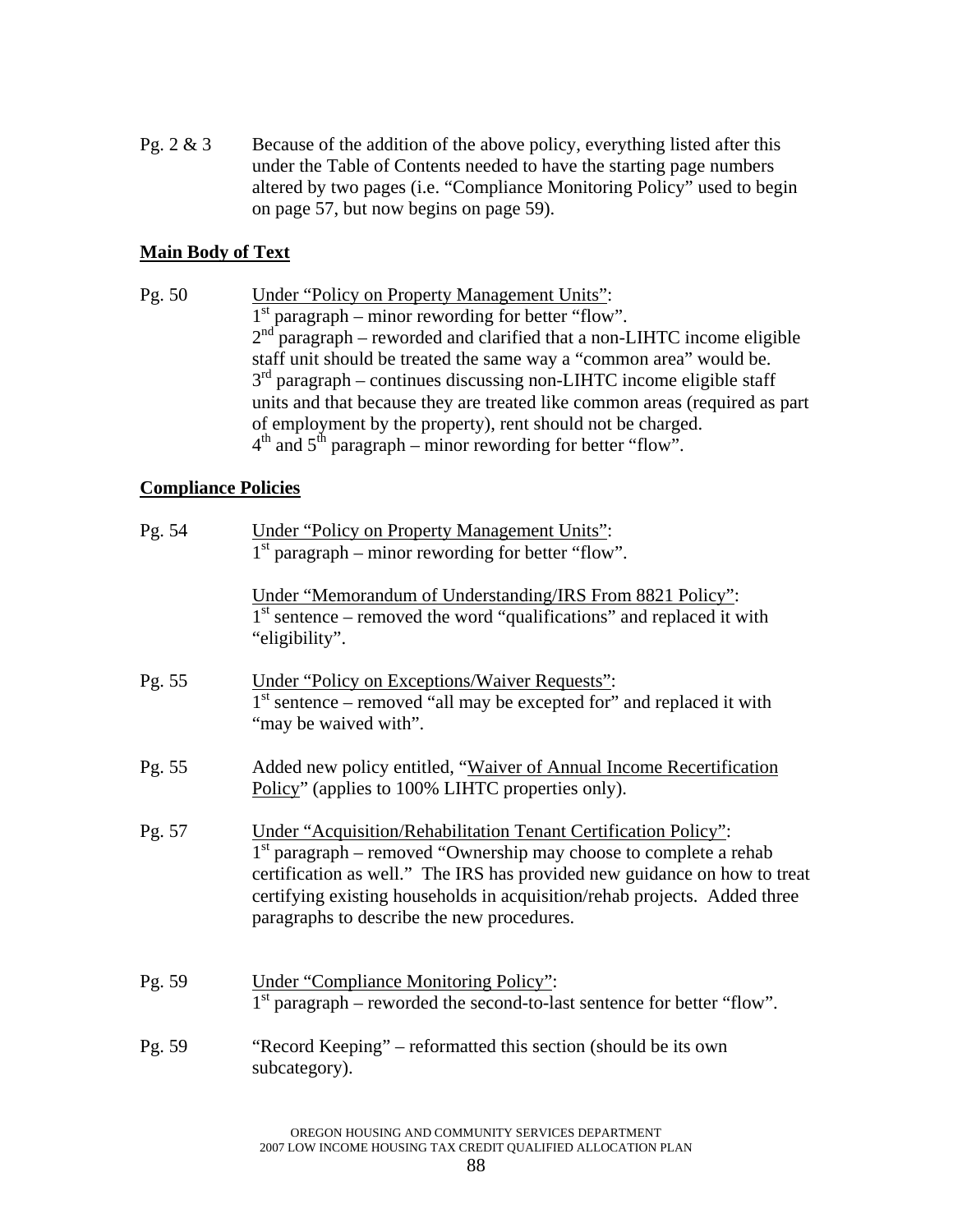| Pg. $60$ | "Record Retention" – reformatted this section (should be its own<br>subcategory).                                                                                                                                                                                                                               |
|----------|-----------------------------------------------------------------------------------------------------------------------------------------------------------------------------------------------------------------------------------------------------------------------------------------------------------------|
|          | "Certification" – changed title to "Annual Certification of Continuing<br>Compliance". Reformatted section to become its own subcategory. Also,<br>added "(due by April 15 <sup>th</sup> of each year)" to the end of the first paragraph.                                                                      |
| Pg. 61   | Removed paragraph entitled, "Annual Owner Certification On-line<br>Reporting. Instead, this section is included as a "Note" after the 4 <sup>th</sup> bullet<br>item from the top of the page.                                                                                                                  |
|          | Reformatted "Monitoring of a project will occur as follows-". Also, added<br>clarification to the $1st$ bullet item to define units and files to be included in<br>the 20% random selection.                                                                                                                    |
|          | Reformatted "When a project is scheduled for review, the Department<br>will:". Also, changed the $2nd$ bullet item to require the Department to<br>issue notice of noncompliance to the owner within $30$ days (no longer 45)<br>from the date the inspection took place.                                       |
|          | "Liability" – reformatted this section (should be its own subcategory).<br>Also, added "(on or prior to April $15th$ of each year)" to the 1 <sup>st</sup> bullet item.<br>Replaced "45 days" with "30 days" (amount of time an owner has to<br>respond to notice of noncompliance).                            |
| Pg. $62$ | $1st$ paragraph – added "(from the date of original owner notification)".                                                                                                                                                                                                                                       |
| Pg. 63   | Last bullet item under "Non-compliance Requiring Additional OHCS<br>Staff Time", replaced "HPM" with "Asset & Property Management<br>$(APM)$ ".                                                                                                                                                                 |
|          | <b>Under "Housing Credit Properties After Year 15":</b><br>$2nd$ paragraph – included new guidance provided by the IRS that although<br>the Department will not issue Form 8823 during the Extended Use Period,<br>written documentation describing projects out of compliance will be<br>submitted to the IRS. |
| Pg 64    | Under "Extended Use Period (Post-15 Year) Compliance":<br>$7th$ bullet item – removed the requirement of completing annual tenant<br>income certifications (only required at move-in, with third party<br>verifications).                                                                                       |
|          | Under "Revised tenant eligibility issues":<br>$1st$ bullet item – added "and assets" (to be third-party verified with<br>income).<br>$2nd$ bullet item – revised to read that "Completion of annual tenant income                                                                                               |
|          |                                                                                                                                                                                                                                                                                                                 |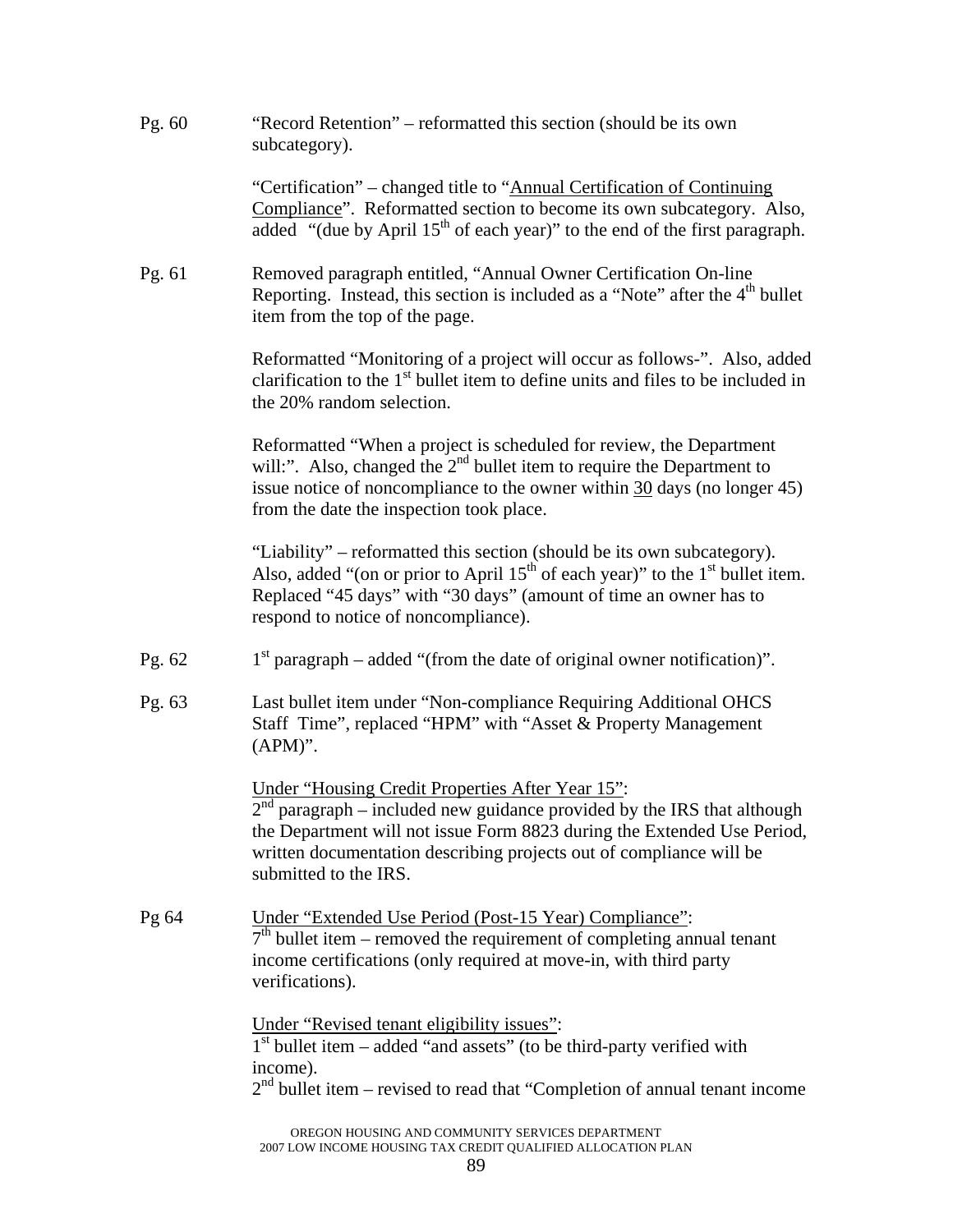certifications will no longer be required."  $3<sup>rd</sup>$  bullet item – added "adoption" in parenthesis for "Changes in Household Composition".

Pg. 65  $2<sup>nd</sup>$ ,  $3<sup>rd</sup>$ ,  $4<sup>th</sup>$  and  $8<sup>th</sup>$  paragraphs – reworded for better "flow". Last paragraph – replaced "45 days" with "30 days". Pg. 66  $1<sup>st</sup>$  paragraph – replaced "in no case" with "must not". Also, replaced "45 day" with "30 day".

 $1<sup>st</sup>$  bullet item – added this as guidance by the IRS to notify them by written documentation of noncompliance issue discovered during the Extended Use Compliance Period (in lieu of form 8823).

### **Exhibit H – Housing Credit Properties After Year 15**

- Pg. 142  $3<sup>rd</sup>$  paragraph added a statement that the IRS does want to be notified of projects our of compliance by written documentation (in lieu of form 8823).
- Pg. 143 Item #7 removed "and on the anniversary of" (annual completion of tenant income certifications will no longer be required).

Under "Revised tenant eligibility issues": Item 1.a) - added "and assets" (to be third-party verified with income).

Item 1.b) – replaced original statement with "Completion of annual tenant income certifications will no longer be required."

Item 1.c) - added "adoption" in parenthesis for "Changes in Household Composition".

- Pg. 144 Minor reformatting and rewording to the sections titled "Inspections" and "Annual Reporting".
- Pg. 145 Under "Consequences of Noncompliance":  $1<sup>st</sup>$  paragraph – replaced "45 days" with "30 days". Also, replaced "in no case" with "must not".

Item #1 – added "Written notification addressed to the Internal Revenue Service describing the noncompliance issues discovered (as recently directed by the IRS)."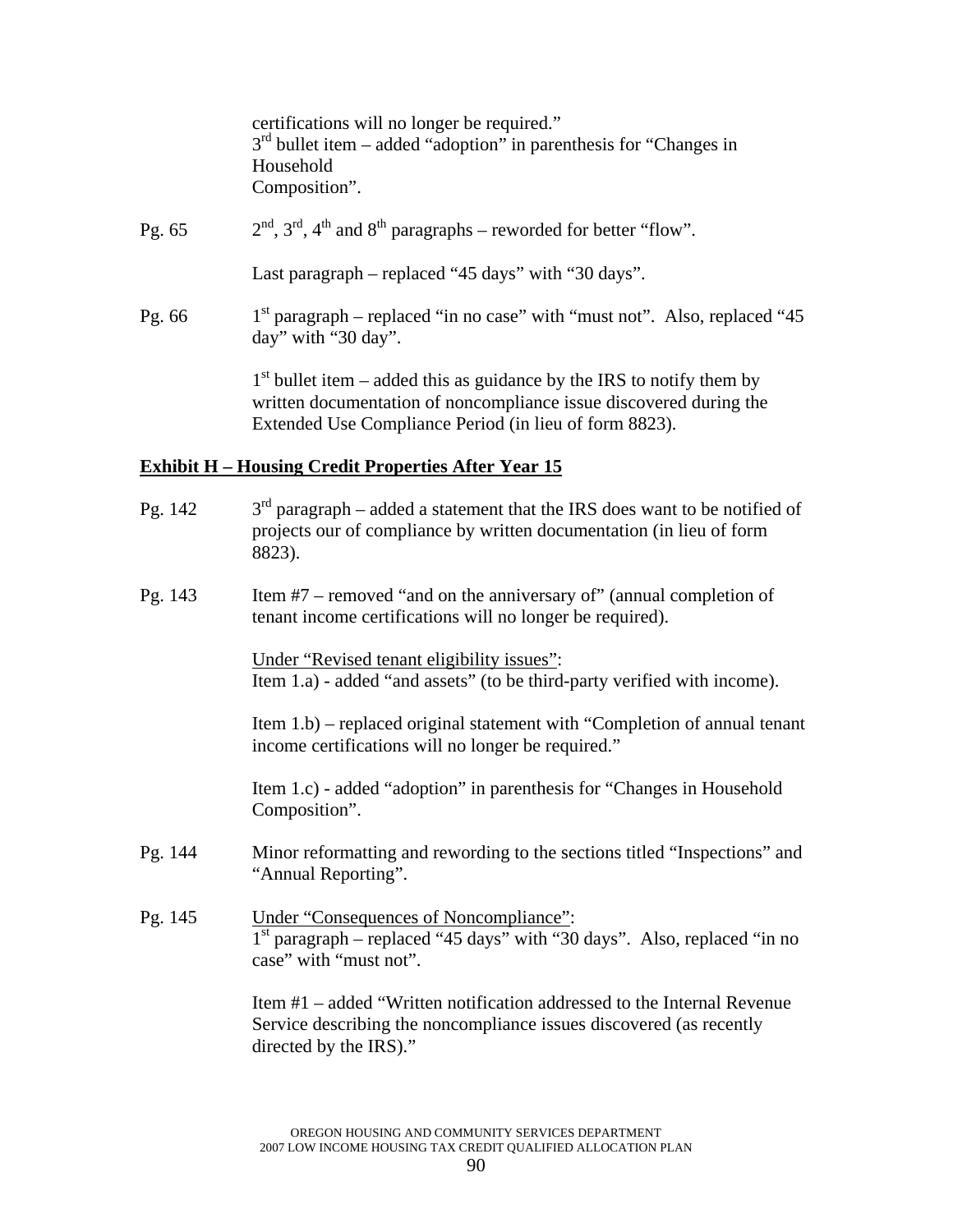# **EXHIBIT G**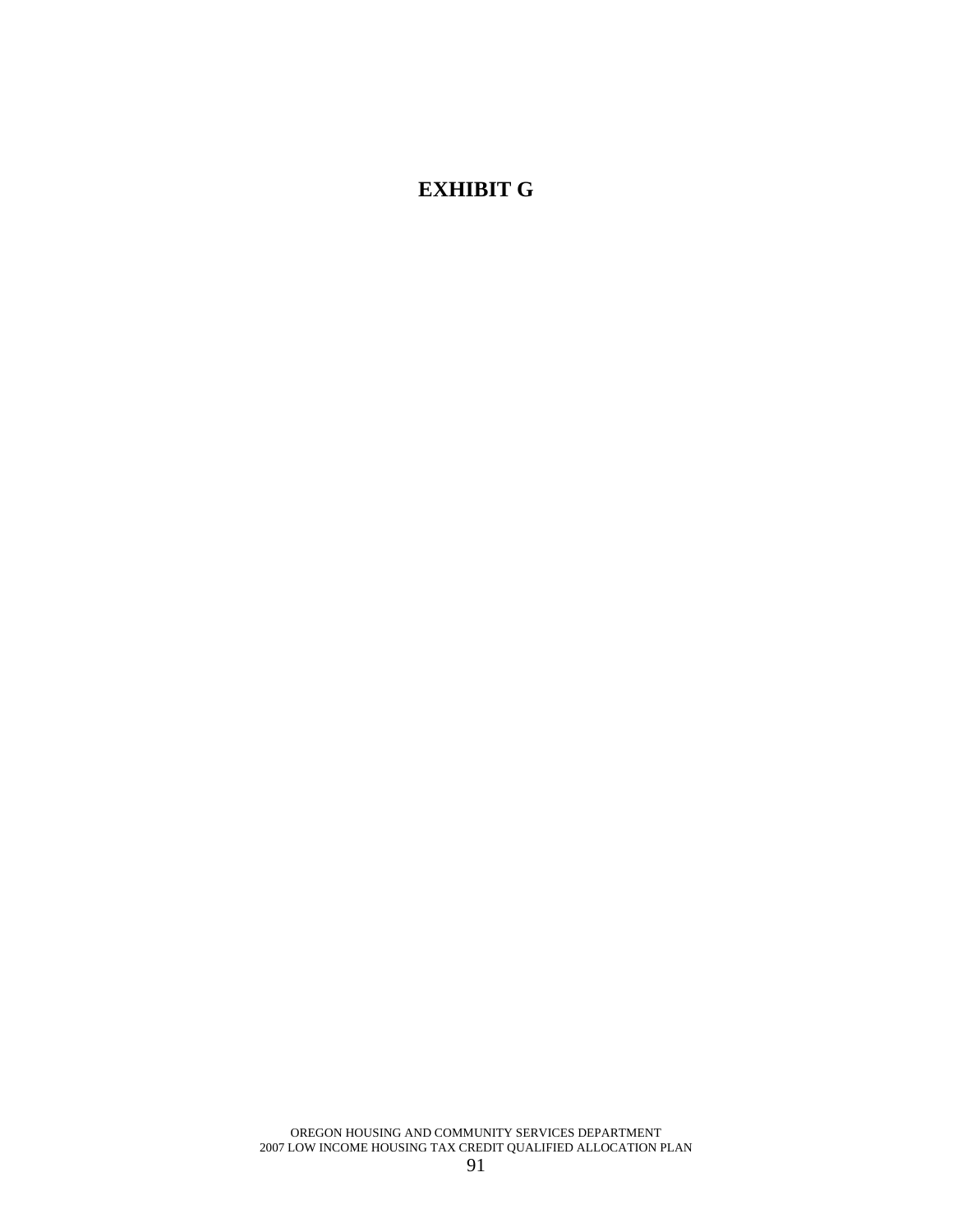# **EXHIBIT H**

# **HOUSING CREDIT PROPERTIES AFTER YEAR 15**

The federal low-income housing tax credit ("Housing Credit") was created by Congress in 1986 and is administered in Oregon by Oregon Housing & Community Services (OHCS).

Properties that were awarded Housing Credits on or after January 1, 1990 must comply with restrictions as embodied in the recorded Reservation and Extended Use Agreement (EUA) and the Declaration of Land Use and Restrictive Covenants (Declaration).

After the initial 15-year Low-Income Housing Tax Credit (LIHTC) Compliance Period has expired for these allocations, the Internal Revenue Service (IRS) no longer receives notification of noncompliance by the State's issuance of 8823 forms. Instead, at the request of the IRS, OHCS will prepare a letter documenting issues of noncompliance during the Extended Use Period and submit it to the IRS. However, the onus for dealing with most noncompliance issues during the remainder of the affordability period rests with the stateallocating agency.

OHCS has determined that during the Extended Use Period the administrative burden to owners can be reduced by relaxing some of the inspection, audit, reporting, and eligibility criteria, providing a more palatable way to operate tax credit properties and maintain compliance during the Extended Use Period when the tax benefits have been exhausted. Monitoring for compliance during the Extended Use Period will ensure the spirit of the program is preserved, that the housing will continue to serve the people for whom it was intended, and that the OHCS mission continues to be met.

# **Definitions**

Compliance Period: With respect to any building, the period of 15 taxable years, beginning with the first taxable year of the credit period. The first year of the Compliance Period is the first year in which the owner claimed credits. The first year must be either the year the building is placed in service or, at the owner's election, the year following the placed in service year. All requirements of the Internal Revenue Code, Section 42, including the 1.42-5 monitoring regulations are in effect during the 15-year Compliance Period.

Extended Use Period: The period beginning on the last day in the Compliance Period in which such building is part of a qualified low-income housing project and ending on the date specified by OHCS in the Extended Use Agreement (EUA).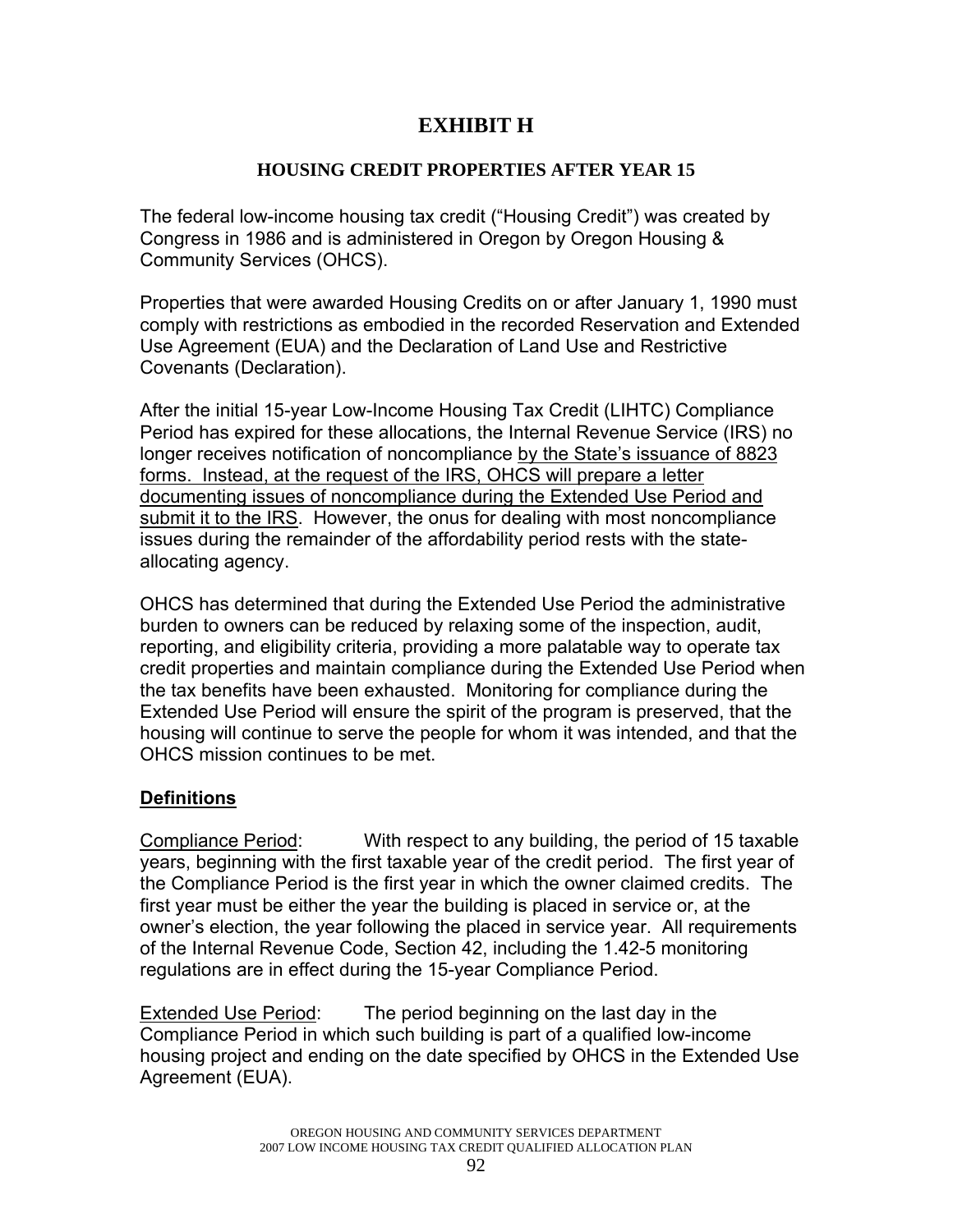# **Extended Use Period (Post-15 Year) Compliance**

Compliance rules will be greatly simplified during the Extended Use Period. The owner agrees to:

- 1. maintain the applicable fraction by leasing units to households whose income at placement is 50% or 60% or less of the area median gross income, as adjusted for family size;
- 2. maintain the rent and income limit restrictions in accordance with the current Reservation and Extended Use Agreement;
- 3. lease, rent, or make available to the general public all units subject to the credit;
- 4. comply fully with the requirements of the Fair Housing Act;
- 5. not refuse to lease a unit to a Section 8 voucher holder solely because of the prospective tenant's status as a voucher holder;
- 6. maintain all units as suitable for occupancy;
- 7. certify tenants initially at move-in to establish household income eligibility;
- 8. continue to update utility allowances annually. Revised utility allowances must be implemented within 90 days of their published effective date; and
- 9. comply with other restrictions as required under the specific year's Qualified Allocation Plan (QAP) or representations made during the application process.

Revised tenant eligibility issues:

- 1. Tenant Income Certifications
	- a) Move-in certification

- The initial tenant income certification is still required. Income and assets will be verified by third-party sources and calculated in a manner consistent with the determination of income and assets as defined under Section 8 requirements.

- b) Annual certifications - Completion of annual tenant income certifications will no longer be required.
- c) Changes in household composition

- Any household composition change (not including birth, adoption or death) in the first six months of occupancy will require a new initial certification and third-party verification to determine eligibility.

2. Student Status

Student status rules will no longer be applicable.

3. Unit Transfers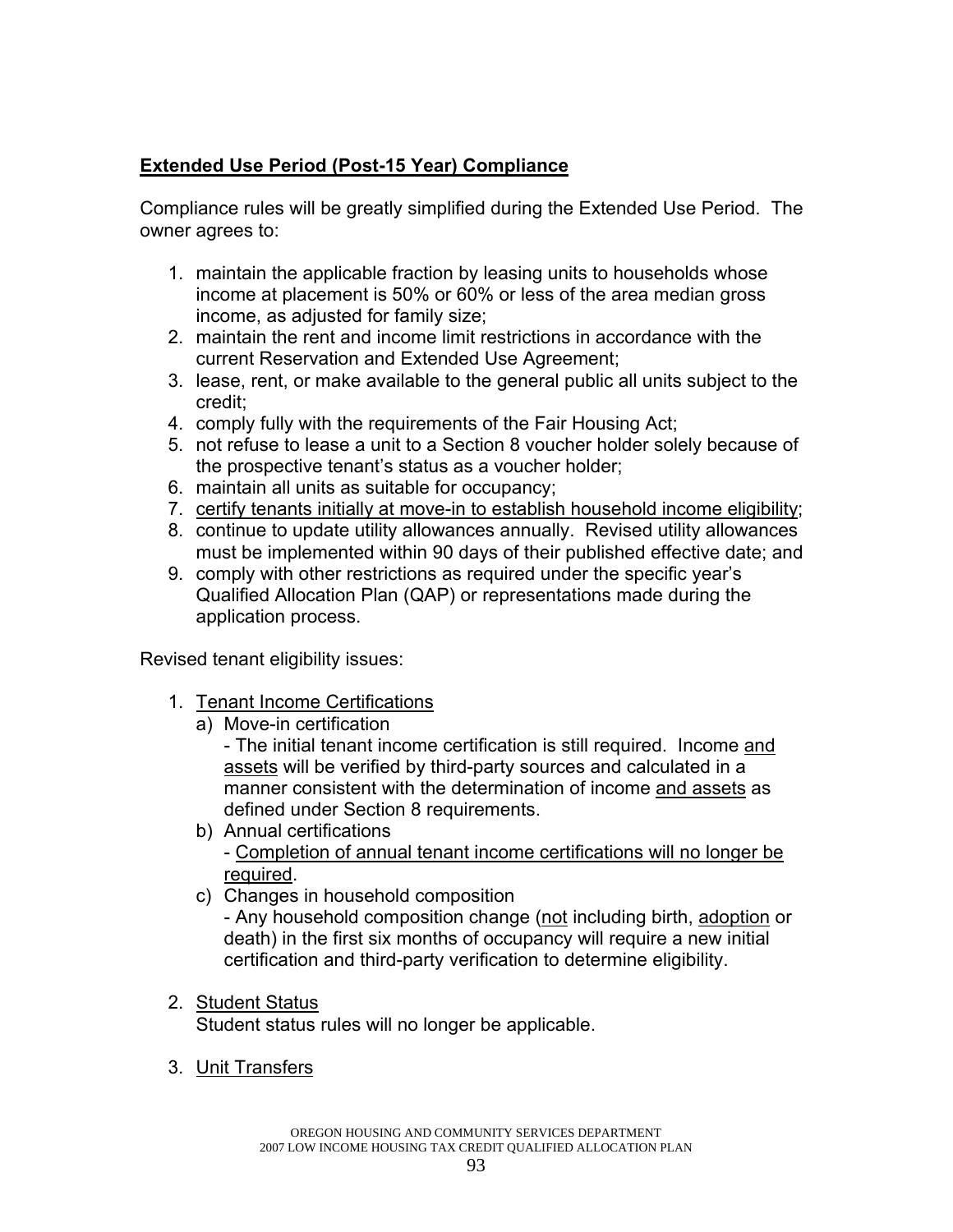Unit transfers anywhere within a project (building to building) are allowed regardless of the household's income at the point of transfer.

4. Next Available Unit Rule Projects will not be subject to the Next Available Unit Rule but will be required to maintain the unit set-aside agreed upon in the EUA.

# **Monitoring - Extended Use Period (Post-15 Year)**

The following is the revised monitoring procedure OHCS will follow during the Extended Use Period:

# **Inspections:**

OHCS will continue to inspect and audit projects but at a reduced frequency. Projects will be inspected and audited a minimum of every five years. At the discretion of the assigned Compliance Officer, inspections and audits may occur more frequently. Depending on the size of the project and other factors, the number of units and files inspected will range from 5 – 10% each, or a minimum of 5 units and files. More units and files (over the 10%) may be inspected if the Compliance Officer deems it necessary.

# **Annual Reporting:**

The completion of the Owner's Annual Certification of Continuing Program Compliance (CCPC) will continue to be required. However, much of the language will be revised (at a later date) to reflect the end of the *Initial* Credit Period and the shift in focus to compliance under the provisions of the Extended Use Agreement.

The Annual Summary Spreadsheet will also be required. Like the CCPC, this form will also be revised to remove components no longer necessary during the Extended Use Period.

# **Monitoring Charges**

Monitoring charges will be reduced from \$35 per unit per year to \$25 per unit per year. Invoices will continue to be sent to the Owner and Managing Agent of record at the end of the calendar year with a due date the following January.

OHCS reserves the right to adjust the monitoring charges due to changing circumstances.